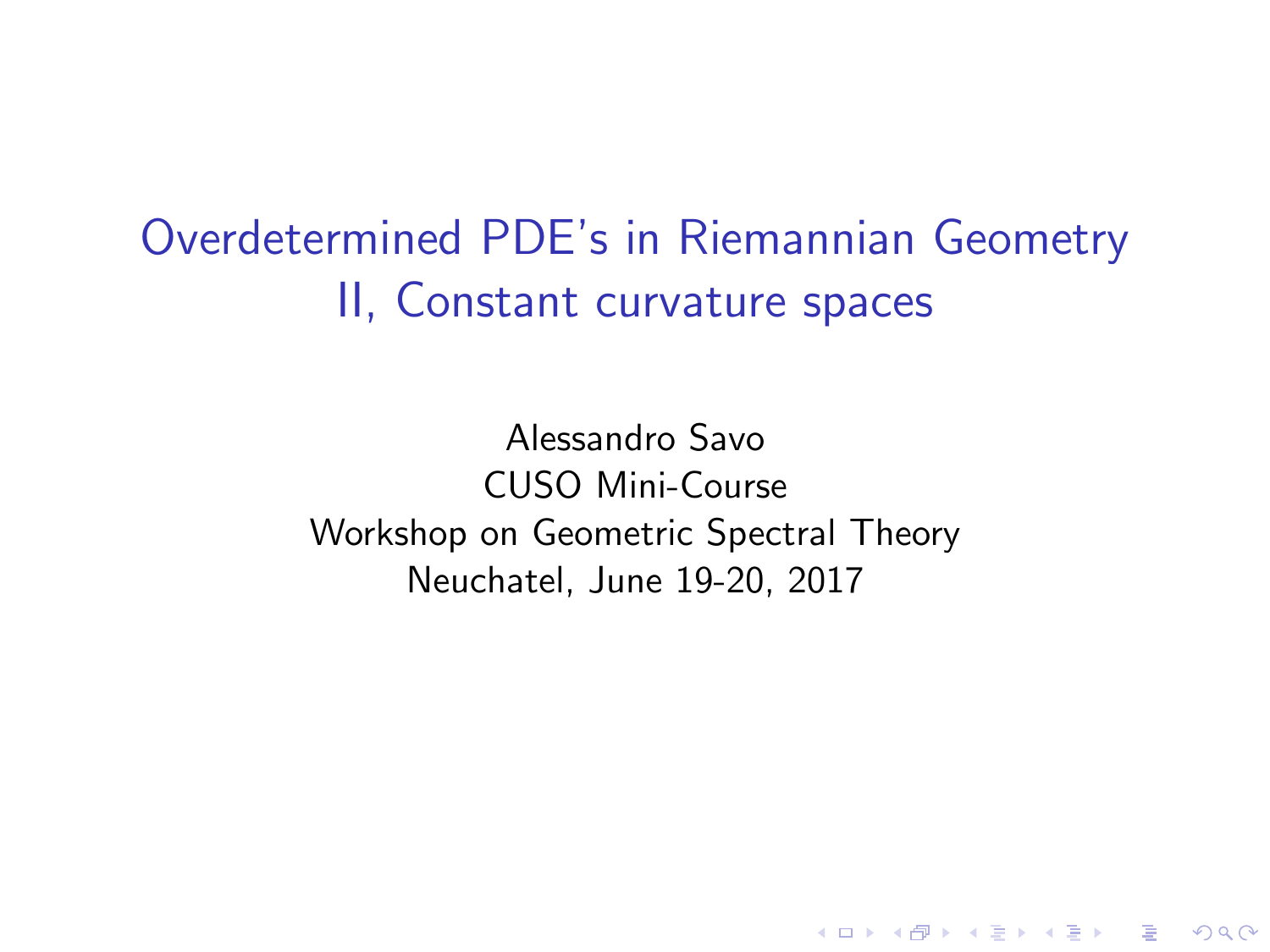## Serrin and other overdetermined problems on manifolds

We now study the Serrin problem on compact domains of an arbitrary Riemannian manifold  $(M, g)$ .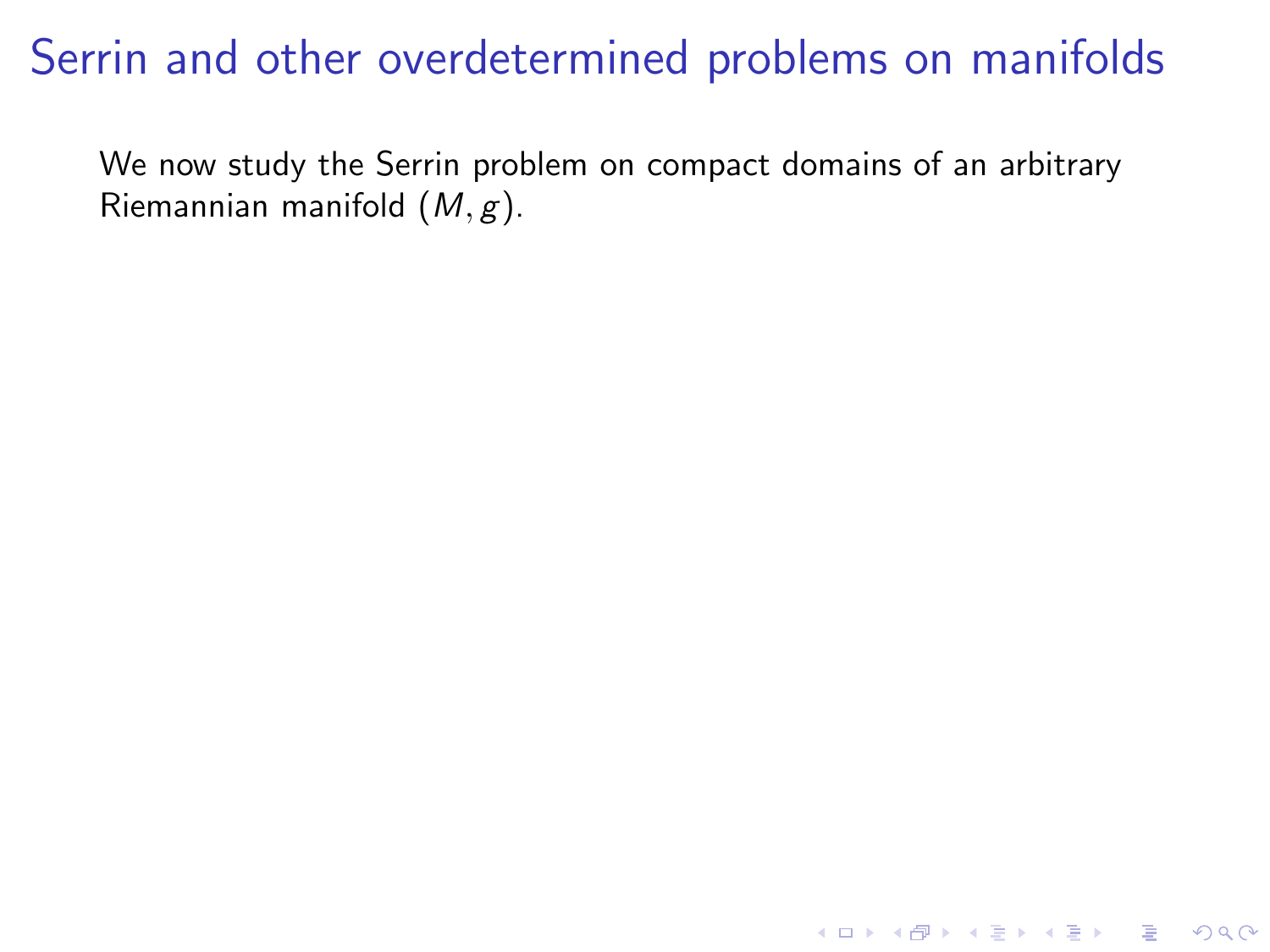## Serrin and other overdetermined problems on manifolds

We now study the Serrin problem on compact domains of an arbitrary Riemannian manifold  $(M, g)$ .

Recall that the metric  $g$  defines a Laplace-Beltrami operator:

$$
\Delta f = \mathrm{div} \nabla f
$$

**K ロ ▶ K @ ▶ K 할 X X 할 X 및 할 X X Q Q O** 

which of course depends on the metric.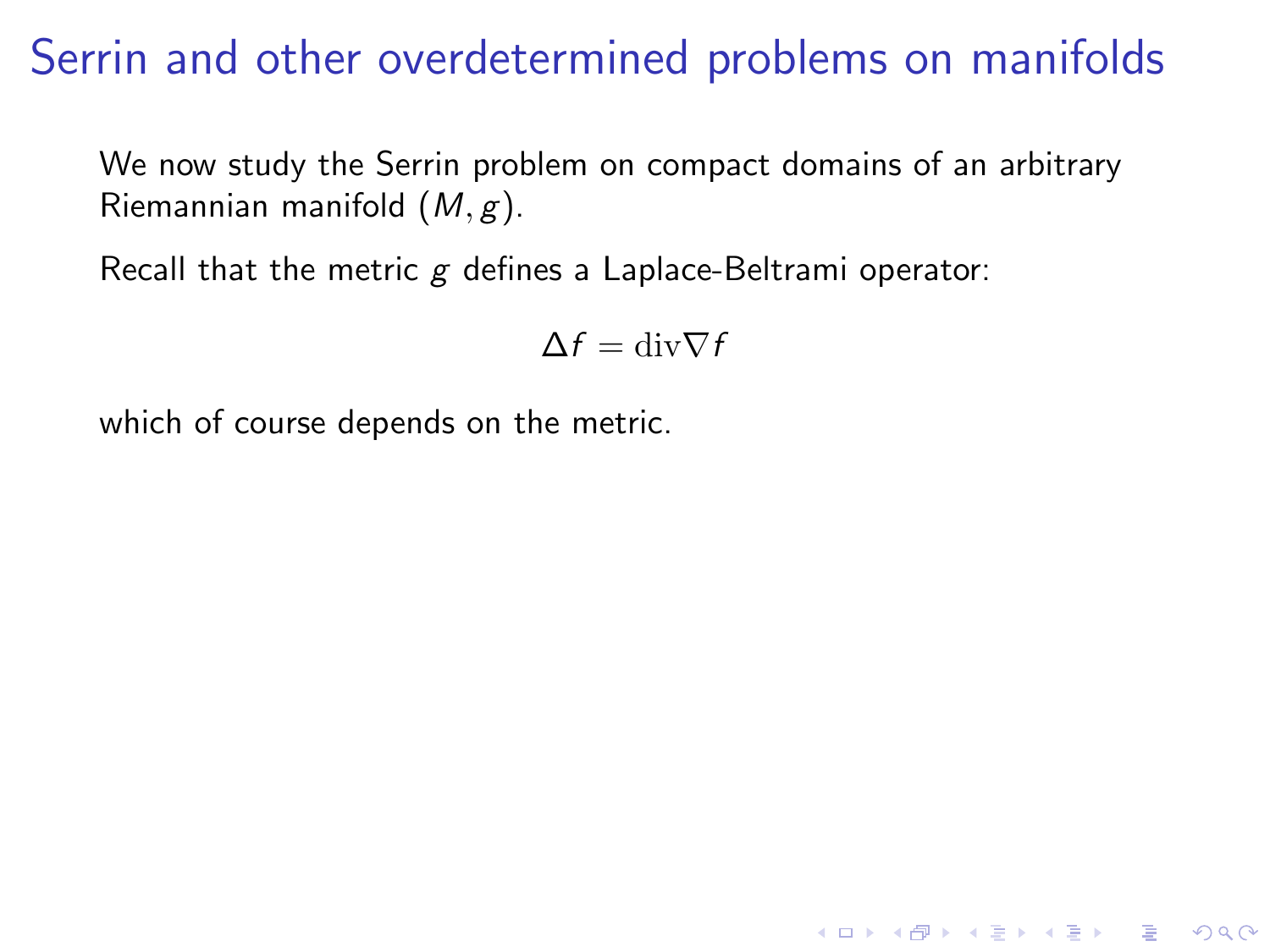### Serrin and other overdetermined problems on manifolds

We now study the Serrin problem on compact domains of an arbitrary Riemannian manifold  $(M, g)$ .

Recall that the metric g defines a Laplace-Beltrami operator:

$$
\Delta f = \text{div} \nabla f
$$

which of course depends on the metric.

If  $\nabla$  is the Levi-Civita connection associated to the metric, then

$$
\mathrm{div}X=-\sum_{j=1}^n\langle\nabla_{e_j}X,e_j\rangle=-\sum_{j=1}^n\nabla X(e_j,e_j)
$$

so that

$$
\Delta f = -\mathrm{tr}\nabla^2 f
$$

**KORKAR KERKER E VOOR** 

and  $\nabla^2 f = \nabla \nabla f$  is the Hessian of  $f$ . Of course, the Green formula continues to hold.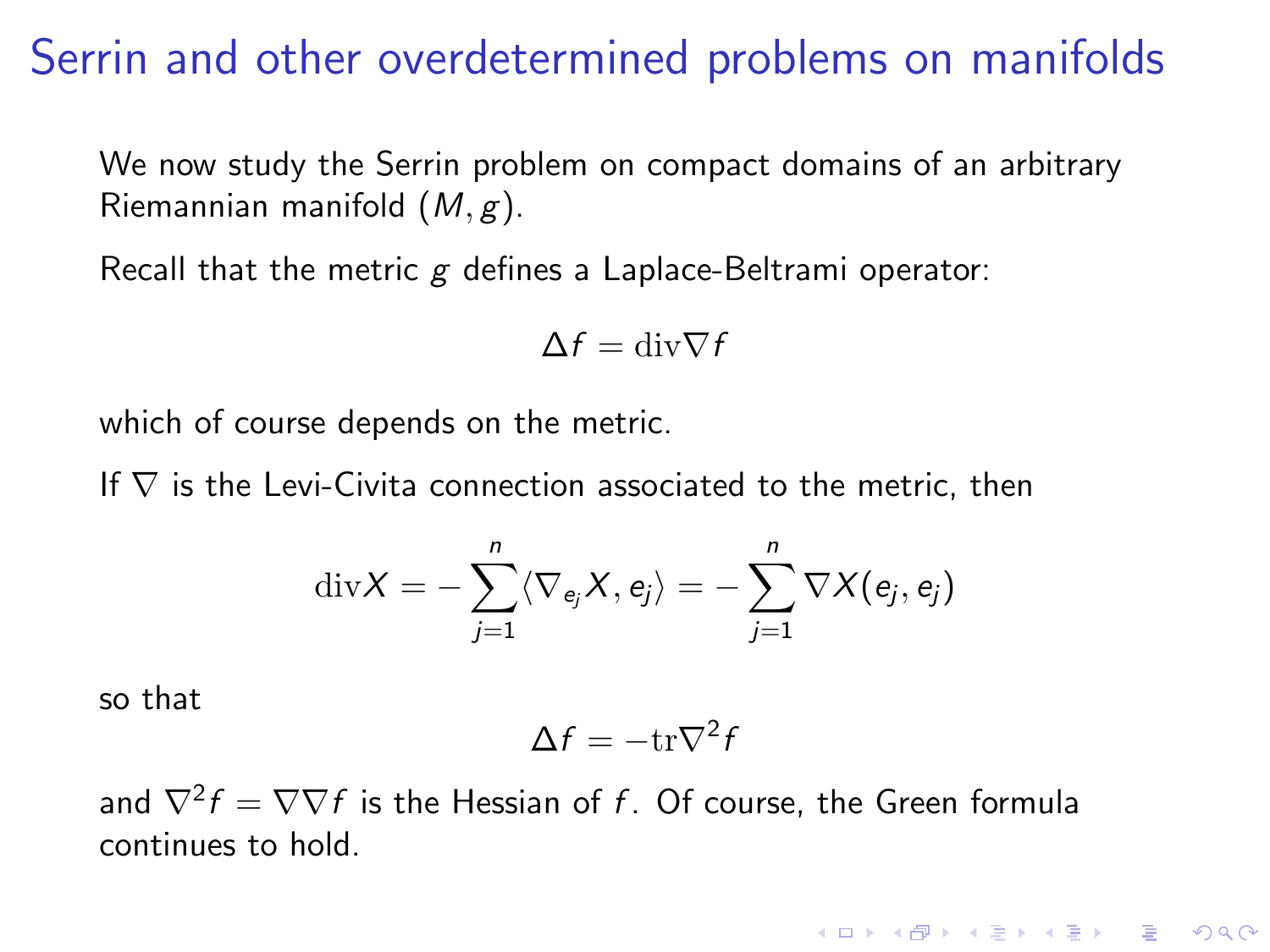The Dirichlet problem defining the mean exit time:

$$
\begin{cases} \Delta u = 1 & \text{on } \ \Omega \\ u = 0 & \text{on } \partial\Omega \end{cases}
$$

K ロ ▶ K @ ▶ K 할 ▶ K 할 ▶ ... 할 ... 9 Q Q ·

has a unique solution  $u$ .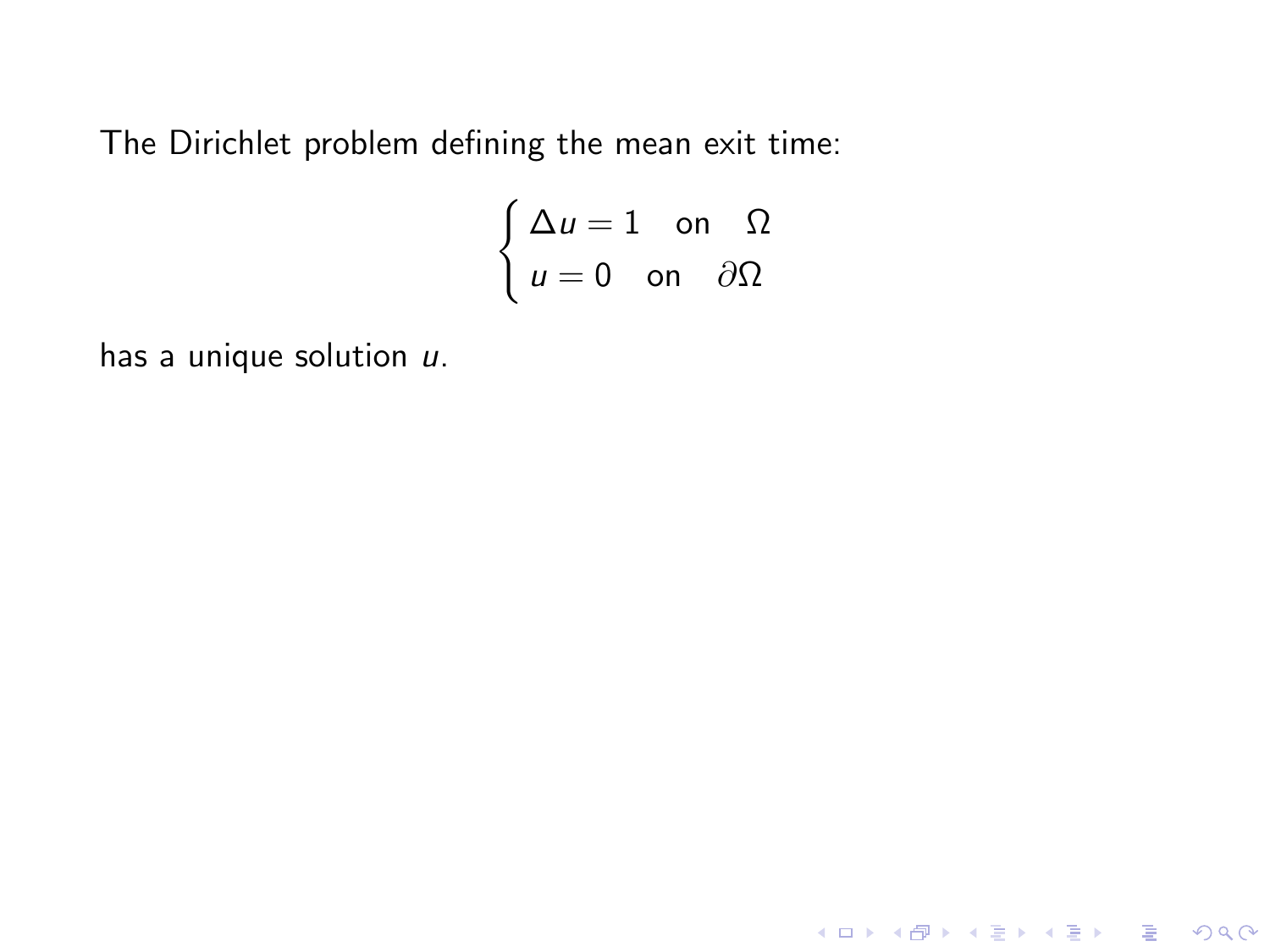The Dirichlet problem defining the mean exit time:

$$
\begin{cases} \Delta u = 1 & \text{on } \ \Omega \\ u = 0 & \text{on } \partial\Omega \end{cases}
$$

has a unique solution  $u$ .

If we ask that  $u$  has constant normal derivative we obtain Serrin problem on the manifold M:

$$
\begin{cases} \Delta u = 1 \quad \text{on} \quad \Omega \\ u = 0, \frac{\partial u}{\partial N} = c \quad \text{on} \quad \partial \Omega \end{cases}
$$

K ロ ▶ K @ ▶ K 할 ▶ K 할 ▶ | 할 | © 9 Q @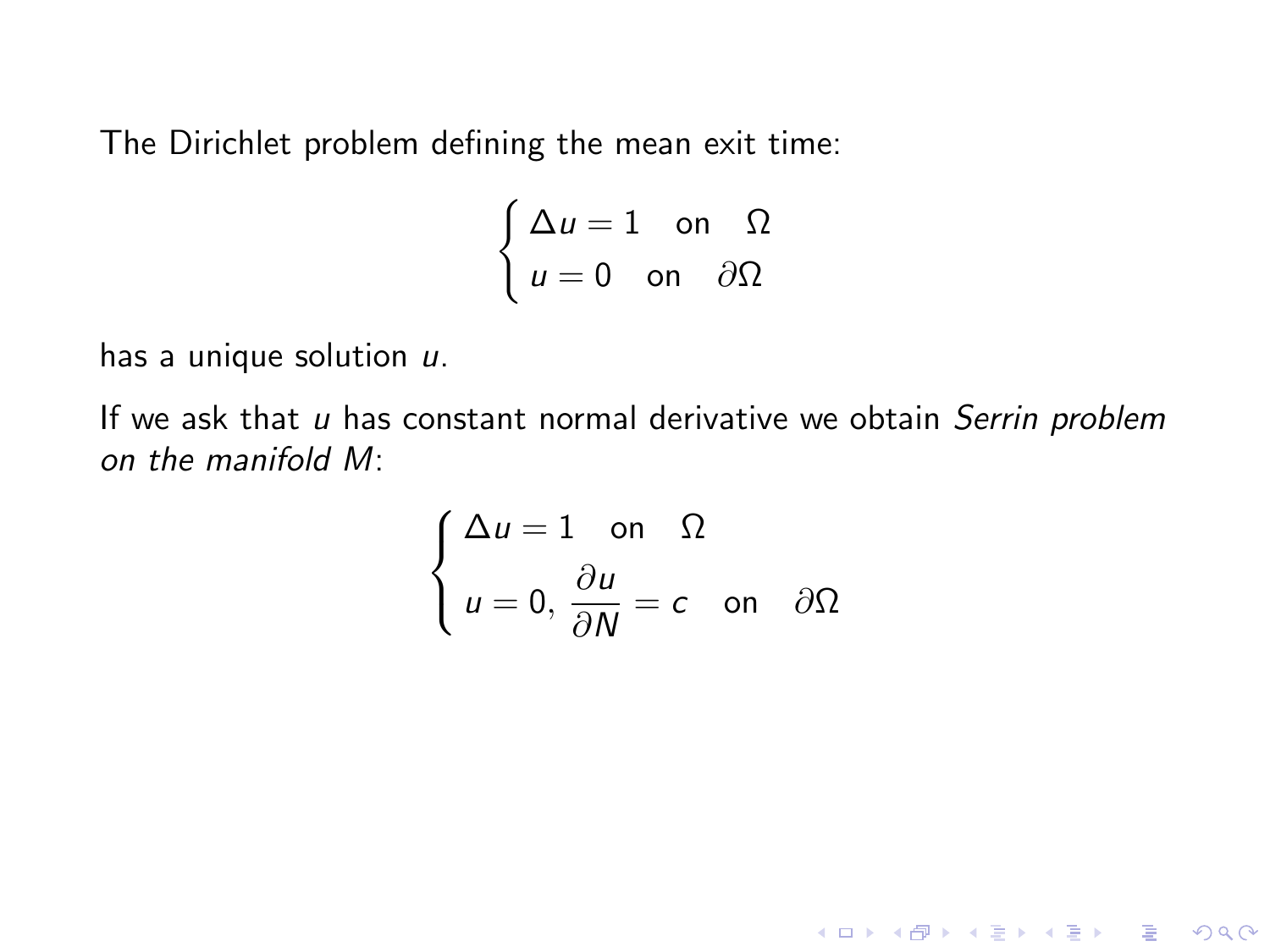The Dirichlet problem defining the mean exit time:

$$
\begin{cases} \Delta u = 1 & \text{on } \ \Omega \\ u = 0 & \text{on } \partial\Omega \end{cases}
$$

has a unique solution  $u$ .

If we ask that  $u$  has constant normal derivative we obtain Serrin problem on the manifold M:

$$
\begin{cases} \Delta u = 1 \quad \text{on} \quad \Omega \\ u = 0, \frac{\partial u}{\partial N} = c \quad \text{on} \quad \partial \Omega \end{cases}
$$

A harmonic domain is a domain which supports a solution to the Serrin problem.

K ロ ▶ K @ ▶ K 할 ▶ K 할 ▶ | 할 | © 9 Q @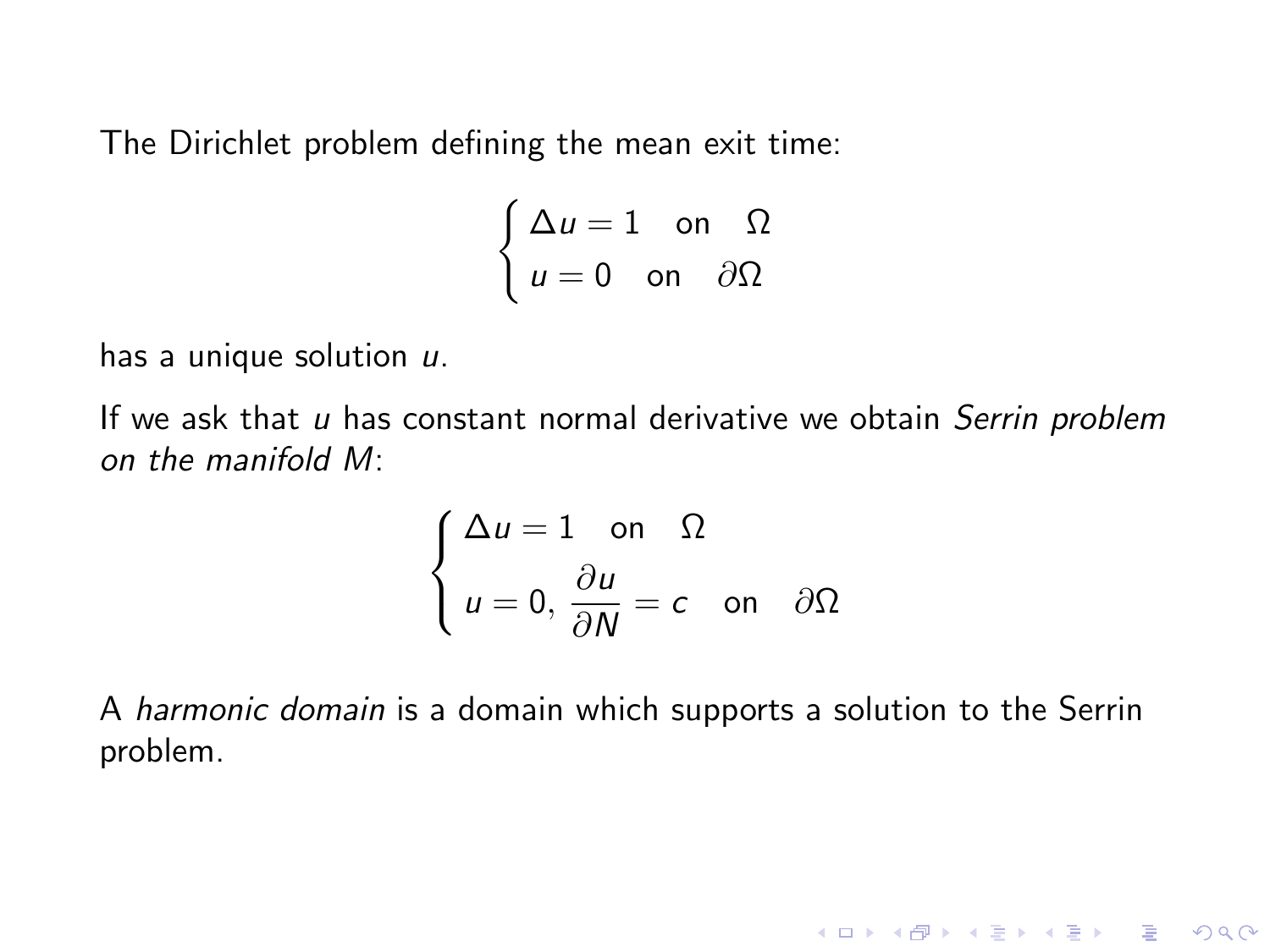K ロ ▶ K @ ▶ K 할 ▶ K 할 ▶ ... 할 ... 9 Q Q ·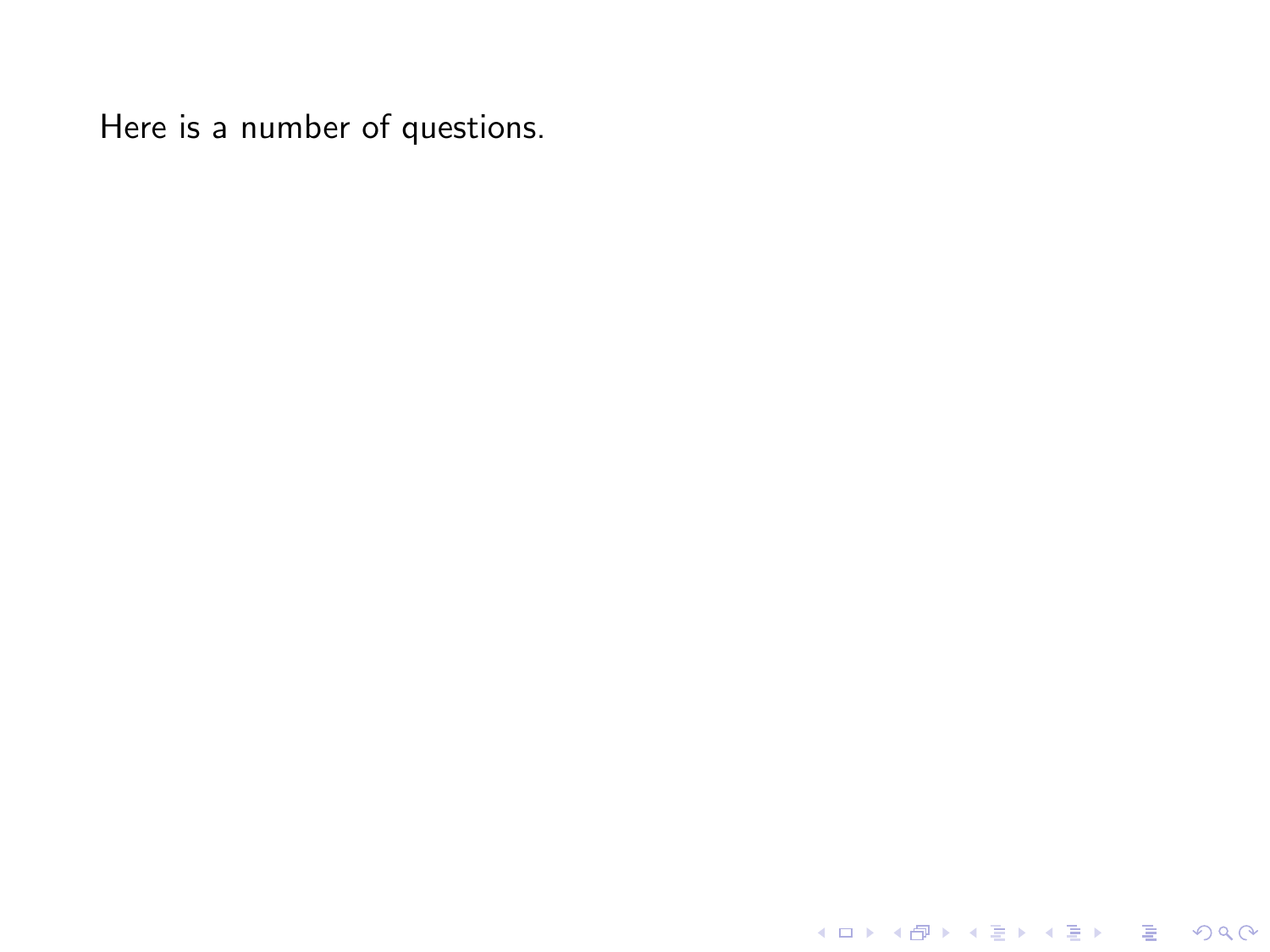**Existence** : if M is an arbitrary Riemannian manifold, do we always have harmonic domains there ? Given a positive number  $\alpha < |M|$ , can we always find a harmonic domain of volume  $\alpha$  inside M?

K ロ ▶ K @ ▶ K 할 ▶ K 할 ▶ | 할 | © 9 Q @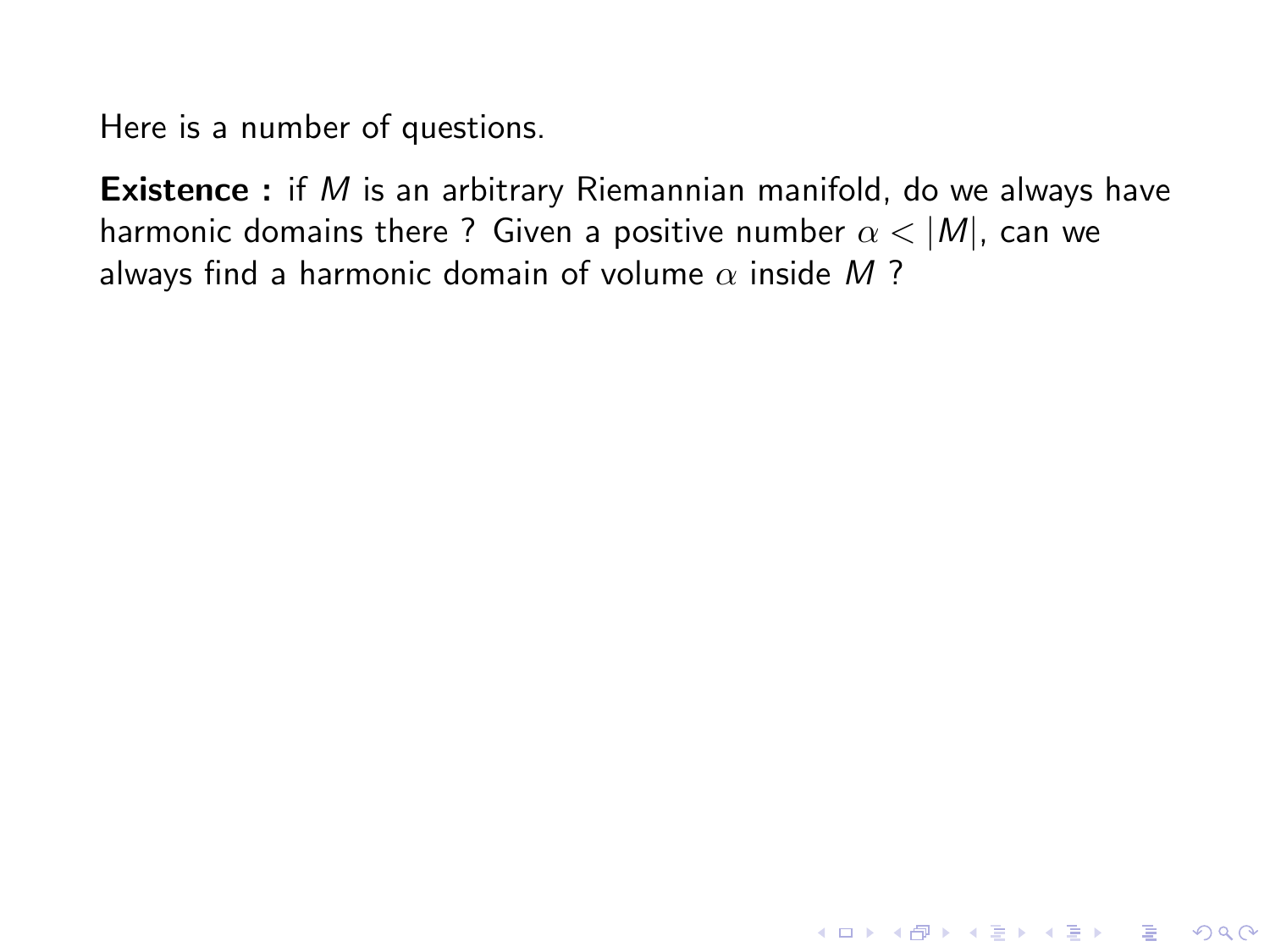**Existence** : if M is an arbitrary Riemannian manifold, do we always have harmonic domains there ? Given a positive number  $\alpha$  < |M|, can we always find a harmonic domain of volume  $\alpha$  inside M?

**KORK STRATER STRAKER** 

**Rigidity**: do we have geometric restrictions for the existence of harmonic domains ? Can we describe them ?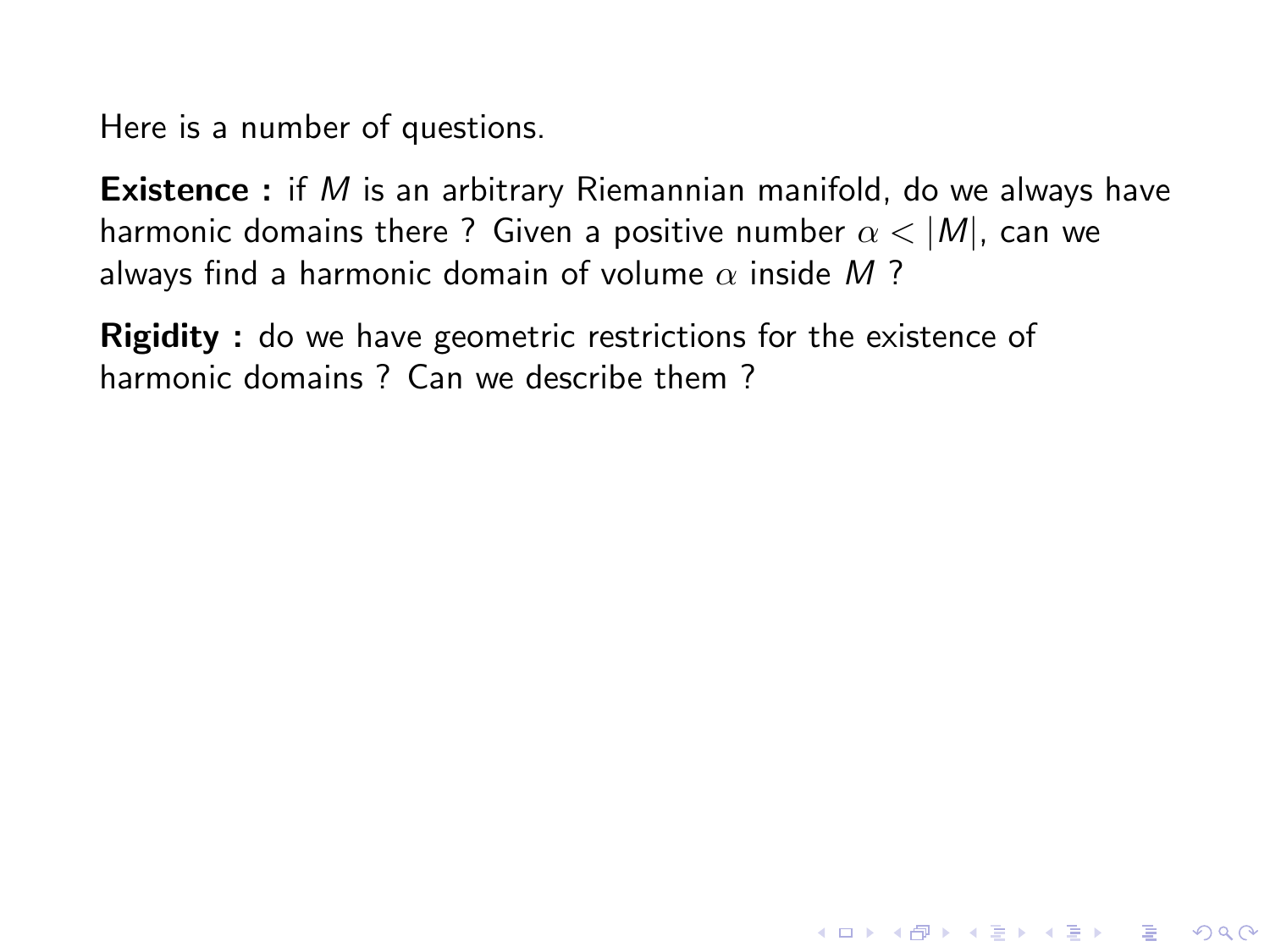**Existence** : if M is an arbitrary Riemannian manifold, do we always have harmonic domains there ? Given a positive number  $\alpha$  < |M|, can we always find a harmonic domain of volume  $\alpha$  inside M?

**Rigidity**: do we have geometric restrictions for the existence of harmonic domains ? Can we describe them ?

Classification : can we actually classify harmonic domains in the general Riemannian framework ?

**KORK STRATER STRAKER**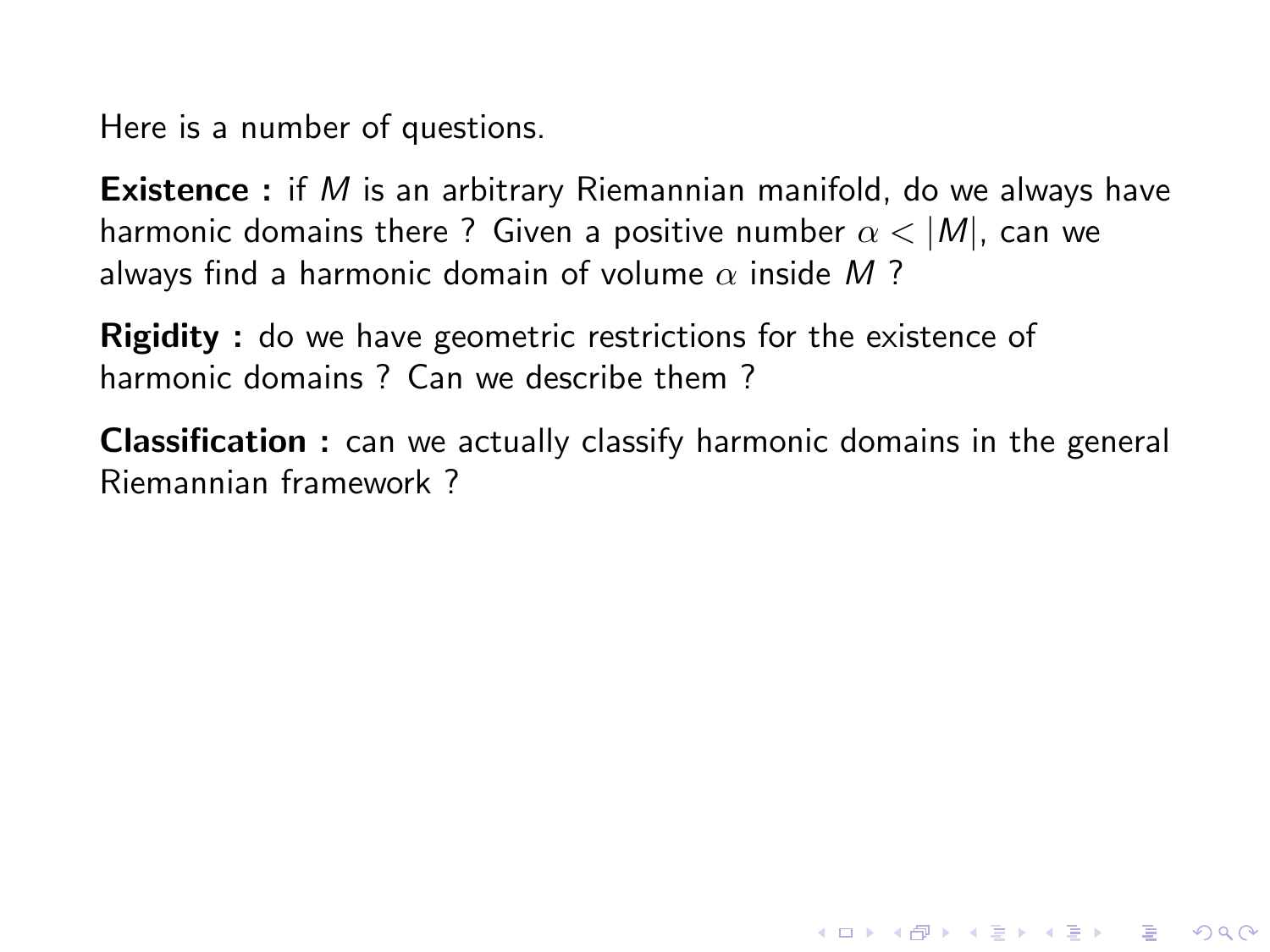**Existence** : if M is an arbitrary Riemannian manifold, do we always have harmonic domains there ? Given a positive number  $\alpha$  < |M|, can we always find a harmonic domain of volume  $\alpha$  inside M?

**Rigidity**: do we have geometric restrictions for the existence of harmonic domains ? Can we describe them ?

Classification : can we actually classify harmonic domains in the general Riemannian framework ?

We have seen that if  $M$  is Euclidean space then the answer to the first question is positive (any ball is a harmonic domain) and we have a strong rigidity result: the only harmonic domains are balls.

**KORK STRATER STRAKER**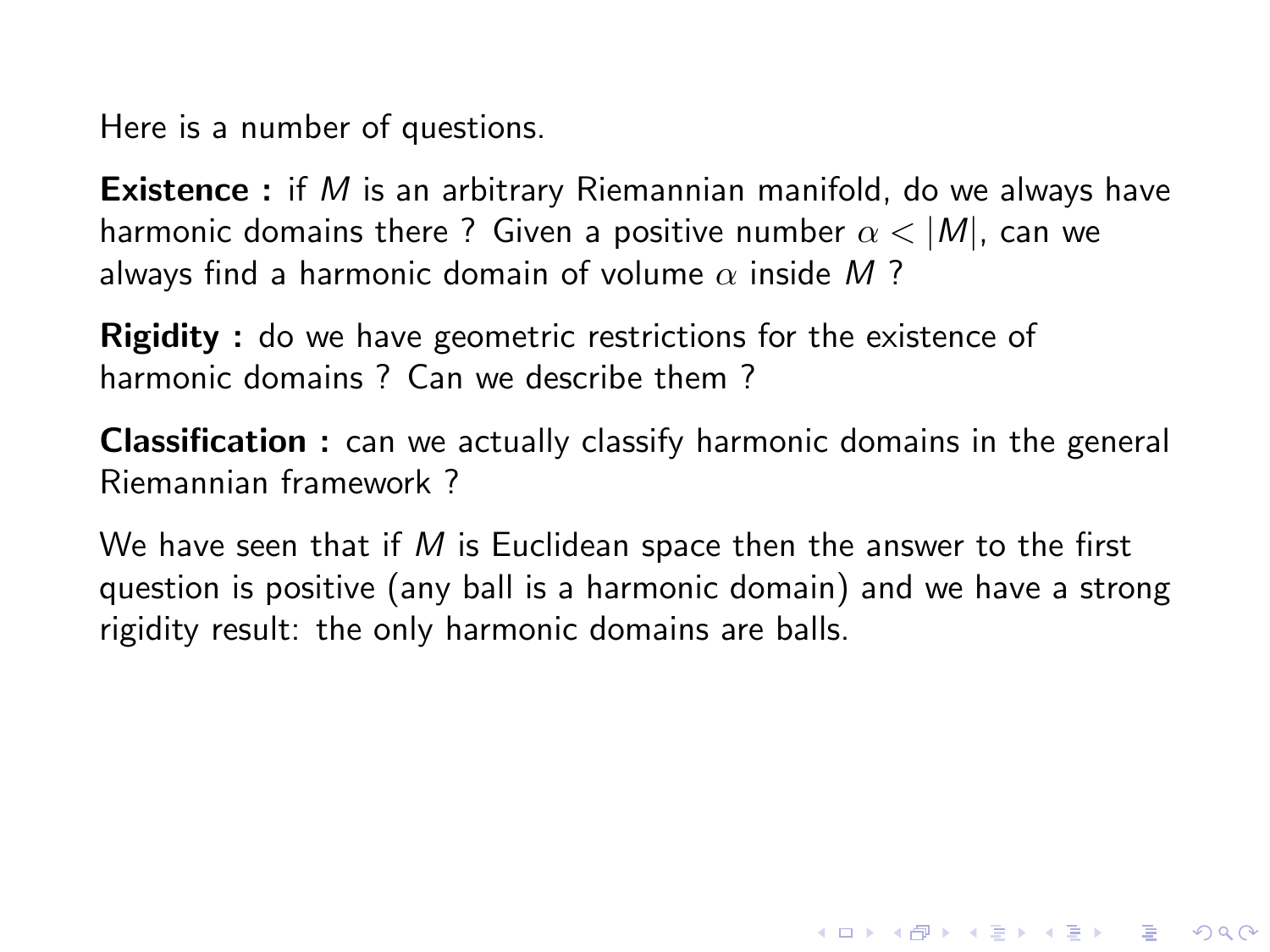**Existence** : if M is an arbitrary Riemannian manifold, do we always have harmonic domains there ? Given a positive number  $\alpha$  < |M|, can we always find a harmonic domain of volume  $\alpha$  inside M?

Rigidity : do we have geometric restrictions for the existence of harmonic domains ? Can we describe them ?

Classification : can we actually classify harmonic domains in the general Riemannian framework ?

We have seen that if  $M$  is Euclidean space then the answer to the first question is positive (any ball is a harmonic domain) and we have a strong rigidity result: the only harmonic domains are balls.

Naturally, the next step is to examine these questions in the other (simply connected) manifolds of constant curvature : hyperbolic space and the sphere.

**KORKAR KERKER E VOOR**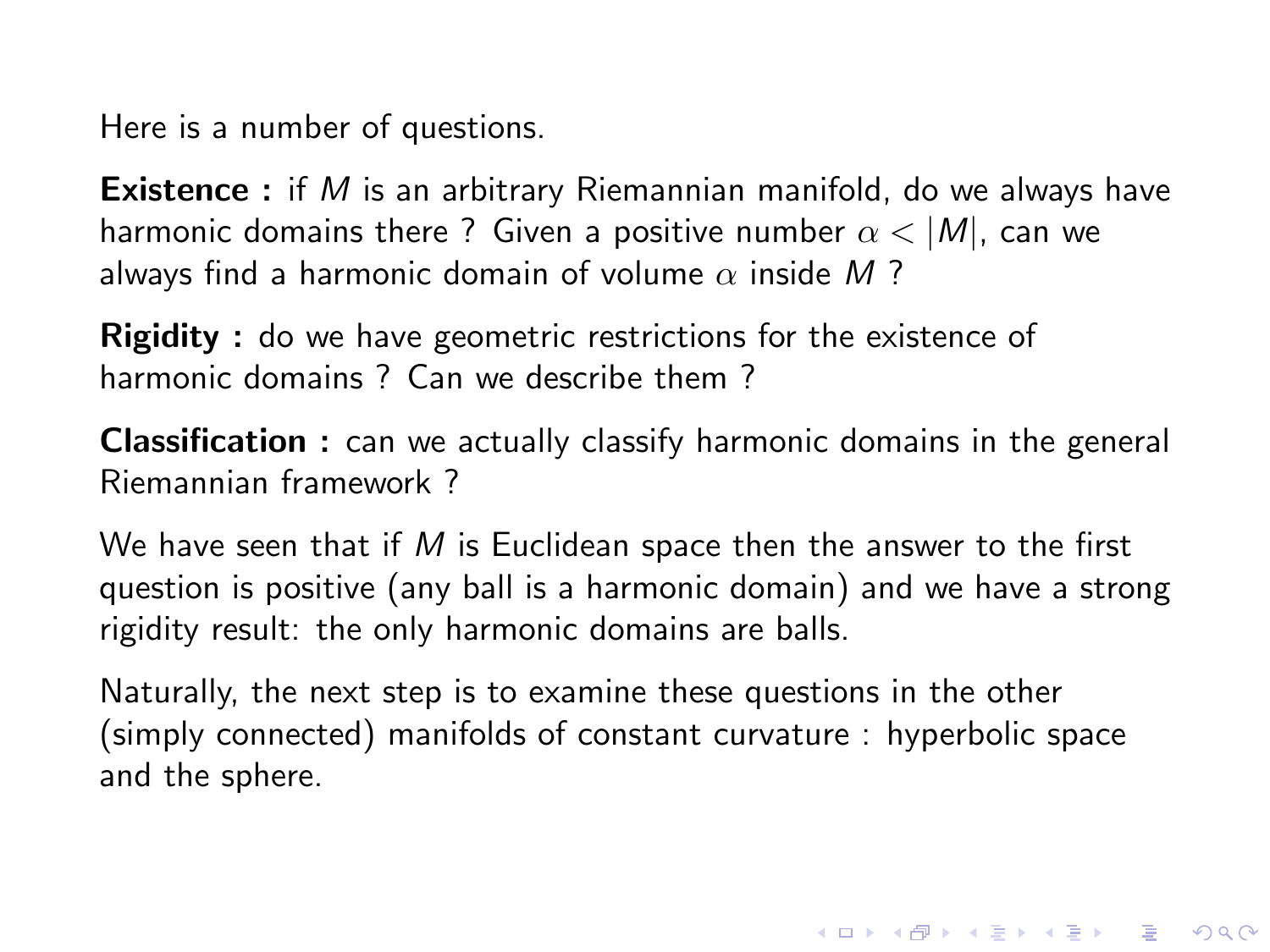It is not restrictive to study the case of the unique simply connected manifold of constant curvature  $-1$ , which is denoted  $H^n$ .

K ロ ▶ K @ ▶ K 할 ▶ K 할 ▶ | 할 | © 9 Q @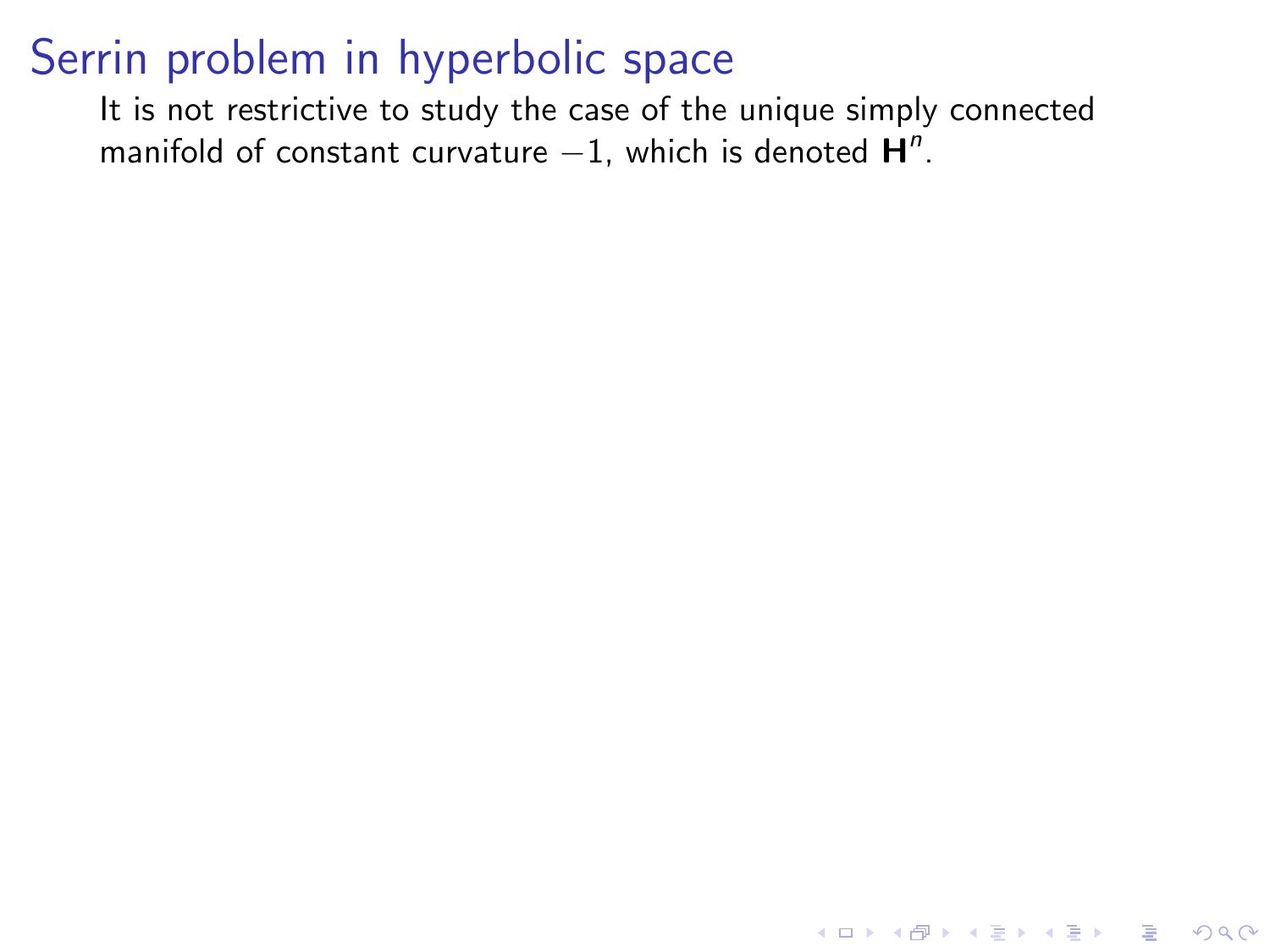It is not restrictive to study the case of the unique simply connected manifold of constant curvature  $-1$ , which is denoted  $H<sup>n</sup>$ .

A model of  $\mathsf{H}^n$  is given by the Poincare' ball, that is, the unit ball in  $\mathsf{R}^n$ with metric

$$
\mathsf{g} = \frac{4}{(1-|x|^2)^2} \cdot \mathsf{g}_E
$$

**KORK ERKER ADE YOUR** 

where  $g_F$  is the Euclidean metric.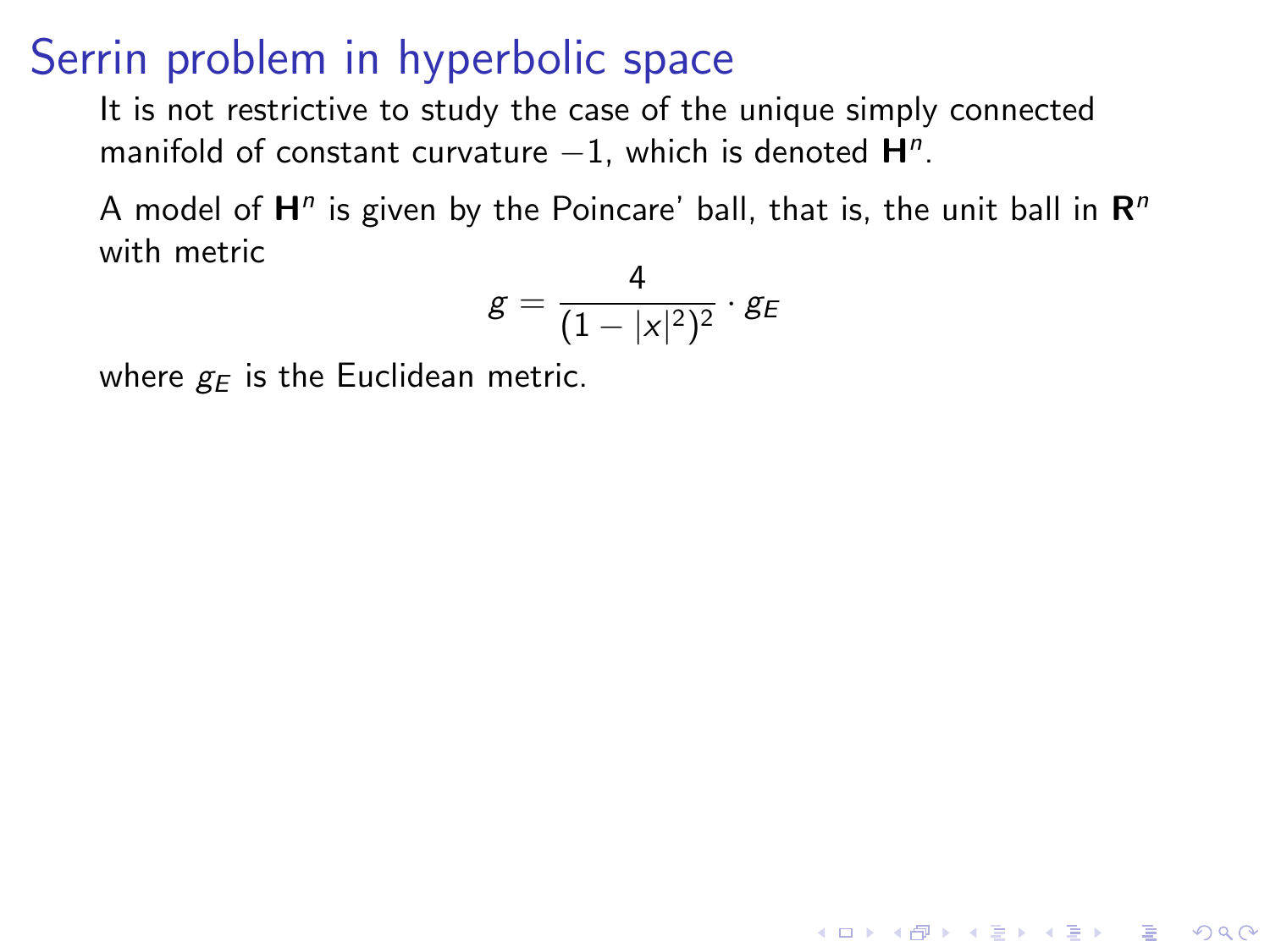<span id="page-15-0"></span>It is not restrictive to study the case of the unique simply connected manifold of constant curvature  $-1$ , which is denoted  $H<sup>n</sup>$ .

A model of  $\mathsf{H}^n$  is given by the Poincare' ball, that is, the unit ball in  $\mathsf{R}^n$ with metric

$$
g=\frac{4}{(1-|x|^2)^2}\cdot g_E
$$

where  $g_F$  is the Euclidean metric.

Existence. Geodesic balls are harmonic domains: in fact, the mean exit time function is radial.

**KORK ERKER ADE YOUR**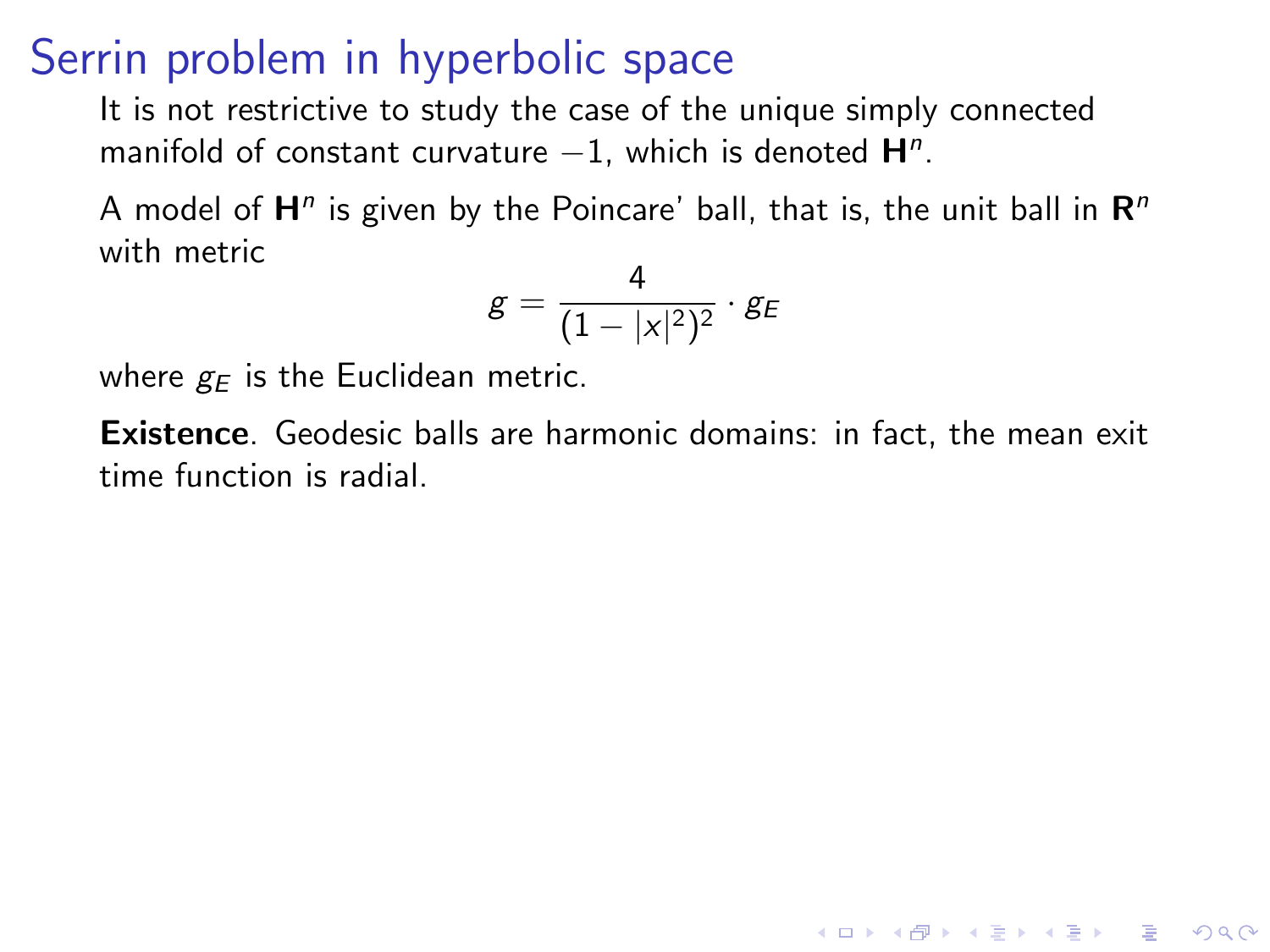It is not restrictive to study the case of the unique simply connected manifold of constant curvature  $-1$ , which is denoted  $H<sup>n</sup>$ .

A model of  $\mathsf{H}^n$  is given by the Poincare' ball, that is, the unit ball in  $\mathsf{R}^n$ with metric

$$
g=\frac{4}{(1-|x|^2)^2}\cdot g_E
$$

where  $g_F$  is the Euclidean metric.

Existence. Geodesic balls are harmonic domains: in fact, the mean exit time function is radial.

Here is a formula for the explicit expression valid in all space forms ( $r$  is the distance function to a fixed point).

$$
u(r) = \int_r^R \frac{1}{\theta(s)} \int_0^s \theta(t) dt ds
$$

where

$$
\theta(r) = \begin{cases} \sin^{n-1} r & \text{if } M = \mathbf{S}^n \\ r^{n-1} & \text{if } M = \mathbf{R}^n \\ \sinh^{n-1} r & \text{if } M = \mathbf{H}^n \end{cases}
$$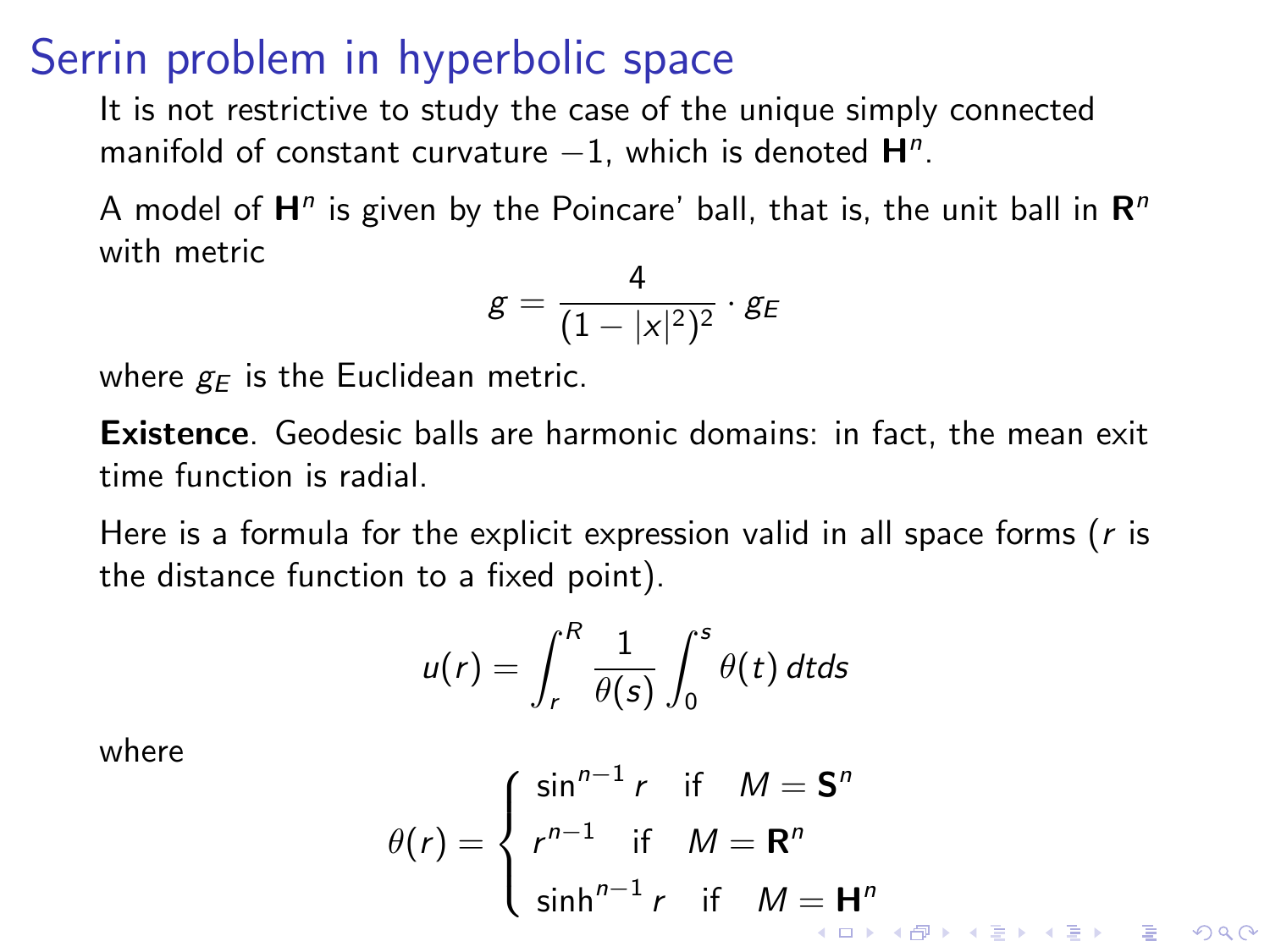<span id="page-17-0"></span>K ロ ▶ K @ ▶ K 할 ▶ K 할 ▶ ... 할 ... 9 Q Q ·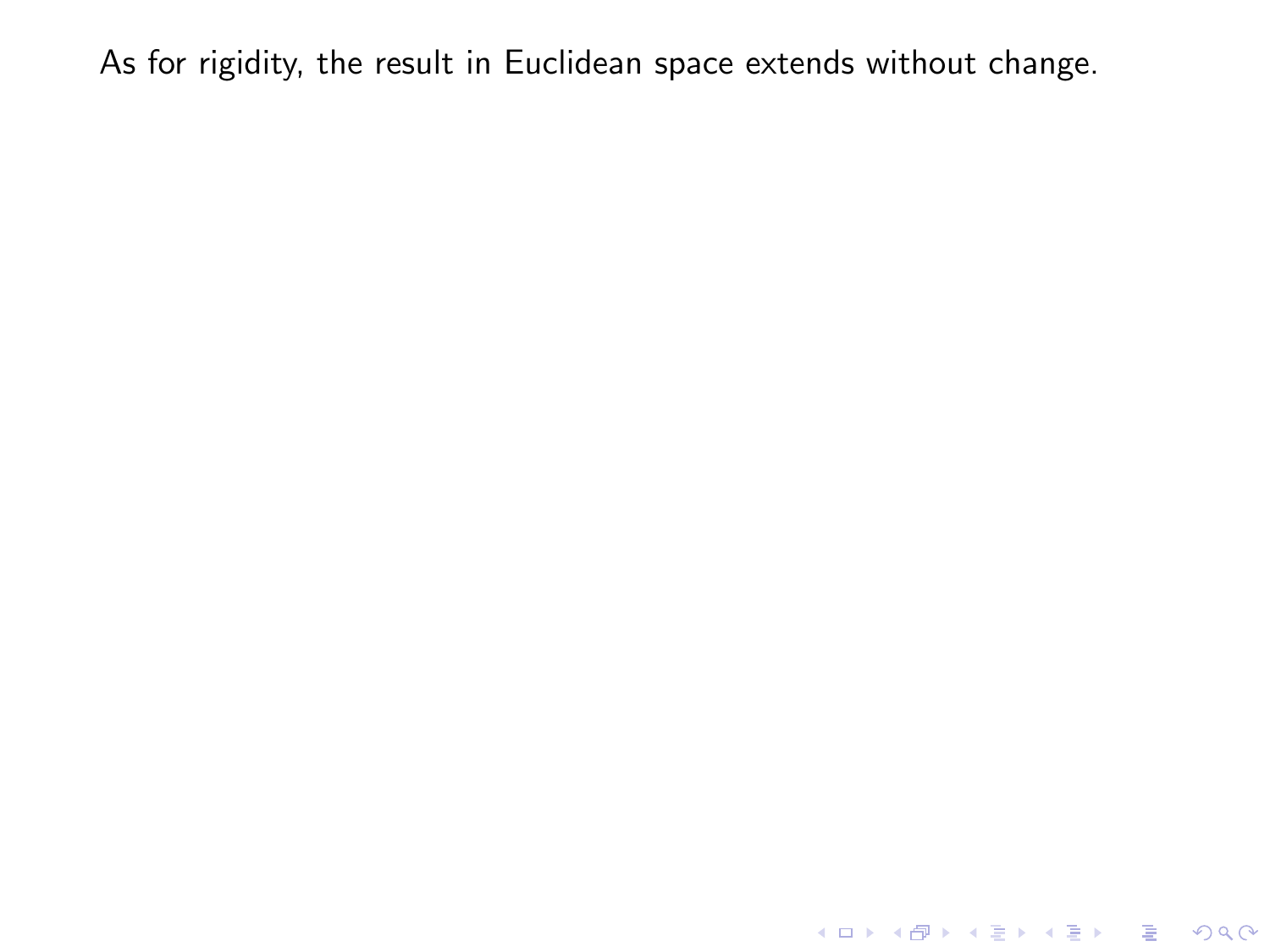#### Theorem

(Molzon) The only harmonic hyperbolic domains are geodesic balls.

KO KKOK KEK KEK LE I KORO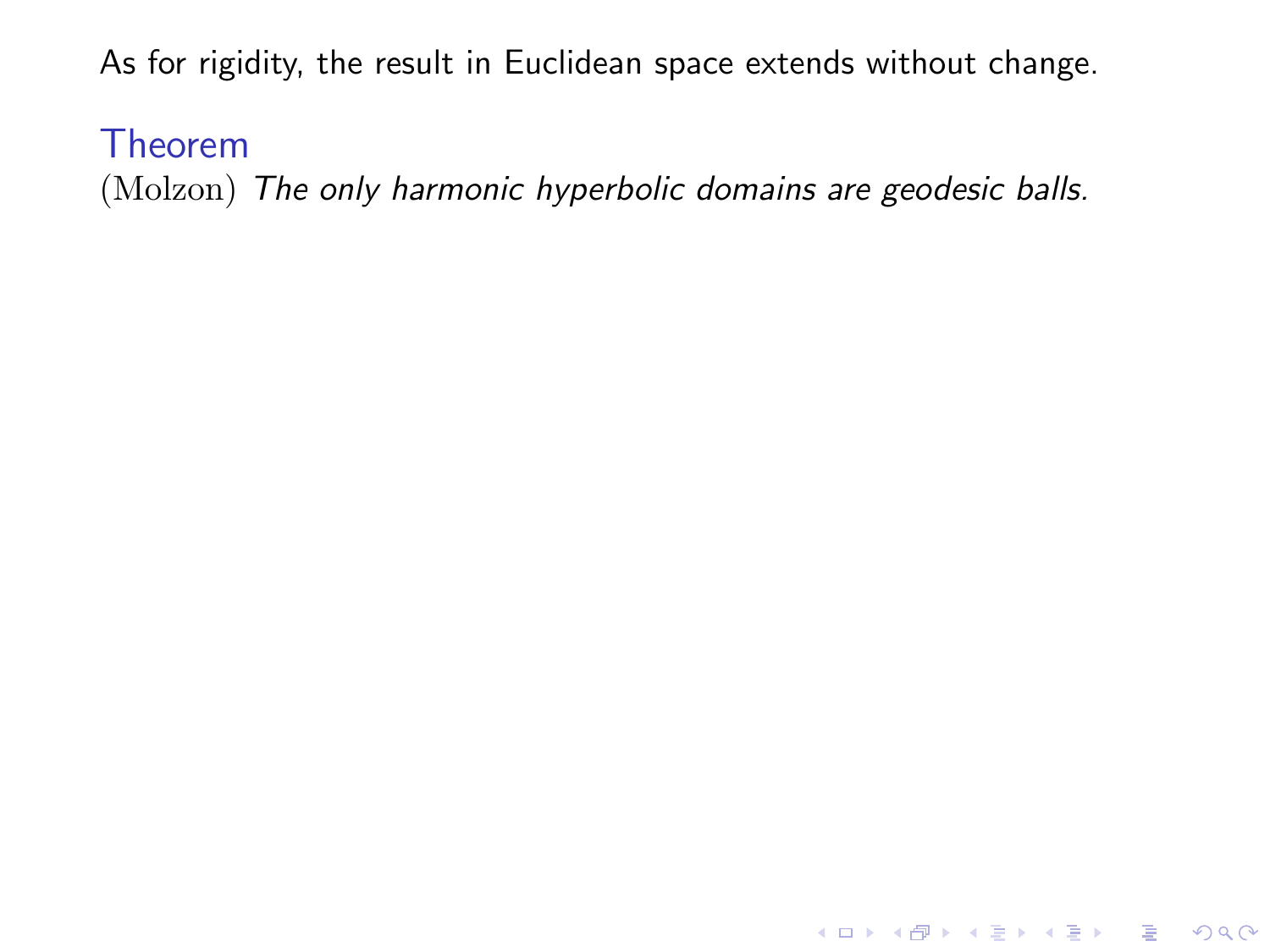Theorem

(Molzon) The only harmonic hyperbolic domains are geodesic balls.

**K ロ ▶ K @ ▶ K 할 X X 할 X 및 할 X X Q Q O** 

Method of proof : moving planes (again).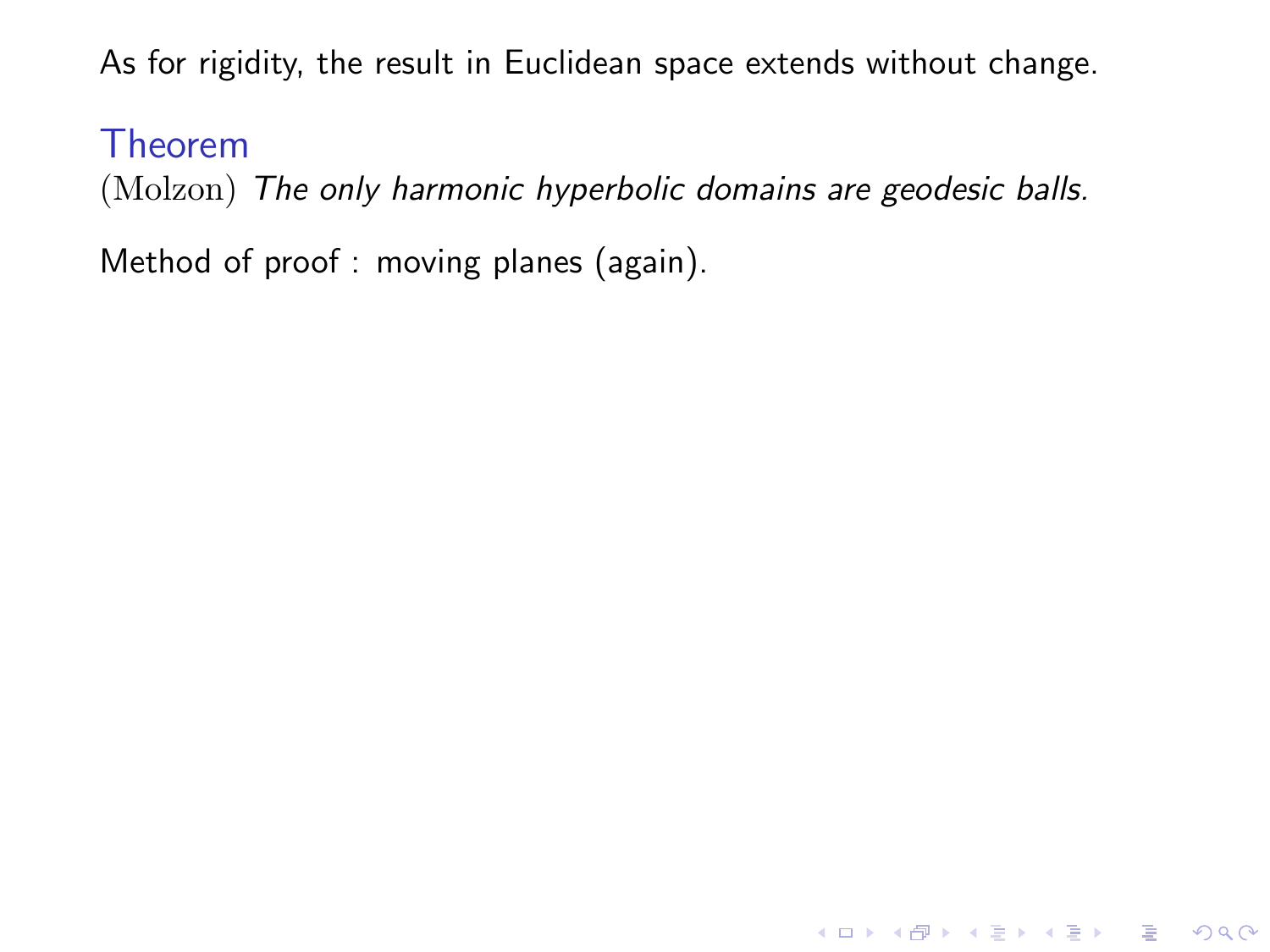#### Theorem

(Molzon) The only harmonic hyperbolic domains are geodesic balls.

Method of proof : moving planes (again).

Let us sketch the argument and see what plays the role of hyperplanes in this case.

K ロ ▶ K @ ▶ K 할 > K 할 > 1 할 > 1 이익어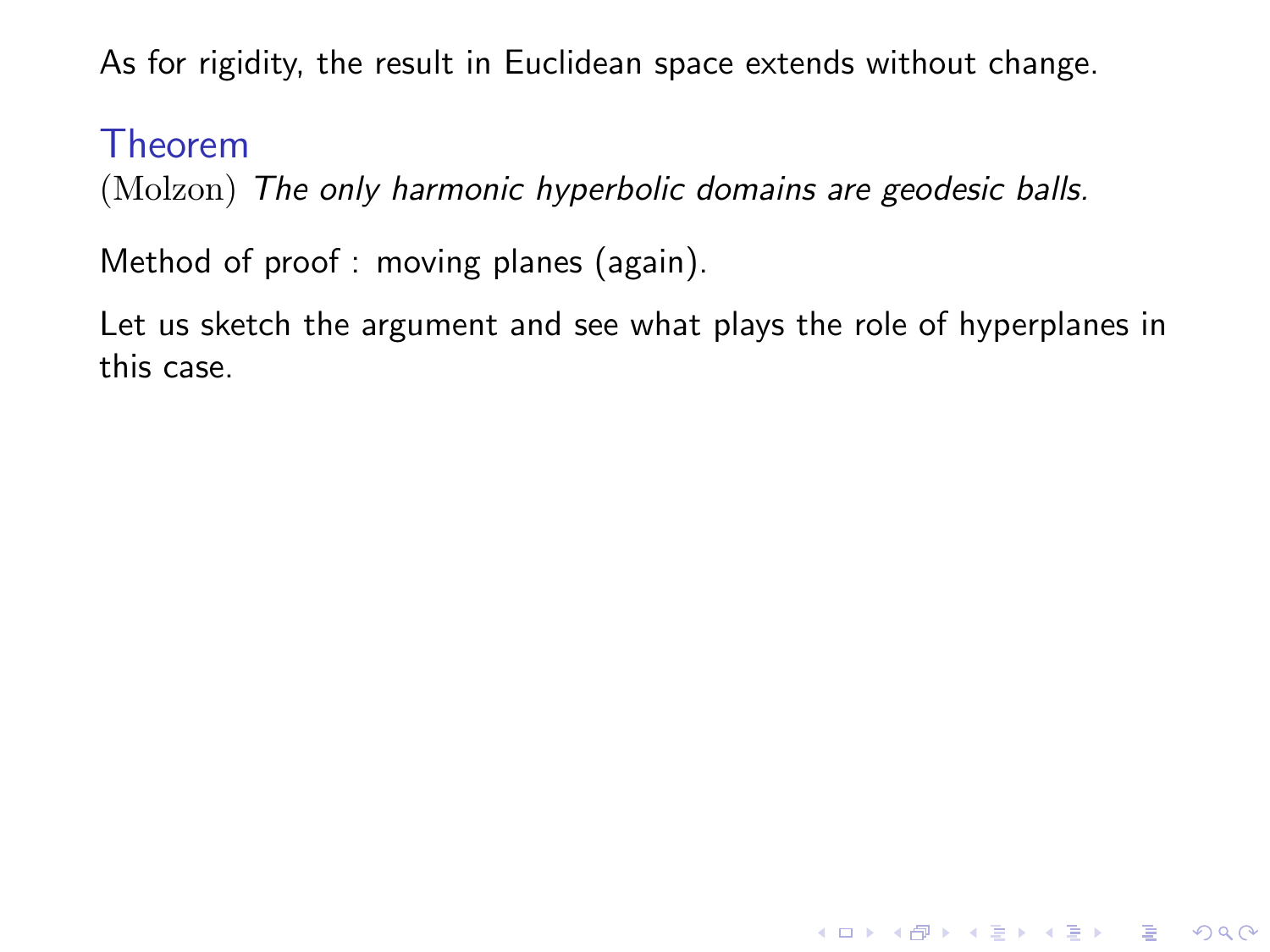#### Theorem

(Molzon) The only harmonic hyperbolic domains are geodesic balls.

Method of proof : moving planes (again).

Let us sketch the argument and see what plays the role of hyperplanes in this case.

In the ball model of  $H<sup>n</sup>$ , if one fixes a point p and a unit vector  $\nu$ , there exists a totally geodesic hypersurface  $T_{p,\nu}$  orthogonal to  $\nu$  at p:

**KORKAR KERKER E VOOR**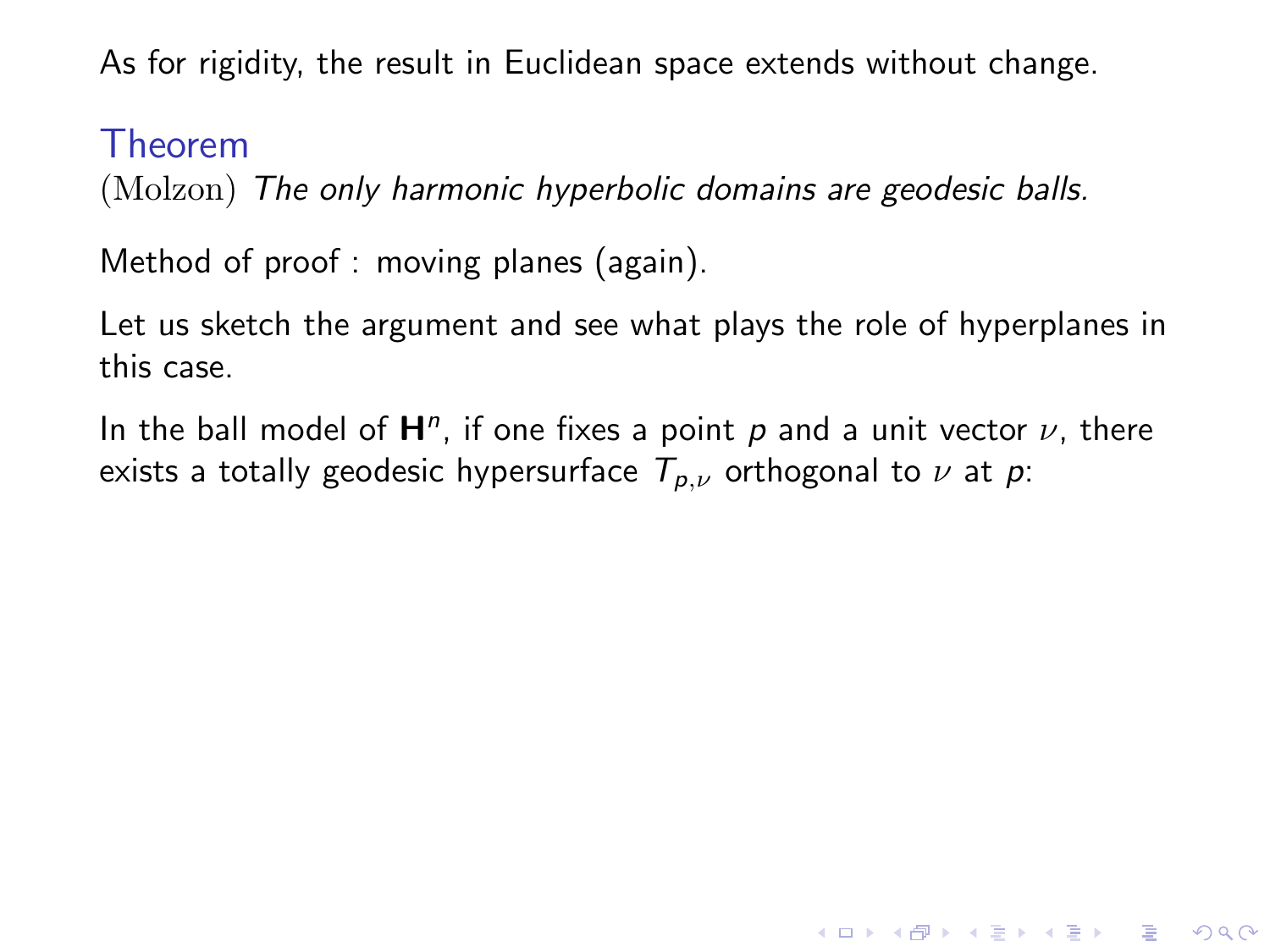#### Theorem

(Molzon) The only harmonic hyperbolic domains are geodesic balls.

Method of proof : moving planes (again).

Let us sketch the argument and see what plays the role of hyperplanes in this case.

In the ball model of  $H<sup>n</sup>$ , if one fixes a point p and a unit vector  $\nu$ , there exists a totally geodesic hypersurface  $T_{p,\nu}$  orthogonal to  $\nu$  at p:

this is given by the portion of the sphere with center on the line through p orthogonal to  $\nu$ , and which intersects the boundary of the unit ball orthogonally. In the hyperbolic metric:

**KORKAR KERKER E VOOR**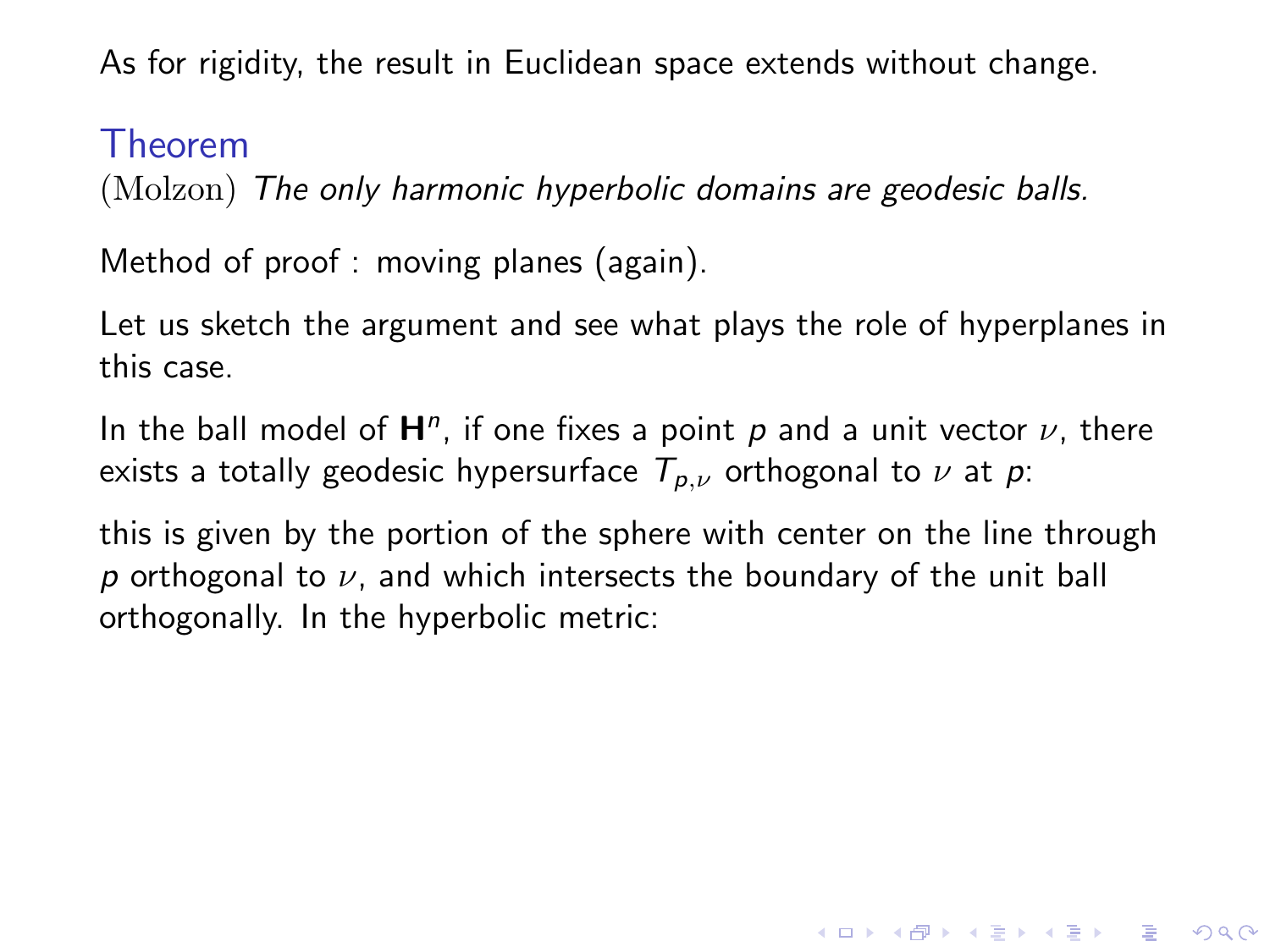#### Theorem

(Molzon) The only harmonic hyperbolic domains are geodesic balls.

Method of proof : moving planes (again).

Let us sketch the argument and see what plays the role of hyperplanes in this case.

In the ball model of  $H<sup>n</sup>$ , if one fixes a point p and a unit vector  $\nu$ , there exists a totally geodesic hypersurface  $T_{p,\nu}$  orthogonal to  $\nu$  at p:

this is given by the portion of the sphere with center on the line through p orthogonal to  $\nu$ , and which intersects the boundary of the unit ball orthogonally. In the hyperbolic metric:

**KORKAR KERKER E VOOR** 

•  $T_{p,\nu}$  is a totally geodesic hypersurface, and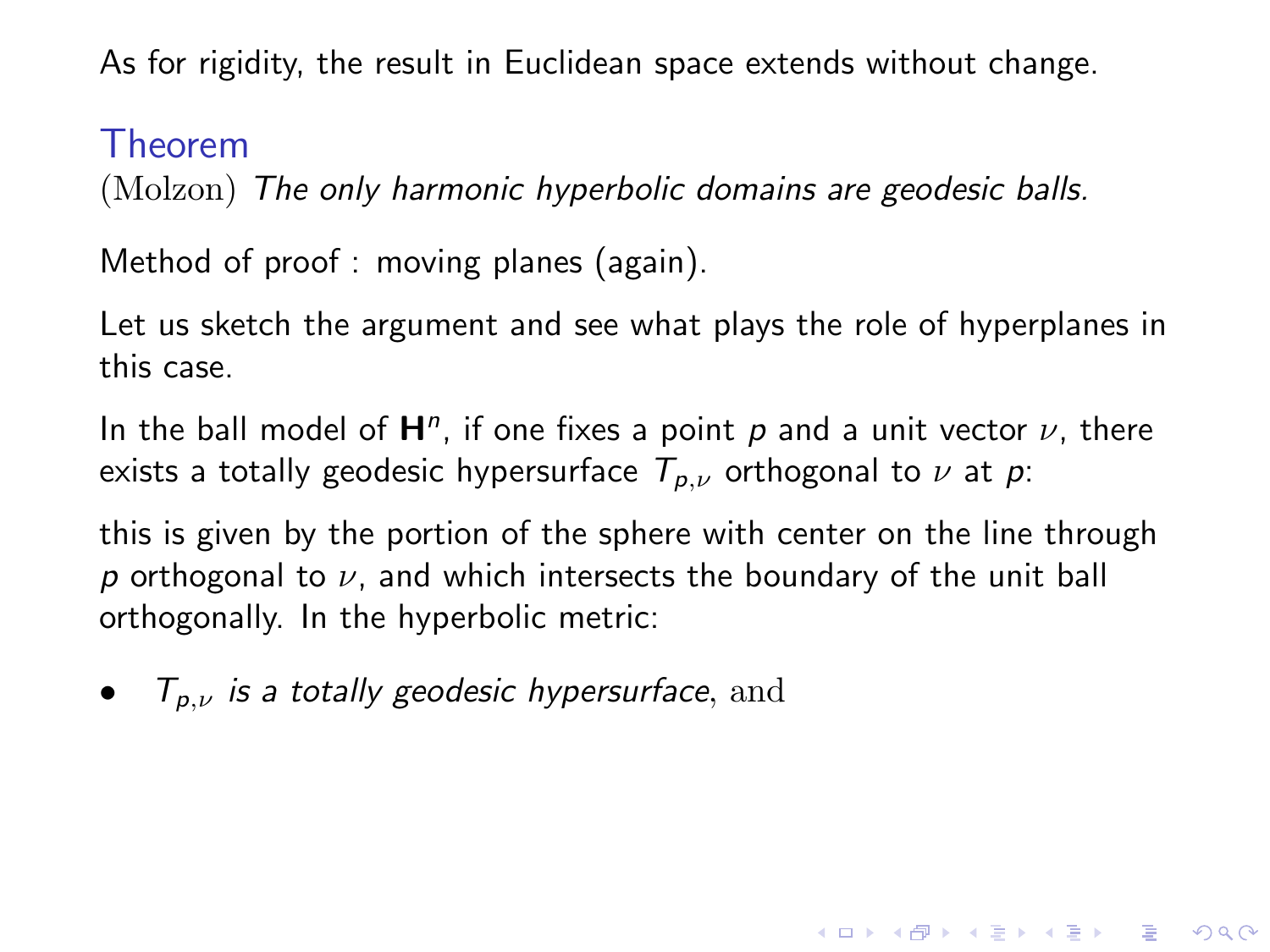#### Theorem

(Molzon) The only harmonic hyperbolic domains are geodesic balls.

Method of proof : moving planes (again).

Let us sketch the argument and see what plays the role of hyperplanes in this case.

In the ball model of  $H<sup>n</sup>$ , if one fixes a point p and a unit vector  $\nu$ , there exists a totally geodesic hypersurface  $T_{p,\nu}$  orthogonal to  $\nu$  at  $p$ :

this is given by the portion of the sphere with center on the line through  $p$  orthogonal to  $\nu$ , and which intersects the boundary of the unit ball orthogonally. In the hyperbolic metric:

4 D > 4 P + 4 B + 4 B + B + 9 Q O

- $\mathcal{T}_{p,\nu}$  is a totally geodesic hypersurface, and
- the reflection with respect to  $T_{p,\nu}$  is in fact an isometry of  $\mathsf{H}^n$ .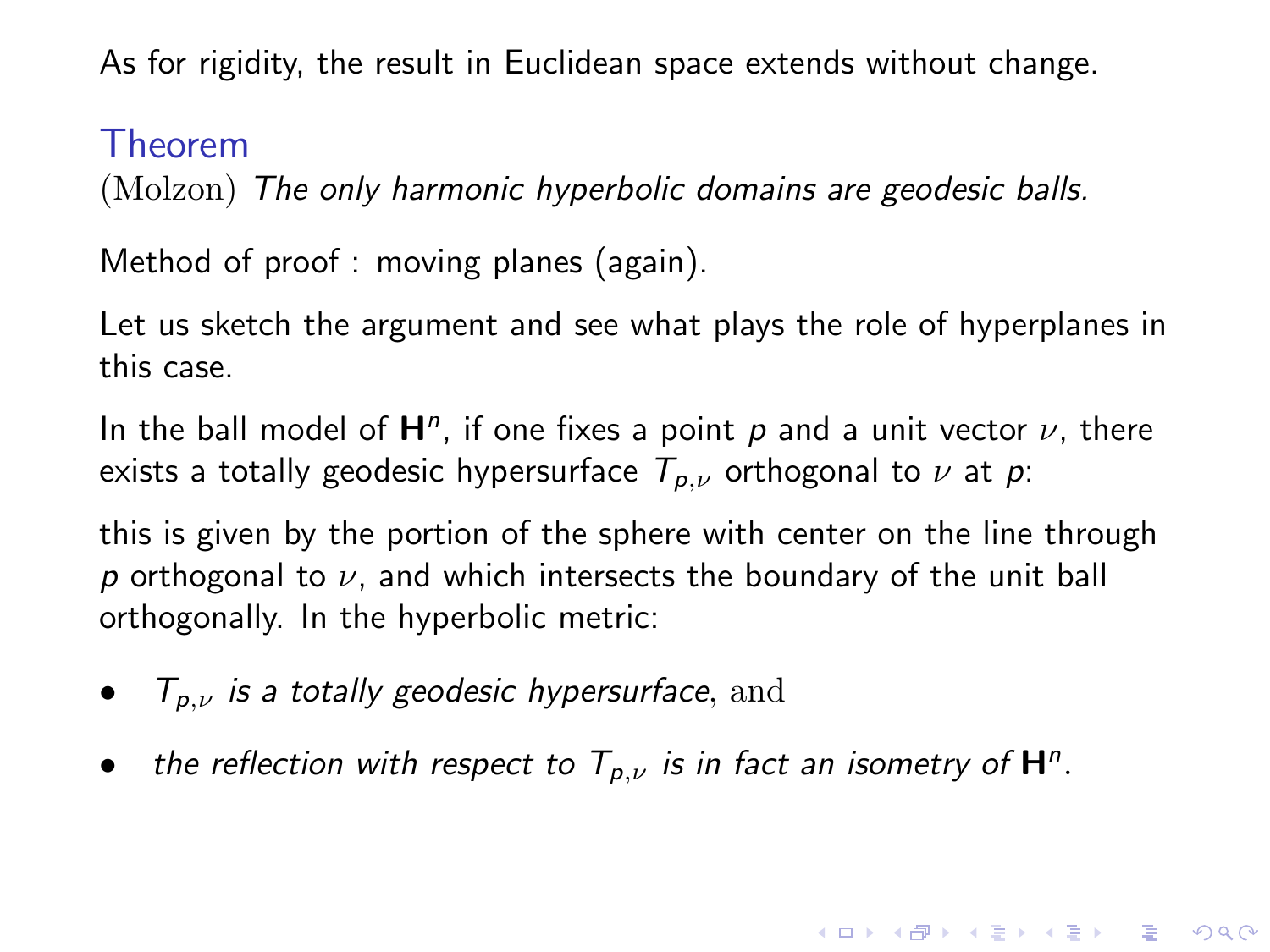#### Theorem

(Molzon) The only harmonic hyperbolic domains are geodesic balls.

Method of proof : moving planes (again).

Let us sketch the argument and see what plays the role of hyperplanes in this case.

In the ball model of  $H<sup>n</sup>$ , if one fixes a point p and a unit vector  $\nu$ , there exists a totally geodesic hypersurface  $T_{p,\nu}$  orthogonal to  $\nu$  at  $p$ :

this is given by the portion of the sphere with center on the line through p orthogonal to  $\nu$ , and which intersects the boundary of the unit ball orthogonally. In the hyperbolic metric:

- $\mathcal{T}_{p,\nu}$  is a totally geodesic hypersurface, and
- the reflection with respect to  $T_{p,\nu}$  is in fact an isometry of  $\mathsf{H}^n$ .

Thus, if one fixes a unit vector  $\nu$ , there exists a one-parameter family of totally geodesic hypersurfaces  $T_{p,\nu}$ .

4 D > 4 P + 4 B + 4 B + B + 9 Q O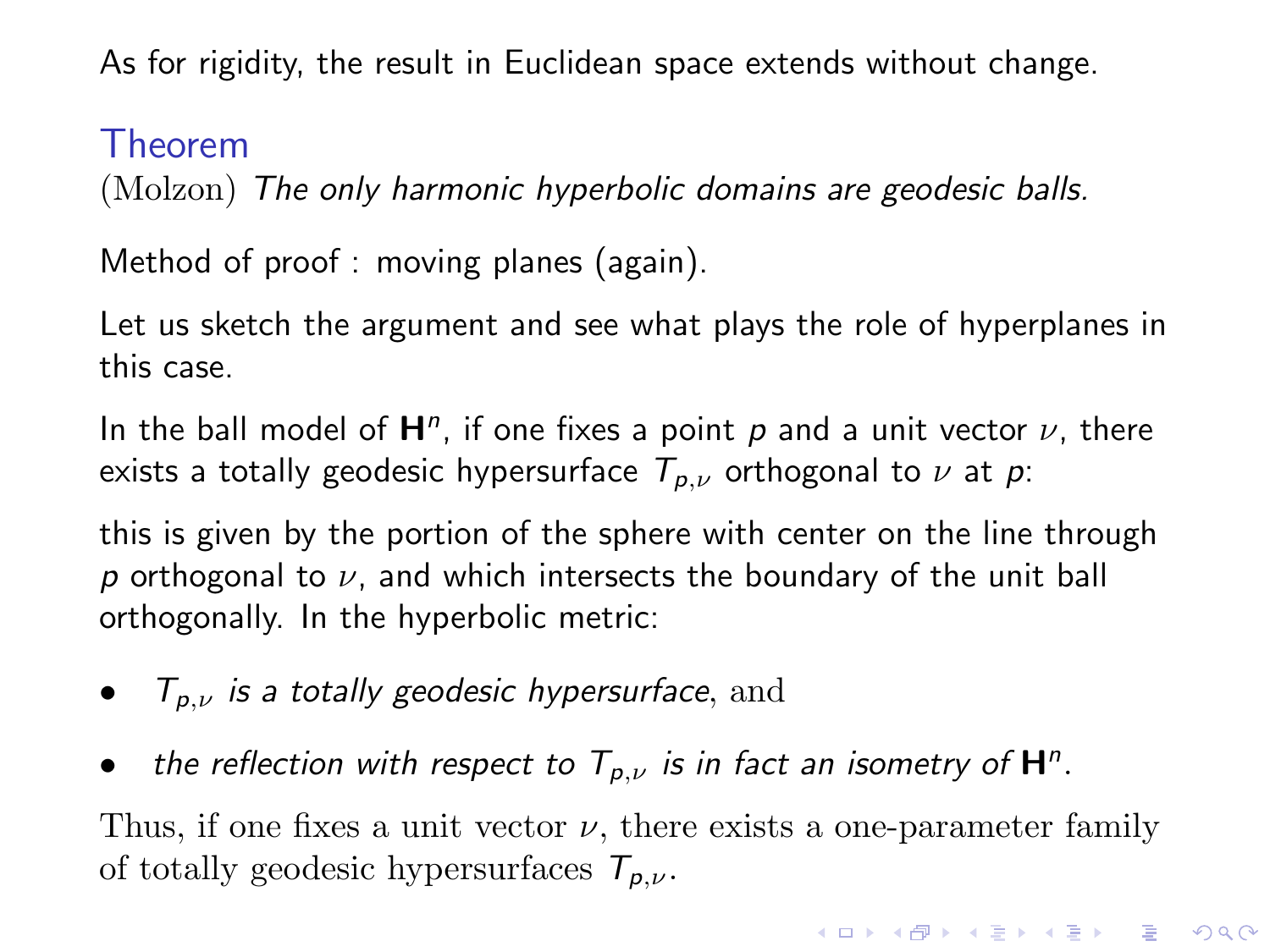K ロ ▶ K @ ▶ K 할 ▶ K 할 ▶ ... 할 ... 9 Q Q ·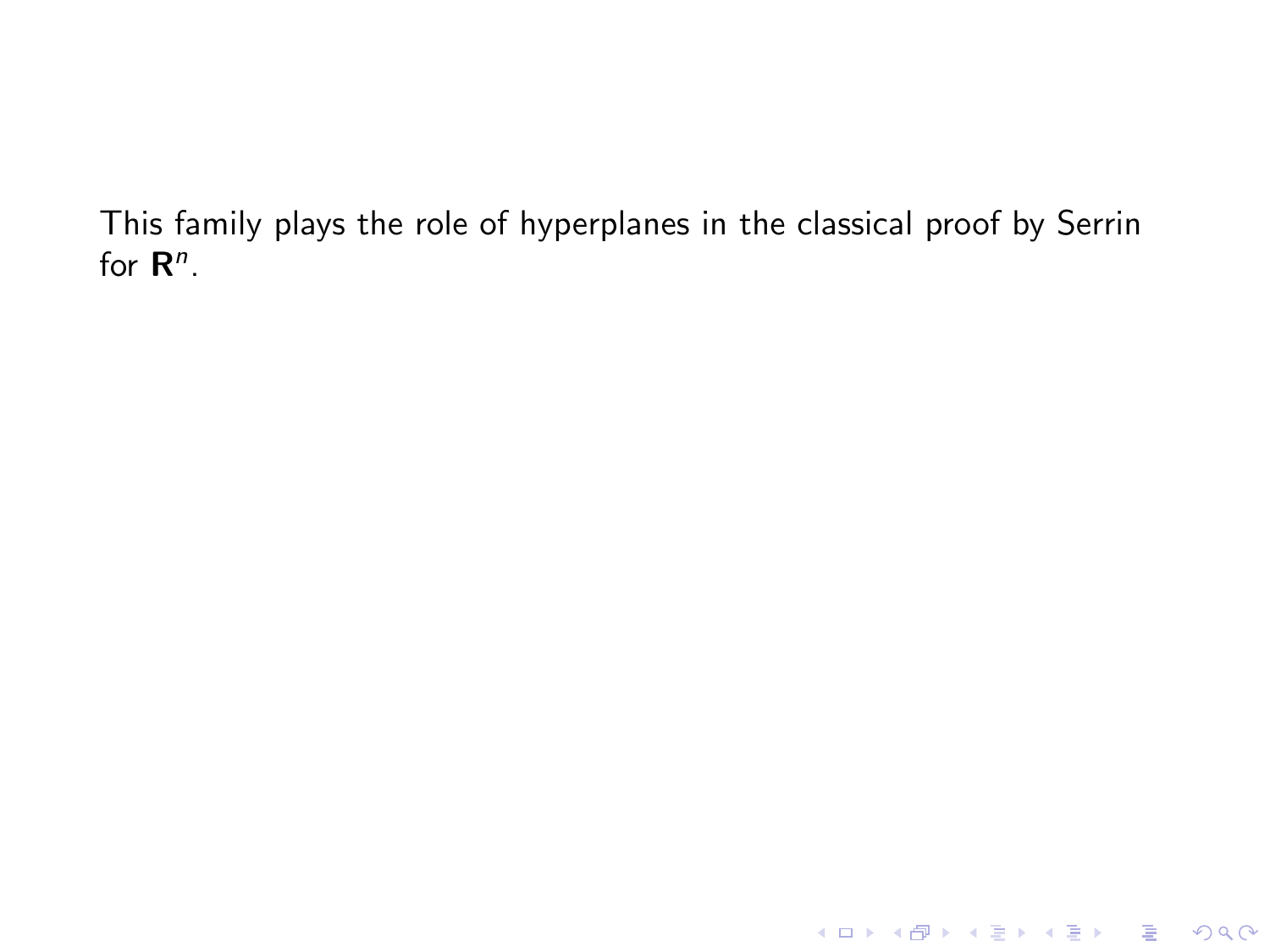Then, as  $\Omega$  is compact, we can start the procedure by taking a hyperplane not intersecting  $Ω$ , move it in the direction of  $Ω$  and play with reflections ...

**KORK STRATER STRAKES**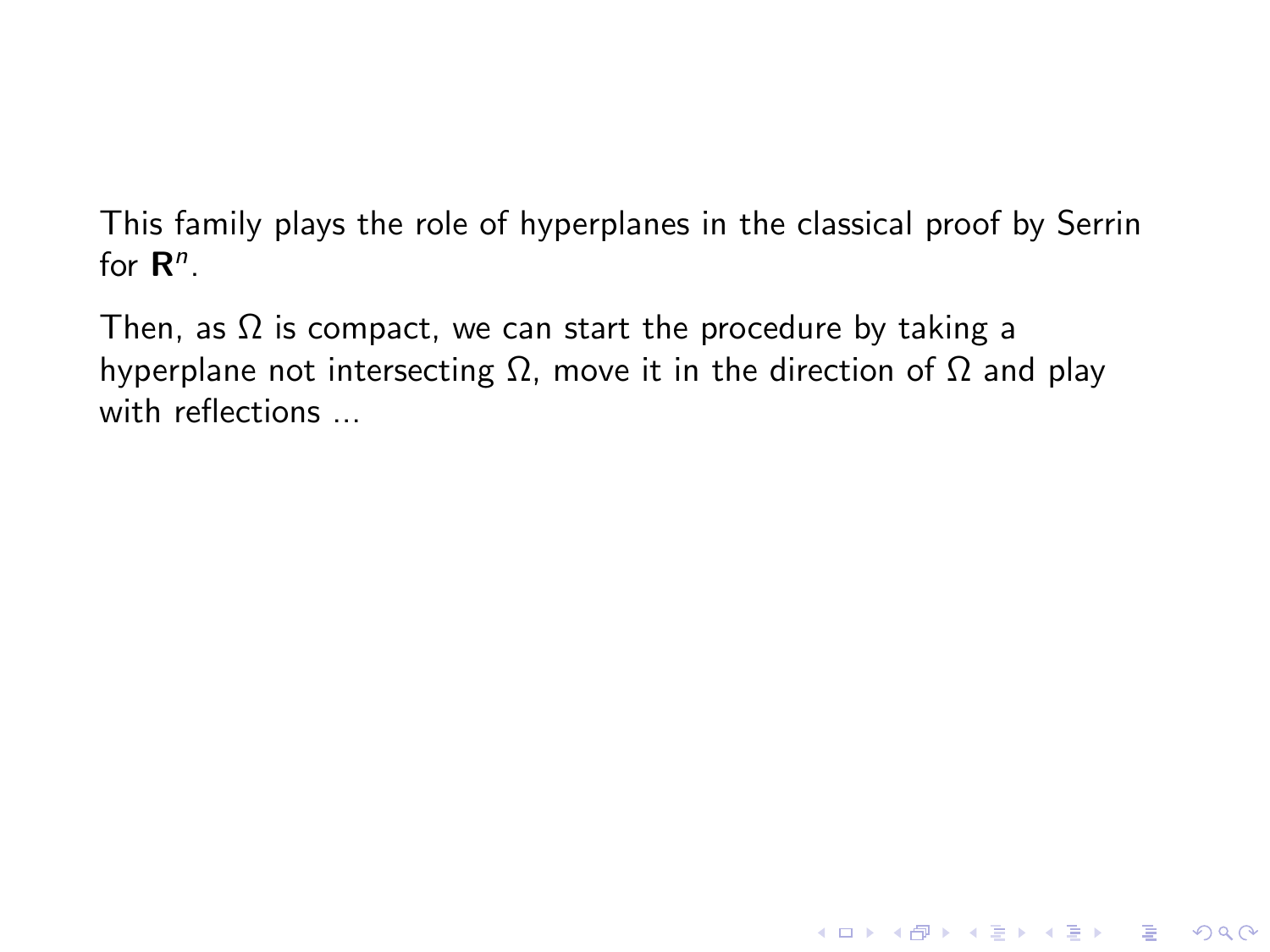Then, as  $\Omega$  is compact, we can start the procedure by taking a hyperplane not intersecting  $\Omega$ , move it in the direction of  $\Omega$  and play with reflections ...

the final outcome is that the maximum principle will show that  $Ω$  must be symmetric with respect to  $T_{\nu}$ . As this is true for all hyperplanes  $T_{\nu}$ , Ω has to be a ball.

**KORKA SERKER ORA**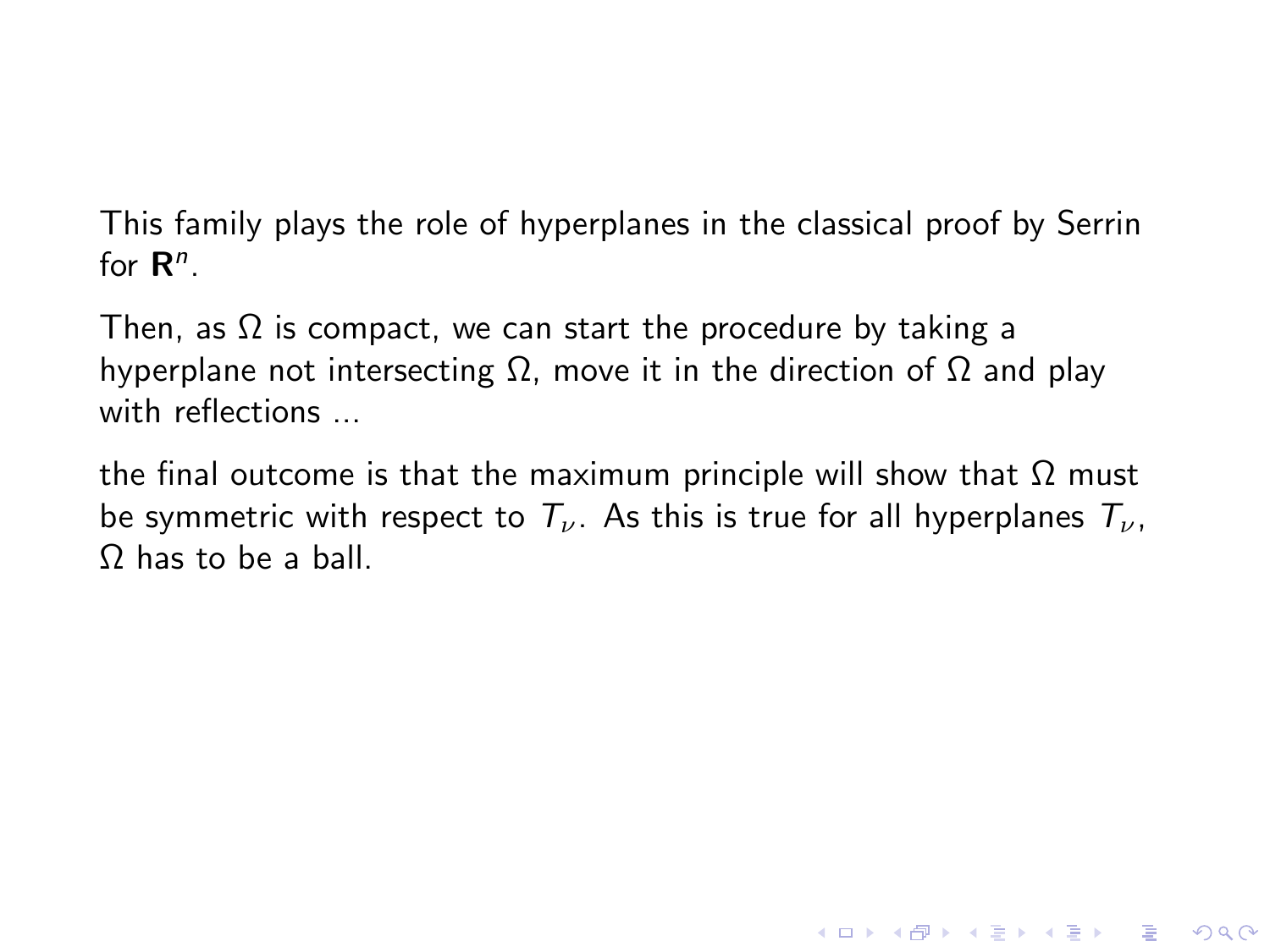Then, as  $\Omega$  is compact, we can start the procedure by taking a hyperplane not intersecting  $\Omega$ , move it in the direction of  $\Omega$  and play with reflections ...

the final outcome is that the maximum principle will show that  $Ω$  must be symmetric with respect to  $T_{\nu}$ . As this is true for all hyperplanes  $T_{\nu}$ , Ω has to be a ball.

**KORKA SERKER ORA** 

• Note: Weinberger proof does not work in hyperbolic space.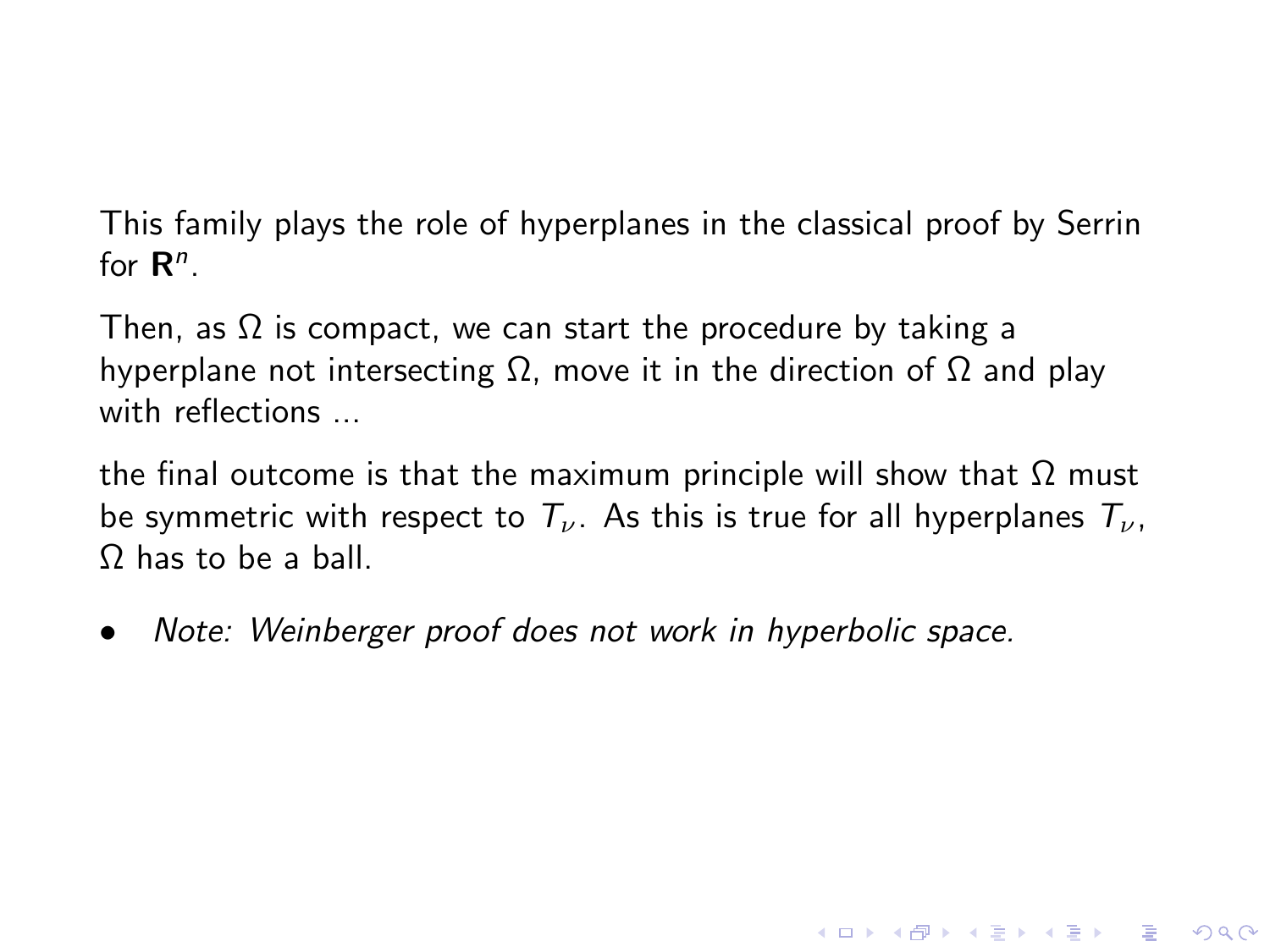As for hyperbolic space, geodesic balls in  $S<sup>n</sup>$  are harmonic domains.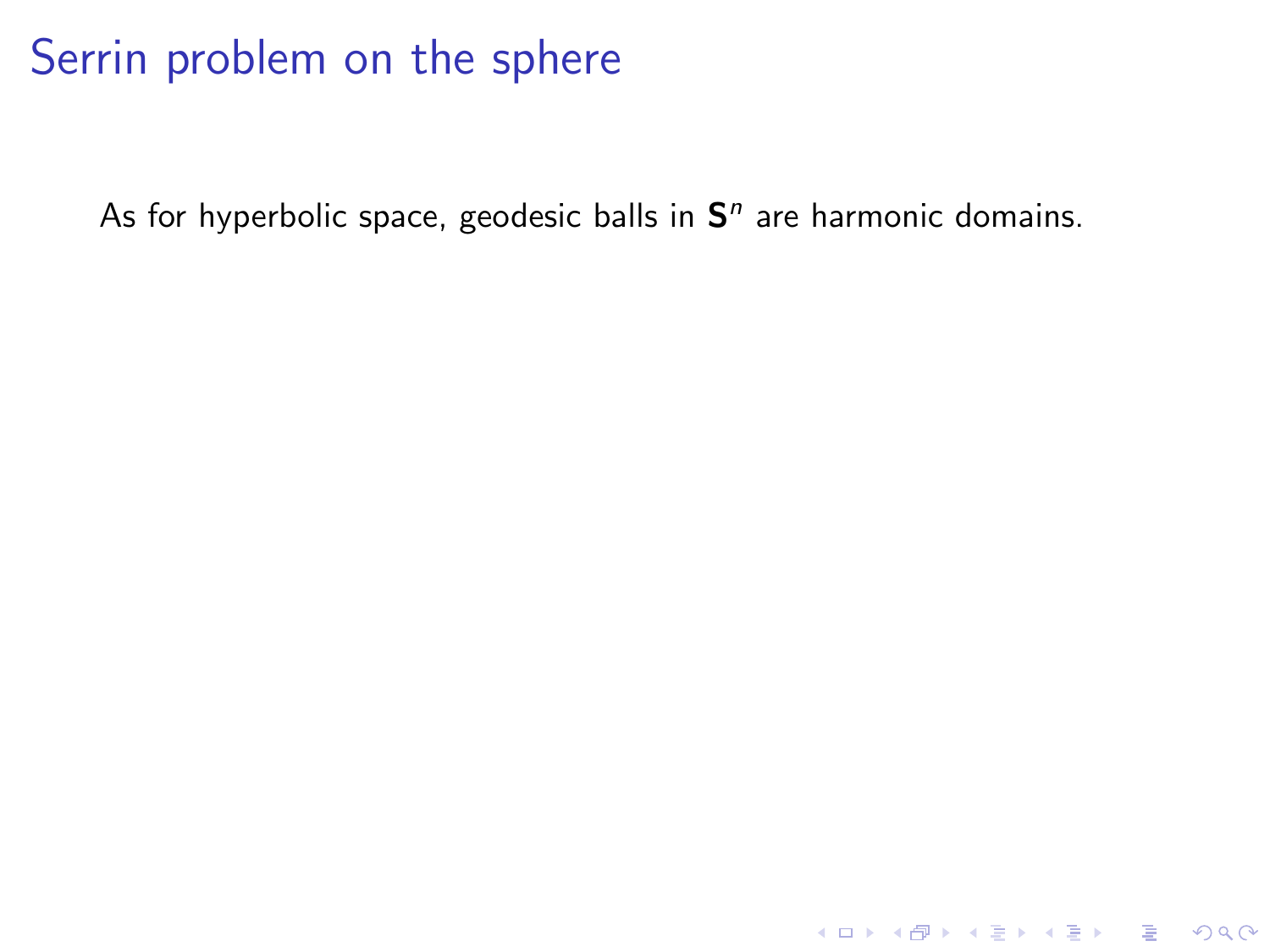As for hyperbolic space, geodesic balls in  $S<sup>n</sup>$  are harmonic domains. Are they the only ones ?

KO KKOK KEK KEK LE I DAG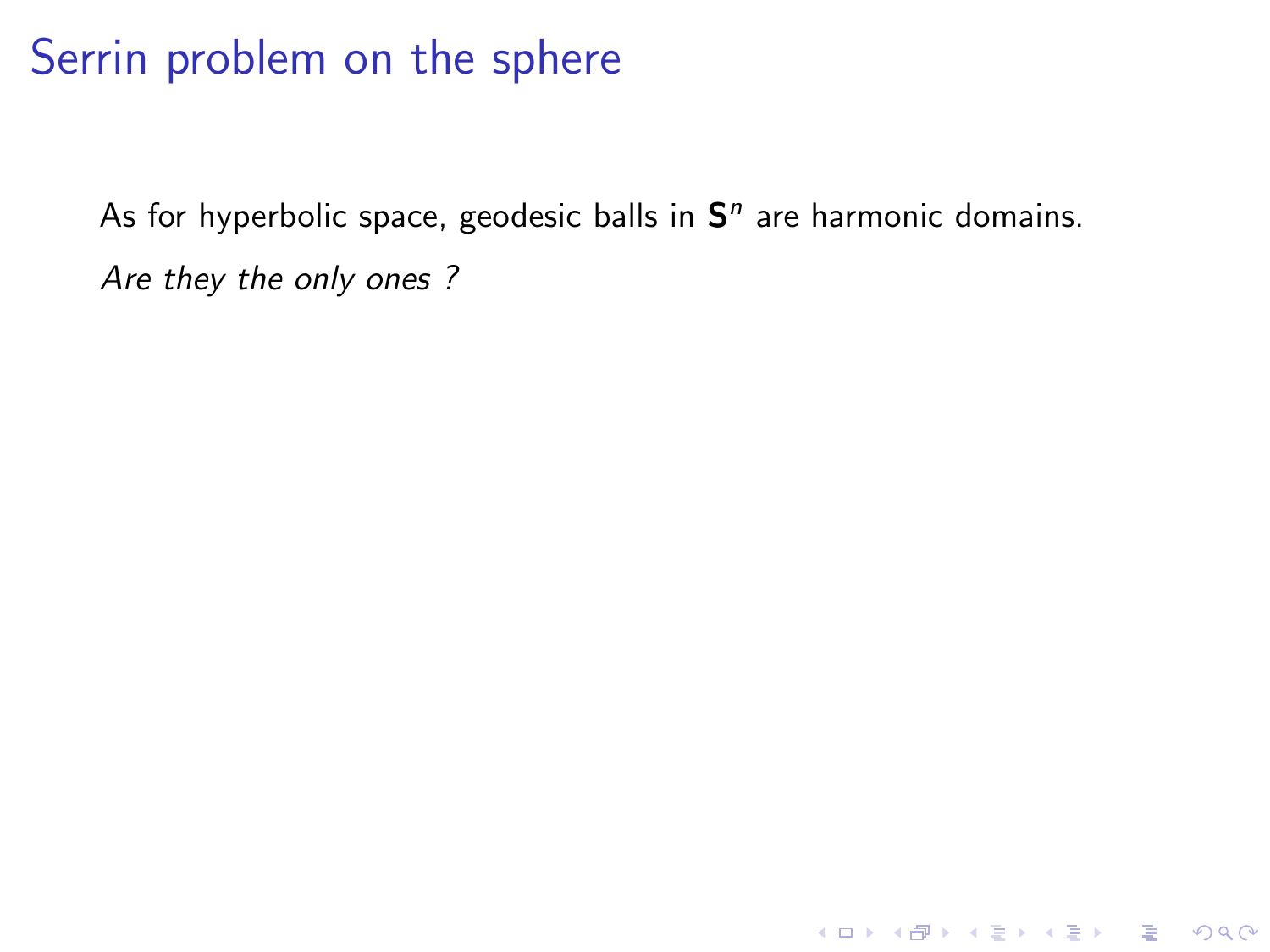As for hyperbolic space, geodesic balls in  $S<sup>n</sup>$  are harmonic domains.

Are they the only ones ?

One tries the method of moving planes as before; for each pair of antipodal points  $p,\bar{p}$  in  $\mathbf{S}^n$  we have a one parameter family of totally geodesic hypersurfaces.

**KORKA SERKER ORA**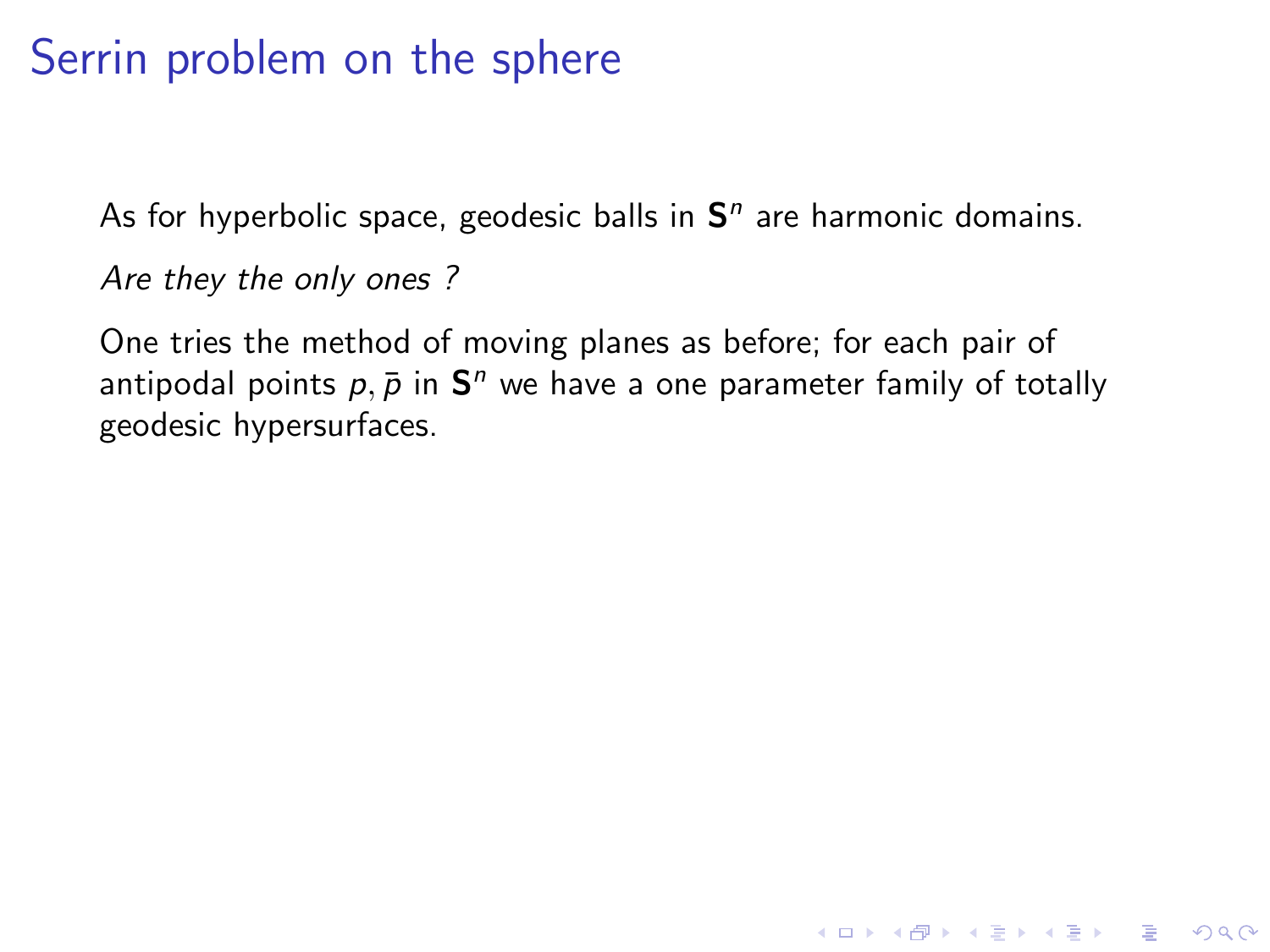As for hyperbolic space, geodesic balls in  $S<sup>n</sup>$  are harmonic domains.

Are they the only ones ?

One tries the method of moving planes as before; for each pair of antipodal points  $p,\bar{p}$  in  $\mathbf{S}^n$  we have a one parameter family of totally geodesic hypersurfaces.

These are equators obtained by intersecting the sphere with a plane containing the line through  $p$  and  $\bar{p}$ . Again, reflection around each of these is an isometry.

**KORKA SERKER ORA**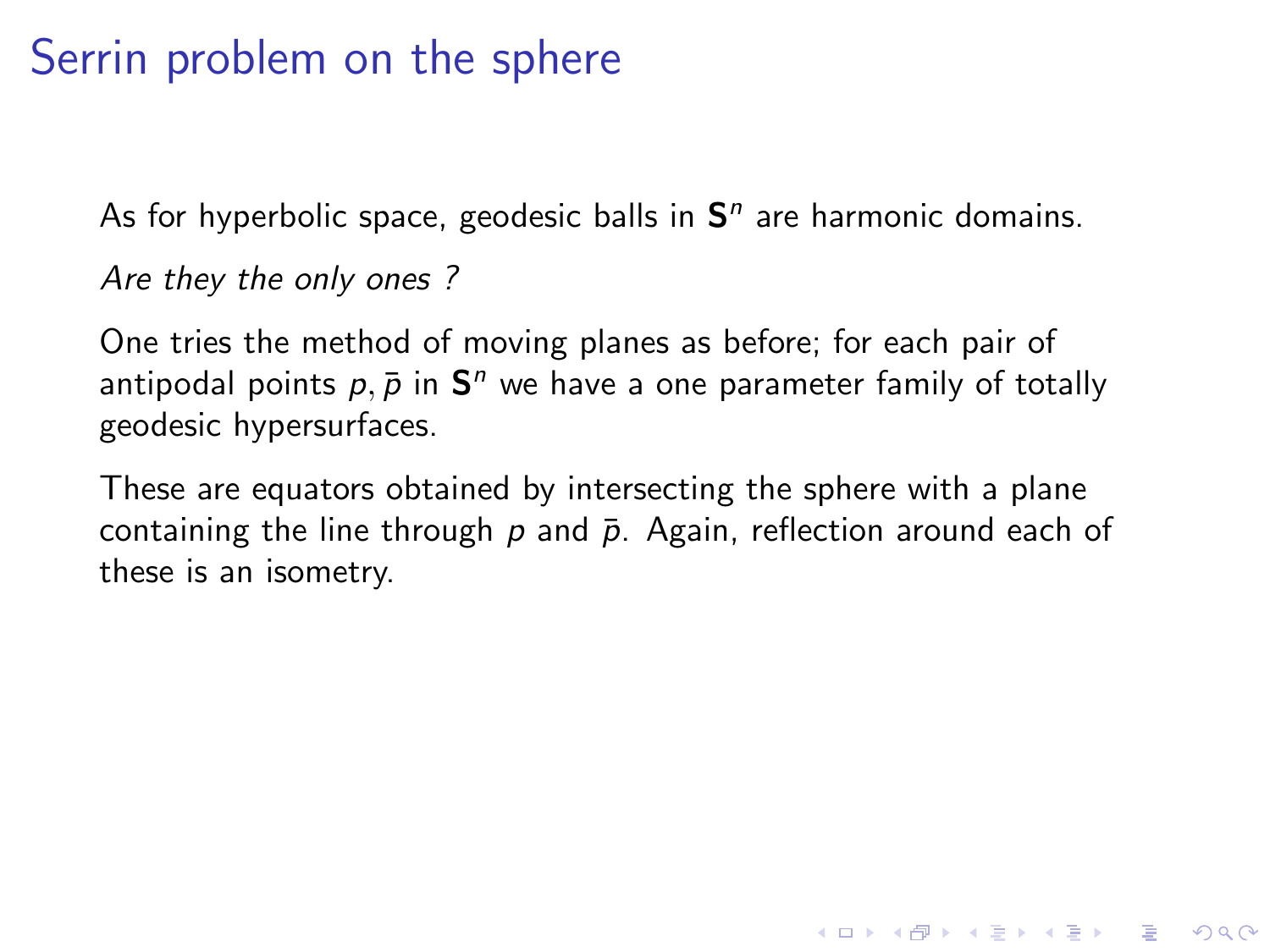As for hyperbolic space, geodesic balls in  $S<sup>n</sup>$  are harmonic domains.

Are they the only ones ?

One tries the method of moving planes as before; for each pair of antipodal points  $p,\bar{p}$  in  $\mathbf{S}^n$  we have a one parameter family of totally geodesic hypersurfaces.

These are equators obtained by intersecting the sphere with a plane containing the line through  $p$  and  $\bar{p}$ . Again, reflection around each of these is an isometry.

Thus, we have all the ingredients to start the moving plane method and prove rigidity ... There is only one requirement: for the method to work, one needs to start from a hyperplane not intersecting  $\Omega$ . This means that, for the method to work,  $Ω$  has to be contained in a hemisphere.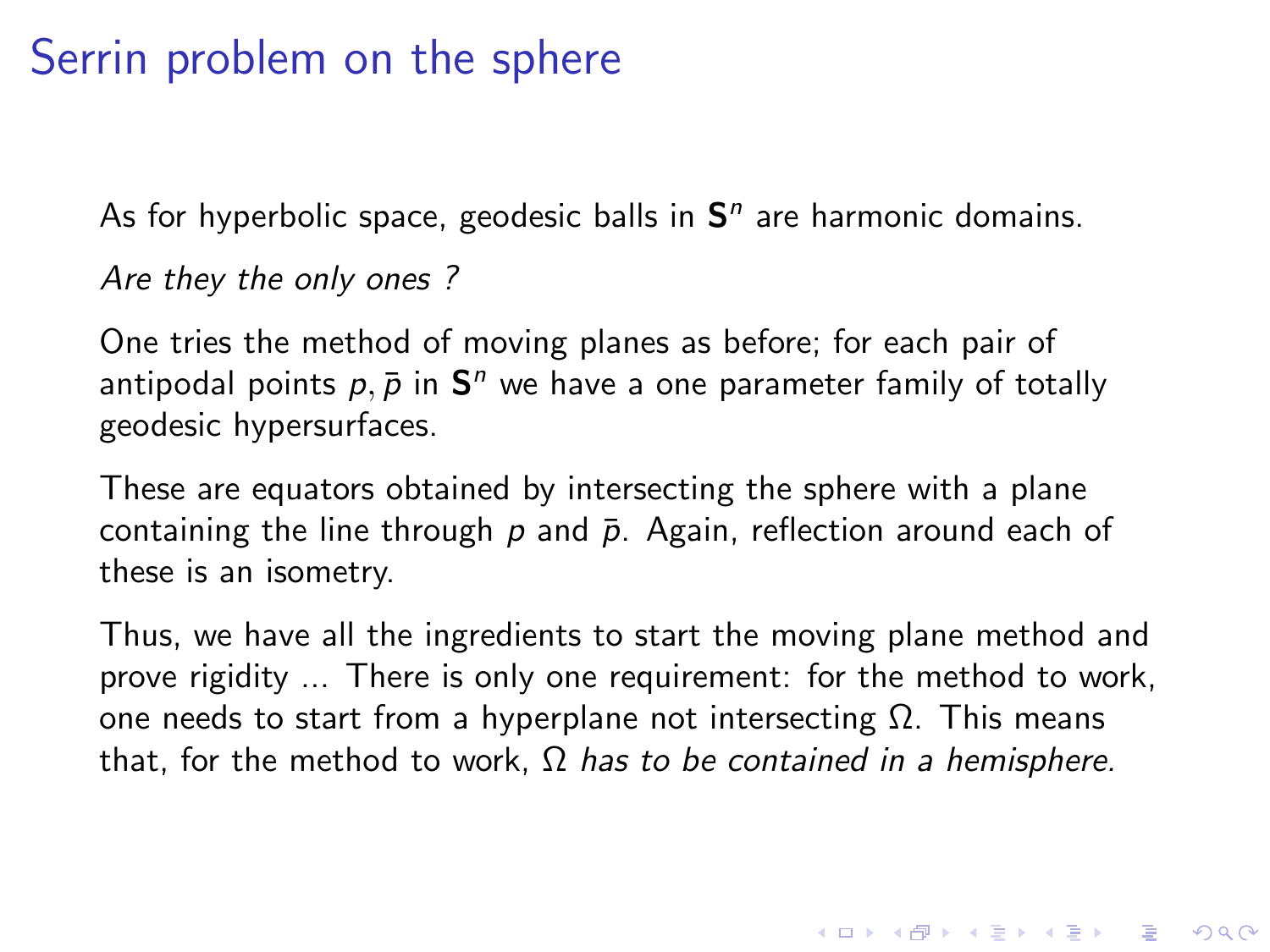With that restriction, we have rigidity:

**KO > K @ > K 할 > K 할 > L 할 > 10 K O Q O**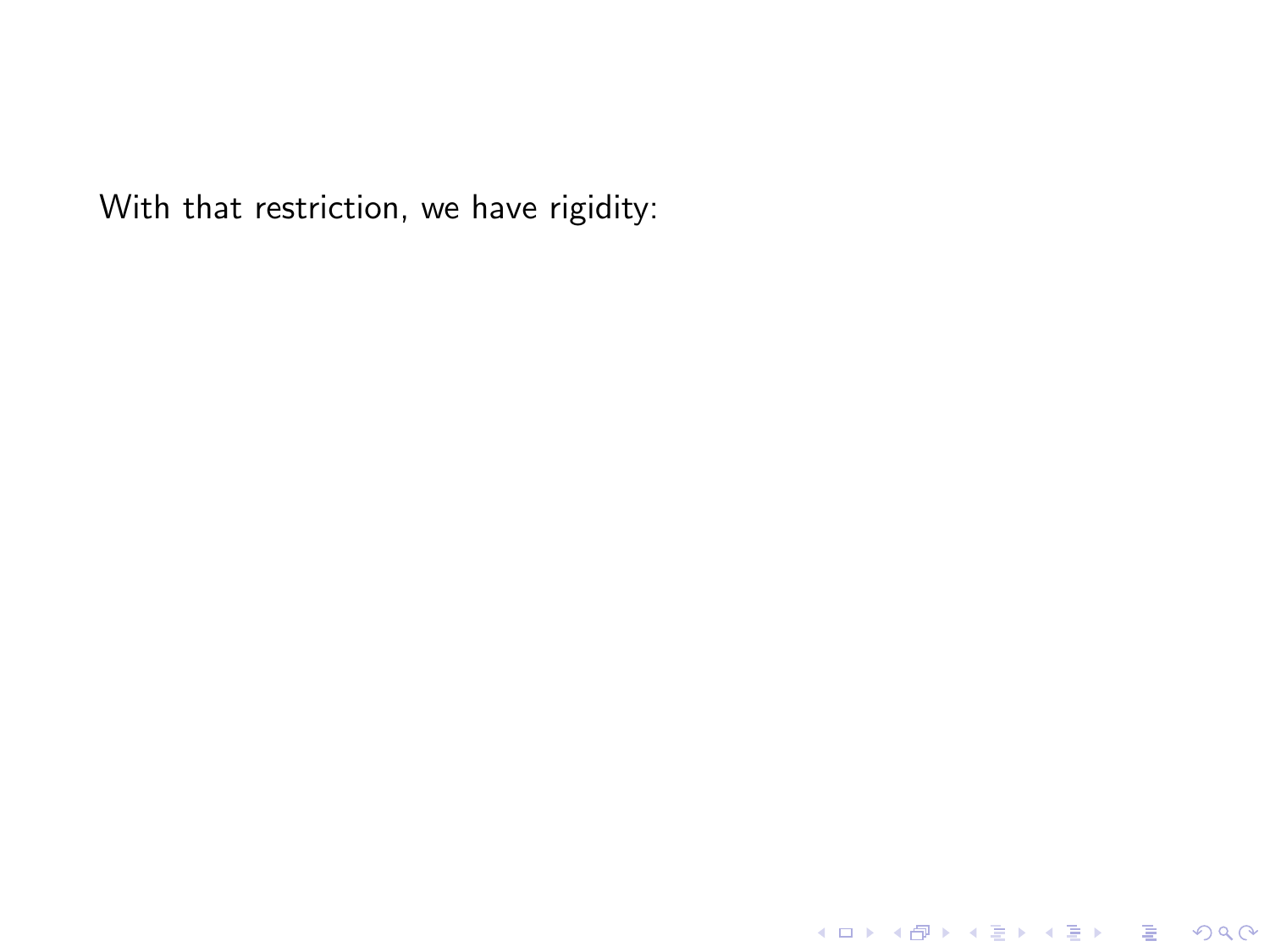#### Theorem

 $\pmod{\text{The only harmonic domains in } \mathsf{S}_+^n}$  (the hemisphere) are geodesic balls.

K ロ ▶ K @ ▶ K 할 ▶ K 할 ▶ | 할 | © 9 Q @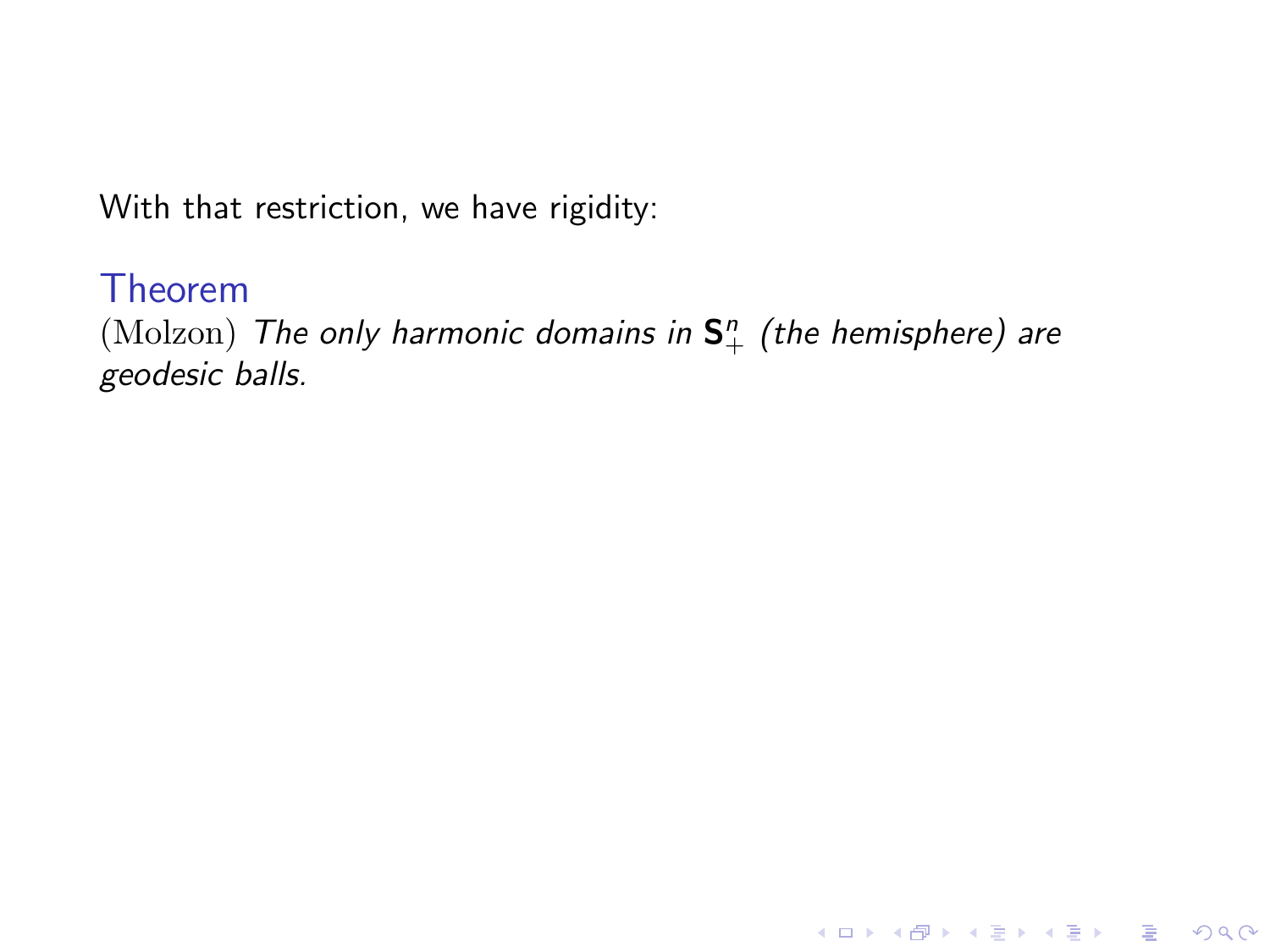#### Theorem

 $\pmod{\text{The only harmonic domains in } \mathsf{S}_+^n}$  (the hemisphere) are geodesic balls.

Of course, one could ask if the restriction to the hemisphere is an essential hypothesis, or is just assumed to make the method work. In other words:

**KORK ERKER ADE YOUR**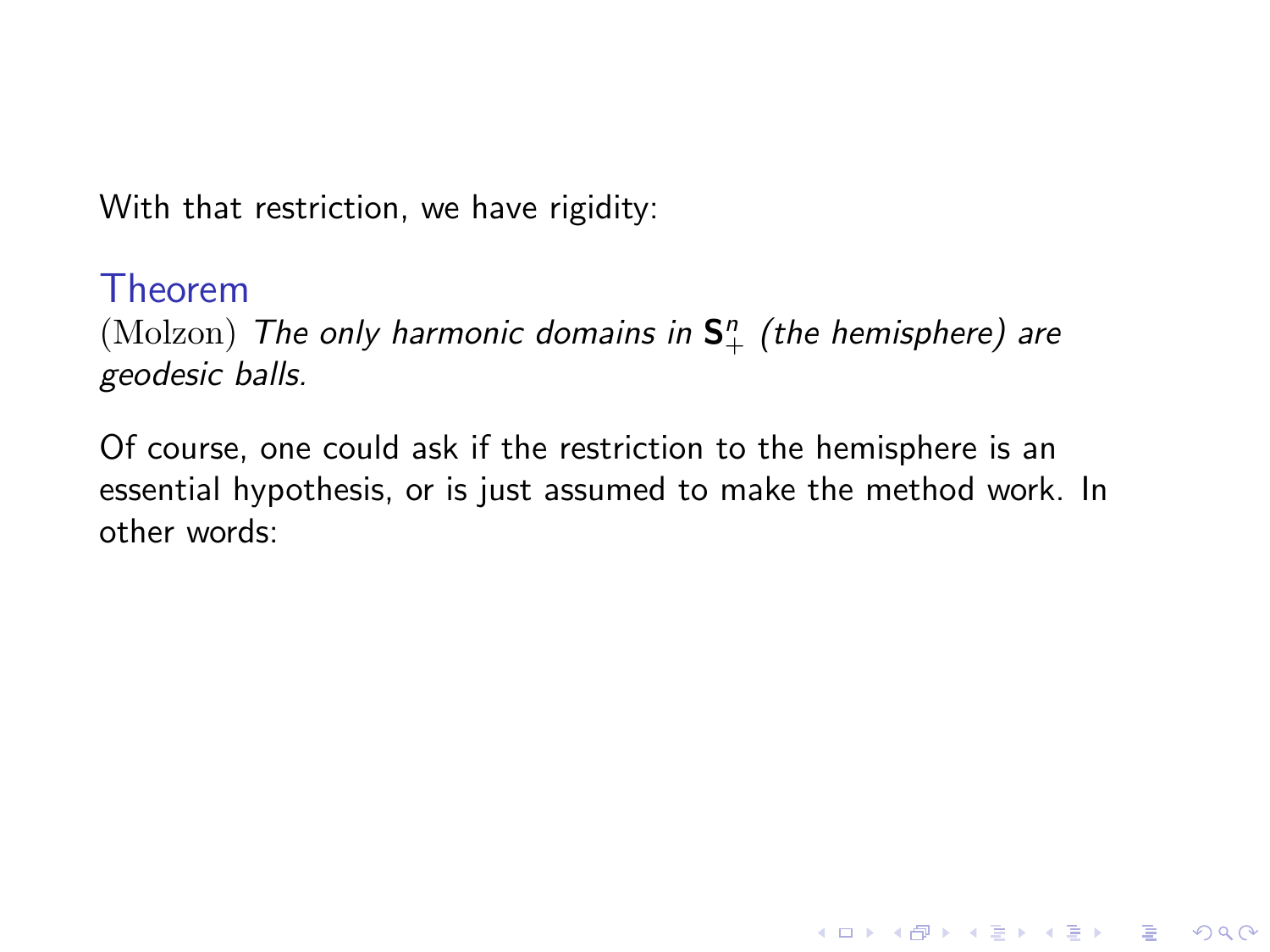#### Theorem

 $\pmod{\text{The only harmonic domains in } \mathsf{S}_+^n}$  (the hemisphere) are geodesic balls.

Of course, one could ask if the restriction to the hemisphere is an essential hypothesis, or is just assumed to make the method work. In other words:

Is it true that the only harmonic domains in  $S<sup>n</sup>$  are geodesic balls ?

**KORK ERKER ADE YOUR**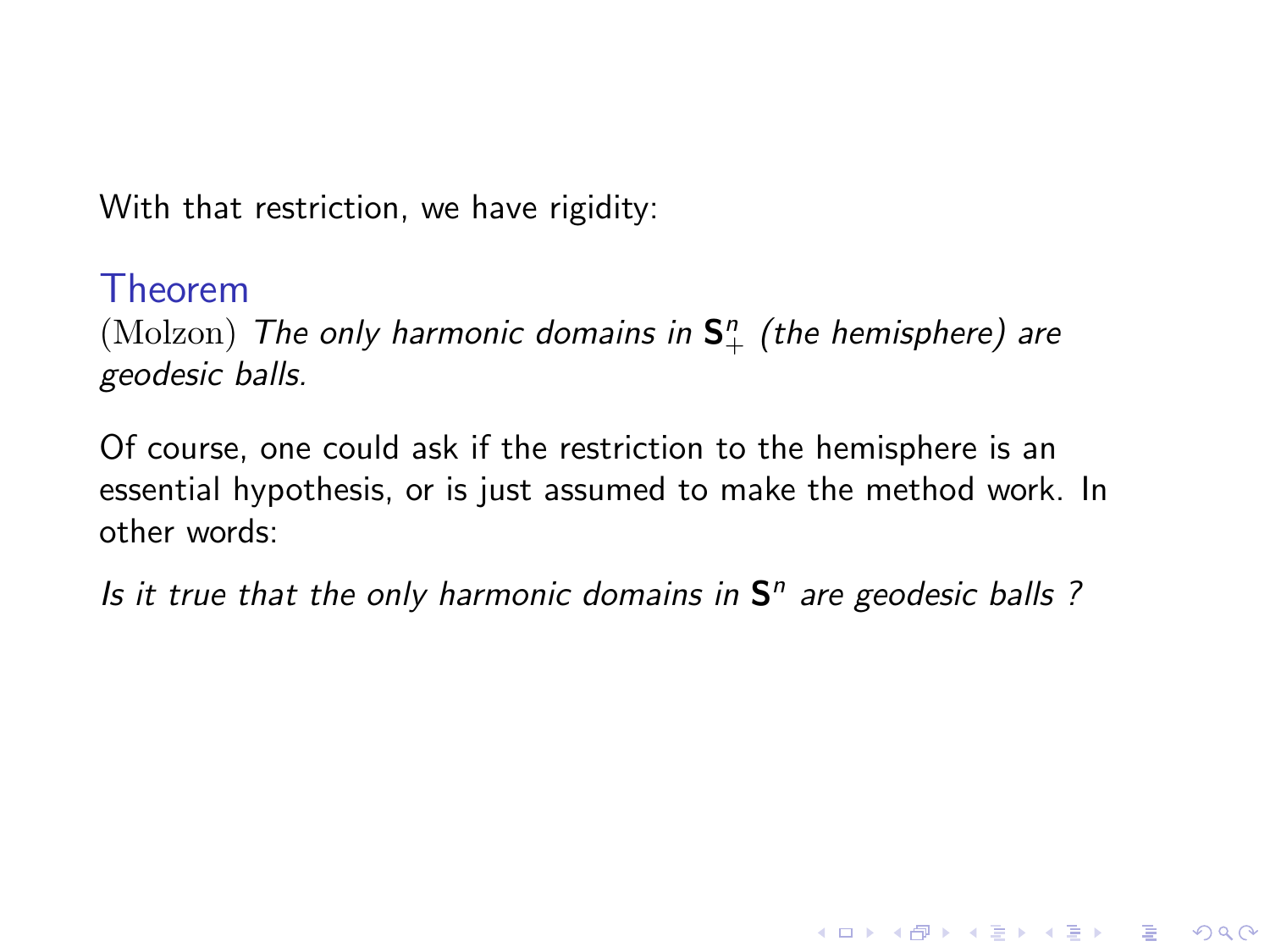#### Theorem

 $\pmod{\text{The only harmonic domains in } \mathsf{S}_+^n}$  (the hemisphere) are geodesic balls.

Of course, one could ask if the restriction to the hemisphere is an essential hypothesis, or is just assumed to make the method work. In other words:

Is it true that the only harmonic domains in  $S<sup>n</sup>$  are geodesic balls ?

**KORK ERKER ADE YOUR** 

The answer is : no, as we shall see in the next section.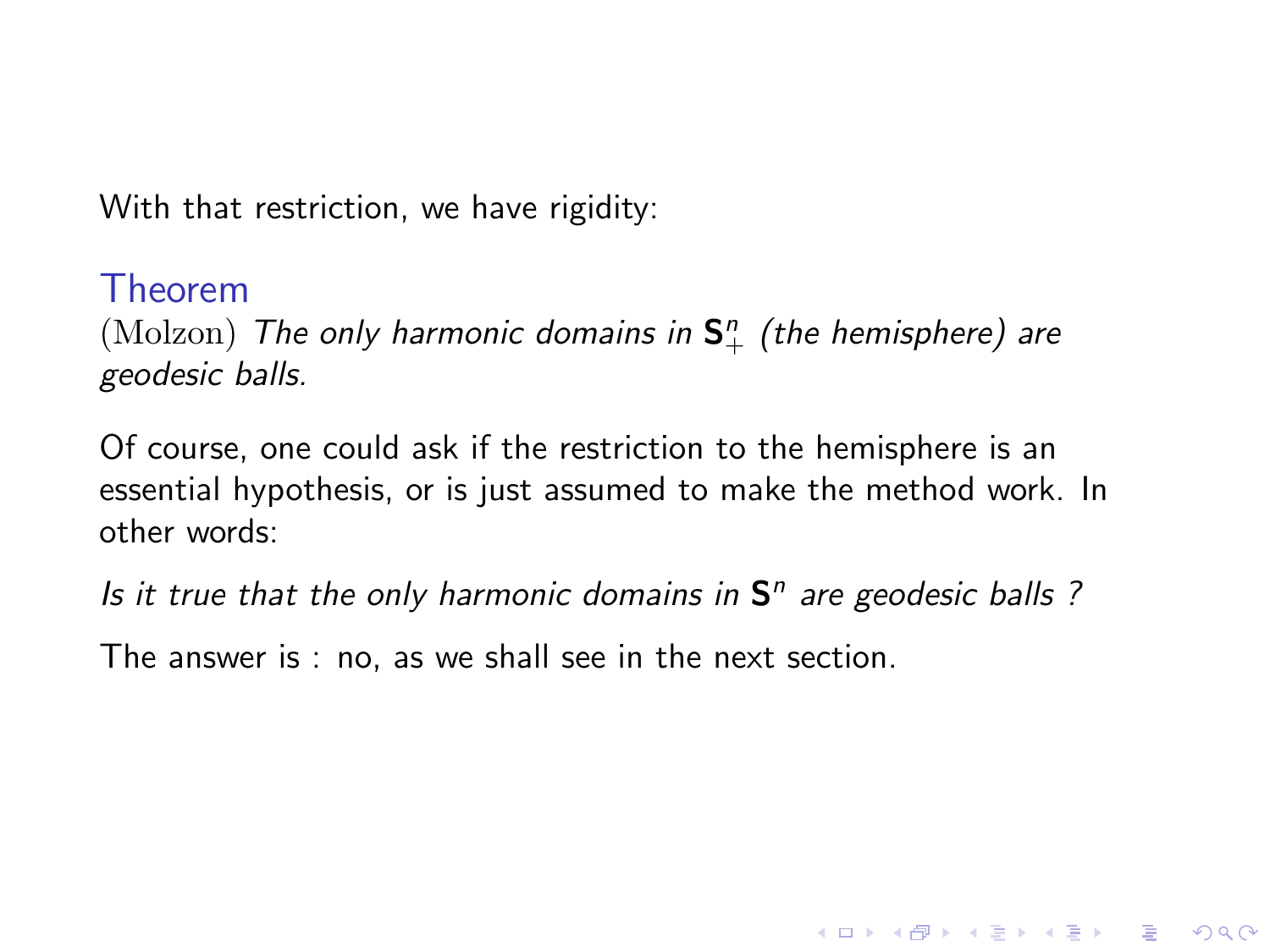The first example was given by Berenstein (in the nineties).

K ロ ▶ K @ ▶ K 할 ▶ K 할 ▶ | 할 | ⊙Q @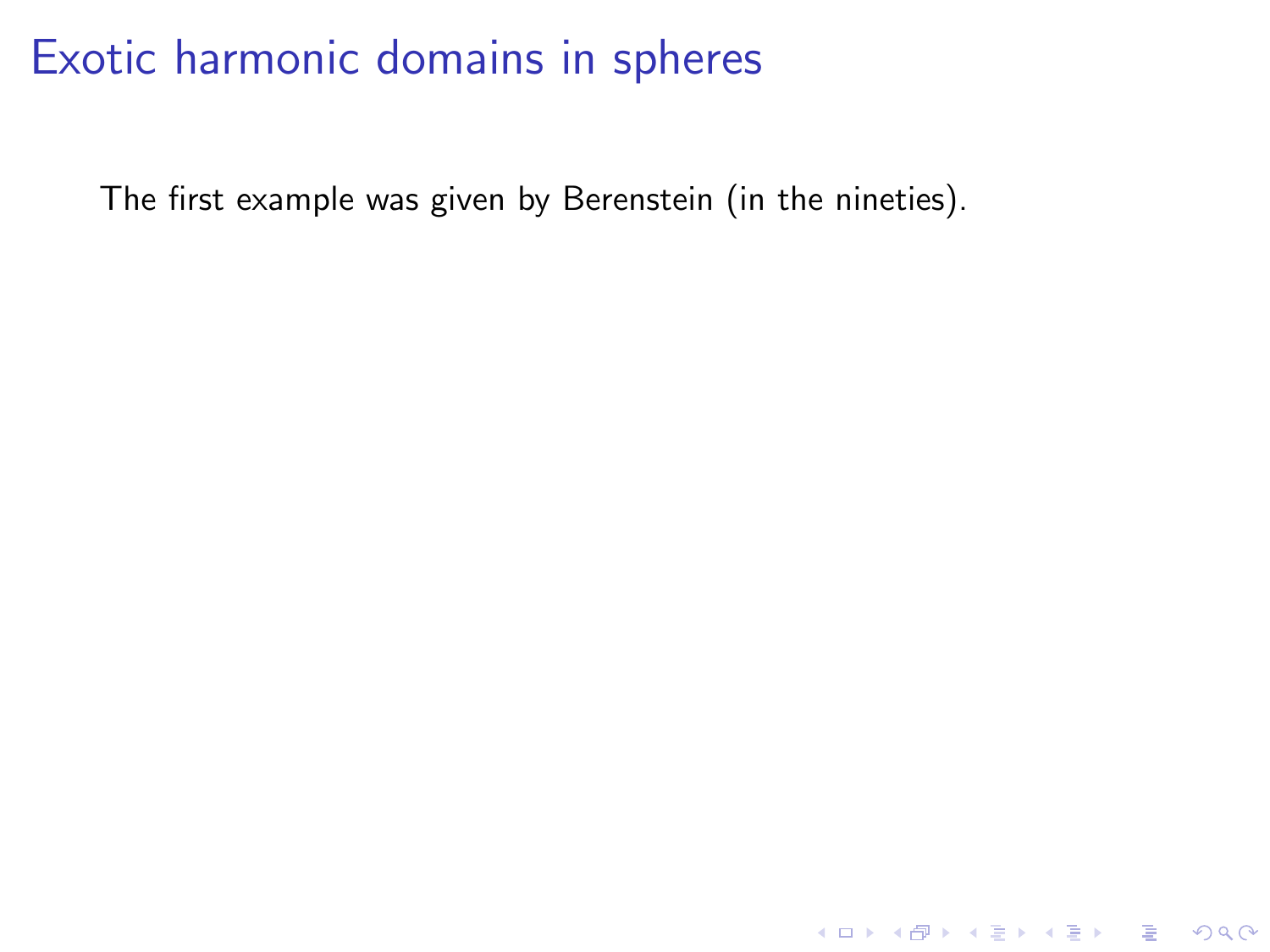The first example was given by Berenstein (in the nineties).

Consider the 2-surface (Clifford torus) isometrically embedded in  $S^3$ :

$$
\Sigma = \textbf{S}^1(\frac{1}{\sqrt{2}}) \times \textbf{S}^1(\frac{1}{\sqrt{2}}).
$$

K ロ ▶ K @ ▶ K 할 > K 할 > 1 할 > 1 이익어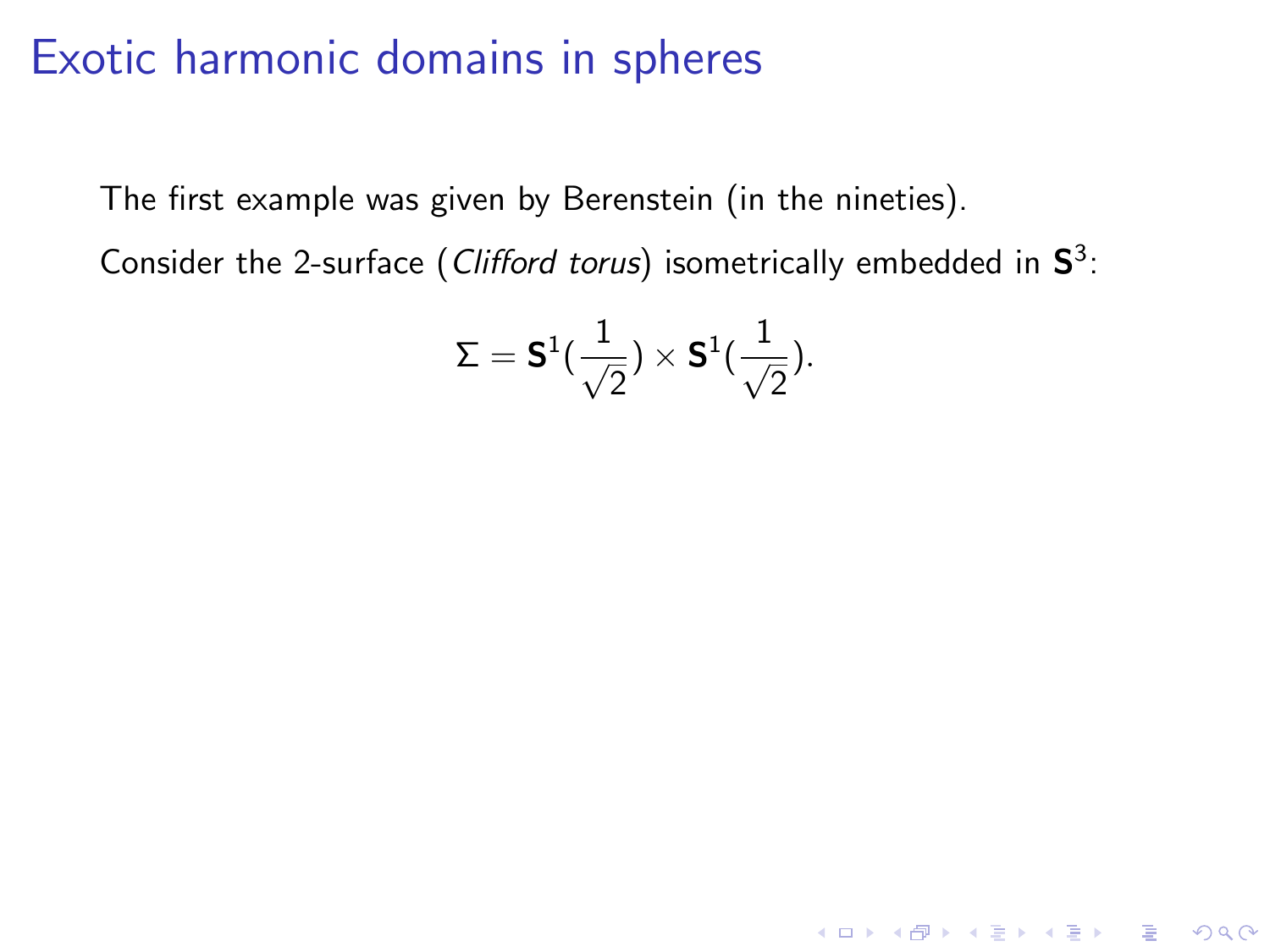The first example was given by Berenstein (in the nineties).

Consider the 2-surface (Clifford torus) isometrically embedded in  $S^3$ :

$$
\Sigma = \textbf{S}^1(\frac{1}{\sqrt{2}}) \times \textbf{S}^1(\frac{1}{\sqrt{2}}).
$$

K ロ ▶ K @ ▶ K 할 > K 할 > 1 할 > 1 이익어

It is easy to show that  $\Sigma$  is the common boundary of two domains  $\Omega_1$ and  $\Omega_2$ .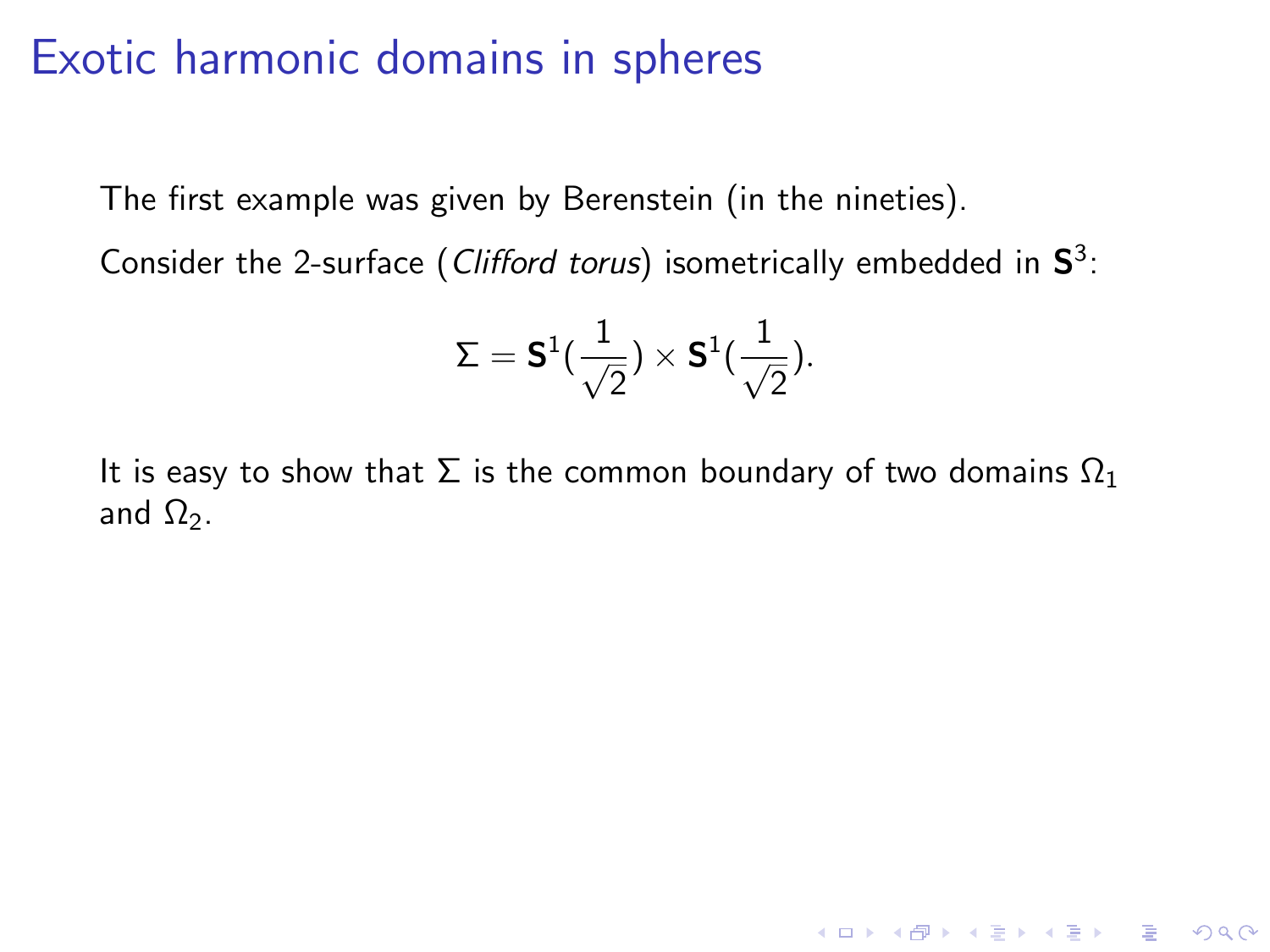The first example was given by Berenstein (in the nineties).

Consider the 2-surface (Clifford torus) isometrically embedded in  $S^3$ :

$$
\Sigma = \textbf{S}^1(\frac{1}{\sqrt{2}}) \times \textbf{S}^1(\frac{1}{\sqrt{2}}).
$$

It is easy to show that  $\Sigma$  is the common boundary of two domains  $\Omega_1$ and  $\Omega_2$ .

**KORK ERKER ADE YOUR** 

Berenstein shows that both these domains are harmonic.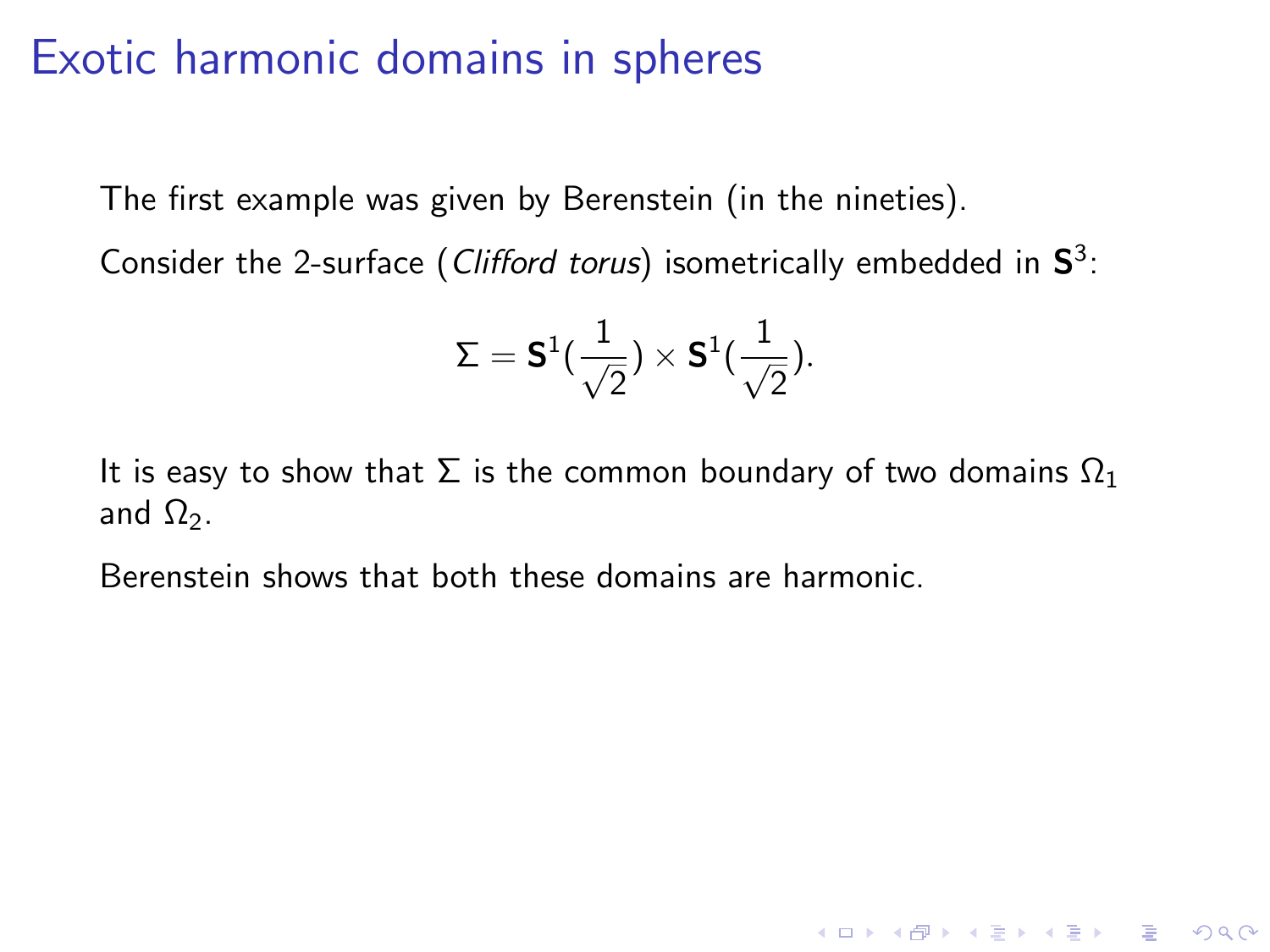The first example was given by Berenstein (in the nineties).

Consider the 2-surface (Clifford torus) isometrically embedded in  $S^3$ :

$$
\Sigma = \textbf{S}^1(\frac{1}{\sqrt{2}}) \times \textbf{S}^1(\frac{1}{\sqrt{2}}).
$$

It is easy to show that  $\Sigma$  is the common boundary of two domains  $\Omega_1$ and  $\Omega_2$ .

Berenstein shows that both these domains are harmonic.

As the boundary of each is a torus, which is topologically different from a sphere, it is clear that  $\Omega_1$  and  $\Omega_2$  are not isometric to geodesic balls. This gives the desired counterexample.

**KORK ERKER ADE YOUR**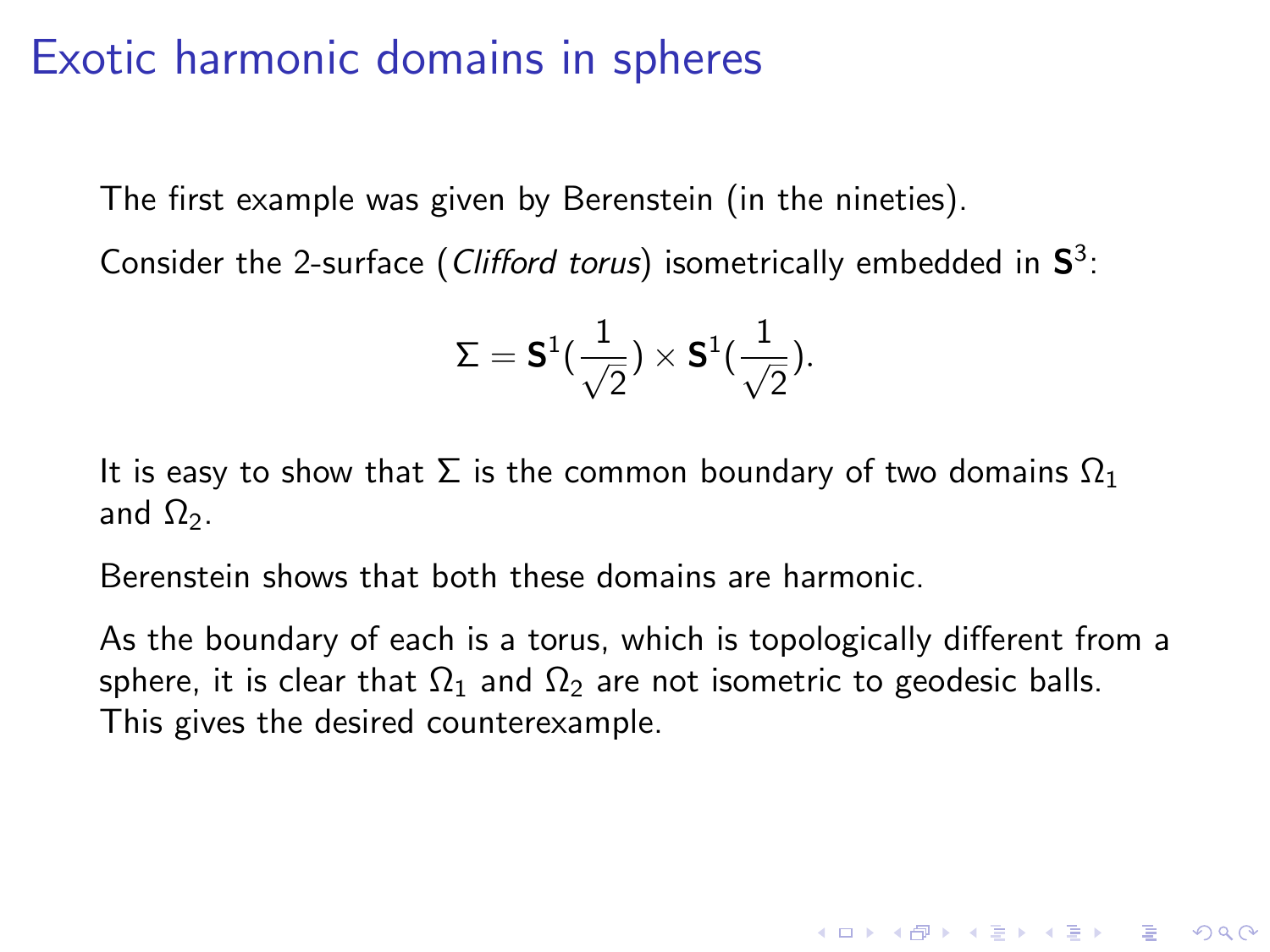The first example was given by Berenstein (in the nineties).

Consider the 2-surface (Clifford torus) isometrically embedded in  $S^3$ :

$$
\Sigma = \textbf{S}^1(\frac{1}{\sqrt{2}}) \times \textbf{S}^1(\frac{1}{\sqrt{2}}).
$$

It is easy to show that  $\Sigma$  is the common boundary of two domains  $\Omega_1$ and  $\Omega_2$ .

Berenstein shows that both these domains are harmonic.

As the boundary of each is a torus, which is topologically different from a sphere, it is clear that  $\Omega_1$  and  $\Omega_2$  are not isometric to geodesic balls. This gives the desired counterexample.

**K ロ ▶ K @ ▶ K 할 X X 할 X → 할 X → 9 Q Q ^** 

His proof is analytical; we provide here a simpler proof.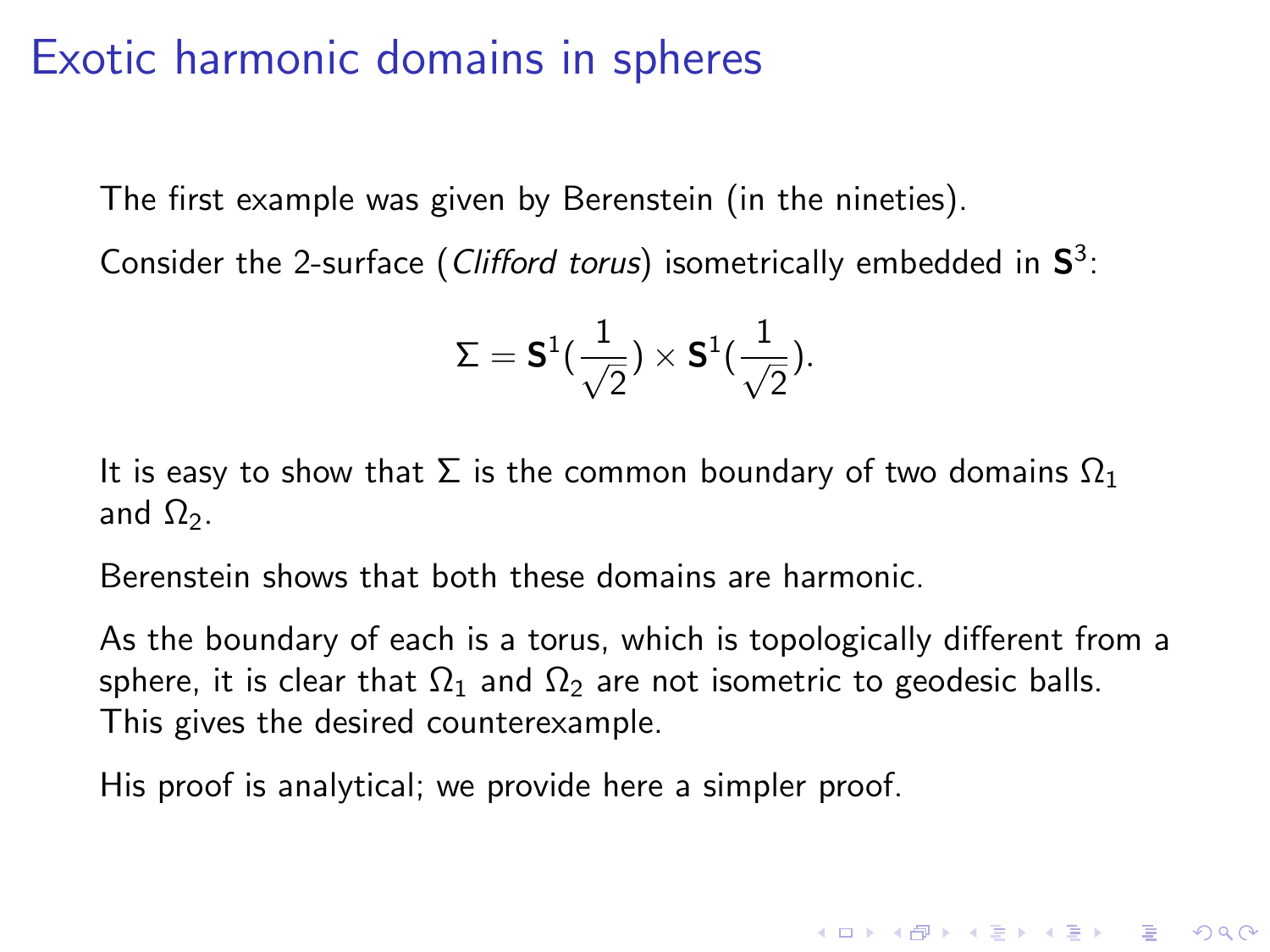More generally, for positive numbers a, b such that  $a^2 + b^2 = 1$ , consider the Clifford torus

$$
\Sigma_{\scriptscriptstyle{\overline{a}}, b} = {\sf S}^1(a) \times {\sf S}^1(b),
$$

K ロ ▶ K @ ▶ K 할 ▶ K 할 ▶ | 할 | K 9 Q Q ·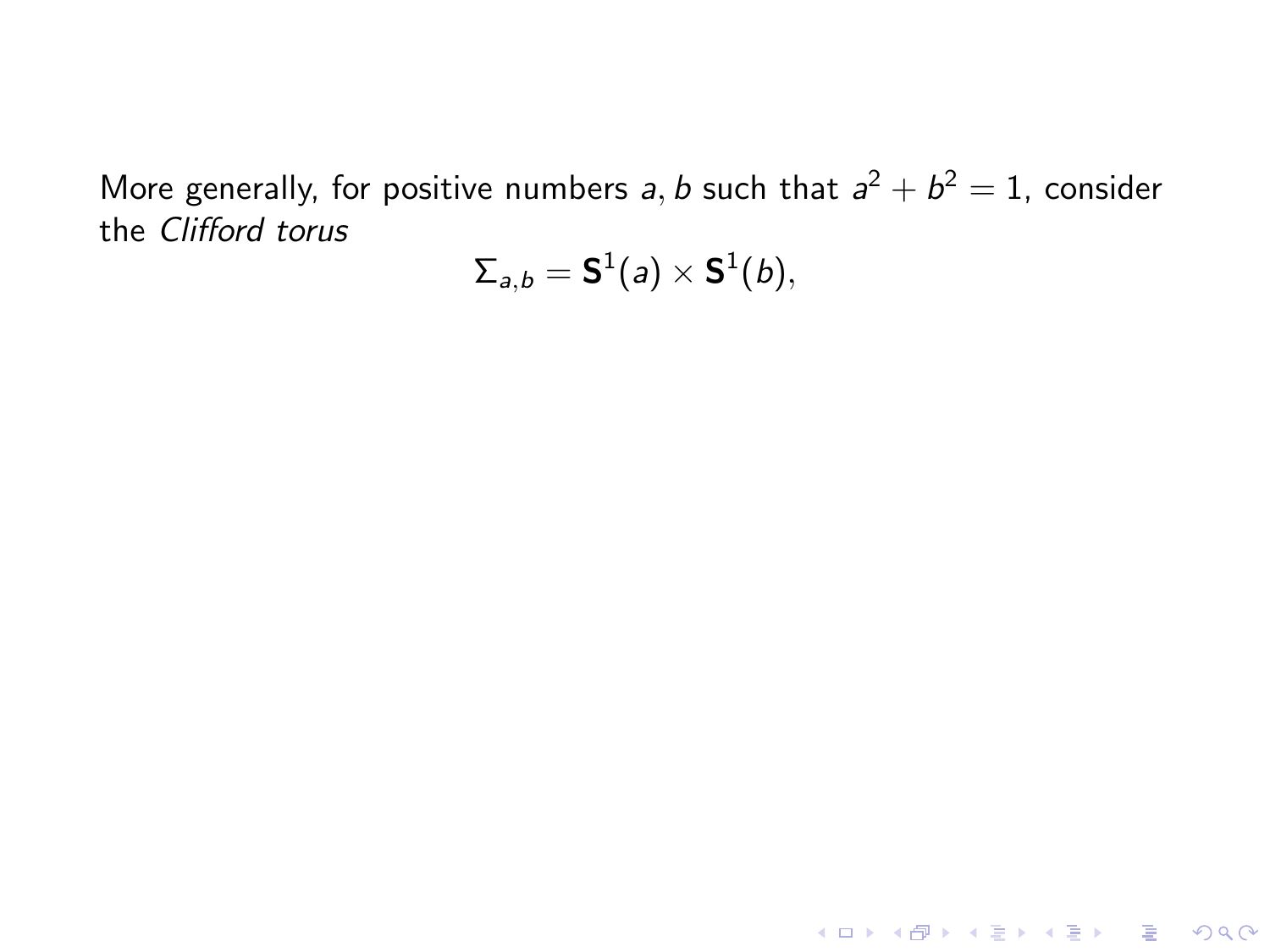More generally, for positive numbers a, b such that  $a^2 + b^2 = 1$ , consider the Clifford torus

$$
\Sigma_{a,b} = \mathbf{S}^1(a) \times \mathbf{S}^1(b),
$$

where

$$
\mathbf{S}^{1}(a) = \{ (x_1, x_2) : x_1^2 + x_2^2 = a^2 \}, \quad \mathbf{S}^{1}(b) = \{ (x_3, x_4) : x_3^2 + x_4^2 = b^2 \}
$$

KID KARA KE KIEK LE I KORO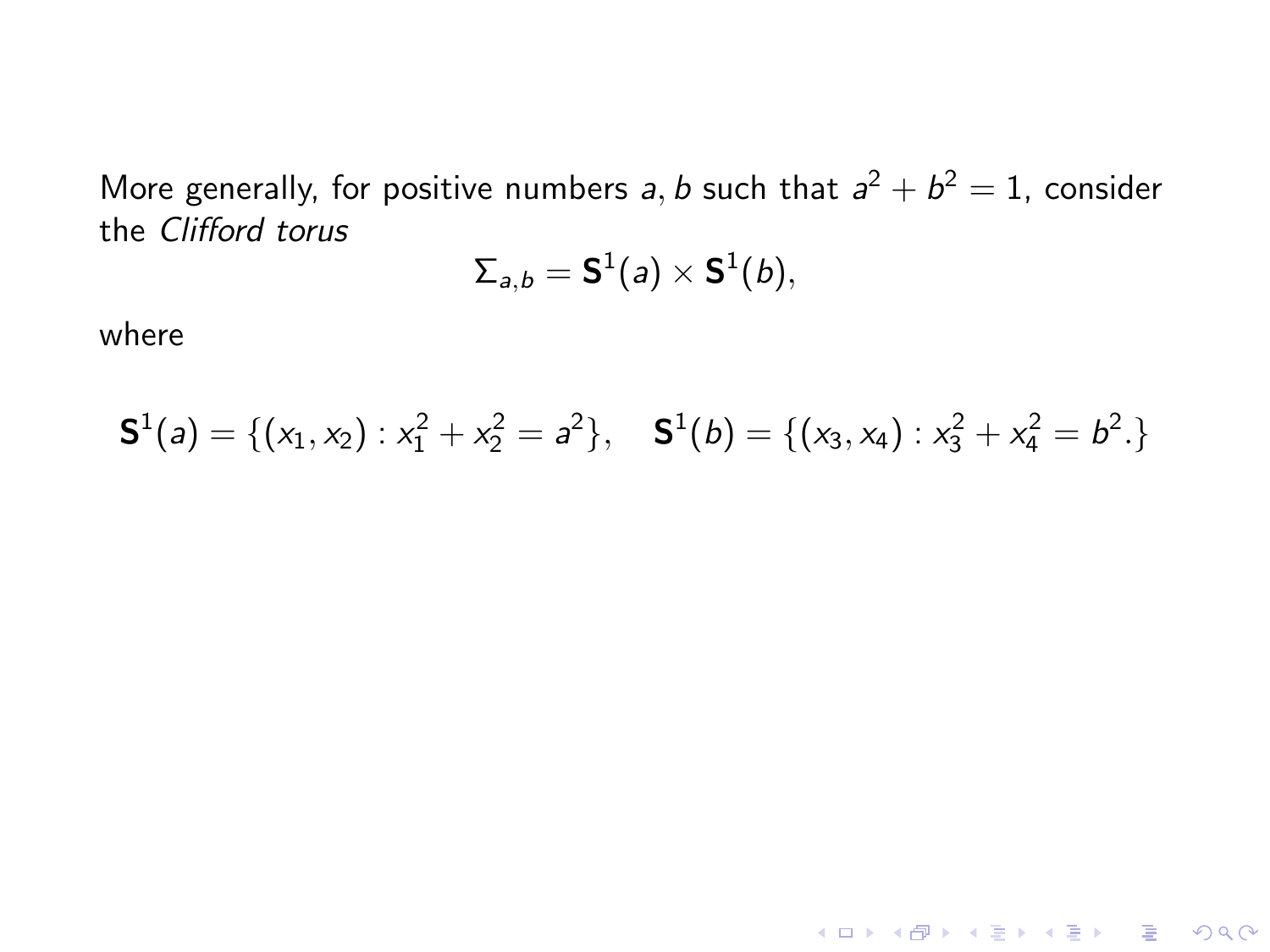More generally, for positive numbers a, b such that  $a^2 + b^2 = 1$ , consider the Clifford torus

$$
\Sigma_{a,b} = \mathbf{S}^1(a) \times \mathbf{S}^1(b),
$$

where

$$
\mathbf{S}^{1}(a) = \{ (x_1, x_2) : x_1^2 + x_2^2 = a^2 \}, \quad \mathbf{S}^{1}(b) = \{ (x_3, x_4) : x_3^2 + x_4^2 = b^2 \}
$$

Then the natural map  $\phi: \Sigma_{\mathsf{a},\mathsf{b}} \to \mathsf{S}^3$  defined by

$$
\phi((x_1,x_2),(x_3,x_4))=(x_1,x_2,x_3,x_4)
$$

is an isometric embedding.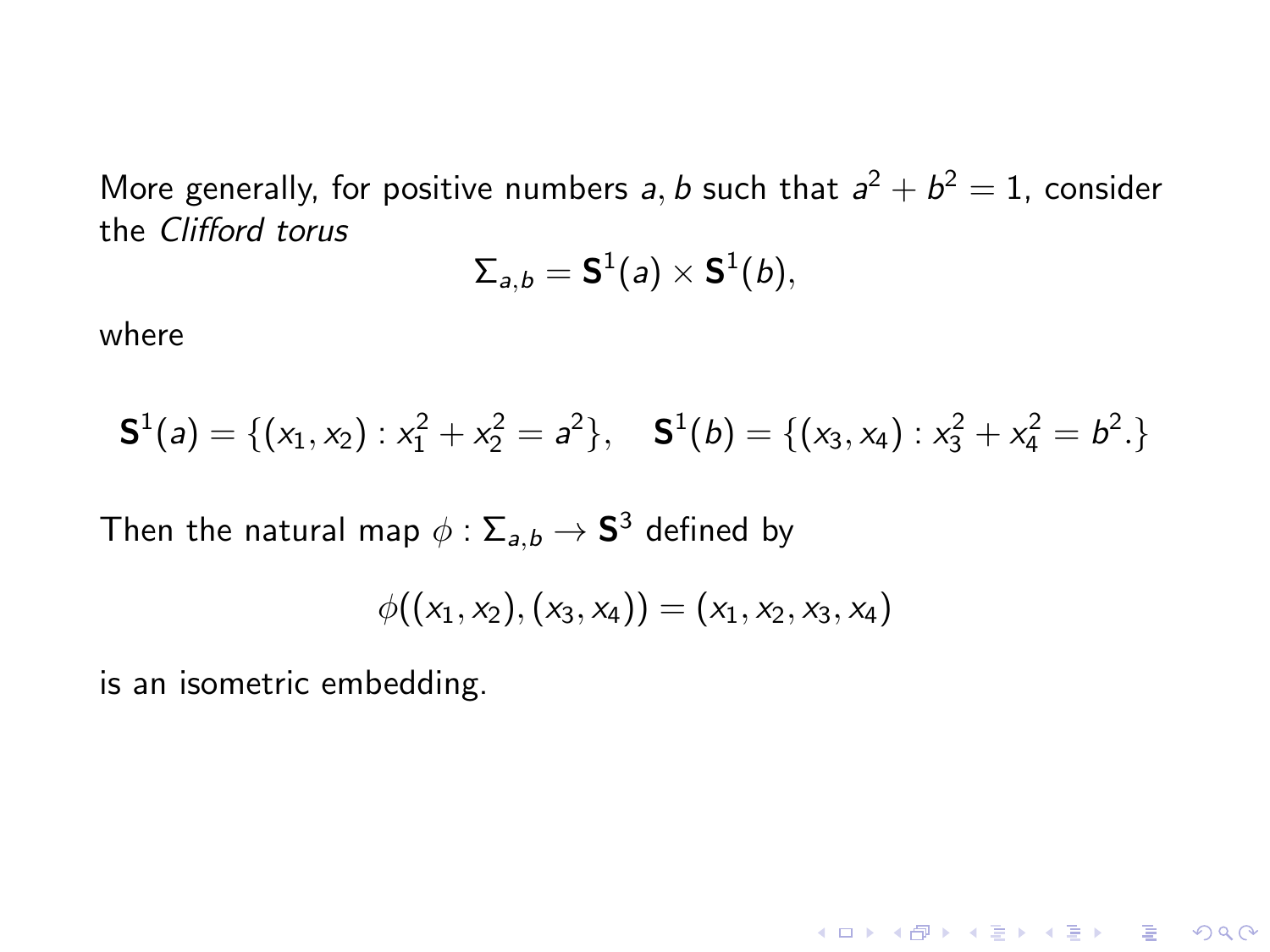$$
\Omega: \begin{cases} x_1^2 + x_2^2 \le a^2 \\ x_3^2 + x_4^2 \ge b^2 \\ x_1^2 + x_2^2 + x_3^2 + x_4^2 = 1 \end{cases}
$$

**K ロ ▶ K 레 ▶ K 로 ▶ K 로 ▶ - 로 - K 이 이 이 이** 

so that  $\partial \Omega = \sum_{a,b}$ .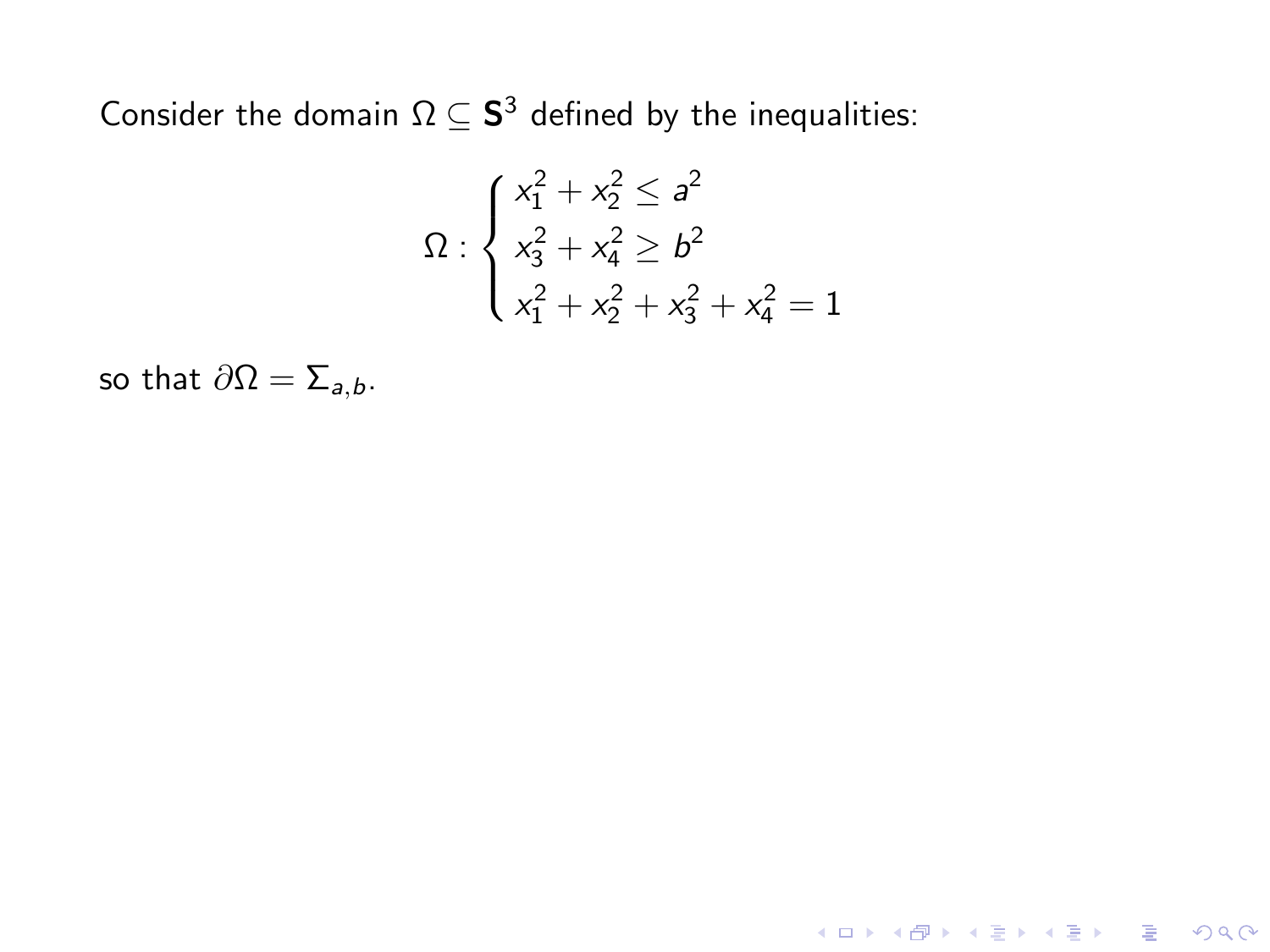$$
\Omega: \begin{cases} x_1^2 + x_2^2 \le a^2 \\ x_3^2 + x_4^2 \ge b^2 \\ x_1^2 + x_2^2 + x_3^2 + x_4^2 = 1 \end{cases}
$$

so that  $\partial \Omega = \sum_{a,b}$ .

The group  $SO(2)$  acts on each circle by rotations, hence the group

$$
G = \text{SO}(2) \times \text{SO}(2)
$$

acts by isometries on  $\Omega$ .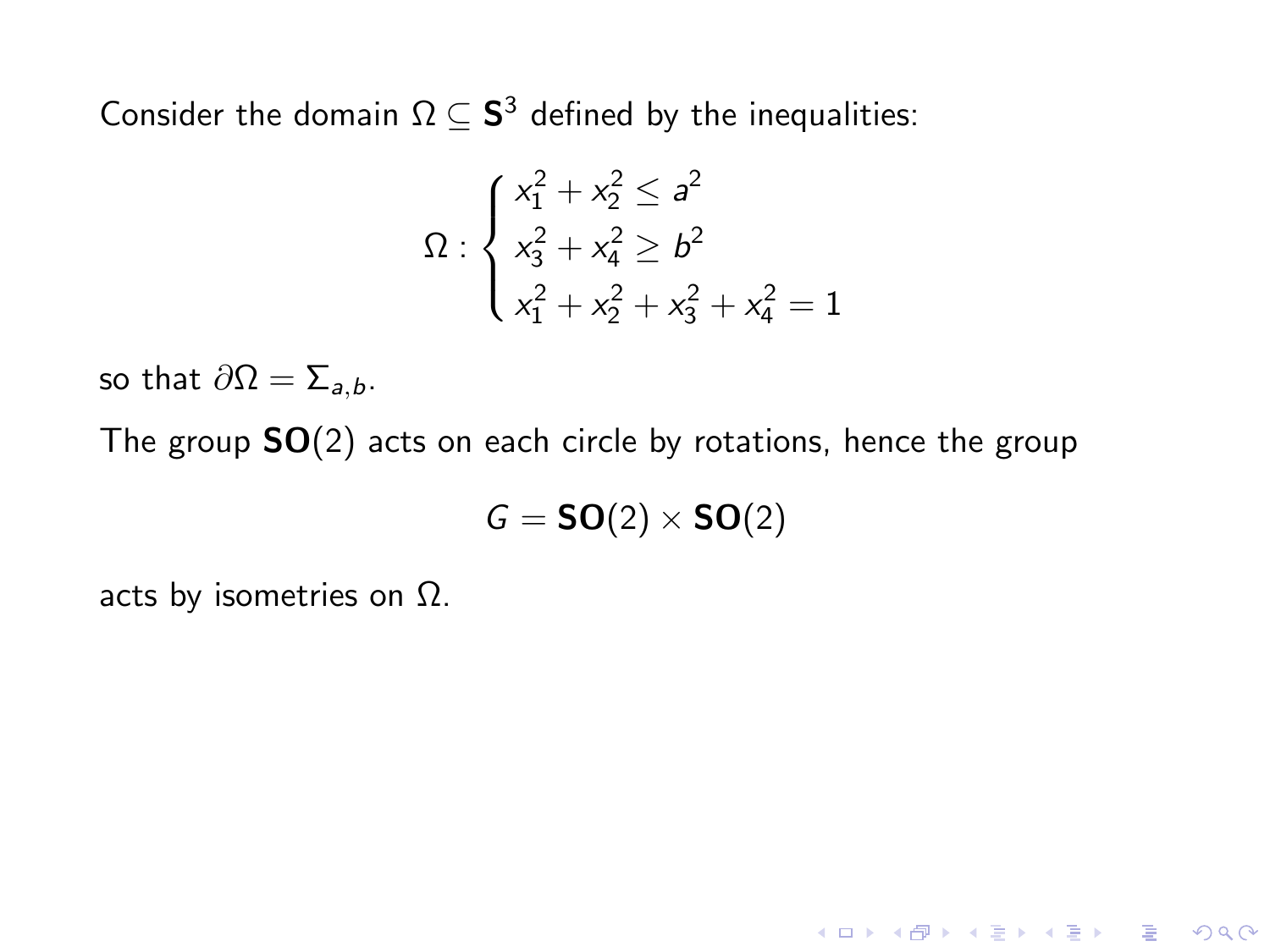$$
\Omega: \begin{cases} x_1^2 + x_2^2 \le a^2 \\ x_3^2 + x_4^2 \ge b^2 \\ x_1^2 + x_2^2 + x_3^2 + x_4^2 = 1 \end{cases}
$$

so that  $\partial \Omega = \sum_{a,b}$ .

The group  $SO(2)$  acts on each circle by rotations, hence the group

$$
G = SO(2) \times SO(2)
$$

acts by isometries on  $\Omega$ .

This action restricts to a *transitive* action on  $\partial\Omega = \sum_{a,b}$ .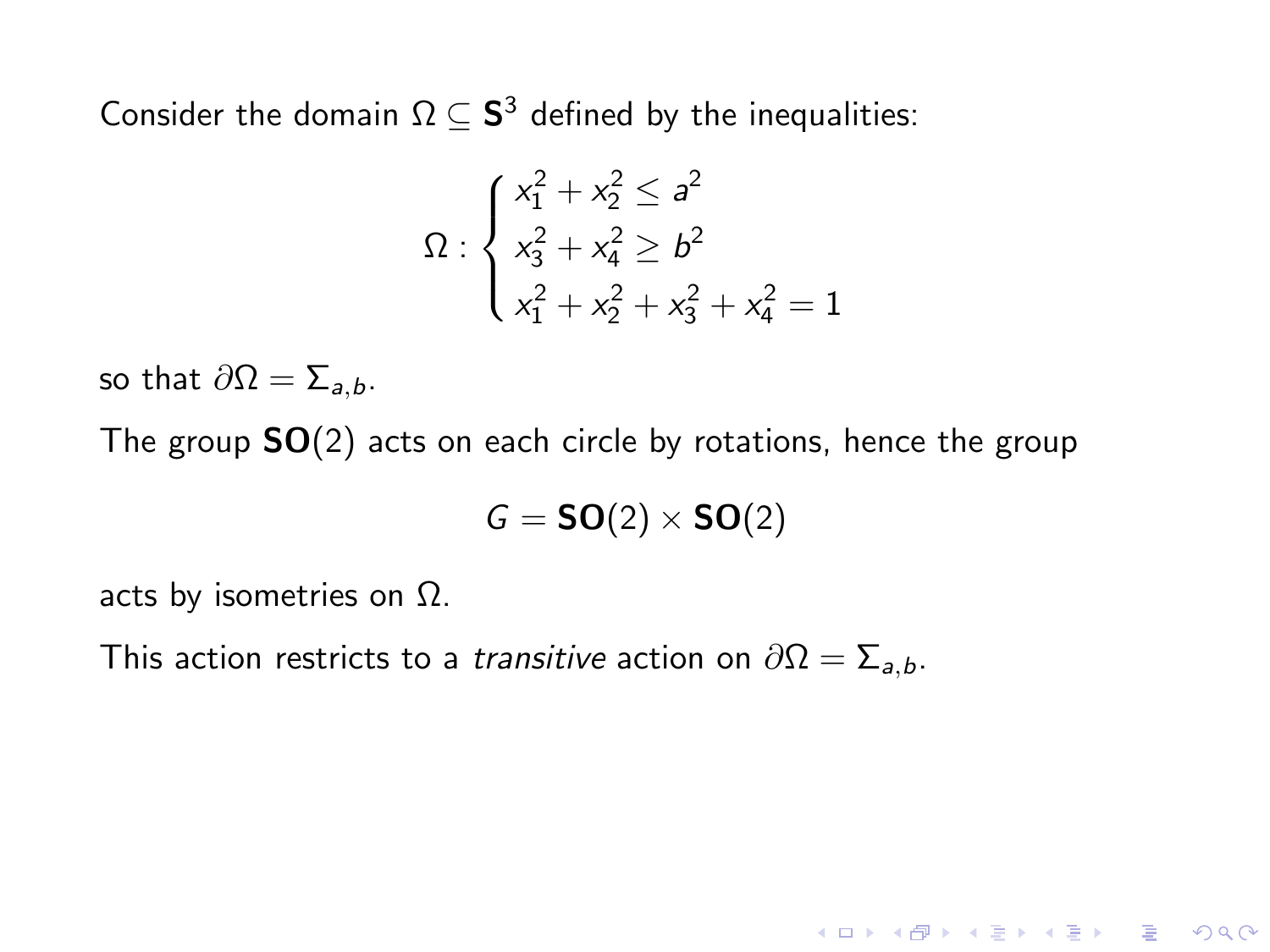$$
\Omega: \begin{cases} x_1^2 + x_2^2 \le a^2 \\ x_3^2 + x_4^2 \ge b^2 \\ x_1^2 + x_2^2 + x_3^2 + x_4^2 = 1 \end{cases}
$$

so that  $\partial \Omega = \sum_{a,b}$ .

The group  $SO(2)$  acts on each circle by rotations, hence the group

$$
G = SO(2) \times SO(2)
$$

**KORK ERKER ADE YOUR** 

acts by isometries on  $\Omega$ .

This action restricts to a *transitive* action on  $\partial\Omega = \sum_{a,b}$ .

Proposition

The domain Ω is harmonic.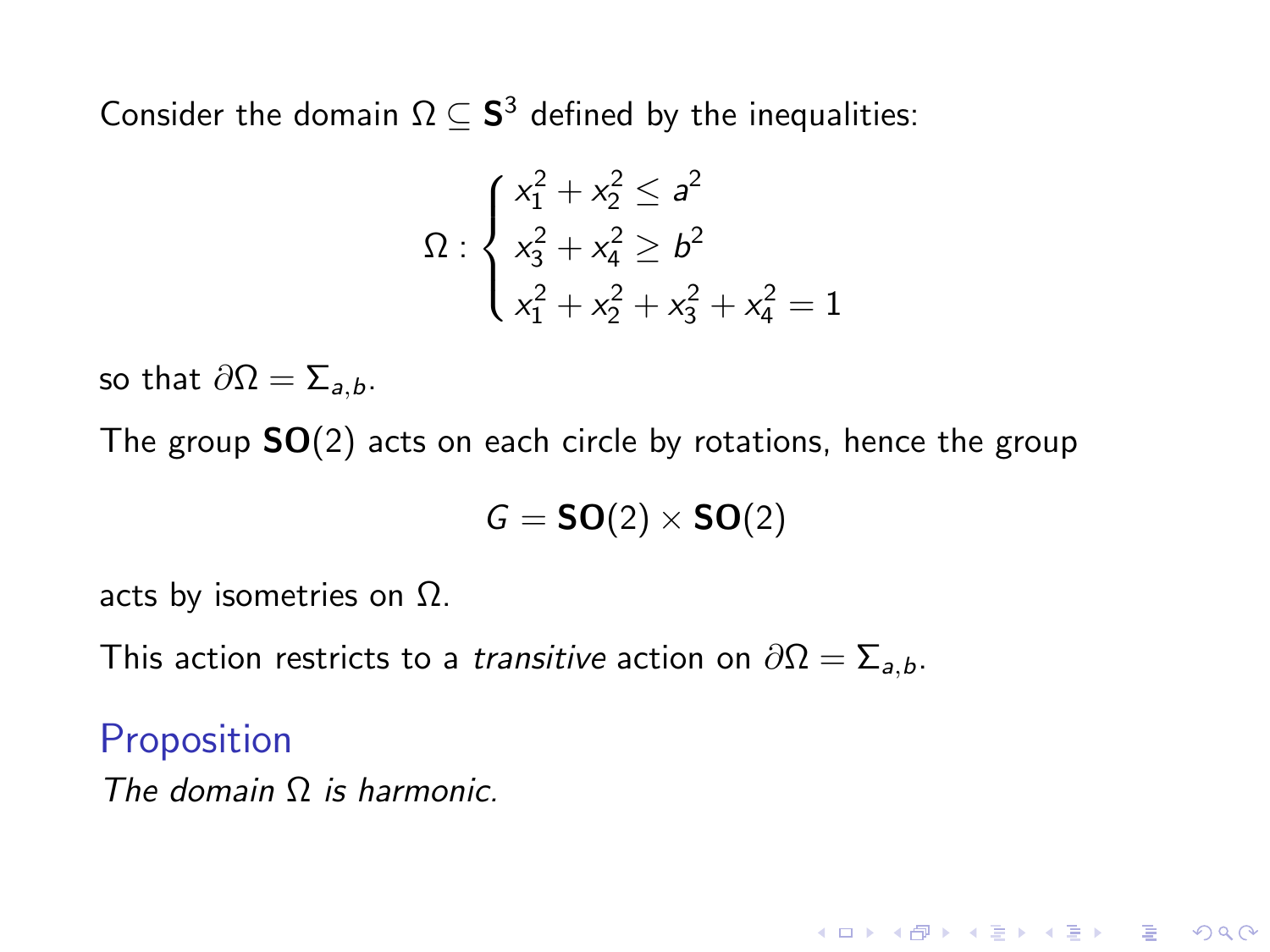<span id="page-53-0"></span>
$$
\begin{cases} \Delta u = 1 & \text{on } \Omega \\ u = 0 & \text{on } \partial\Omega \end{cases}
$$
 (1)

K ロ X K 메 X K B X X B X X D X O Q Q O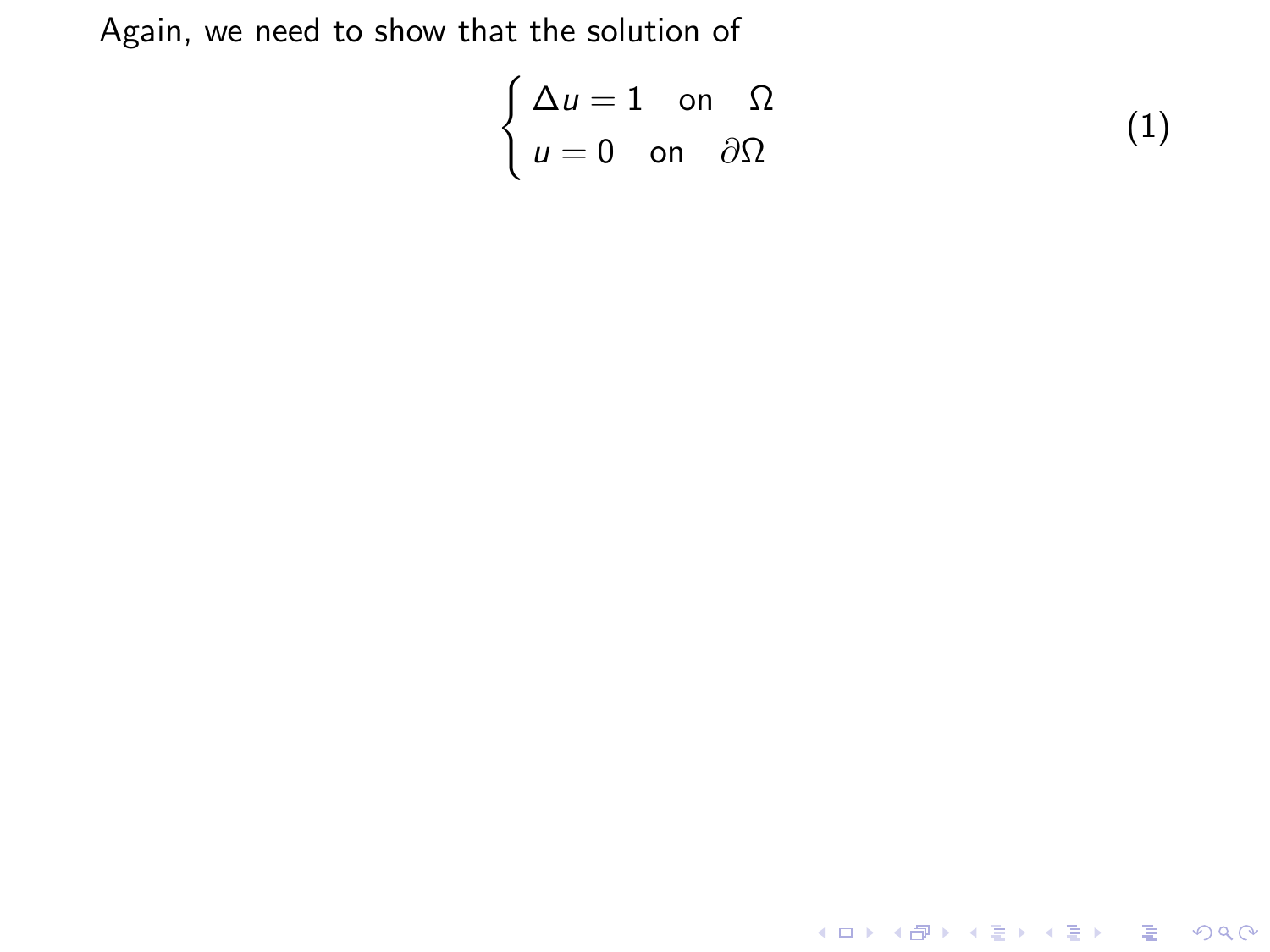$$
\begin{cases} \Delta u = 1 & \text{on } \Omega \\ u = 0 & \text{on } \partial\Omega \end{cases}
$$
 (1)

**K ロ K イロ K K モ K K モ K エ エ エ イ の Q Q C** 

has constant normal derivative:

$$
\frac{\partial u}{\partial N}=c.
$$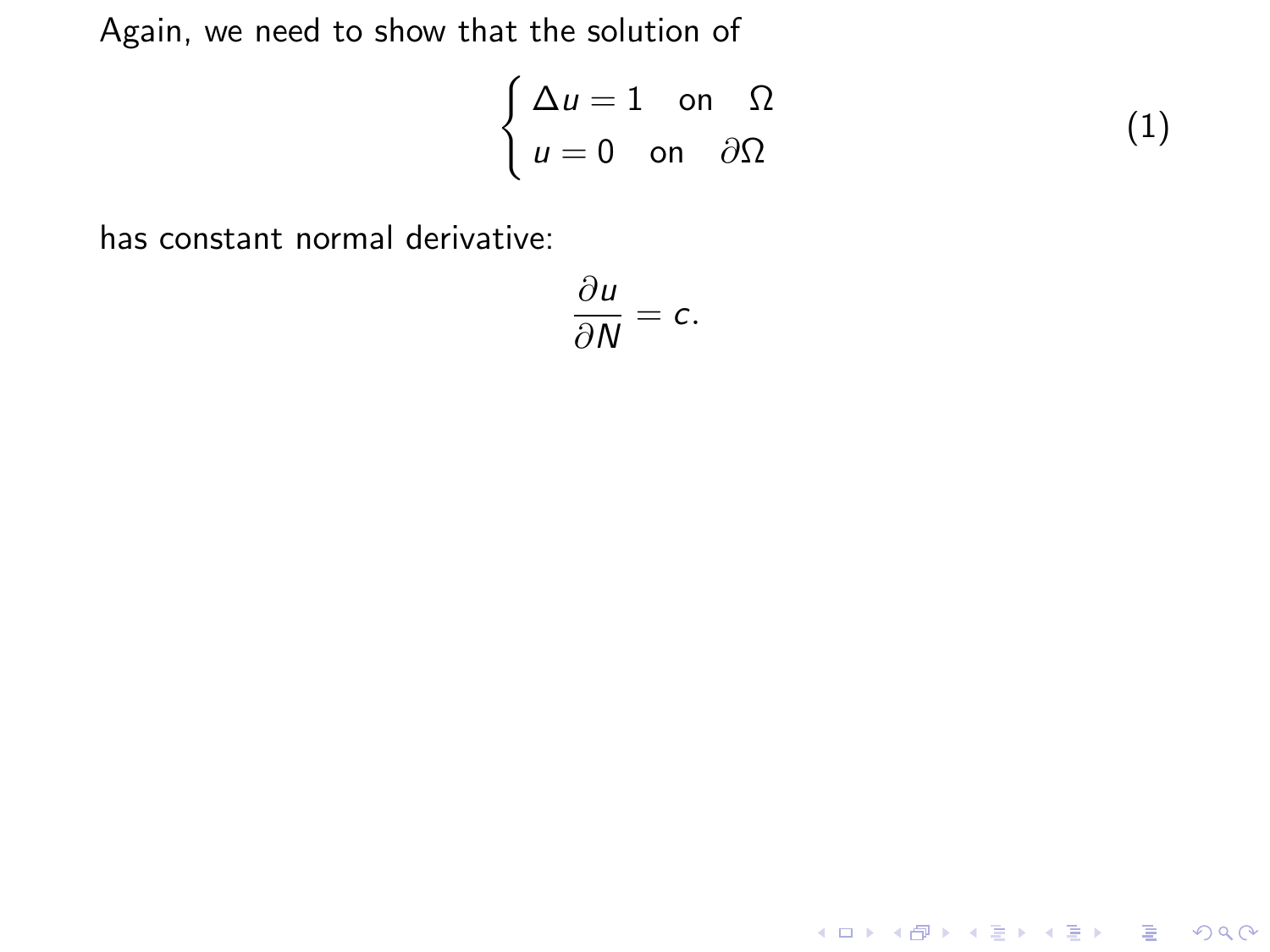$$
\begin{cases} \Delta u = 1 & \text{on } \Omega \\ u = 0 & \text{on } \partial\Omega \end{cases}
$$
 (1)

**K ロ ▶ K @ ▶ K 할 X X 할 X → 할 X → 9 Q Q ^** 

has constant normal derivative:

$$
\frac{\partial u}{\partial N}=c.
$$

Now G acts on  $C^{\infty}(\Omega)$  as follows: for  $g \in G$  define  $g \cdot u \in C^{\infty}(\Omega)$  by  $(g \cdot u)(x) = u(g^{-1} \cdot x).$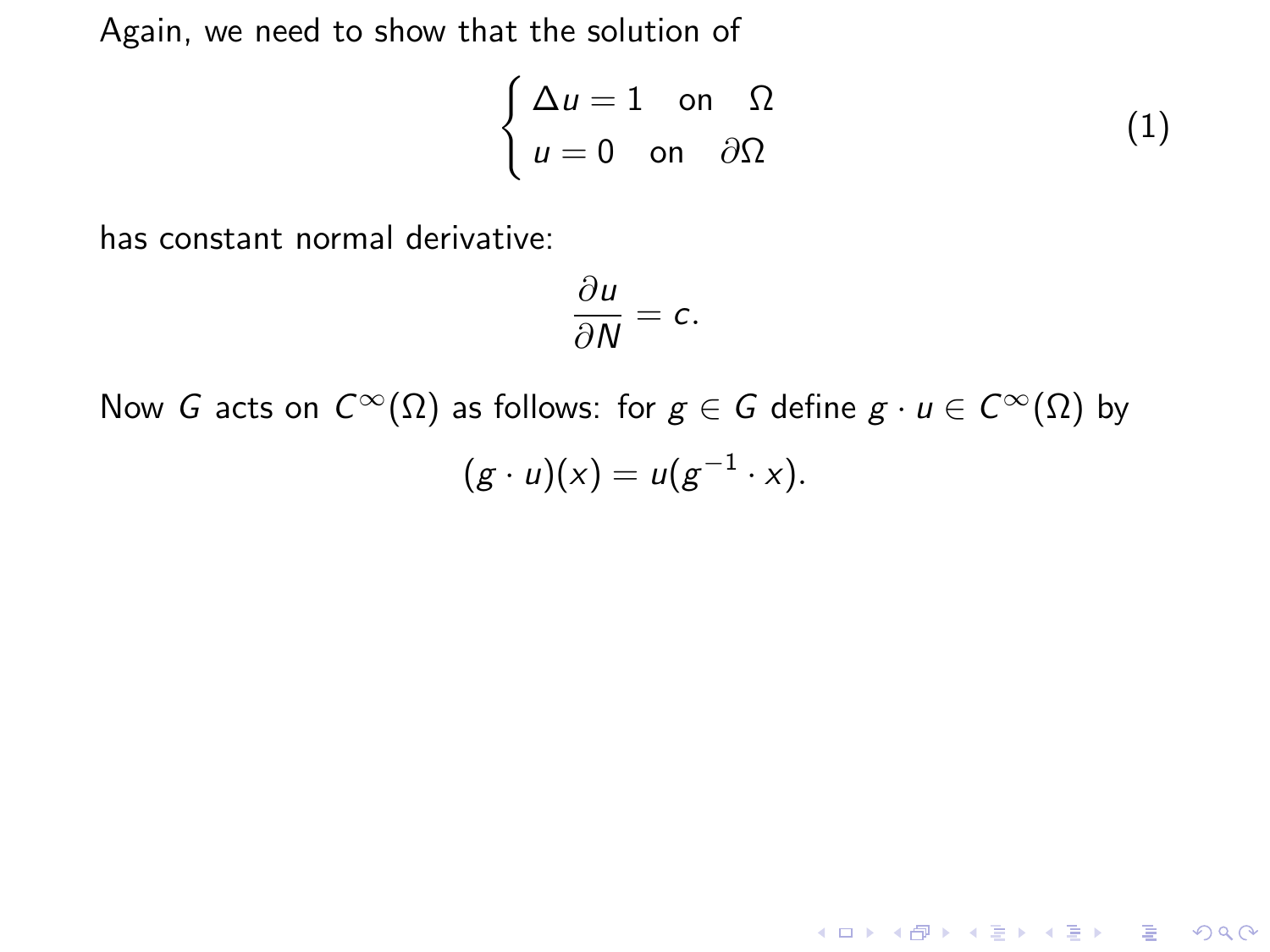$$
\begin{cases} \Delta u = 1 & \text{on } \Omega \\ u = 0 & \text{on } \partial\Omega \end{cases}
$$
 (1)

has constant normal derivative:

$$
\frac{\partial u}{\partial N}=c.
$$

Now G acts on  $C^{\infty}(\Omega)$  as follows: for  $g \in G$  define  $g \cdot u \in C^{\infty}(\Omega)$  by  $(g \cdot u)(x) = u(g^{-1} \cdot x).$ 

As the Laplacian commutes with isometries, one has

$$
\Delta(g \cdot u) = g \cdot \Delta u = g \cdot 1 = 1
$$

and clearly  $g \cdot u = 0$  on  $\partial \Omega$ .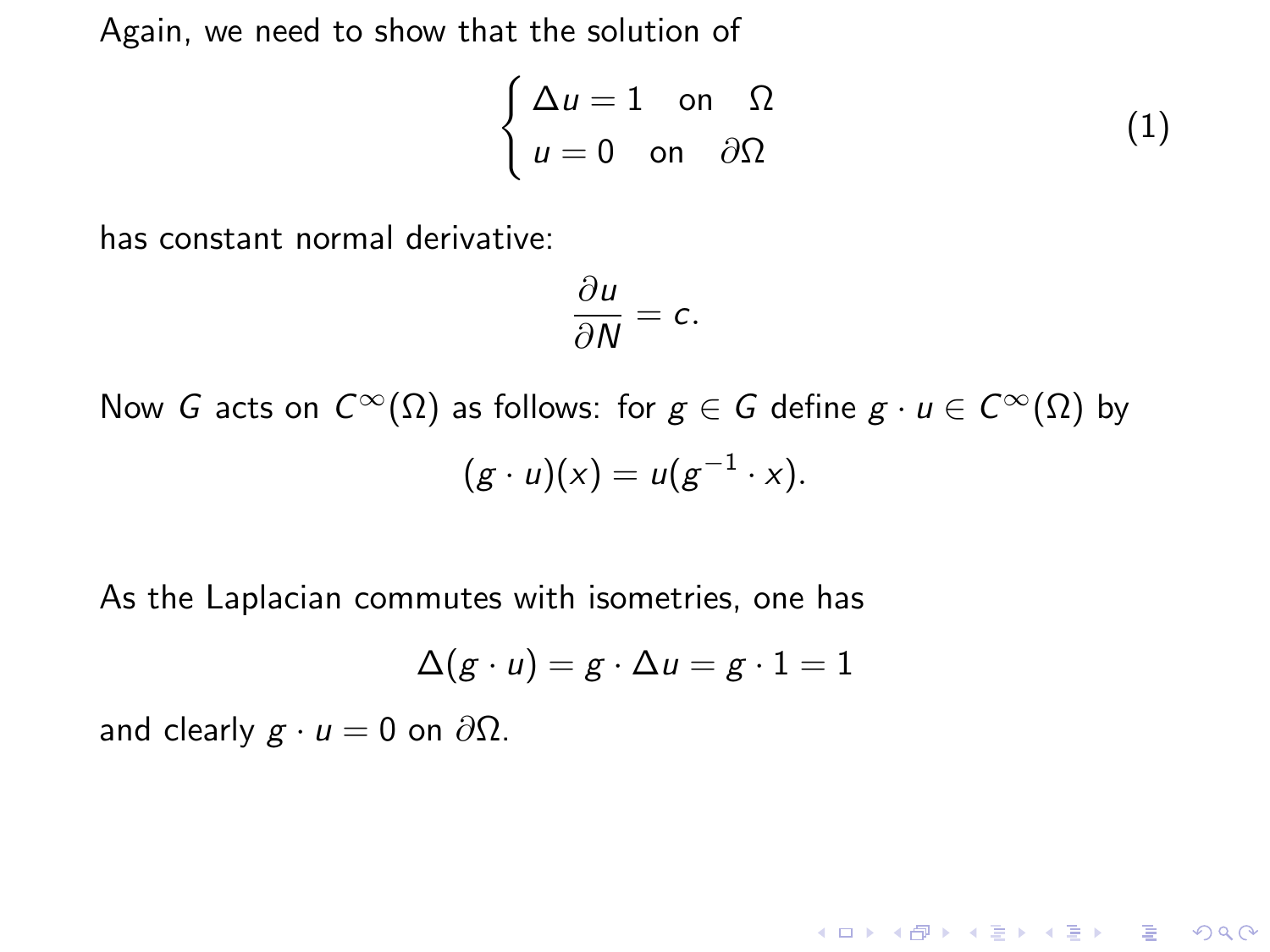$$
\begin{cases} \Delta u = 1 & \text{on } \Omega \\ u = 0 & \text{on } \partial\Omega \end{cases}
$$
 (1)

has constant normal derivative:

$$
\frac{\partial u}{\partial N}=c.
$$

Now G acts on  $C^{\infty}(\Omega)$  as follows: for  $g \in G$  define  $g \cdot u \in C^{\infty}(\Omega)$  by  $(g \cdot u)(x) = u(g^{-1} \cdot x).$ 

As the Laplacian commutes with isometries, one has

$$
\Delta(g\cdot u)=g\cdot\Delta u=g\cdot 1=1
$$

and clearly  $g \cdot u = 0$  on  $\partial \Omega$ .

Hence  $g \cdot u$  is also a solution of [\(1\)](#page-53-0). By uniqueness,

$$
g\cdot u=u
$$

for all  $g \in G$ .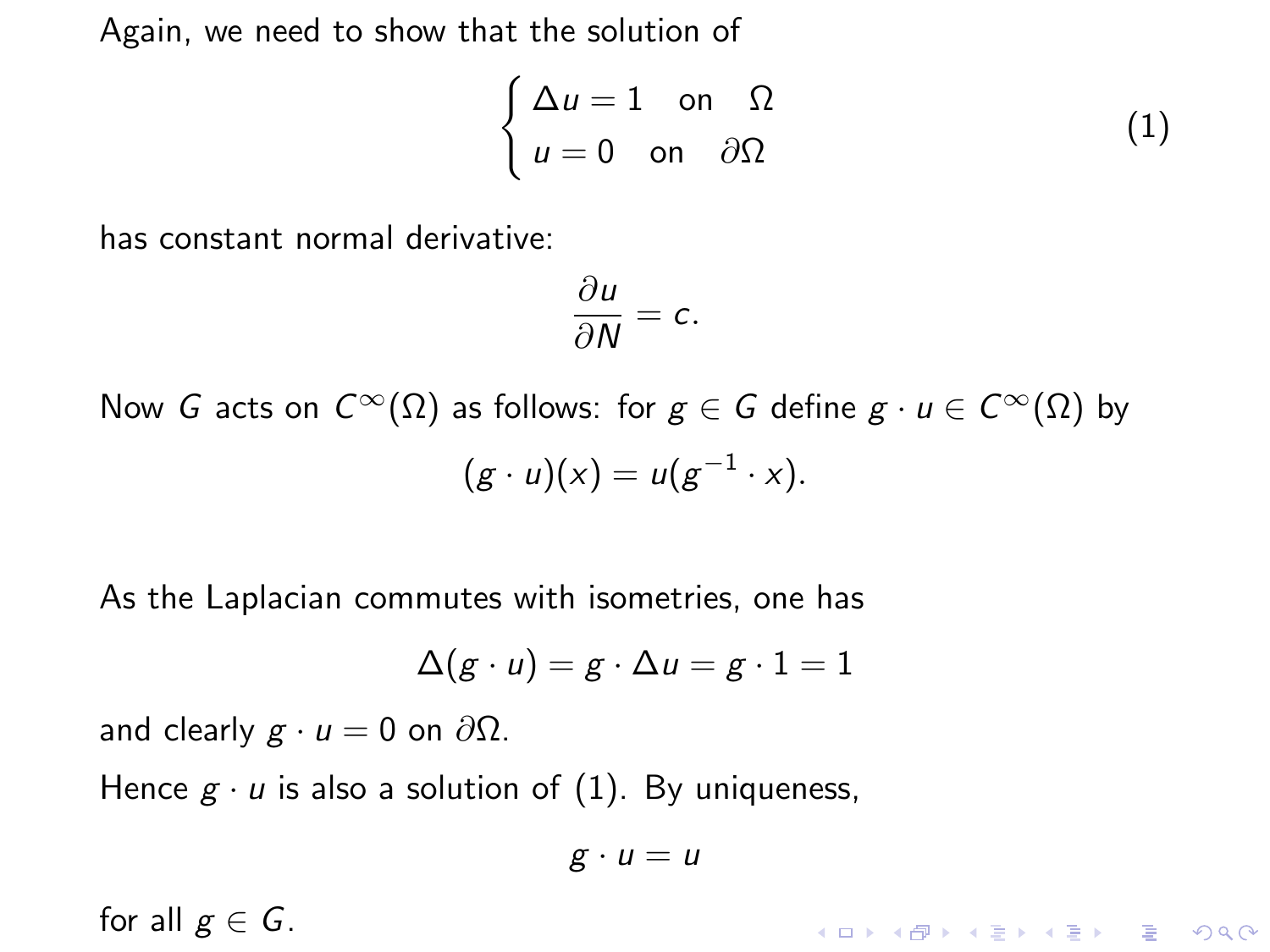KOX KOX KEX KEX E 1990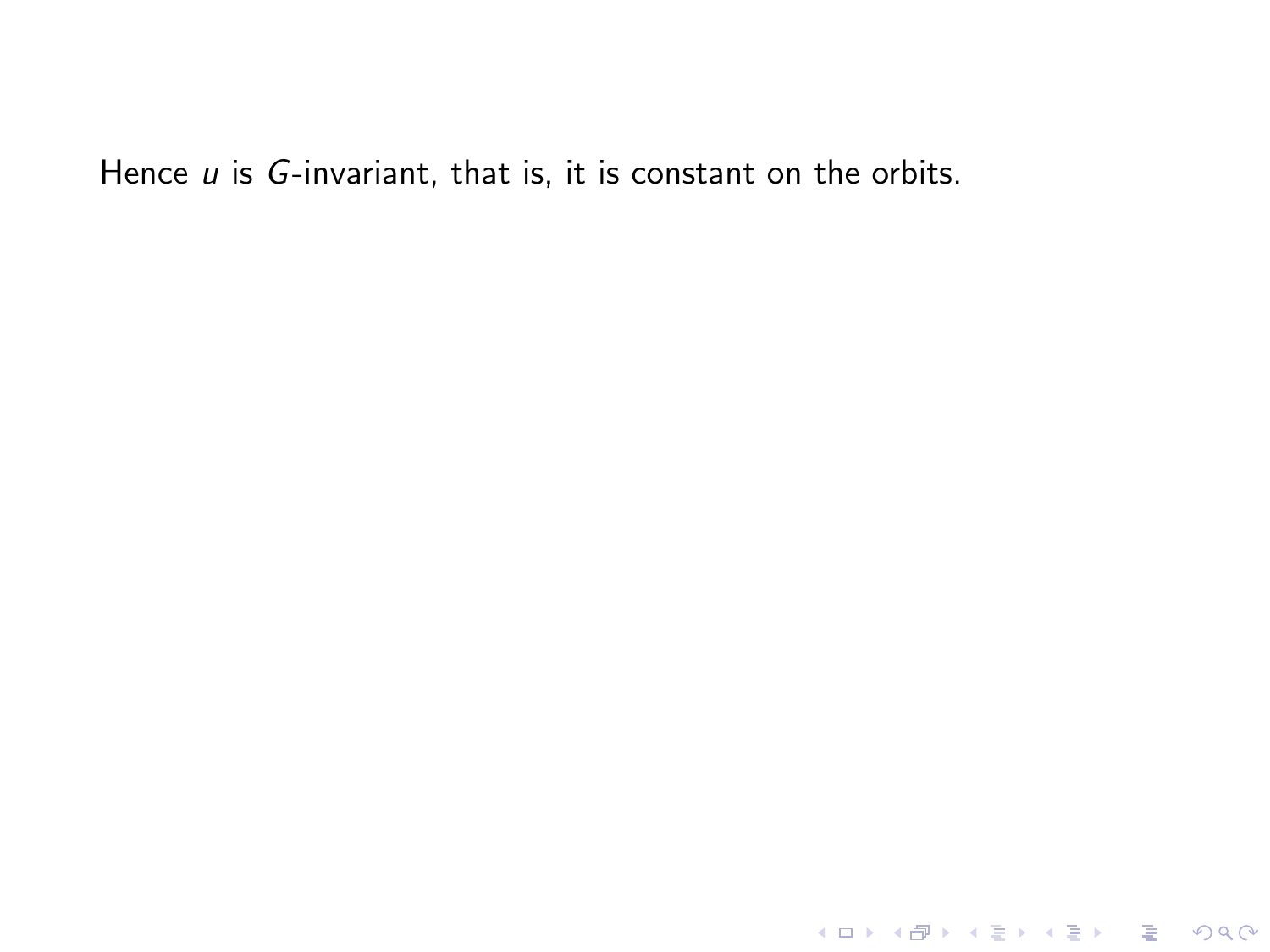An isometry is in particular a conformal map, hence the action of the group preserves the unit normal vector field  $N$ ;

K ロ ▶ K @ ▶ K 할 ▶ K 할 ▶ | 할 | © 9 Q @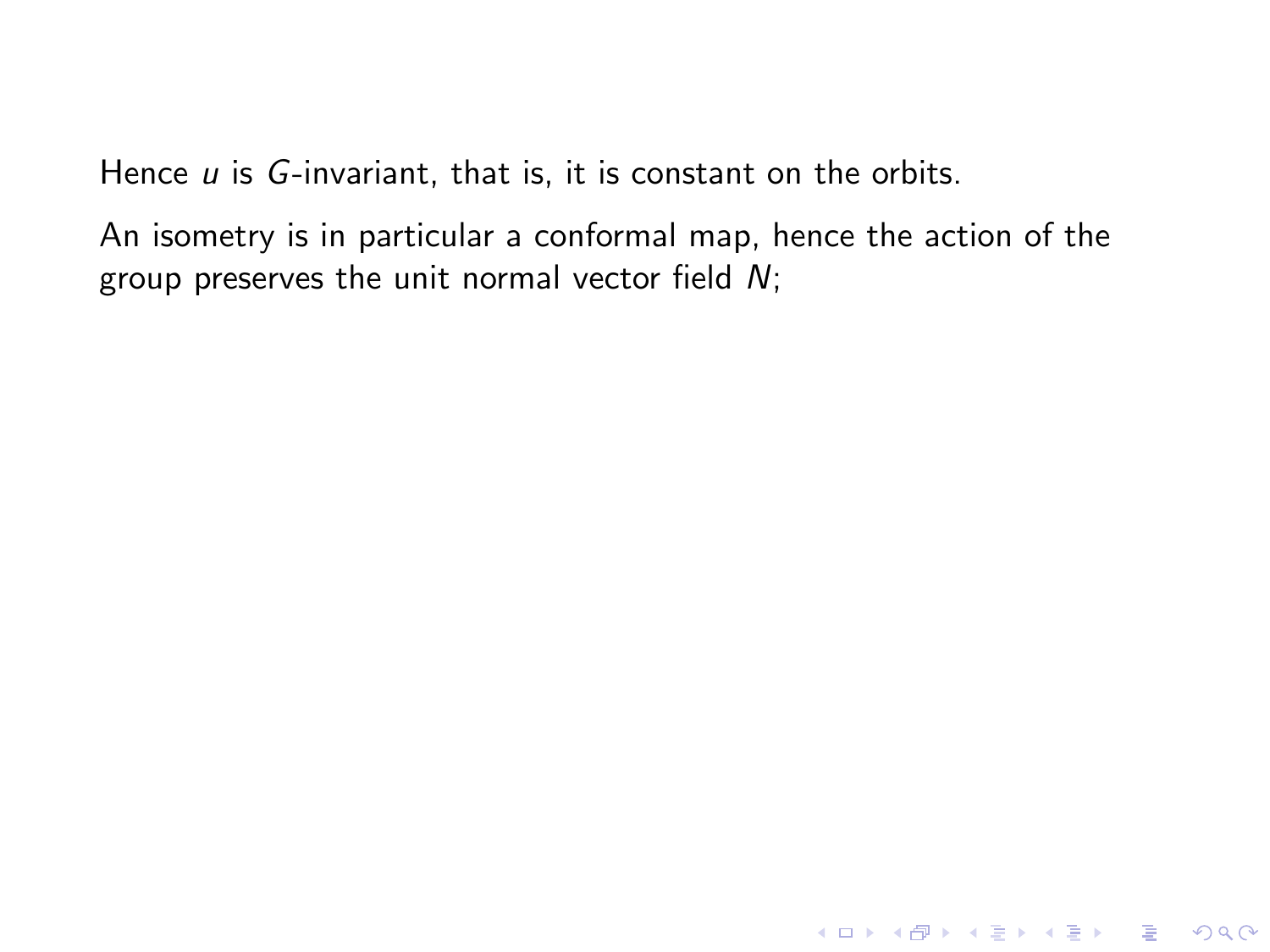An isometry is in particular a conformal map, hence the action of the group preserves the unit normal vector field  $N$ ;

as the action of *G* is transitive on  $\partial\Omega$ , given *p*, *q* ∈  $\partial\Omega$  we can always find  $g \in G$  such that  $g \cdot p = q$ .

**KORK STRATER STRAKES**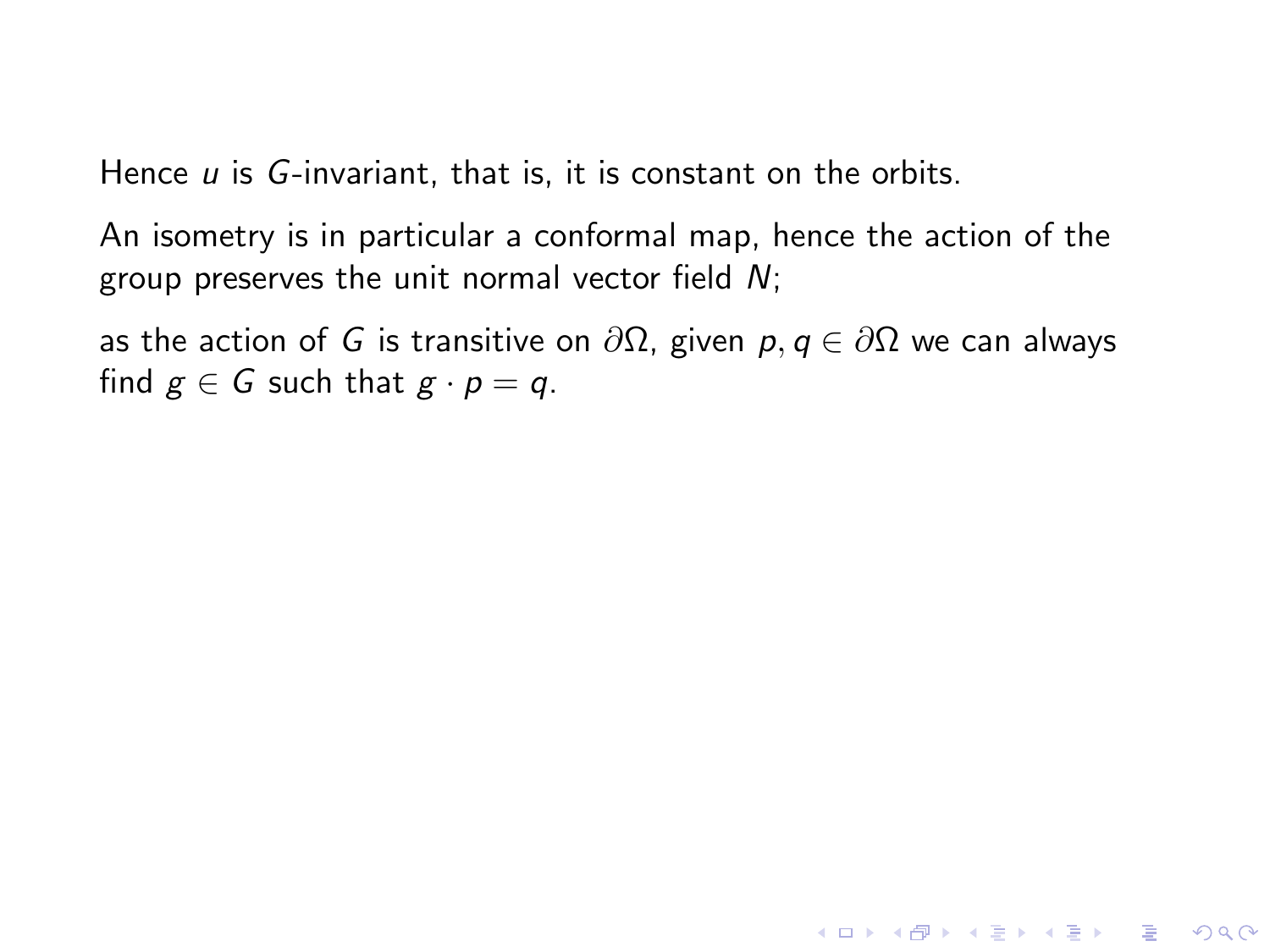An isometry is in particular a conformal map, hence the action of the group preserves the unit normal vector field  $N$ ;

as the action of *G* is transitive on  $\partial\Omega$ , given *p*, *q* ∈  $\partial\Omega$  we can always find  $g \in G$  such that  $g \cdot p = q$ .

The invariance of  $\mu$  shows that then

$$
\frac{\partial u}{\partial N}(p) = \frac{\partial u}{\partial N}(q).
$$

**KORKA SERKER ORA**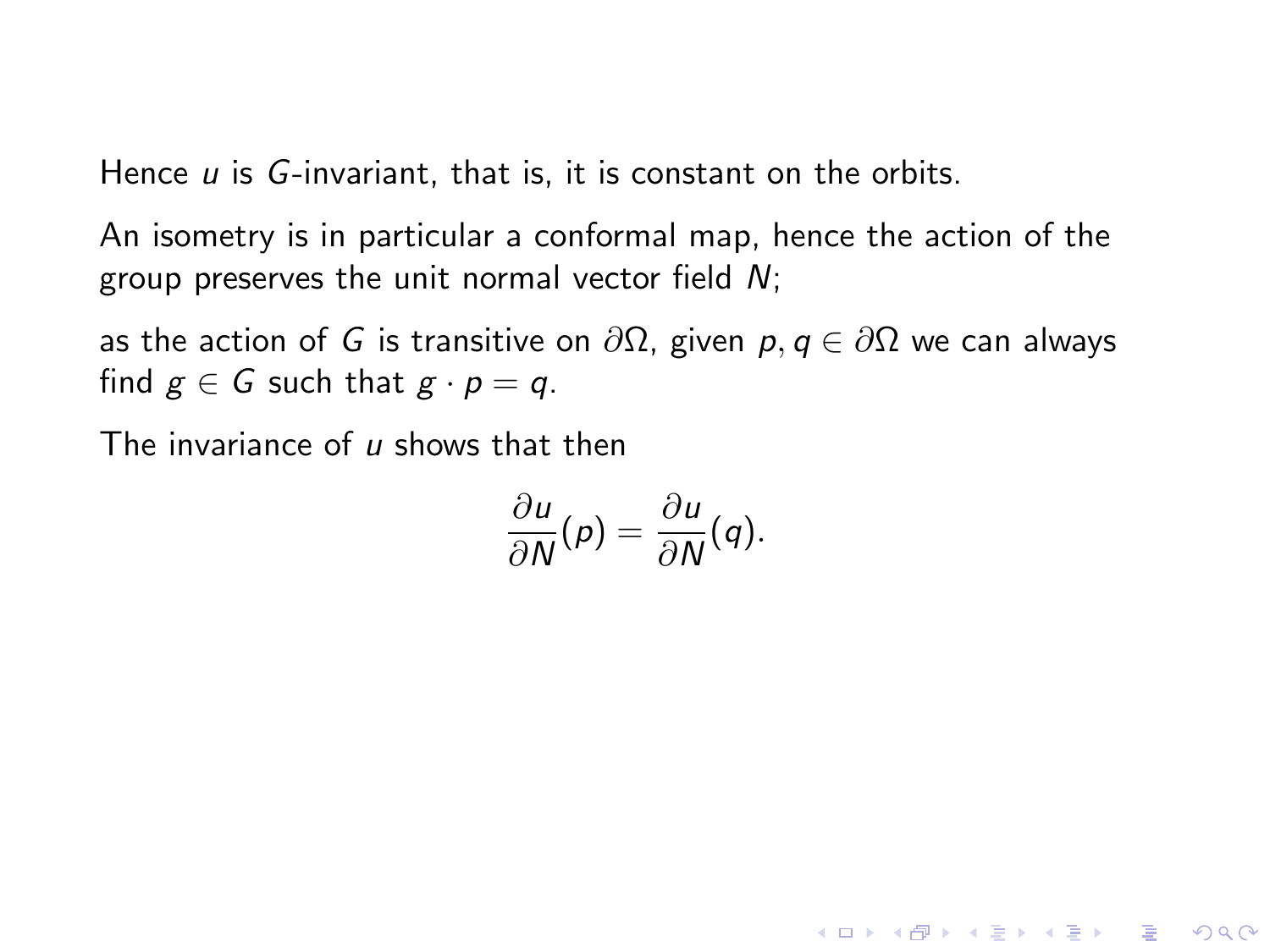An isometry is in particular a conformal map, hence the action of the group preserves the unit normal vector field N;

as the action of G is transitive on  $\partial\Omega$ , given  $p, q \in \partial\Omega$  we can always find  $g \in G$  such that  $g \cdot p = q$ .

The invariance of  $\mu$  shows that then

$$
\frac{\partial u}{\partial N}(p) = \frac{\partial u}{\partial N}(q).
$$

As  $p$  and  $q$  are arbitrary, this implies that  $\frac{\partial u}{\partial N}$  is constant on  $\partial \Omega$ , as asserted.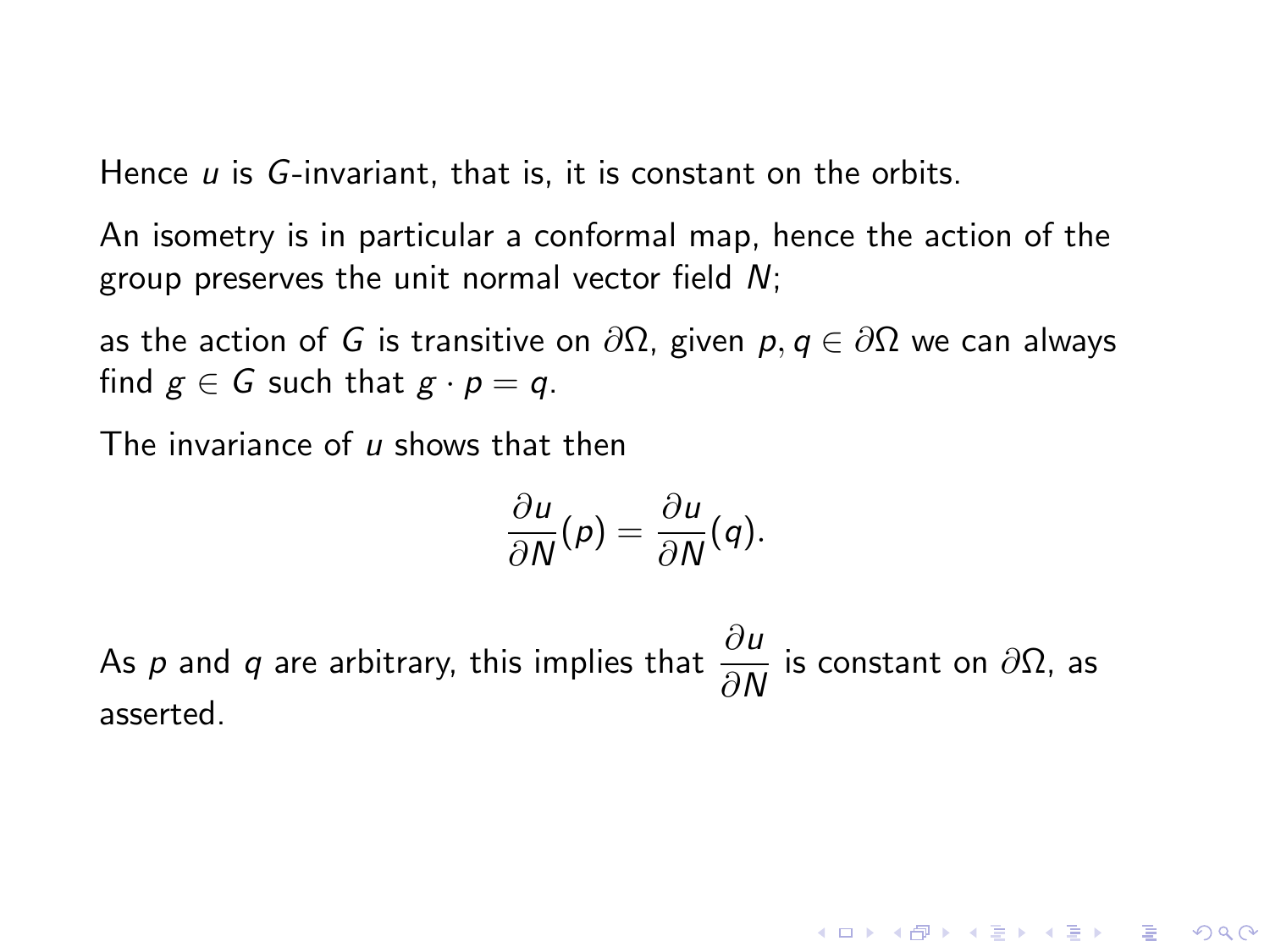K ロ ▶ K @ ▶ K 할 ▶ K 할 ▶ | 할 | ⊙Q @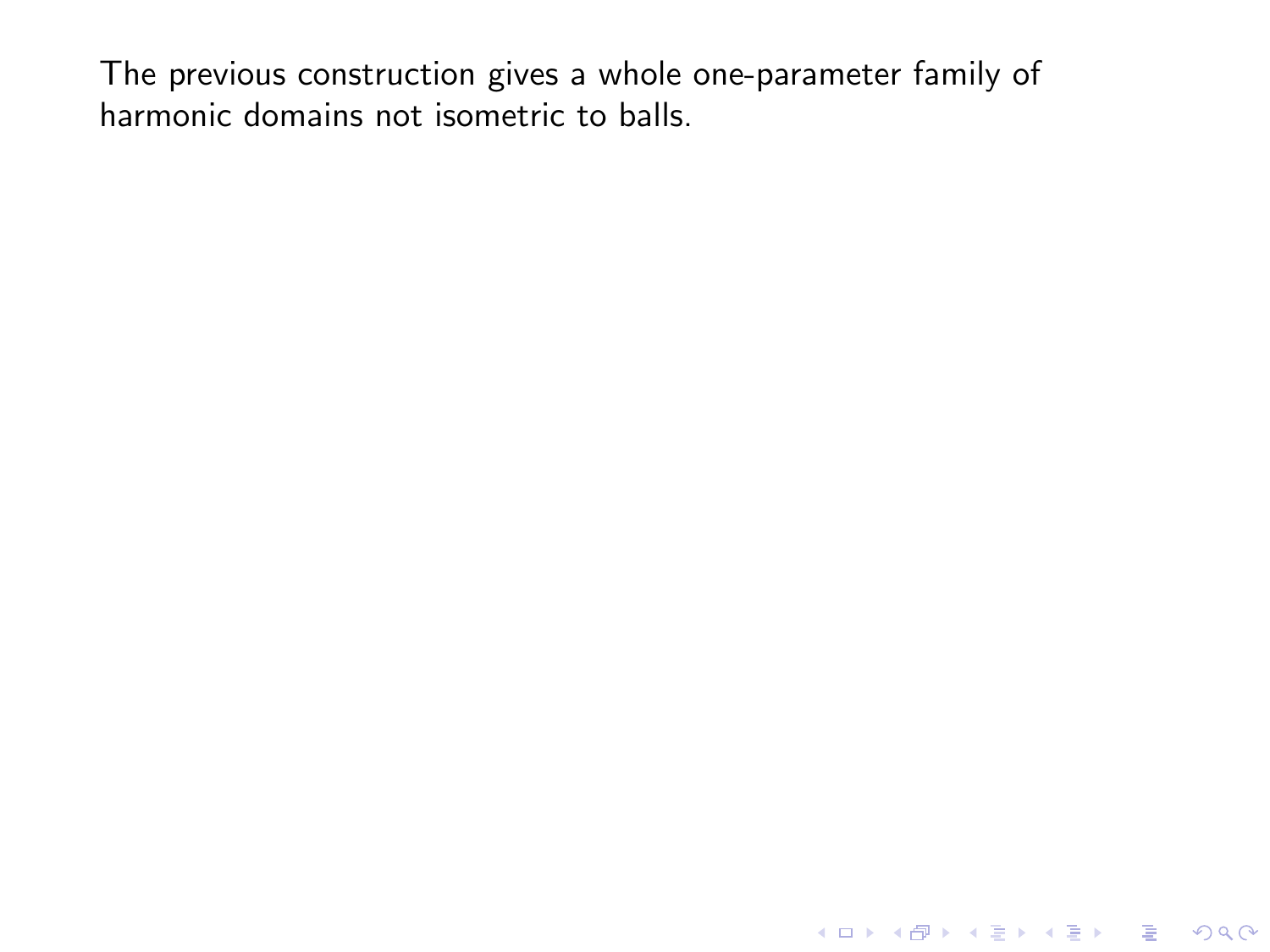Each of the harmonic domains  $\Omega$  above is foliated by a one parameter family of parallel Clifford tori :

$$
\begin{cases}\n x_1^2 + x_2^2 = t^2 \\
 x_3^2 + x_4^2 = 1 - t^2\n\end{cases}
$$

where  $t \in (0, a]$ , collapsing to the great circle (minimal submanifold):

$$
\begin{cases} x_1 = x_2 = 0\\ x_3^2 + x_4^2 = 1 \end{cases}
$$

K ロ ▶ K @ ▶ K 할 ▶ K 할 ▶ | 할 | © 9 Q @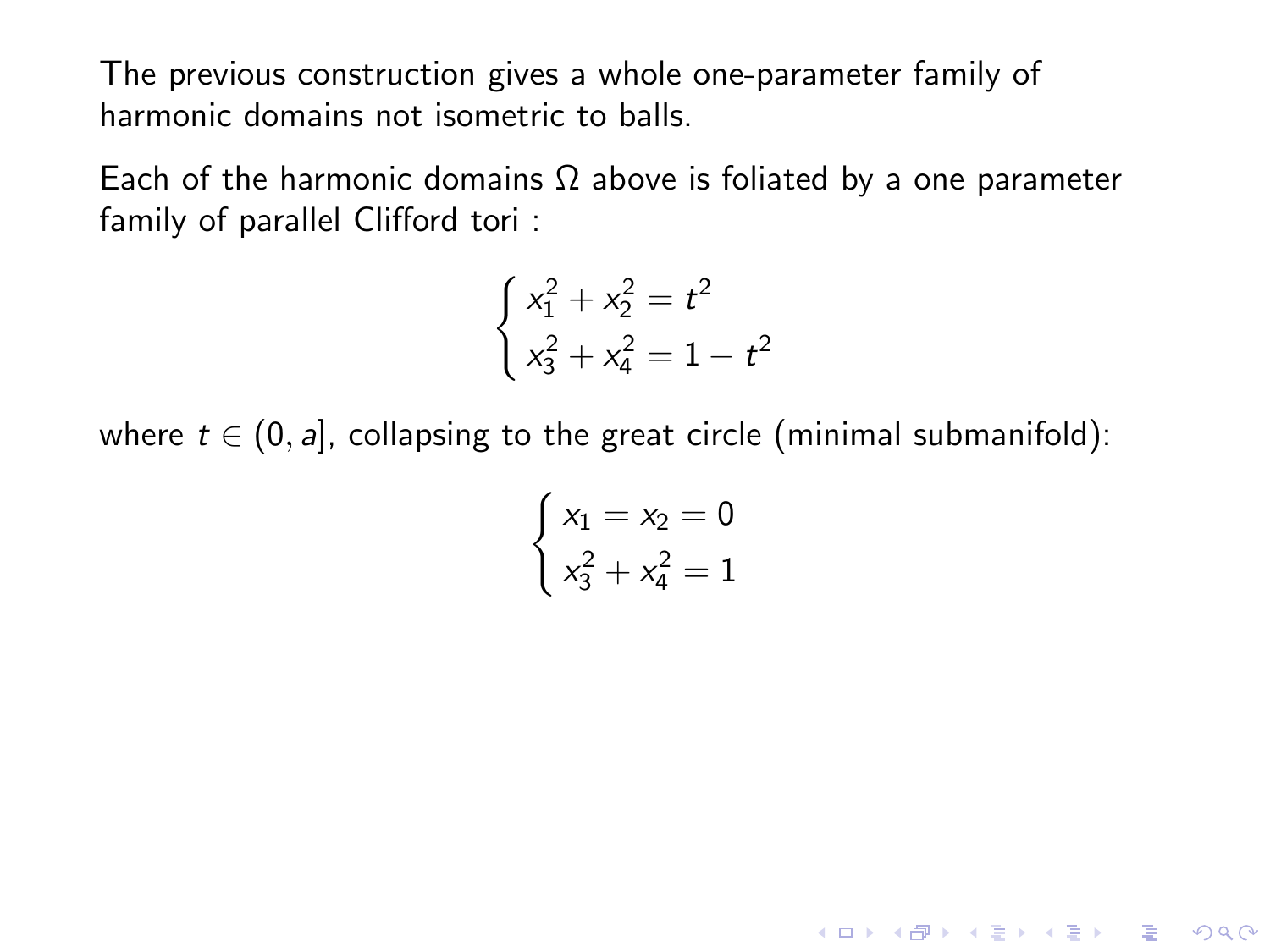Each of the harmonic domains  $\Omega$  above is foliated by a one parameter family of parallel Clifford tori :

$$
\begin{cases}\nx_1^2 + x_2^2 = t^2 \\
x_3^2 + x_4^2 = 1 - t^2\n\end{cases}
$$

where  $t \in (0, a]$ , collapsing to the great circle (minimal submanifold):

$$
\begin{cases} x_1 = x_2 = 0\\ x_3^2 + x_4^2 = 1 \end{cases}
$$

**KORKA SERKER ORA** 

Finally, we remark that the above example generalizes to get the following class of examples :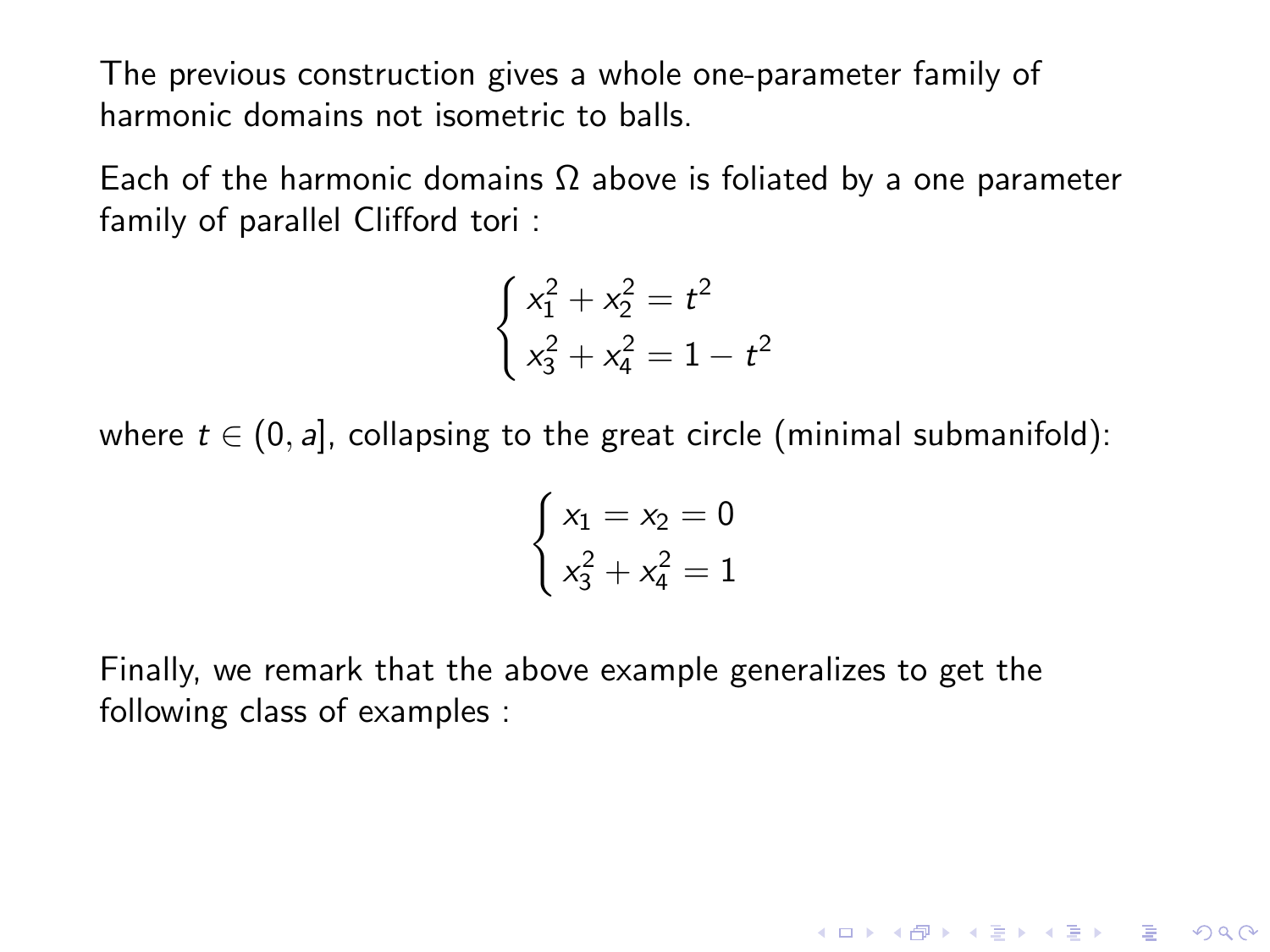Each of the harmonic domains  $\Omega$  above is foliated by a one parameter family of parallel Clifford tori :

$$
\begin{cases}\nx_1^2 + x_2^2 = t^2 \\
x_3^2 + x_4^2 = 1 - t^2\n\end{cases}
$$

where  $t \in (0, a]$ , collapsing to the great circle (minimal submanifold):

$$
\begin{cases} x_1 = x_2 = 0\\ x_3^2 + x_4^2 = 1 \end{cases}
$$

Finally, we remark that the above example generalizes to get the following class of examples :

Let  $\Omega$  be any compact Riemannian manifold with boundary on which G acts by isometries. Assume that the action of G restricts to a transitive action on  $\partial \Omega$ . Then,  $\Omega$  is a harmonic domain.

**K ロ ▶ K @ ▶ K 할 X X 할 X → 할 X → 9 Q Q ^**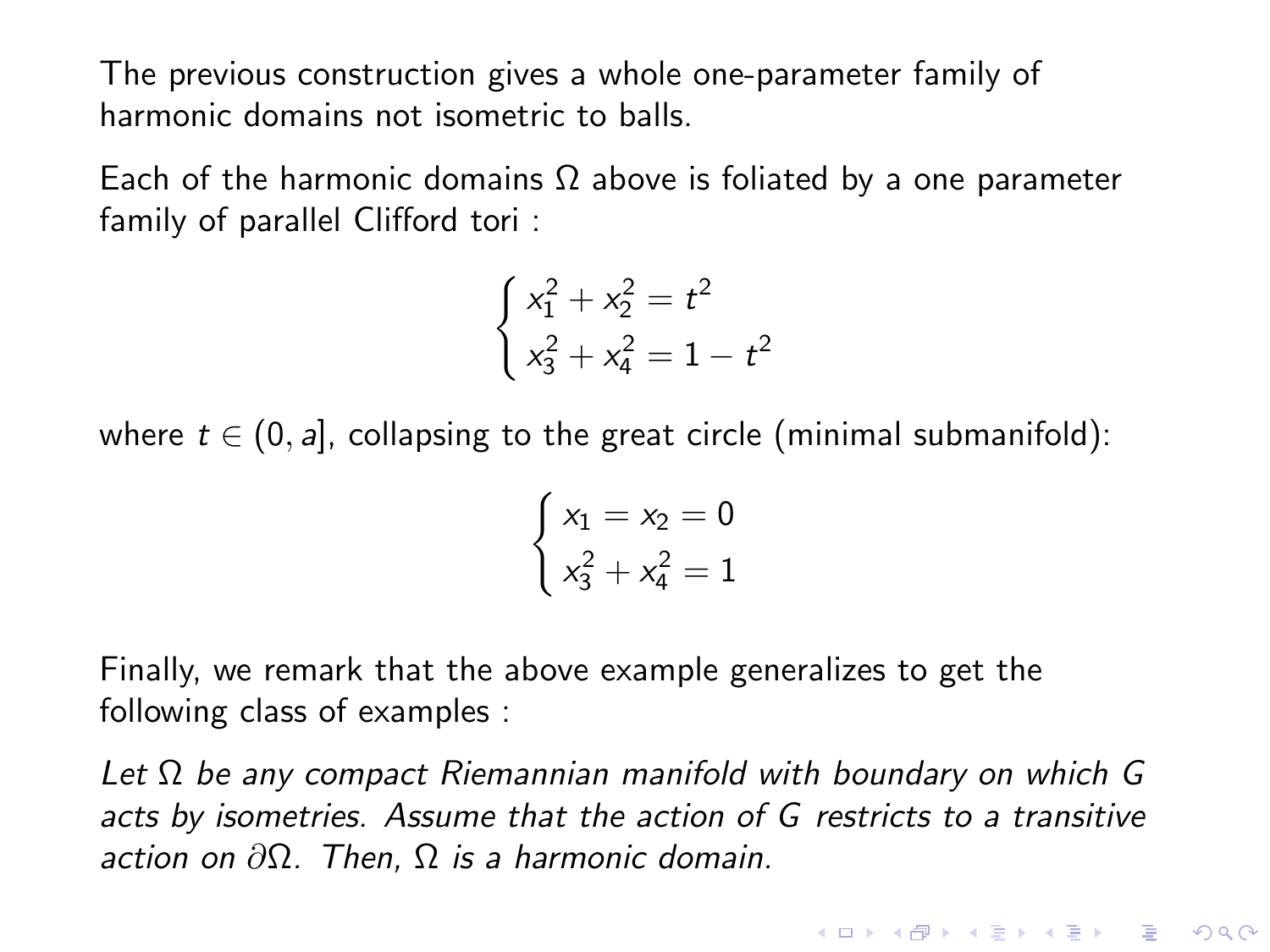The scope of this section is to further enlarge the class of harmonic domains inside the sphere, by observing that we have one such domain whenever the boundary is *isoparametric*.

K ロ ▶ K @ ▶ K 할 > K 할 > 1 할 > 1 이익어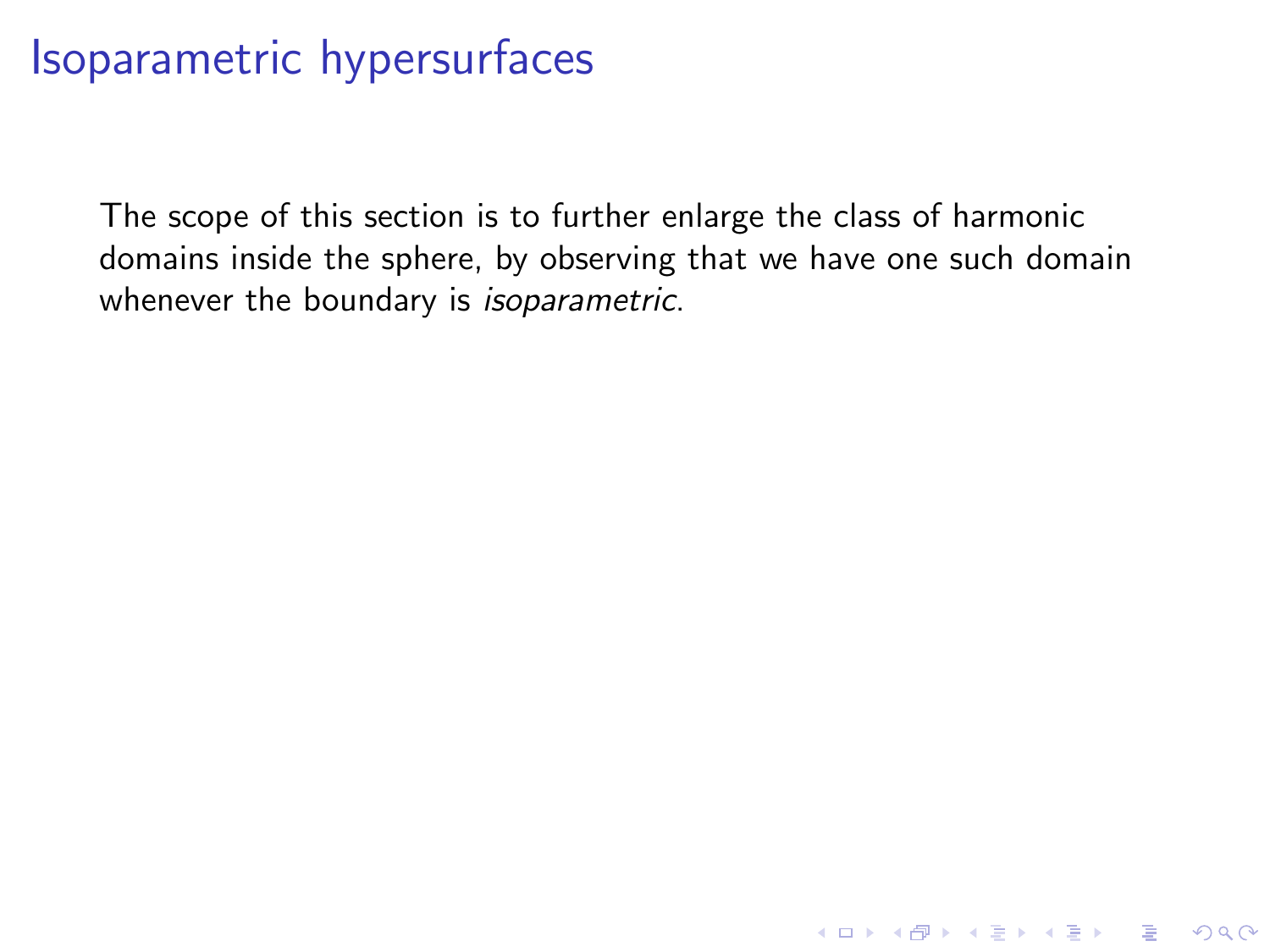The scope of this section is to further enlarge the class of harmonic domains inside the sphere, by observing that we have one such domain whenever the boundary is *isoparametric*.

The study of isoparametric hypersurfaces of the sphere is a fascinating field which started from Segre and Cartan, and which gave rise to beautiful constructions. The classification of such hypersurfaces is a very active field, and classification is still in progress.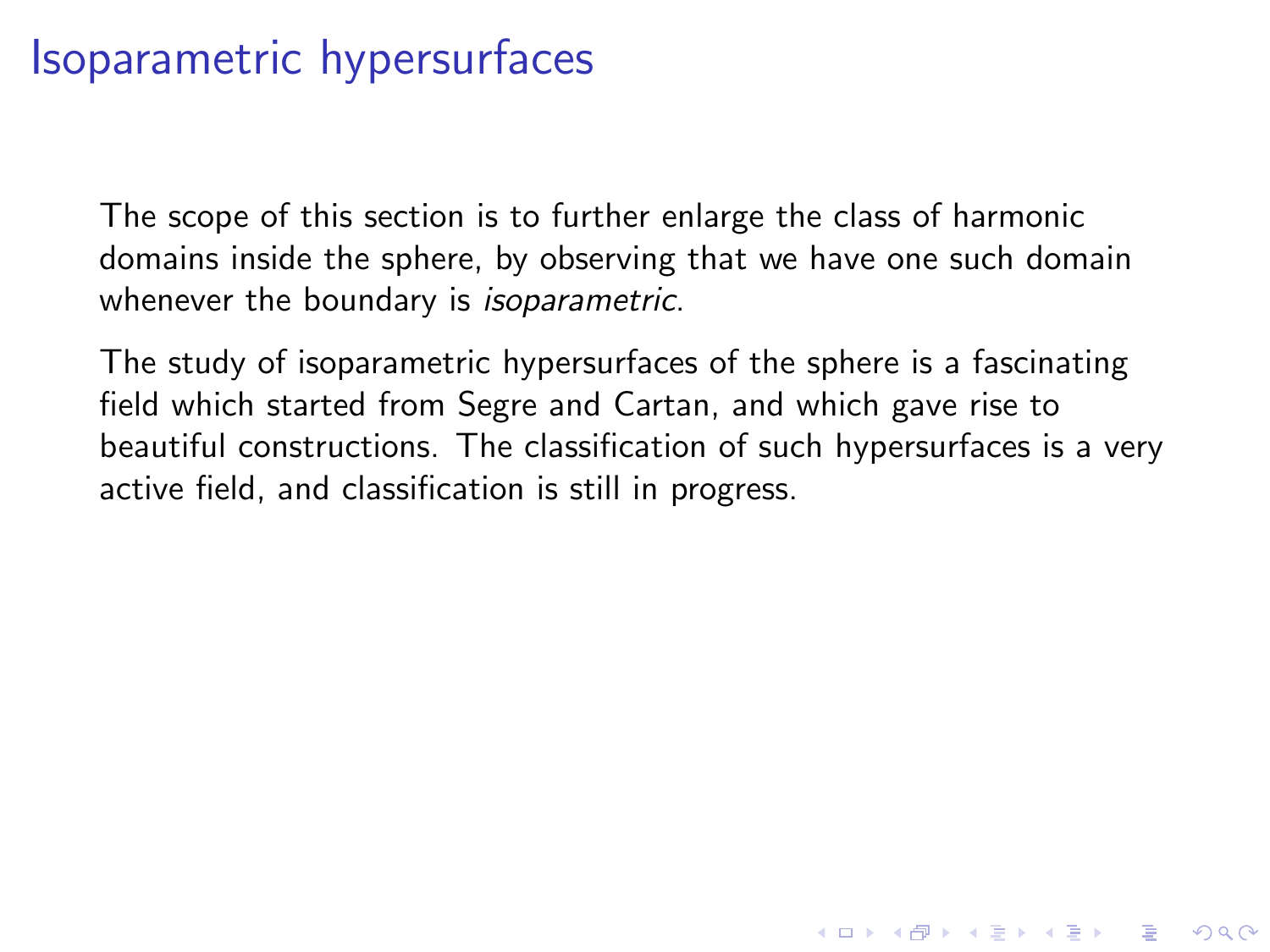The scope of this section is to further enlarge the class of harmonic domains inside the sphere, by observing that we have one such domain whenever the boundary is *isoparametric*.

The study of isoparametric hypersurfaces of the sphere is a fascinating field which started from Segre and Cartan, and which gave rise to beautiful constructions. The classification of such hypersurfaces is a very active field, and classification is still in progress.

We recall the basic definitions of shape operator and principal curvatures.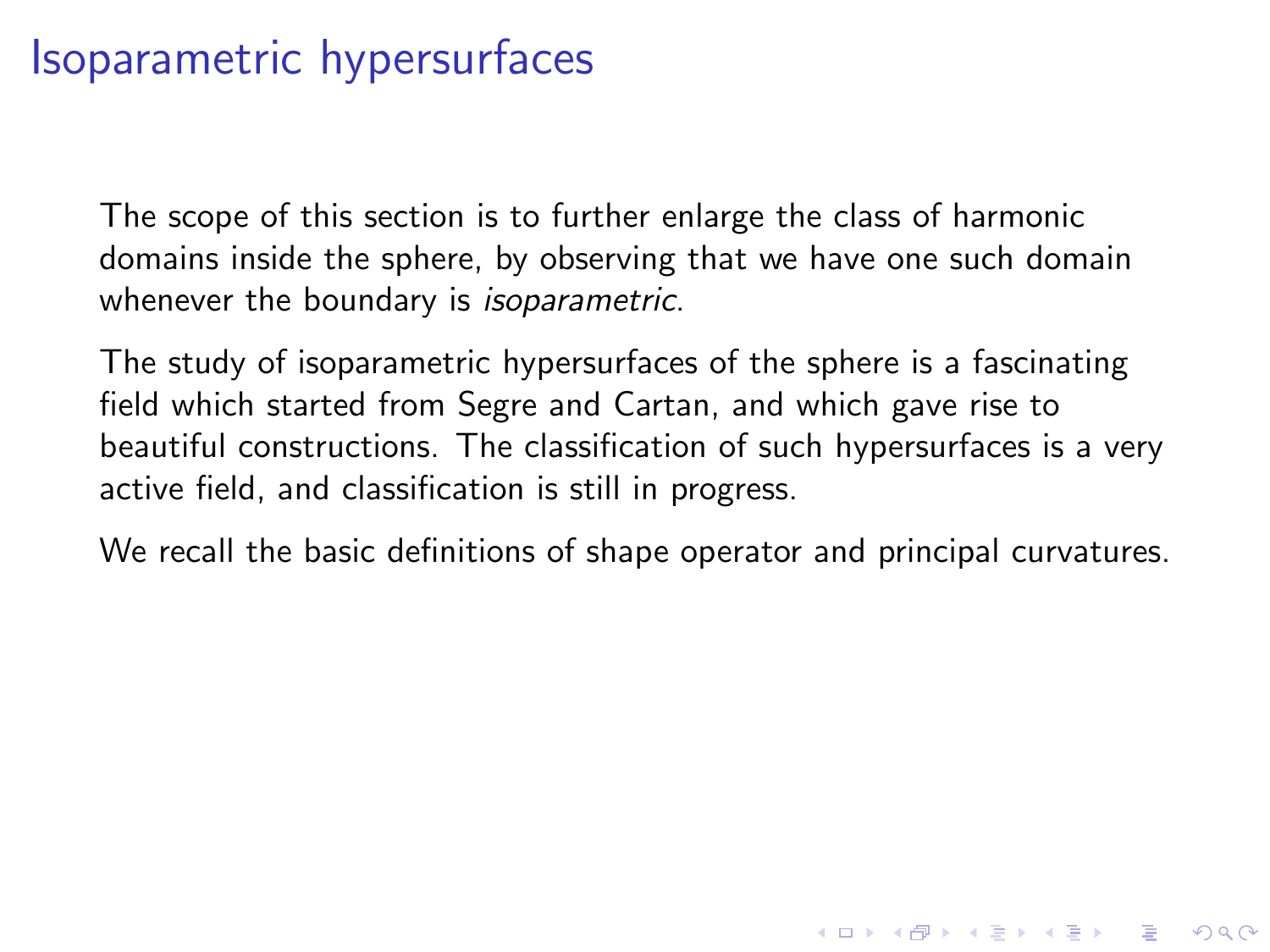The scope of this section is to further enlarge the class of harmonic domains inside the sphere, by observing that we have one such domain whenever the boundary is *isoparametric*.

The study of isoparametric hypersurfaces of the sphere is a fascinating field which started from Segre and Cartan, and which gave rise to beautiful constructions. The classification of such hypersurfaces is a very active field, and classification is still in progress.

We recall the basic definitions of shape operator and principal curvatures.

Let  $M^n$  be a Riemannian manifold and  $\Sigma$  an hypersurface of M. We can define, at least locally, a unit normal vector field N to  $\Sigma$ .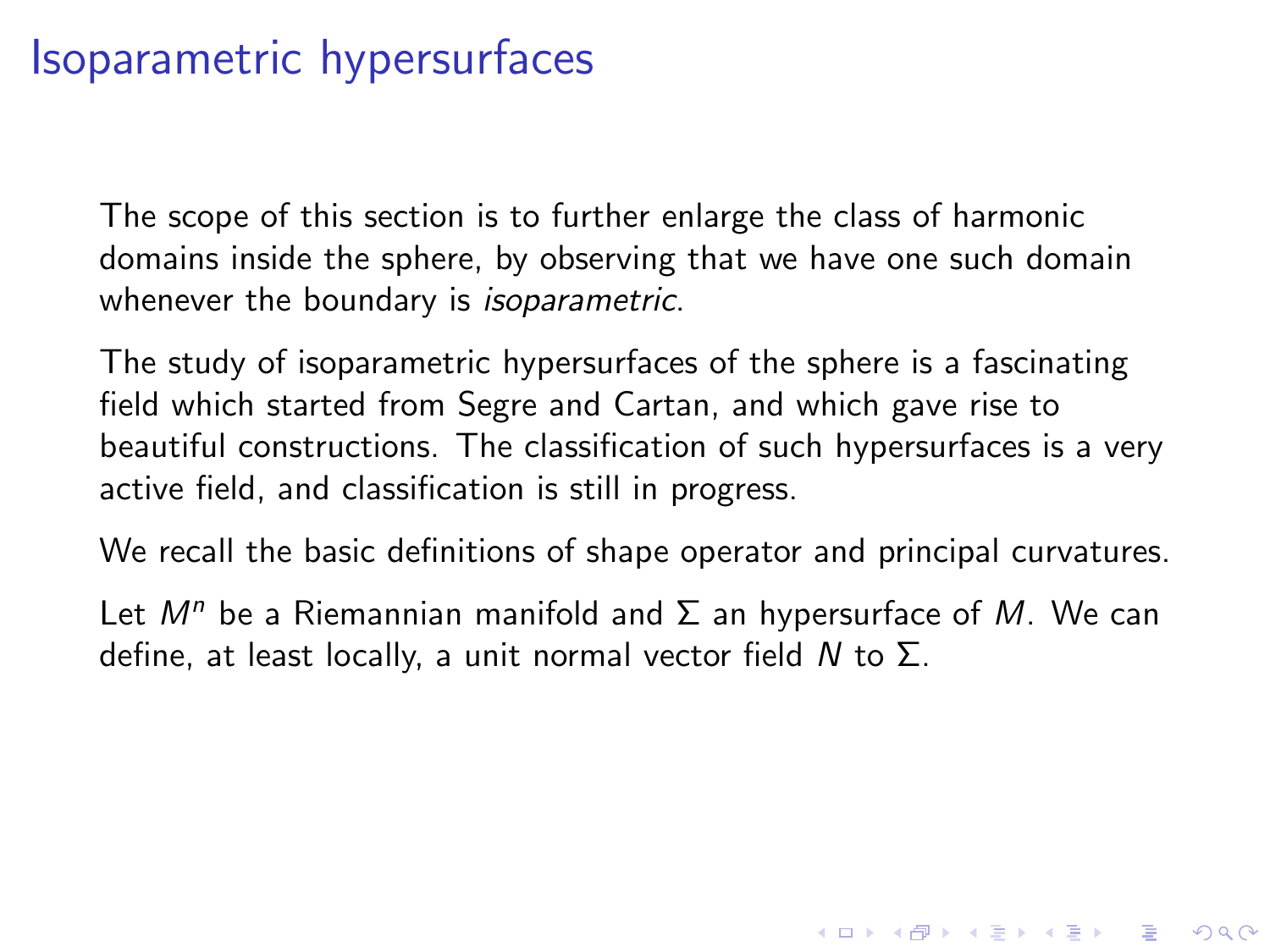The scope of this section is to further enlarge the class of harmonic domains inside the sphere, by observing that we have one such domain whenever the boundary is *isoparametric*.

The study of isoparametric hypersurfaces of the sphere is a fascinating field which started from Segre and Cartan, and which gave rise to beautiful constructions. The classification of such hypersurfaces is a very active field, and classification is still in progress.

We recall the basic definitions of shape operator and principal curvatures.

Let  $M^n$  be a Riemannian manifold and  $\Sigma$  an hypersurface of M. We can define, at least locally, a unit normal vector field  $N$  to  $\Sigma$ .

A way to see how curved is  $\Sigma$  in M is to examine the rate of change of the normal field N infinitesimally, along a curve  $\gamma$  in  $\Sigma$ .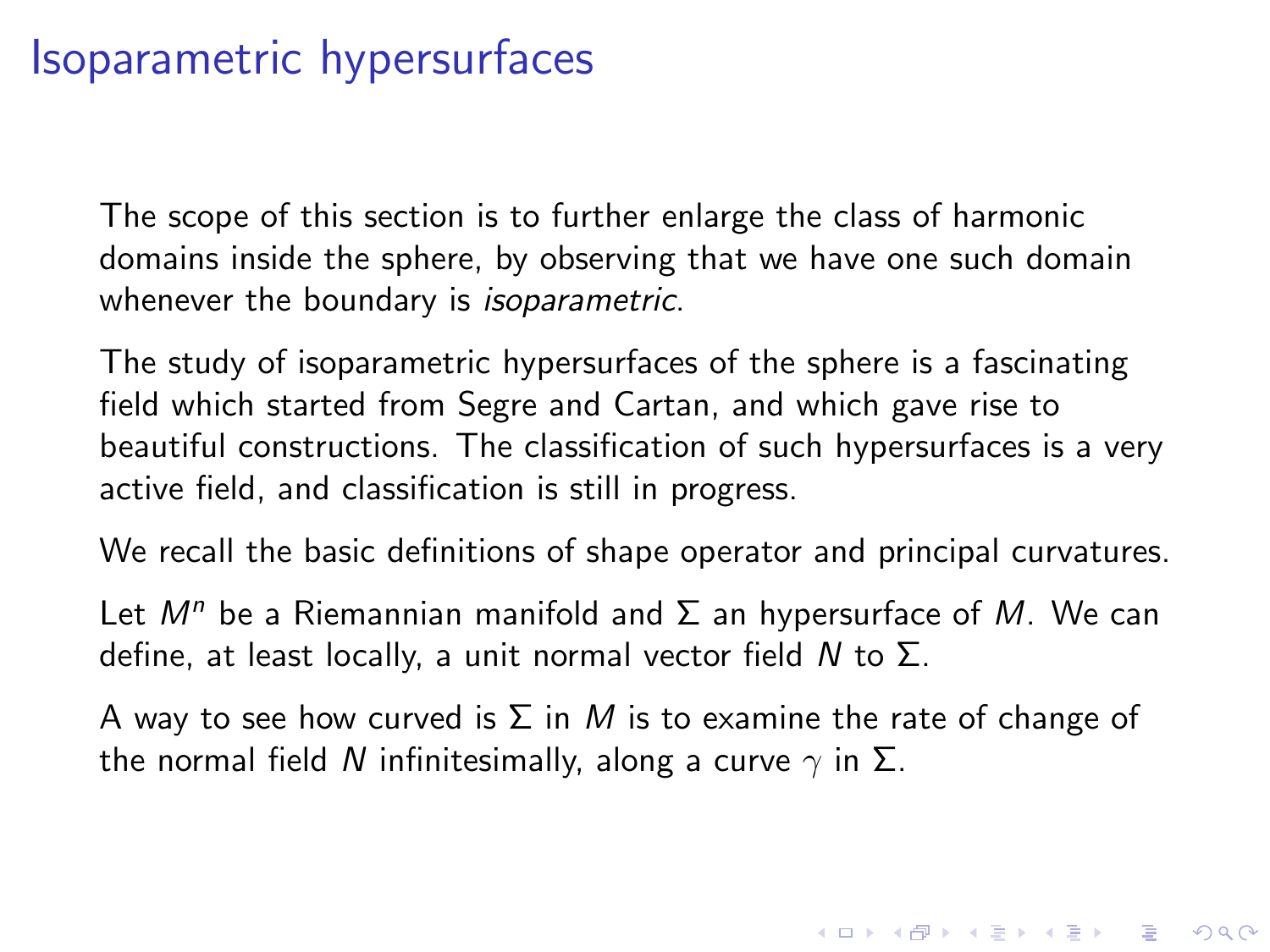At any point  $p \in \Sigma$  and for any tangent vector  $X \in \mathcal{T}_p \Sigma$  we can define the covariant derivative of N along X, denoted  $S_p(X)$ :

$$
S_p(X)=-\nabla_X N.
$$

K ロ ▶ K @ ▶ K 할 ▶ K 할 ▶ | 할 | © 9 Q @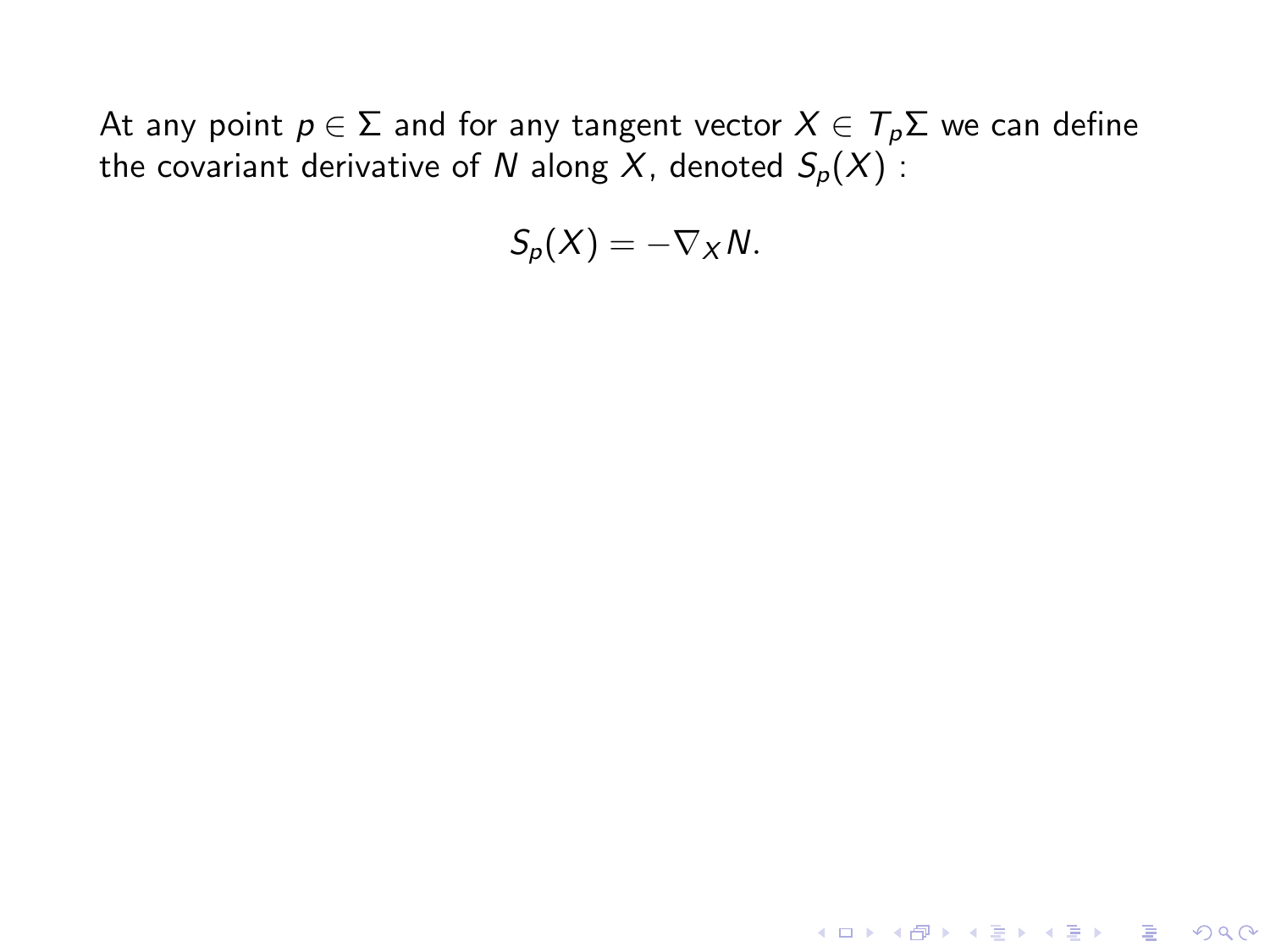At any point  $p \in \Sigma$  and for any tangent vector  $X \in T_p \Sigma$  we can define the covariant derivative of N along X, denoted  $S_p(X)$ :

$$
S_p(X)=-\nabla_X N.
$$

It is easy to see that this defines a linear operator

$$
S_p: T_p\Sigma \to T_p\Sigma
$$

which is self-adjoint with respect to the inner product given by the metric.

**KORK ERKER ADE YOUR**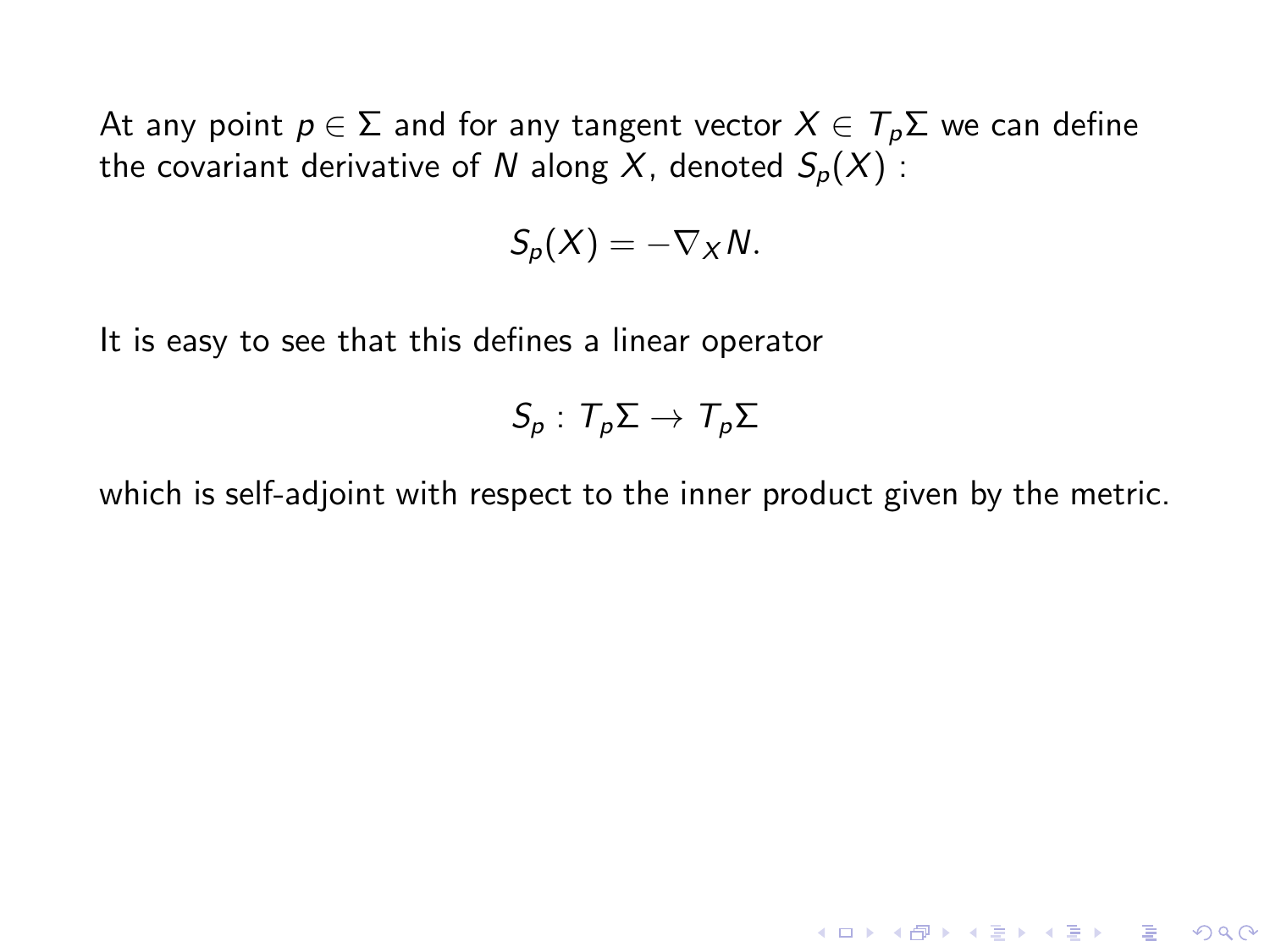At any point  $p \in \Sigma$  and for any tangent vector  $X \in T_p \Sigma$  we can define the covariant derivative of N along X, denoted  $S_p(X)$ :

$$
S_p(X)=-\nabla_X N.
$$

It is easy to see that this defines a linear operator

$$
S_p: T_p\Sigma \to T_p\Sigma
$$

which is self-adjoint with respect to the inner product given by the metric.

 $S_p$  is called the *shape operator* of  $\Sigma$  at p. Its eigenvalues  $k_1, \ldots, k_{n-1}$  are called *principal curvatures* of  $\Sigma$  at p, and its trace, divided by  $n - 1$ , is the mean curvature :

$$
H(p) = \frac{1}{n-1}(k_1 + \cdots + k_{n-1}).
$$

**KORK ERKER ADE YOUR**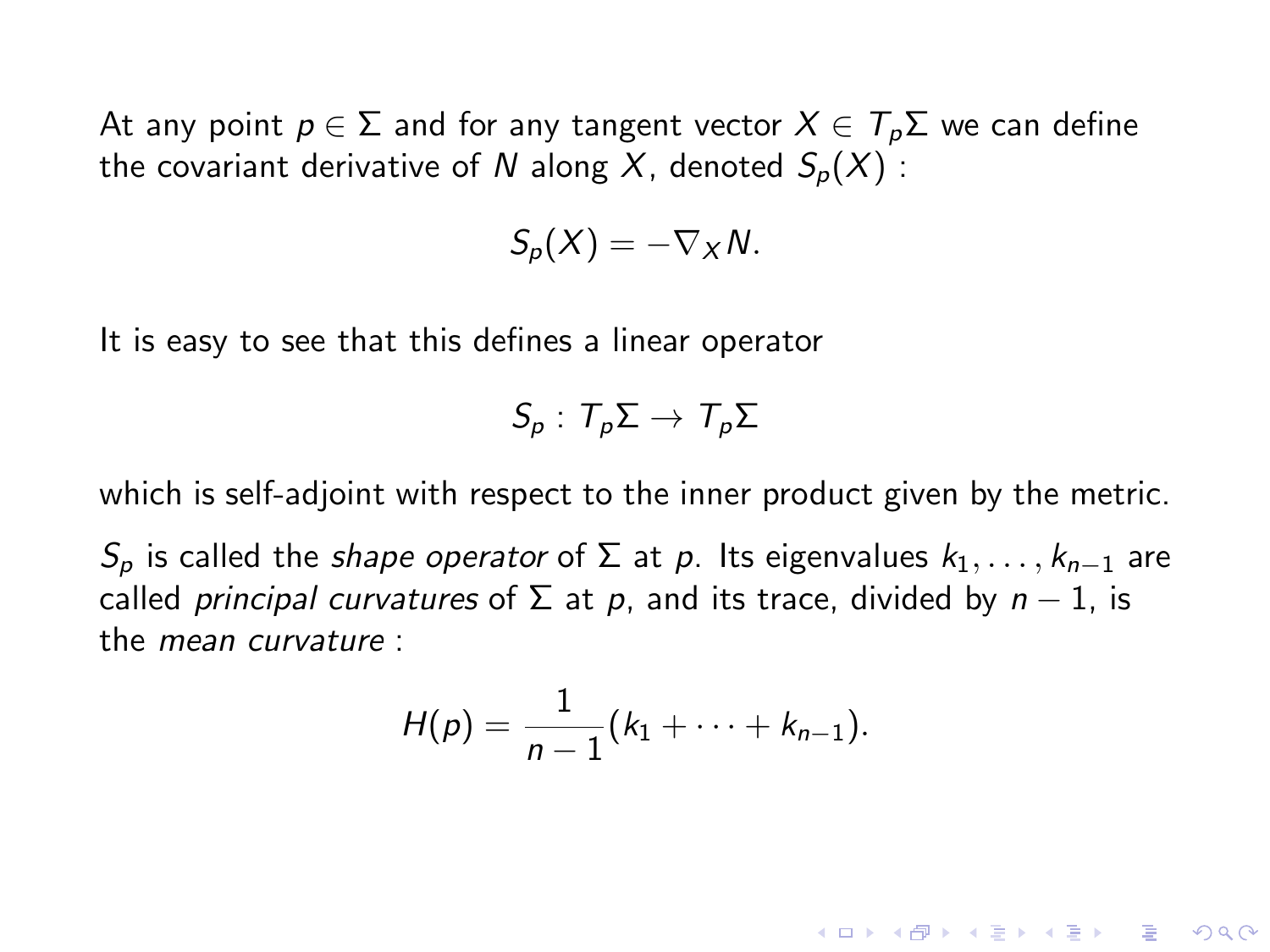Let V be a vector field on M which is orthogonal to  $\Sigma$  at any of its points.

KID KAR KE KE KE A BI YA GI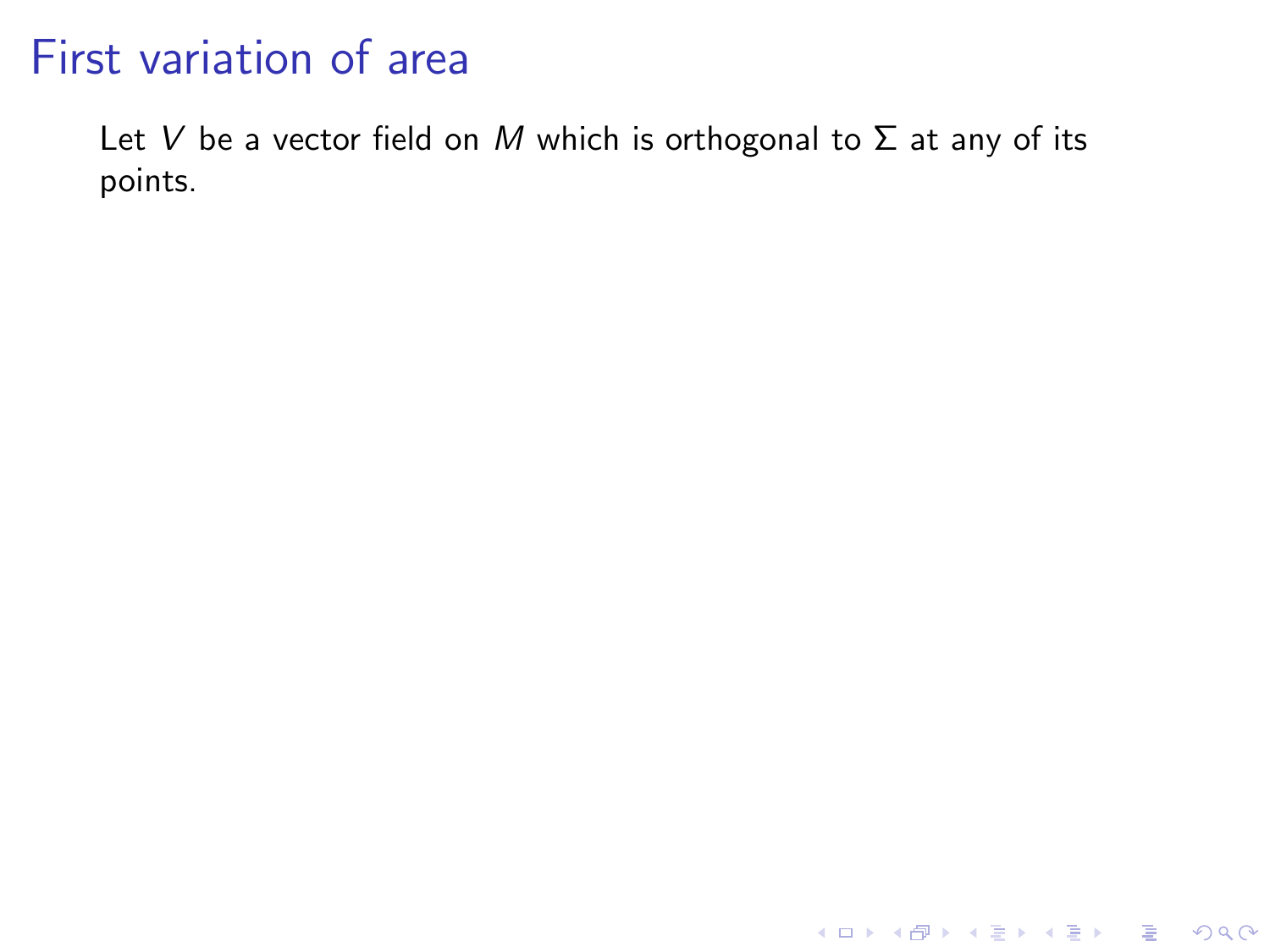Let V be a vector field on M which is orthogonal to  $\Sigma$  at any of its points.

We can write  $V(x) = \phi(x)N(x)$  for a smooth function  $\phi(x)$  defined on  $\Sigma$ .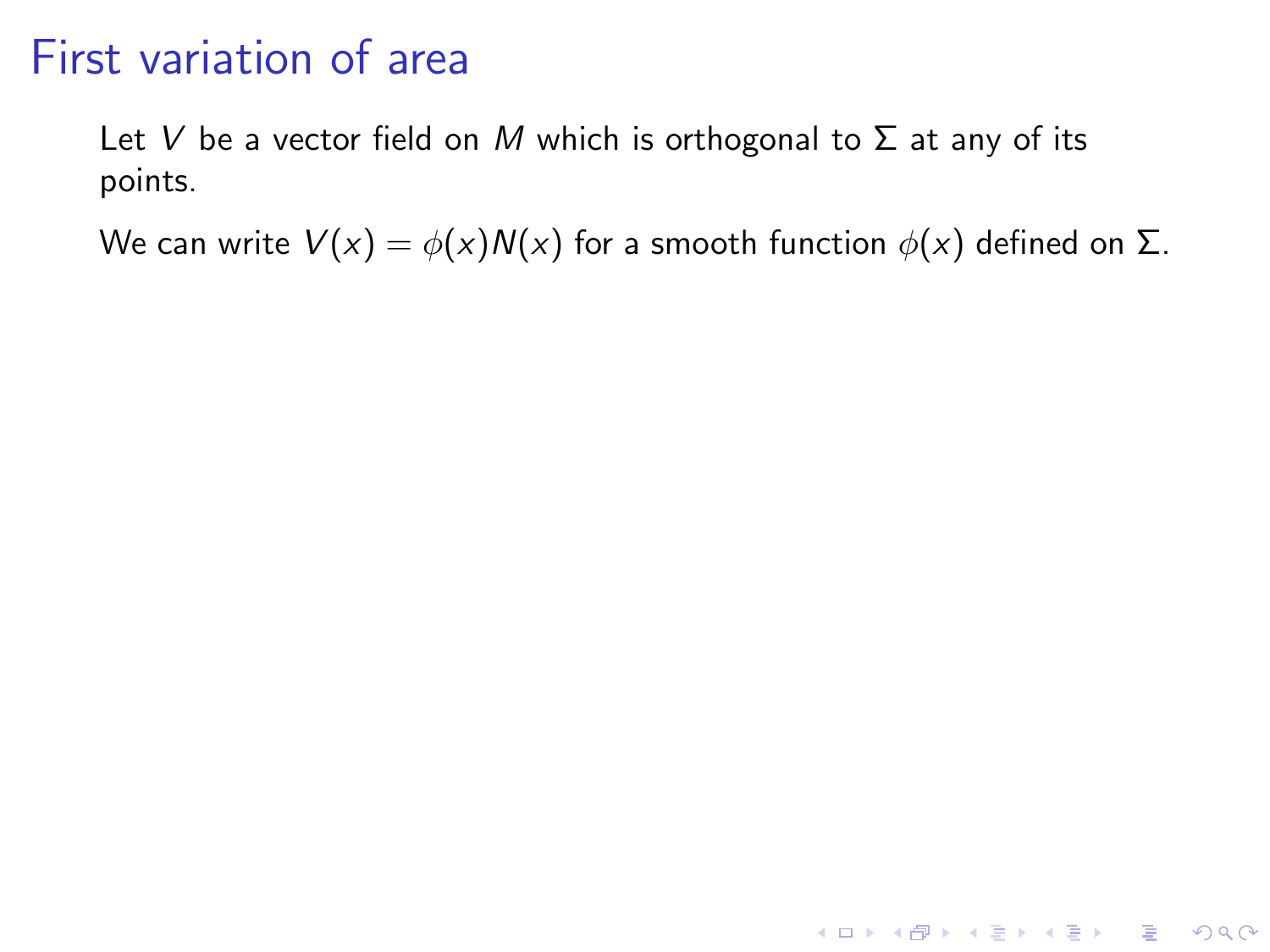Let V be a vector field on M which is orthogonal to  $\Sigma$  at any of its points.

We can write  $V(x) = \phi(x)N(x)$  for a smooth function  $\phi(x)$  defined on  $\Sigma$ .

**K ロ ▶ K @ ▶ K 할 X X 할 X → 할 X → 9 Q Q ^** 

Associated to V we have a 1-parameter infinitesimal variation of  $\Sigma$  :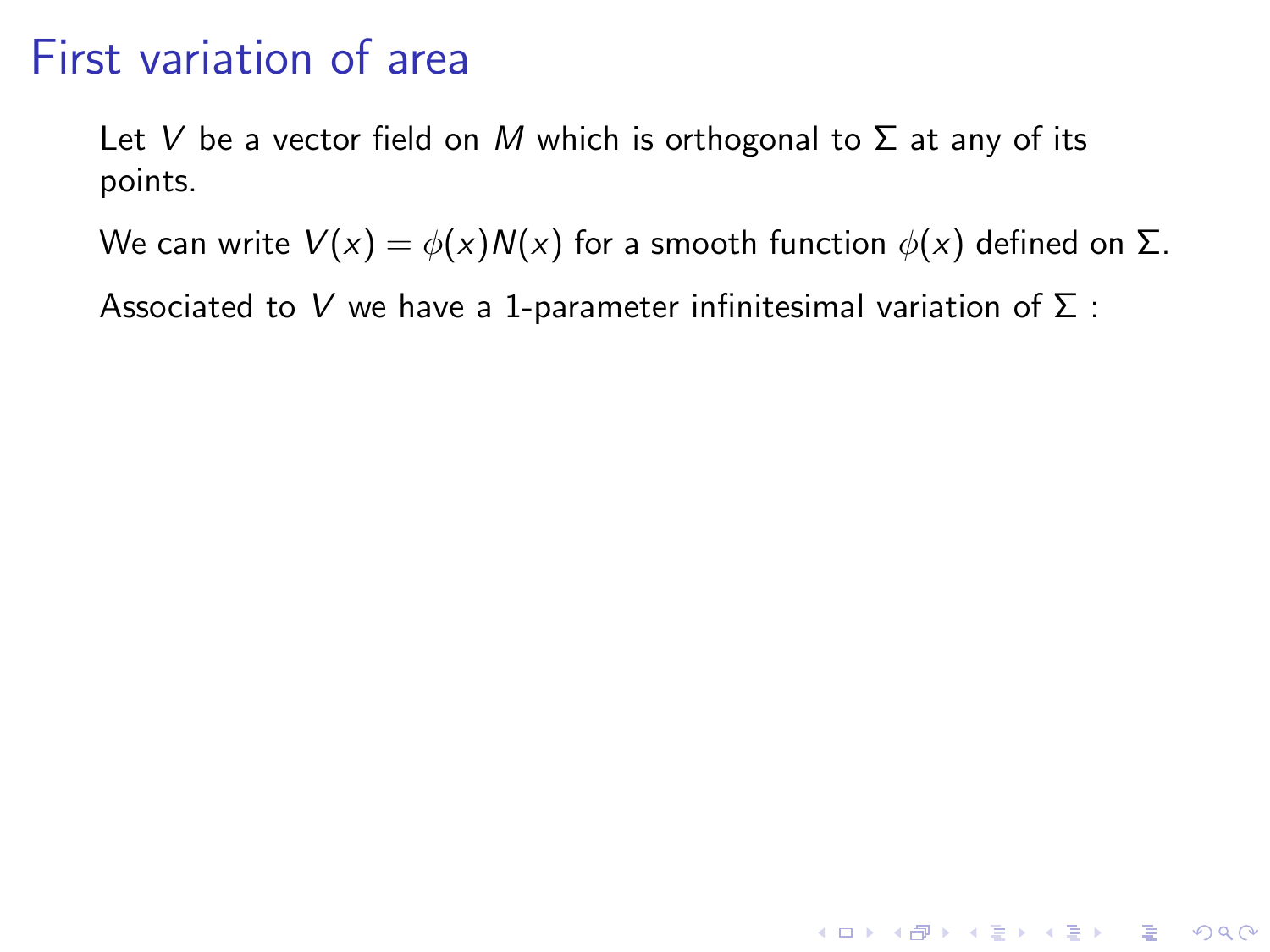Let V be a vector field on M which is orthogonal to  $\Sigma$  at any of its points.

We can write  $V(x) = \phi(x)N(x)$  for a smooth function  $\phi(x)$  defined on  $\Sigma$ .

Associated to V we have a 1-parameter infinitesimal variation of  $\Sigma$  :

$$
\Sigma_V(t) = \{\exp_x(tV(x)) : x \in \Sigma\}
$$

**K ロ ▶ K @ ▶ K 할 X X 할 X → 할 X → 9 Q Q ^** 

for  $t \in (-\epsilon, \epsilon)$ .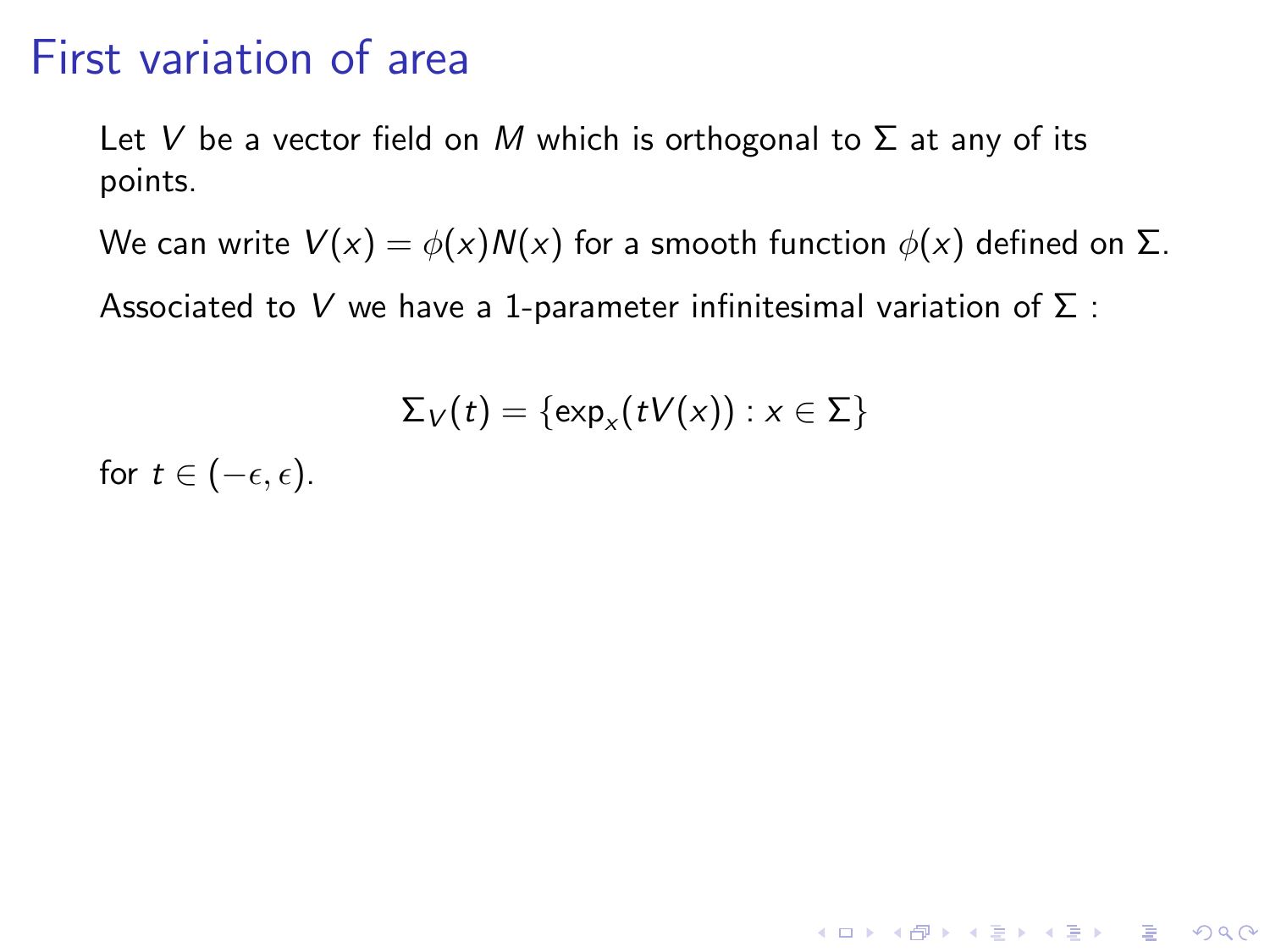Let V be a vector field on M which is orthogonal to  $\Sigma$  at any of its points.

We can write  $V(x) = \phi(x)N(x)$  for a smooth function  $\phi(x)$  defined on  $\Sigma$ .

Associated to V we have a 1-parameter infinitesimal variation of  $\Sigma$  :

$$
\Sigma_V(t) = \{ \exp_x(tV(x)) : x \in \Sigma \}
$$

for  $t \in (-\epsilon, \epsilon)$ .

We can then consider the area of the perturbed surface  $\Sigma_t$ , as a function of t:

 $t \mapsto \text{vol}(\Sigma_V(t)).$ 

**K ロ ▶ K @ ▶ K 할 X X 할 X → 할 X → 9 Q Q ^**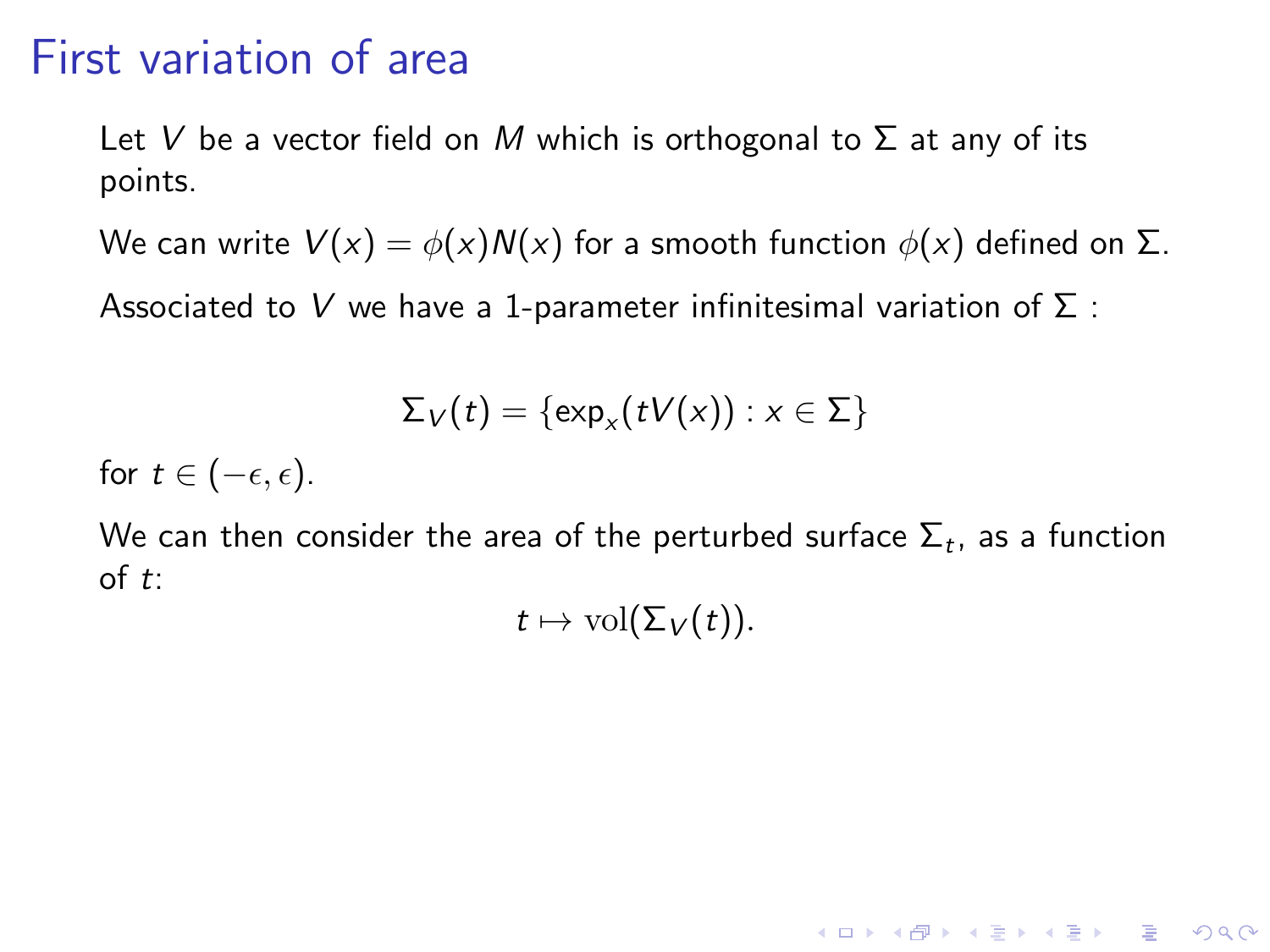Let V be a vector field on M which is orthogonal to  $\Sigma$  at any of its points.

We can write  $V(x) = \phi(x)N(x)$  for a smooth function  $\phi(x)$  defined on  $\Sigma$ .

Associated to V we have a 1-parameter infinitesimal variation of  $\Sigma$  :

$$
\Sigma_V(t) = \{\exp_x(tV(x)) : x \in \Sigma\}
$$

for  $t \in (-\epsilon, \epsilon)$ .

We can then consider the area of the perturbed surface  $\Sigma_t$ , as a function of t:

 $t \mapsto \text{vol}(\Sigma_V(t)).$ 

We say that  $\Sigma$  is a critical point of the area if

$$
\frac{d}{dt}|_{t=0}\text{vol}(\Sigma_V(t))=0
$$

for all normal vector fields  $V$  on  $\Sigma$ .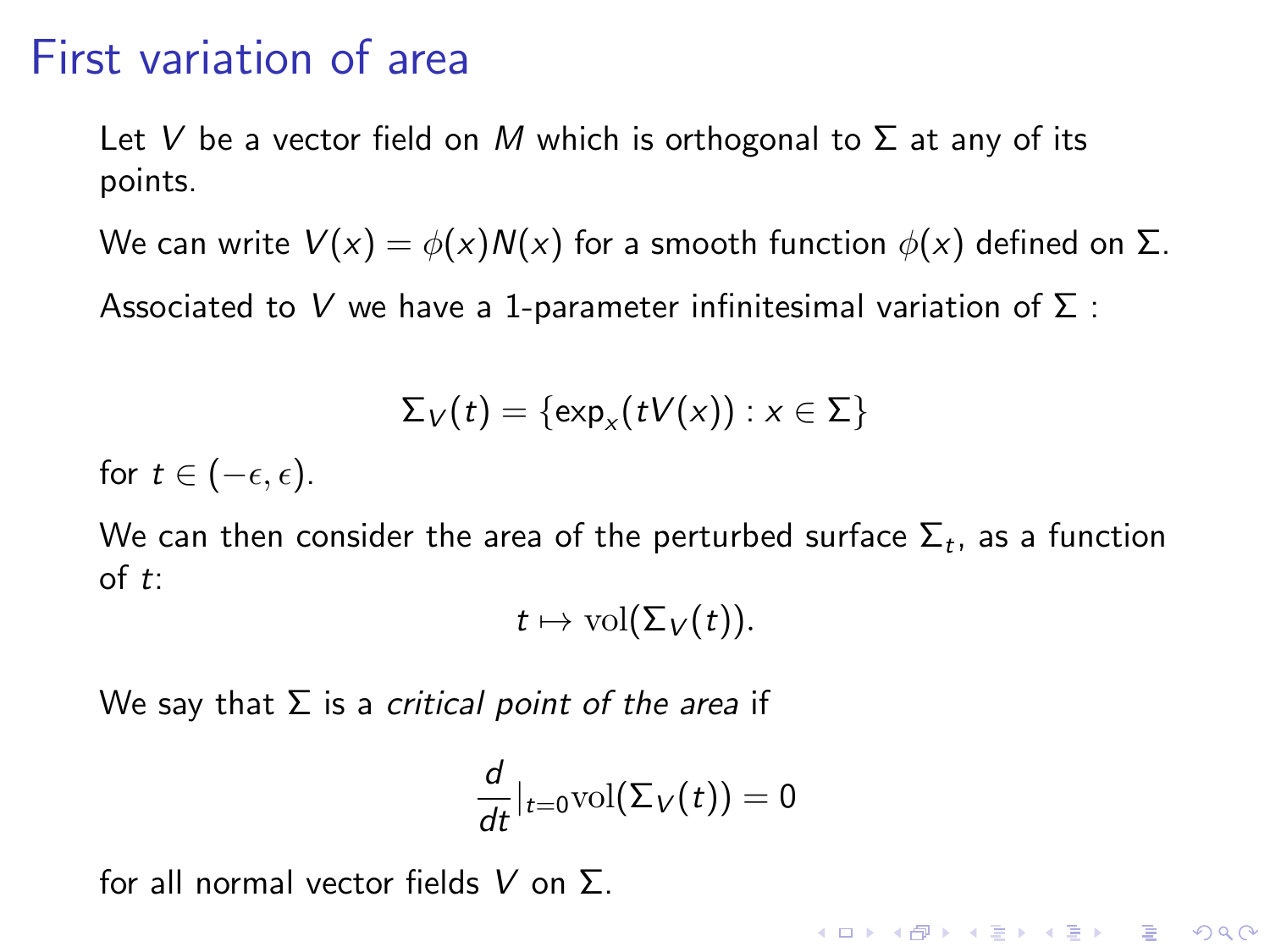$$
\frac{d}{dt}|_{t=0}\text{vol}(\Sigma_V(t))=c\int_{\Sigma}\phi(x)H(x)\,dx
$$

**K ロ ▶ K 레 ▶ K 로 ▶ K 로 ▶ - 로 - K 이 Q Q @** 

where  $H(x)$  is the mean curvature at x and  $V(x) = \phi(x)N(x)$ .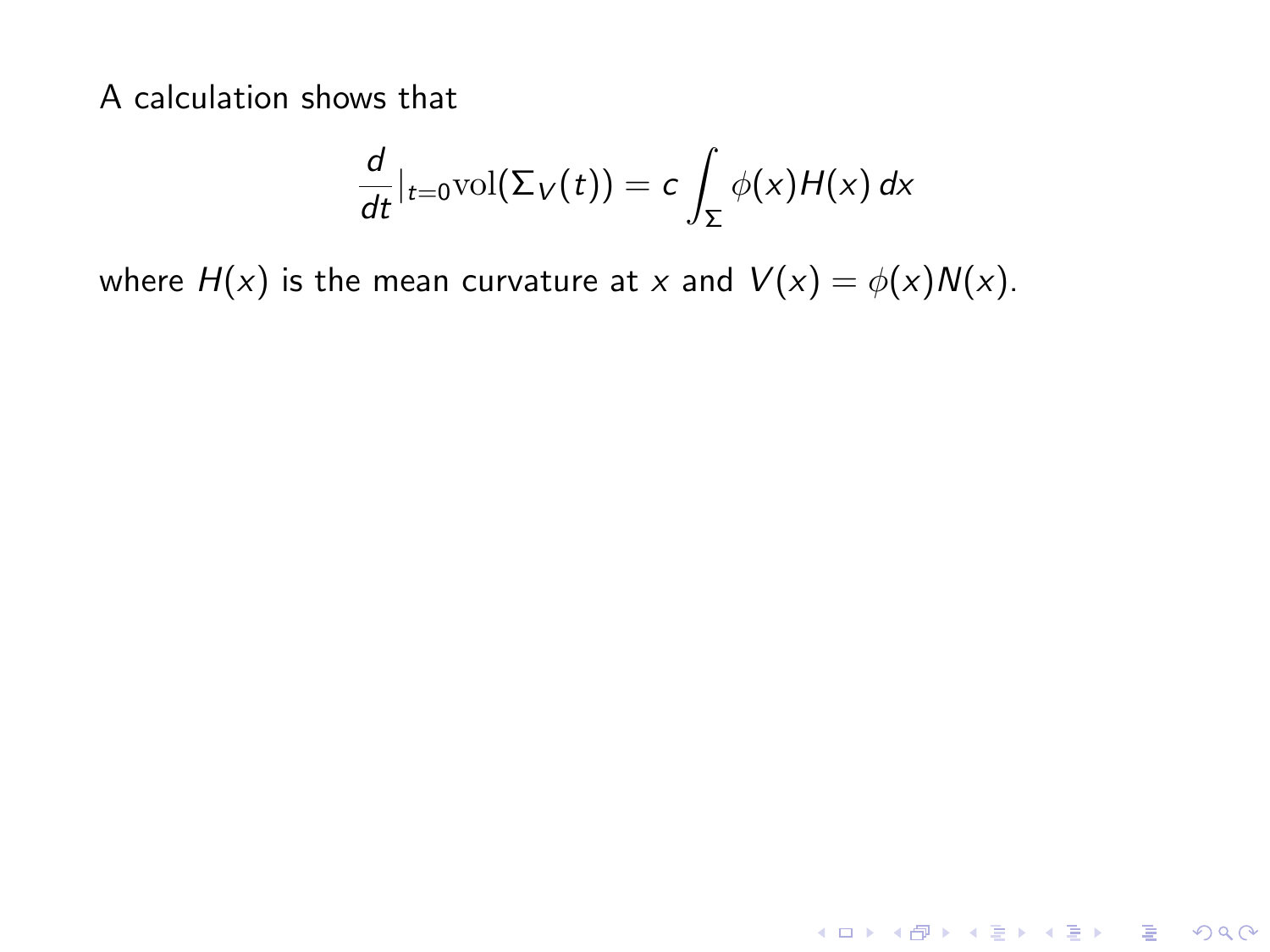$$
\frac{d}{dt}|_{t=0}\text{vol}(\Sigma_V(t))=c\int_{\Sigma}\phi(x)H(x)\,dx
$$

K ロ K K (P) K (E) K (E) X (E) X (P) K (P)

where  $H(x)$  is the mean curvature at x and  $V(x) = \phi(x)N(x)$ . We have immediately: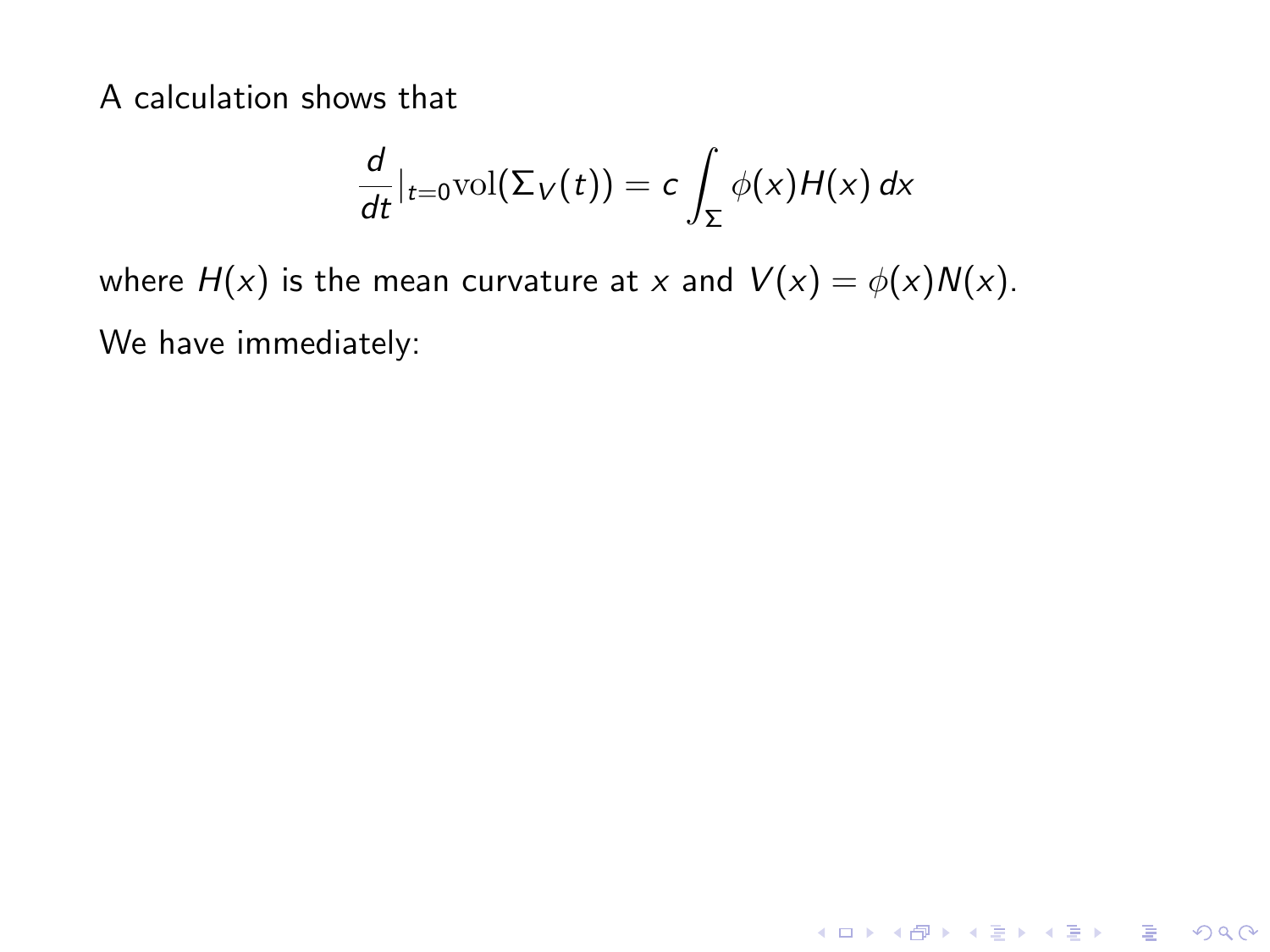$$
\frac{d}{dt}|_{t=0}\text{vol}(\Sigma_V(t))=c\int_{\Sigma}\phi(x)H(x)\,dx
$$

where  $H(x)$  is the mean curvature at x and  $V(x) = \phi(x)N(x)$ . We have immediately:

 $\Sigma$  is a critical point of the area if and only if it is minimal, that is  $H = 0$ on Σ

K ロ ▶ K @ ▶ K 할 ▶ K 할 ▶ | 할 | © 9 Q @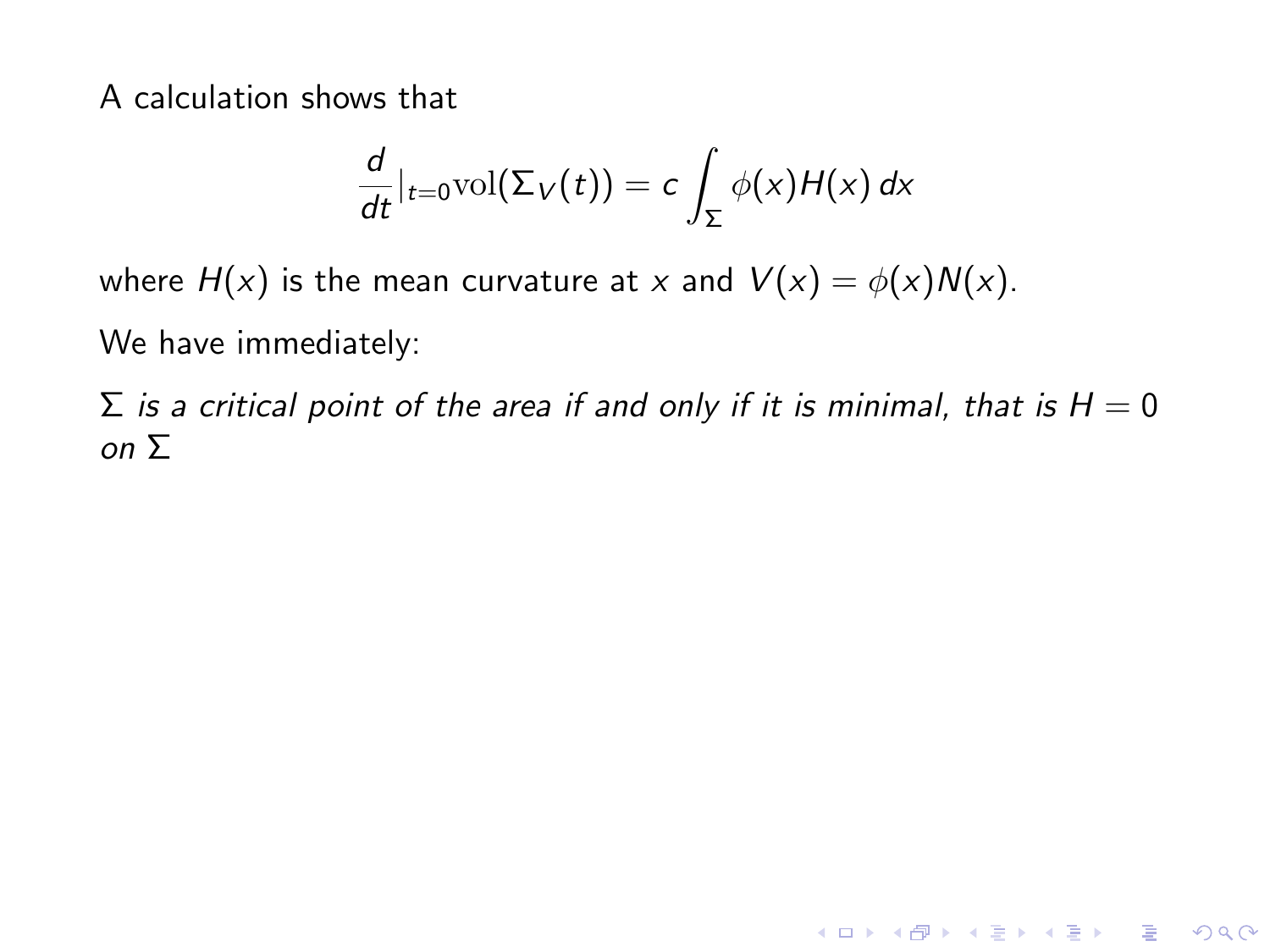$$
\frac{d}{dt}|_{t=0}\text{vol}(\Sigma_V(t))=c\int_{\Sigma}\phi(x)H(x)\,dx
$$

where  $H(x)$  is the mean curvature at x and  $V(x) = \phi(x)N(x)$ .

We have immediately:

 $\Sigma$  is a critical point of the area if and only if it is minimal, that is  $H = 0$ on Σ

On the other hand, assuming that  $\Sigma$  is a closed hypersurface bounding a compact domain Ω, we can restrict ourselves to variations which keep the *inner volume* (that is, the volume of  $\Omega_V(t)$ ) constant.

**KORK ERKER ADE YOUR**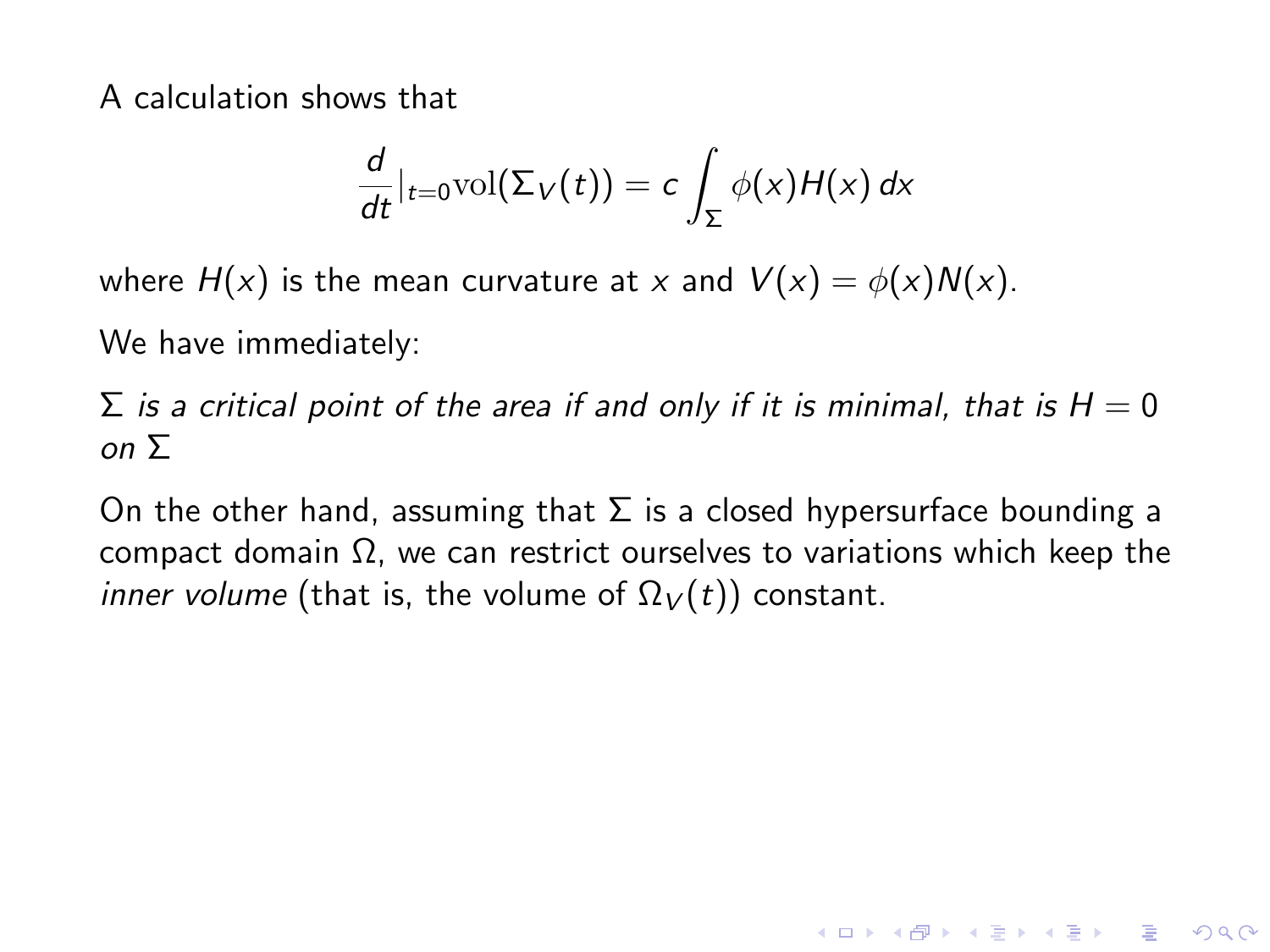$$
\frac{d}{dt}|_{t=0}\text{vol}(\Sigma_V(t))=c\int_{\Sigma}\phi(x)H(x)\,dx
$$

where  $H(x)$  is the mean curvature at x and  $V(x) = \phi(x)N(x)$ .

We have immediately:

.

 $\Sigma$  is a critical point of the area if and only if it is minimal, that is  $H = 0$ on Σ

On the other hand, assuming that  $\Sigma$  is a closed hypersurface bounding a compact domain Ω, we can restrict ourselves to variations which keep the *inner volume* (that is, the volume of  $\Omega_V(t)$ ) constant.

To first order, these correspond to vector fields V for which

$$
\int_{\Sigma}\langle V,N\rangle=\int_{\Sigma}\phi=0.
$$

**KORK ERKER ADE YOUR**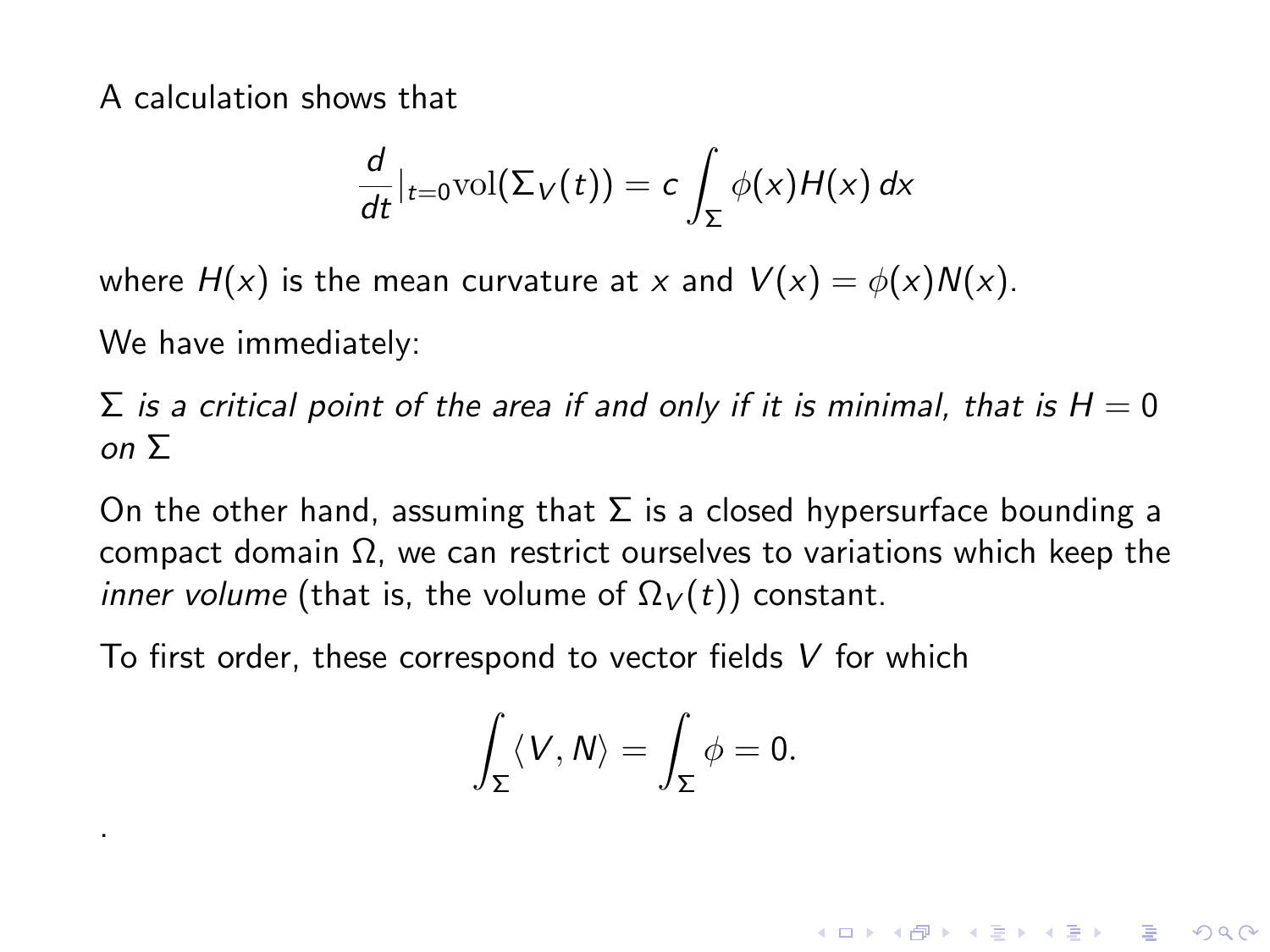K ロ X K 메 X K B X X B X X D X O Q Q O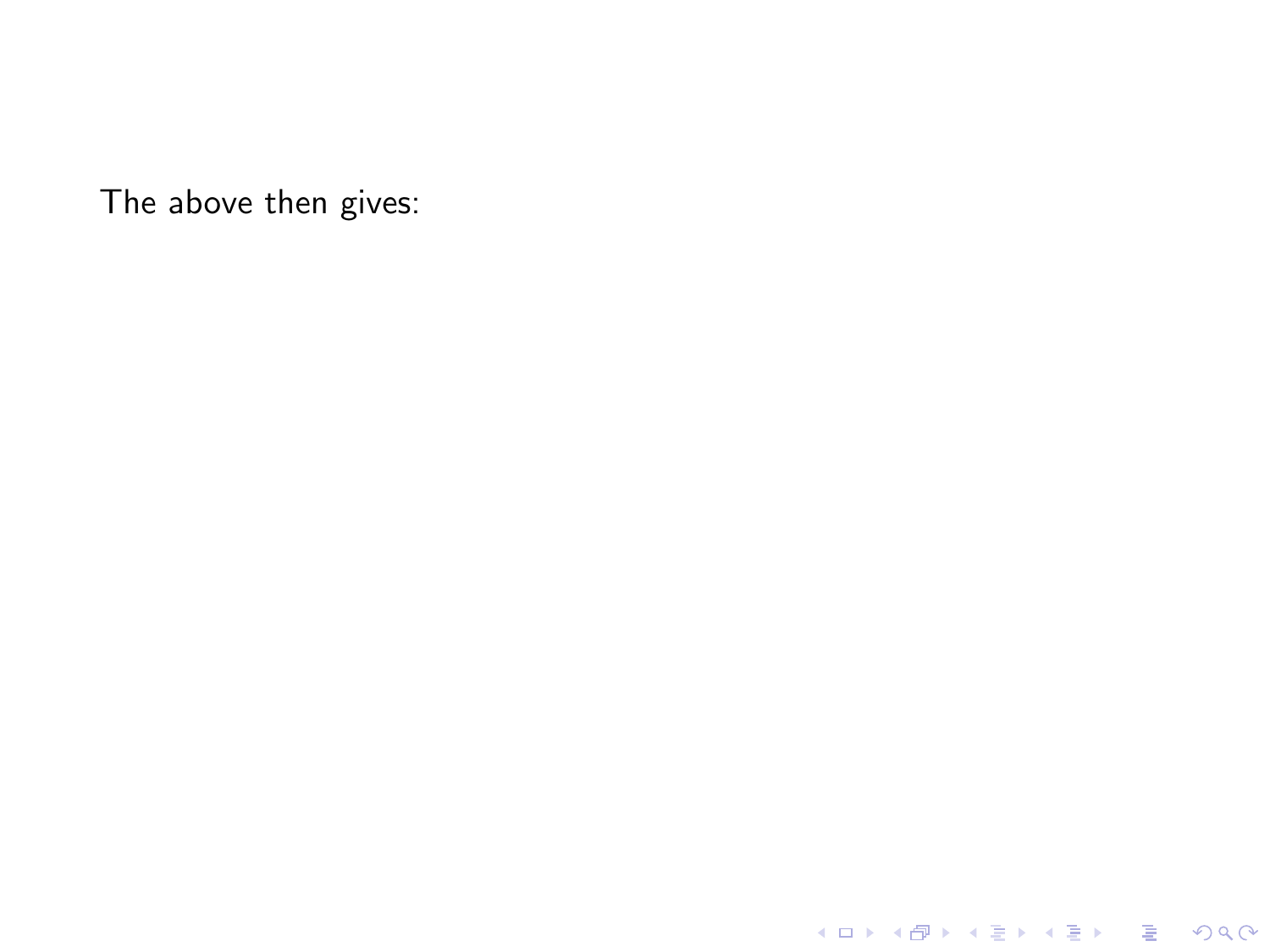$\Sigma$  is a critical point of the area (restricted to volume preserving deformations) if and only if it has constant mean curvature, that is  $H = c$  on  $\Sigma$ .

K ロ ▶ K @ ▶ K 할 ▶ K 할 ▶ | 할 | © 9 Q @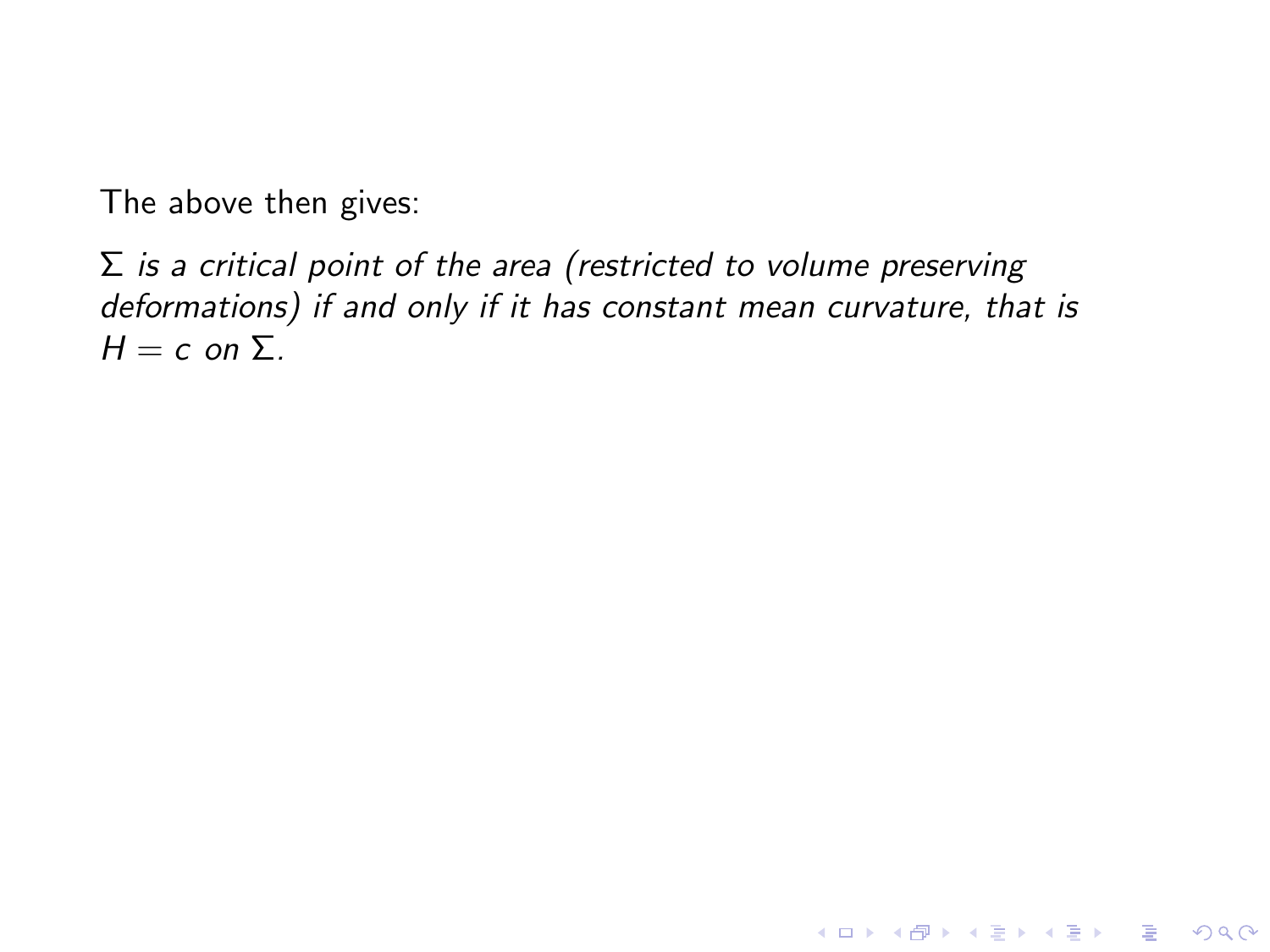$\Sigma$  is a critical point of the area (restricted to volume preserving deformations) if and only if it has constant mean curvature, that is  $H = c$  on  $\Sigma$ .

In fact, a function on  $\Sigma$  is constant if and only if it is  $L^2$ -orthogonal to the subspace of functions with zero mean.

**KORKA SERKER ORA**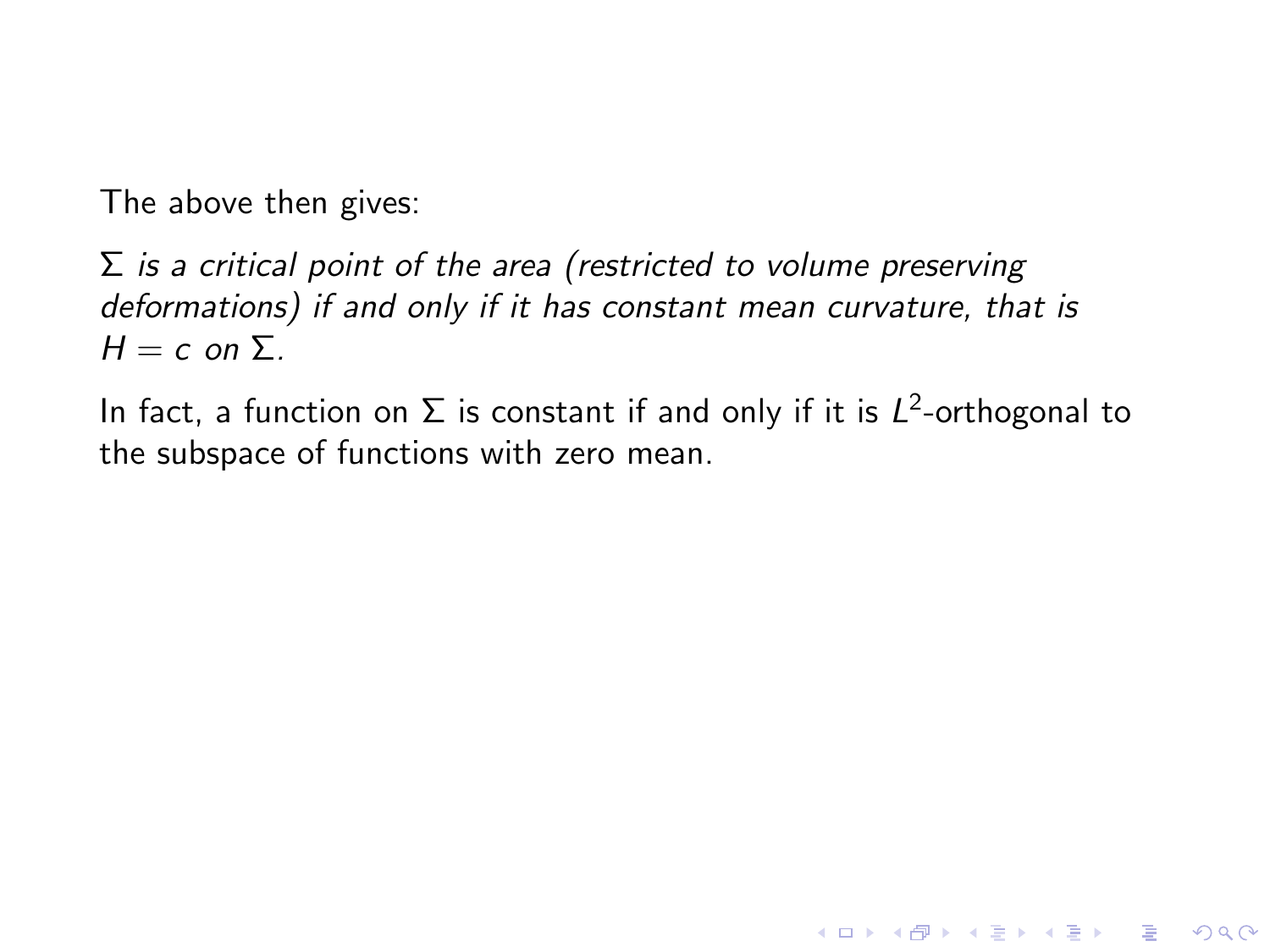$\Sigma$  is a critical point of the area (restricted to volume preserving deformations) if and only if it has constant mean curvature, that is  $H = c$  on  $\Sigma$ .

In fact, a function on  $\Sigma$  is constant if and only if it is  $L^2$ -orthogonal to the subspace of functions with zero mean.

In particular, solutions of the isoperimetric problem (that is, domains having minimal boundary area for a fixed volume) must have boundary of constant mean curvature.

**KORK ERKER ADE YOUR**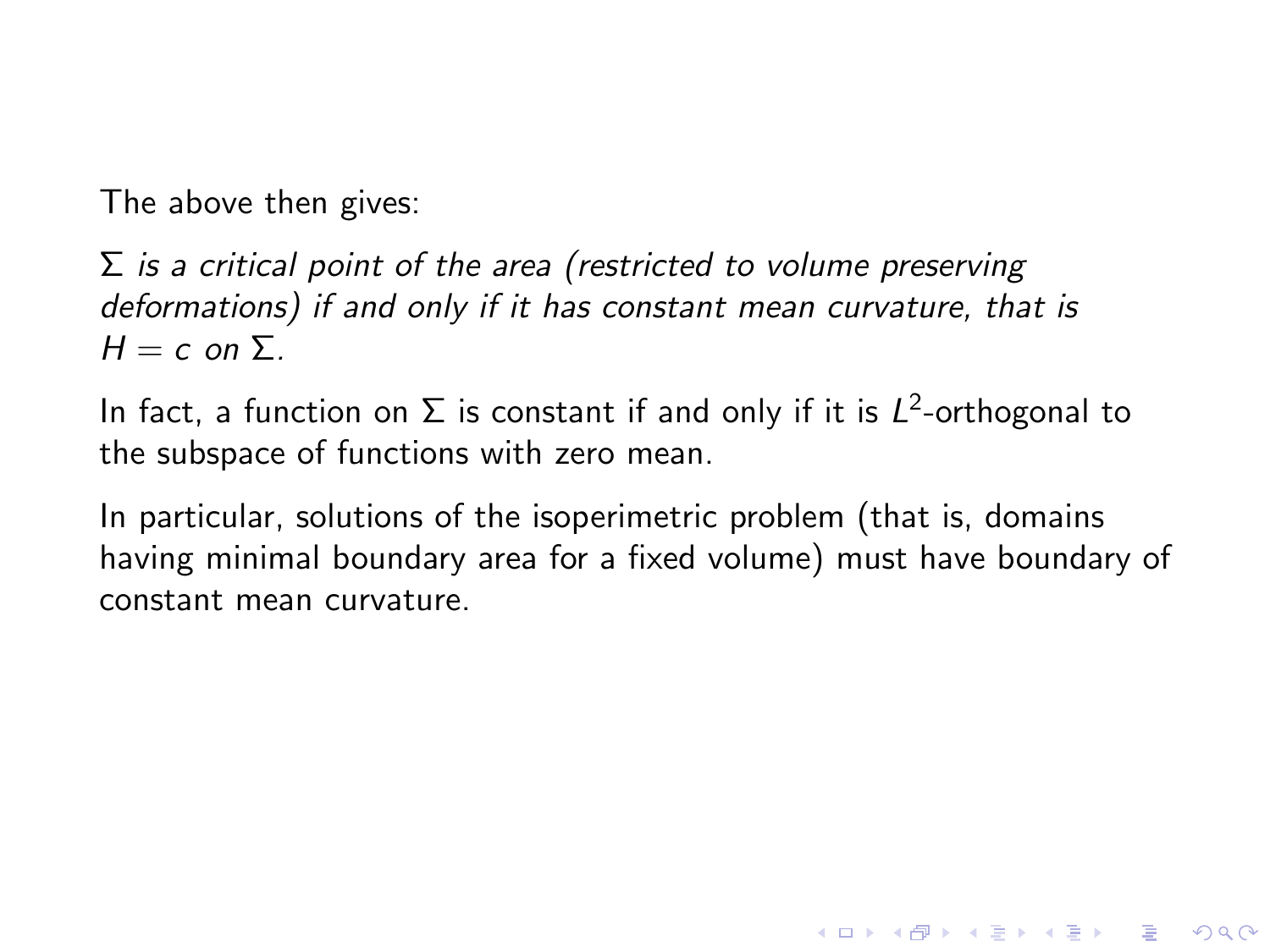$\Sigma$  is a critical point of the area (restricted to volume preserving deformations) if and only if it has constant mean curvature, that is  $H = c$  on  $\Sigma$ .

In fact, a function on  $\Sigma$  is constant if and only if it is  $L^2$ -orthogonal to the subspace of functions with zero mean.

In particular, solutions of the isoperimetric problem (that is, domains having minimal boundary area for a fixed volume) must have boundary of constant mean curvature.

**KORKA SERKER ORA** 

These facts stress the importance of mean curvature in geometry.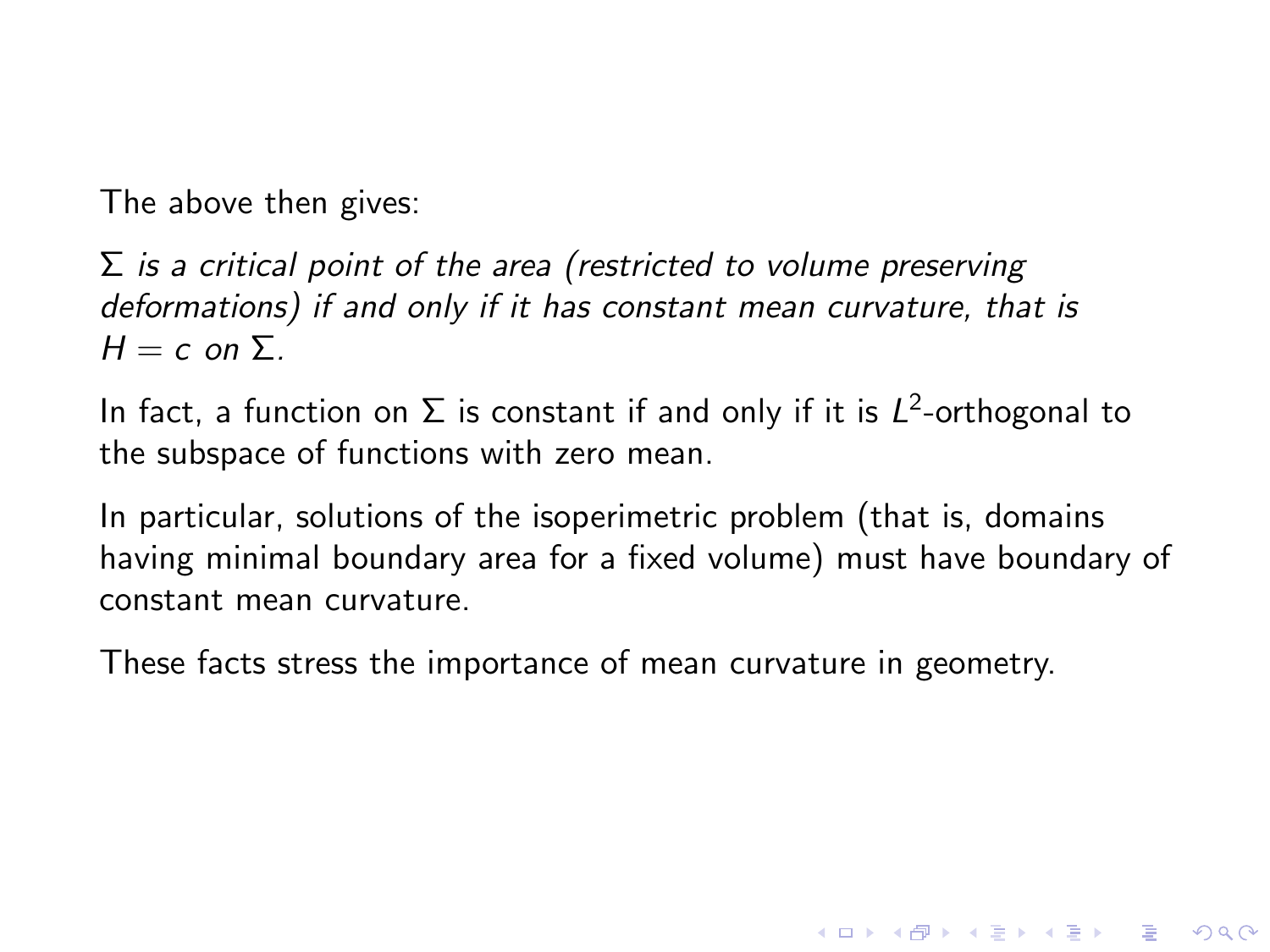K ロ ▶ K @ ▶ K 할 ▶ K 할 ▶ | 할 | © 9 Q @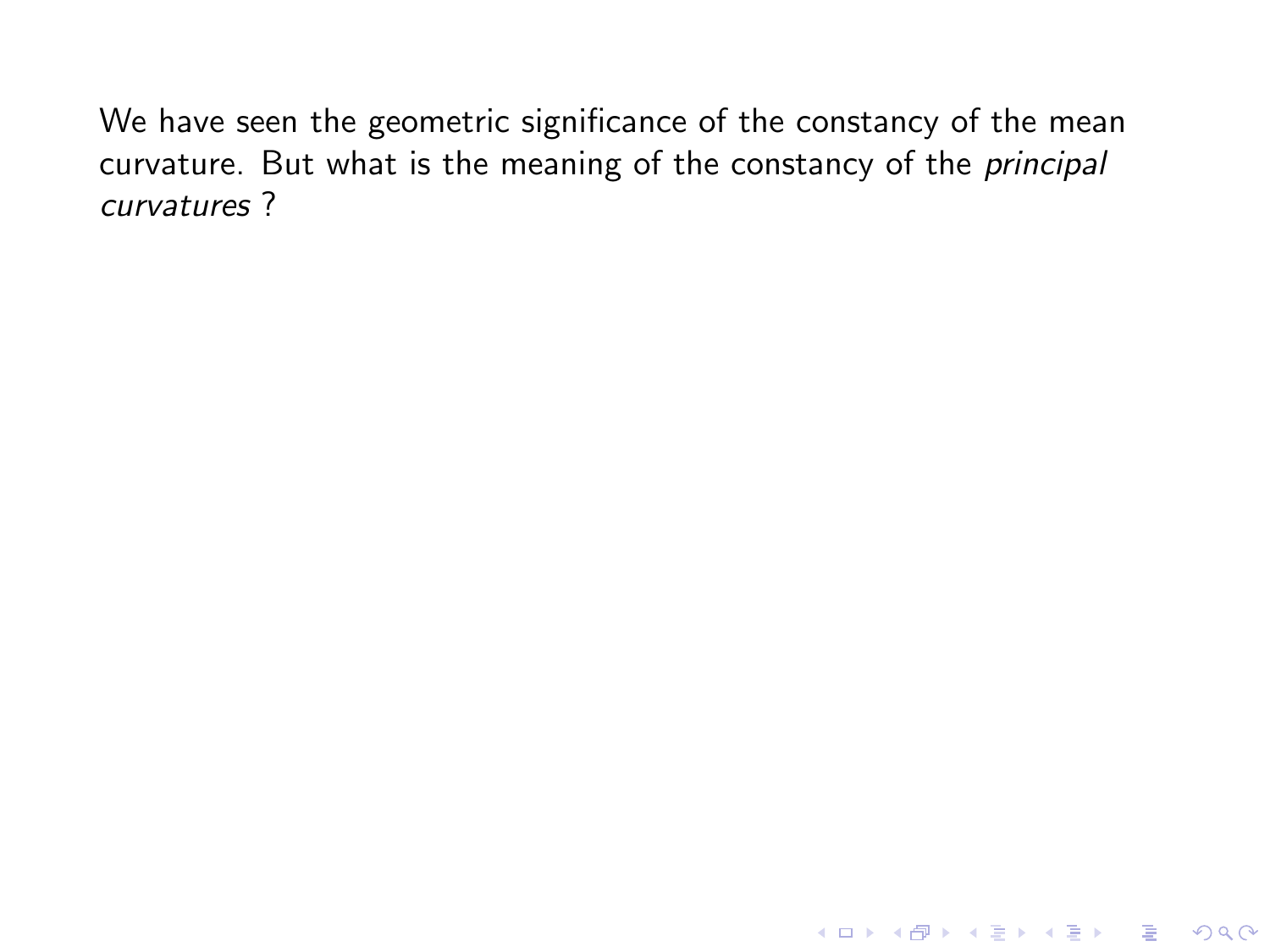Let M be a constant curvature space form and  $\Sigma$  a hypersurface of M.

**KORK STRATER STRAKES**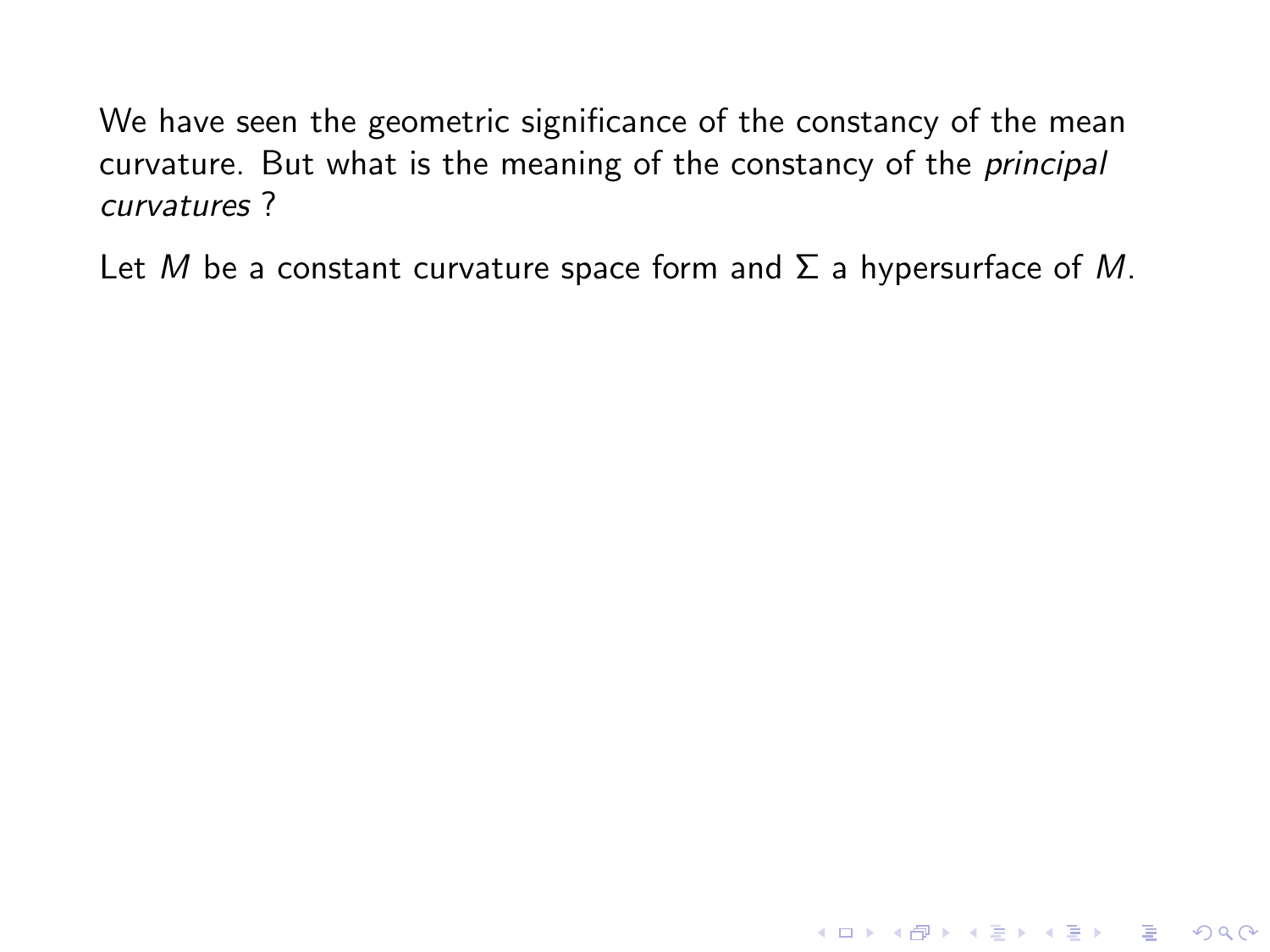Let M be a constant curvature space form and  $\Sigma$  a hypersurface of M.

We say that  $\Sigma$  is *isoparametric* if it has constant principal curvatures, that is, if the characteristic polynomial of  $\Sigma$  is the same at all points of  $\Sigma$ .

**KORKA SERKER ORA**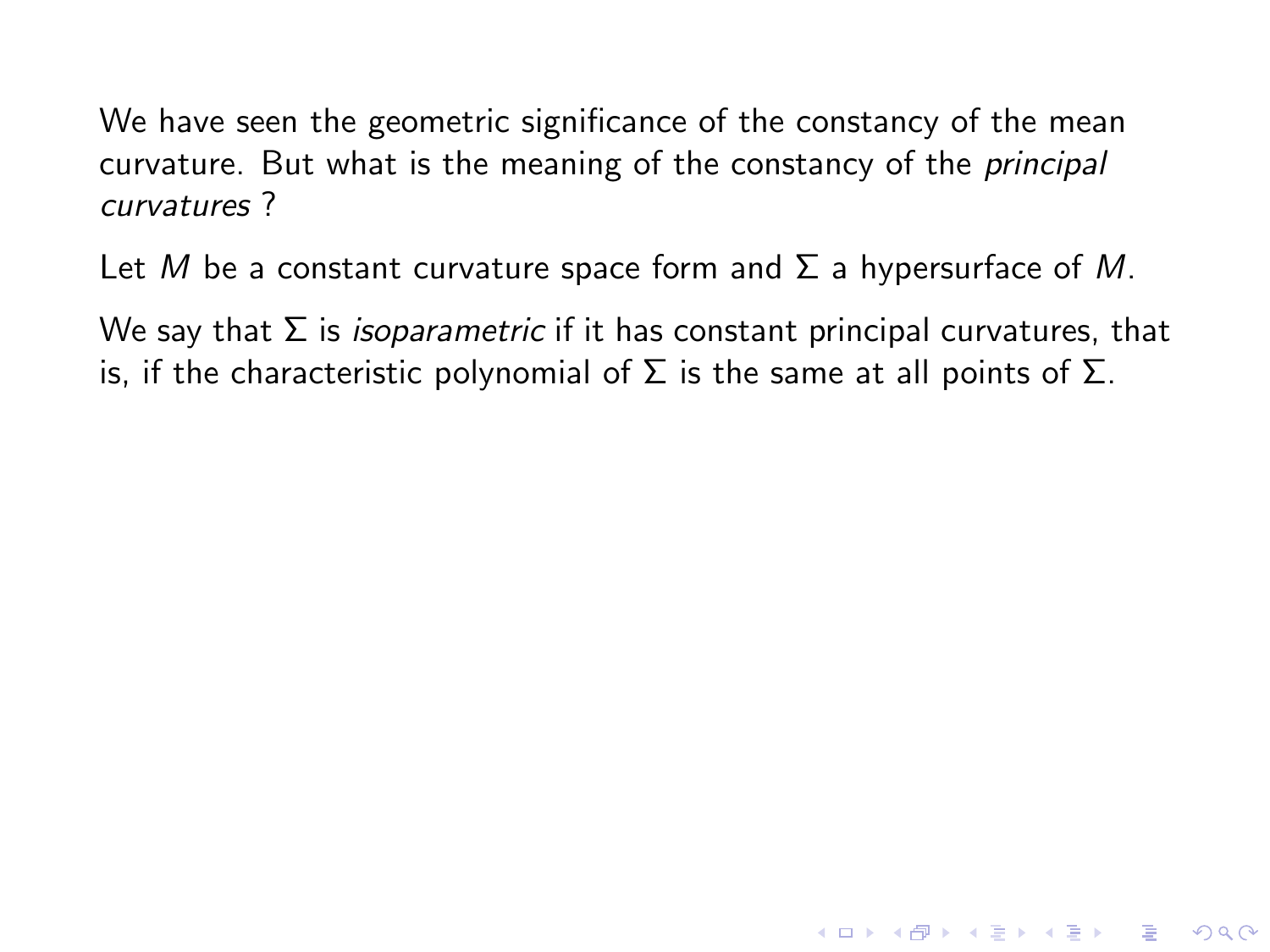Let M be a constant curvature space form and  $\Sigma$  a hypersurface of M.

We say that  $\Sigma$  is *isoparametric* if it has constant principal curvatures, that is, if the characteristic polynomial of  $\Sigma$  is the same at all points of  $\Sigma$ .

**KORKA SERKER ORA** 

Obvious examples : geodesic spheres are isoparametric ( all principal curvatures are the same).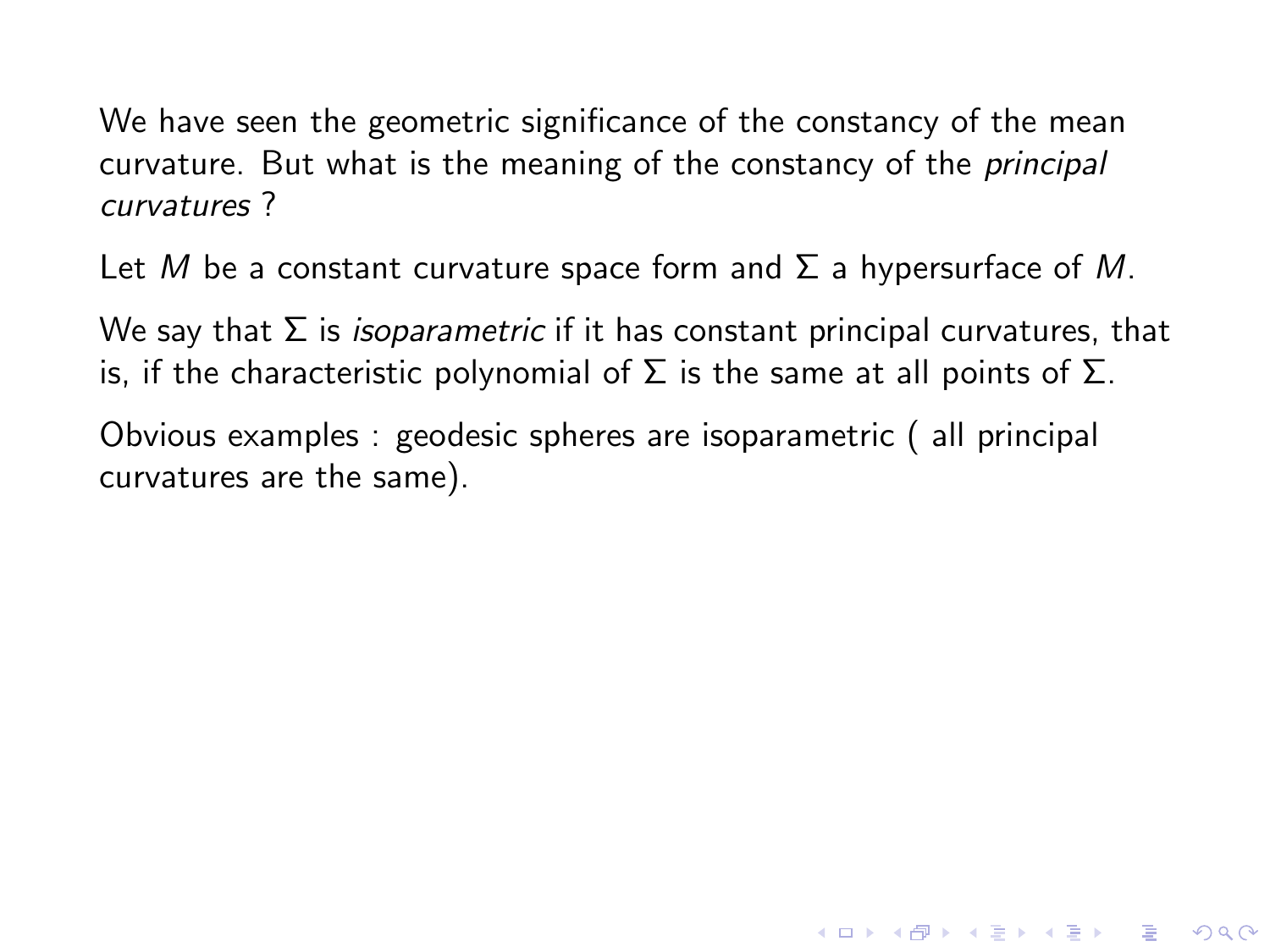Let M be a constant curvature space form and  $\Sigma$  a hypersurface of M.

We say that  $\Sigma$  is *isoparametric* if it has constant principal curvatures, that is, if the characteristic polynomial of  $\Sigma$  is the same at all points of  $\Sigma$ .

**KORKA SERKER ORA** 

Obvious examples : geodesic spheres are isoparametric ( all principal curvatures are the same).

Here is one of the first results in the theory (Cartan) :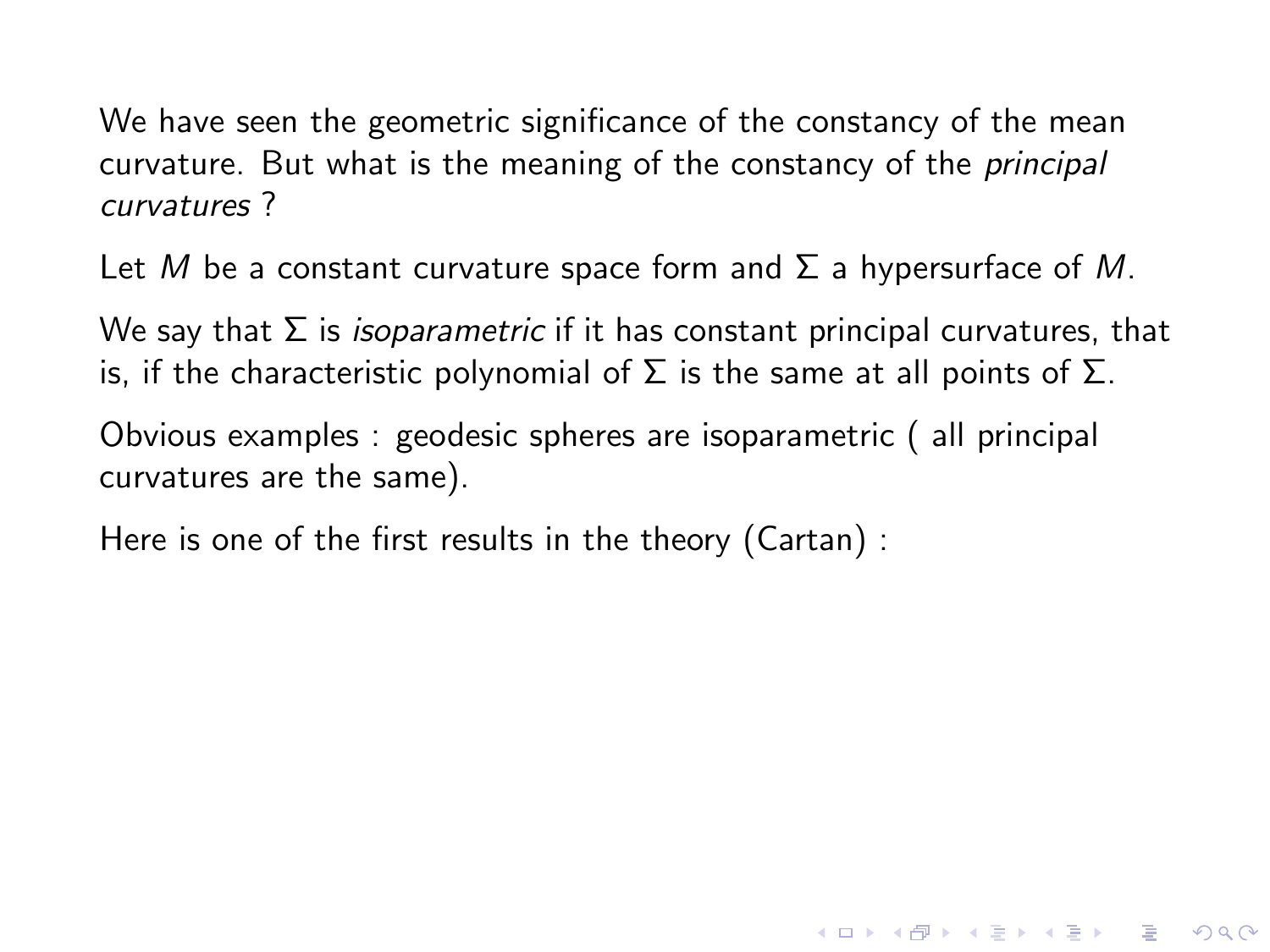Let M be a constant curvature space form and  $\Sigma$  a hypersurface of M.

We say that  $\Sigma$  is *isoparametric* if it has constant principal curvatures, that is, if the characteristic polynomial of  $\Sigma$  is the same at all points of  $\Sigma$ .

Obvious examples : geodesic spheres are isoparametric ( all principal curvatures are the same).

Here is one of the first results in the theory (Cartan) :

In  $\mathbf{R}^n$ ,  $\mathbf{H}^n$  and the hemisphere  $\mathbf{S}^n_+$  the only compact isoparametric hypersurfaces are geodesic spheres.

**KORKA SERKER ORA**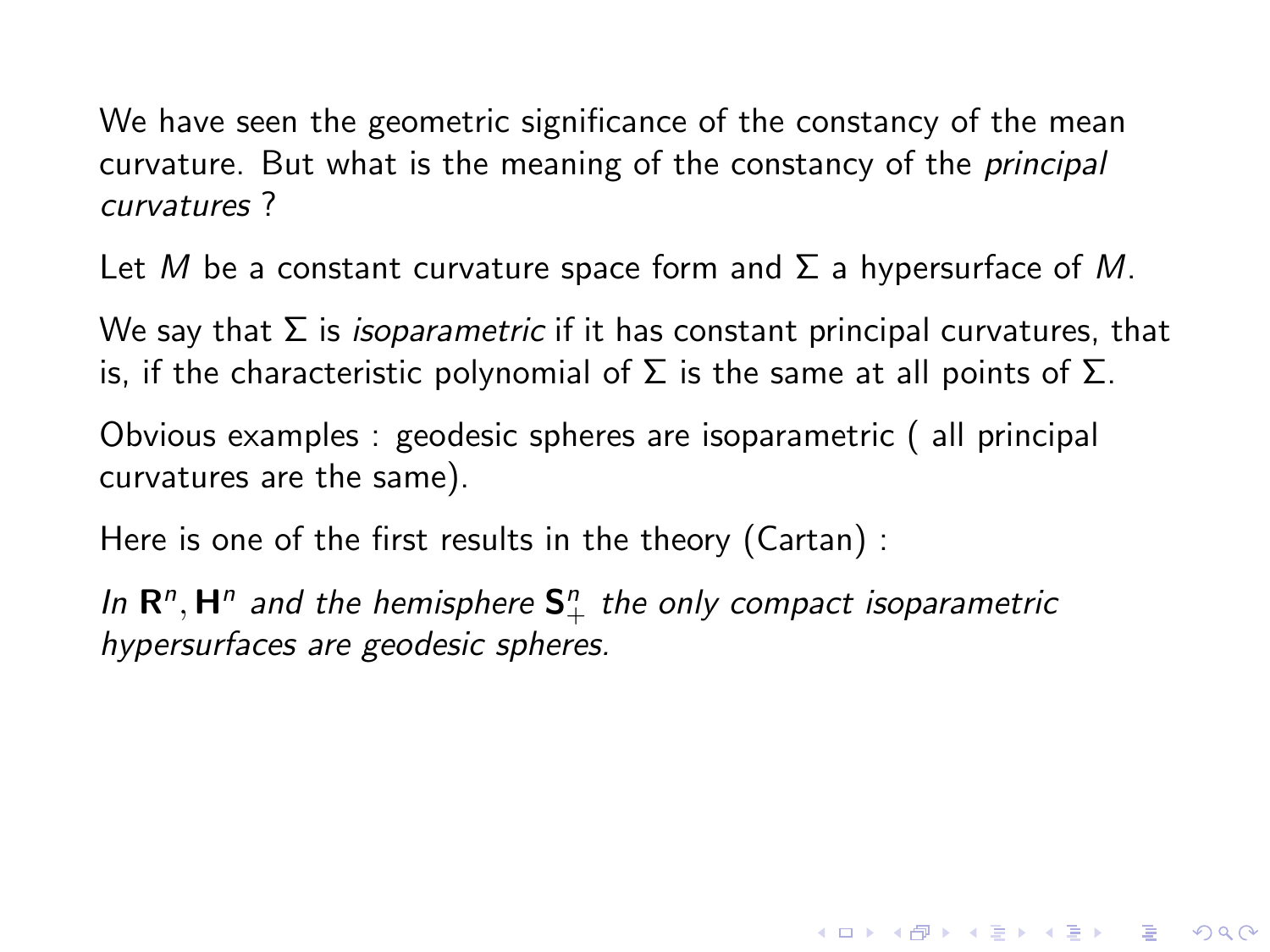Let M be a constant curvature space form and  $\Sigma$  a hypersurface of M.

We say that  $\Sigma$  is *isoparametric* if it has constant principal curvatures, that is, if the characteristic polynomial of  $\Sigma$  is the same at all points of  $\Sigma$ .

Obvious examples : geodesic spheres are isoparametric ( all principal curvatures are the same).

Here is one of the first results in the theory (Cartan) :

In  $\mathbf{R}^n$ ,  $\mathbf{H}^n$  and the hemisphere  $\mathbf{S}^n_+$  the only compact isoparametric hypersurfaces are geodesic spheres.

So, the theory is quite boring in those spaces : for some interesting facts we need to look at  $S<sup>n</sup>$ , and actually we will focus on that space from now on.

4 D > 4 P + 4 B + 4 B + B + 9 Q O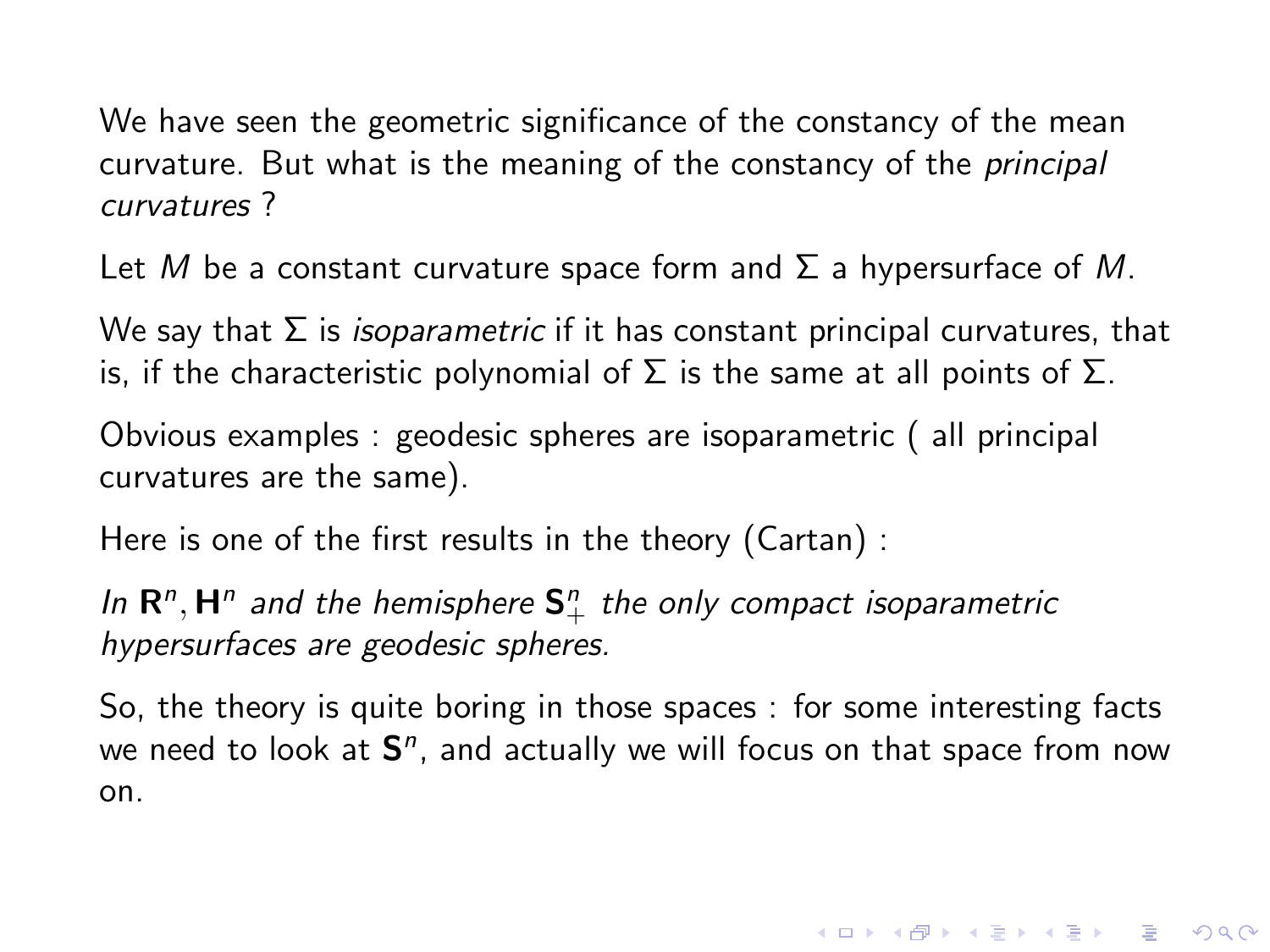K ロ X K 메 X K B X X B X X D X O Q Q O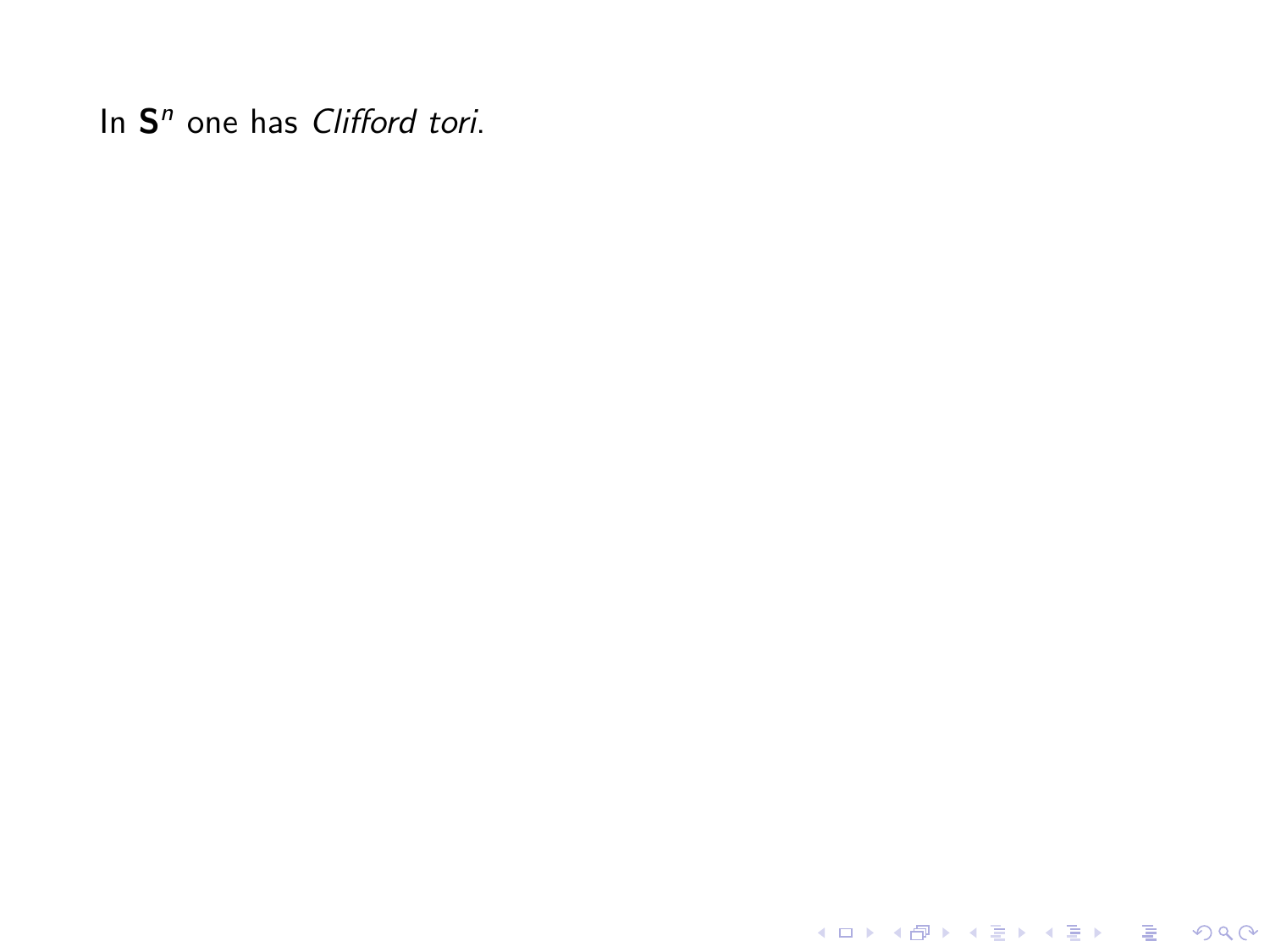Fix positive numbers a, b such that  $a^2 + b^2 = 1$ , and consider the Riemannian product:

 $\Sigma = \mathsf{S}^p(a) \times \mathsf{S}^q(b).$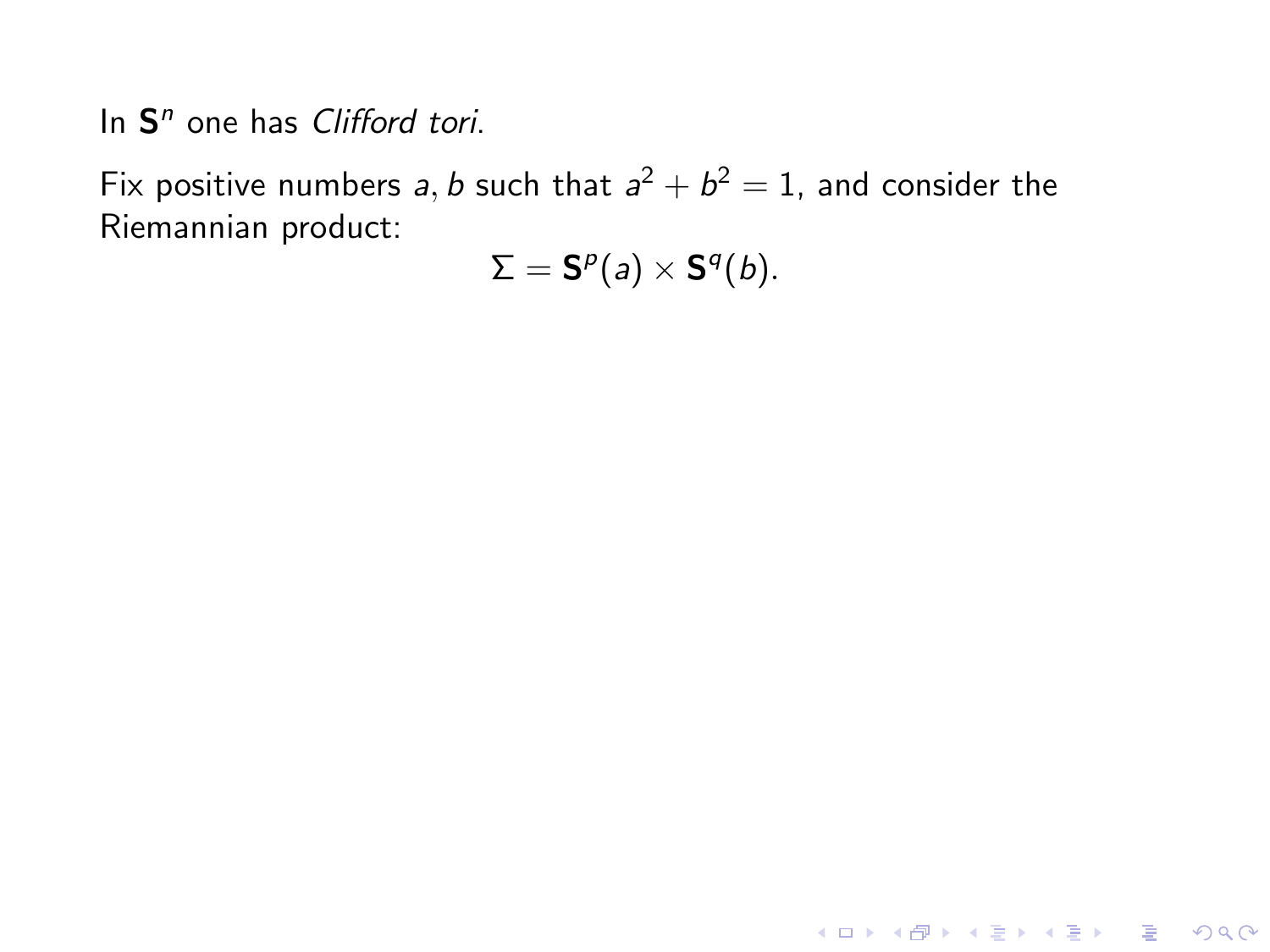Fix positive numbers a, b such that  $a^2 + b^2 = 1$ , and consider the Riemannian product:

$$
\Sigma = \mathbf{S}^p(a) \times \mathbf{S}^q(b).
$$

K ロ ▶ K @ ▶ K 할 ▶ K 할 ▶ | 할 | © 9 Q @

This manifold has a natural isometric embedding into  $\mathbf{S}^{p+q+1}.$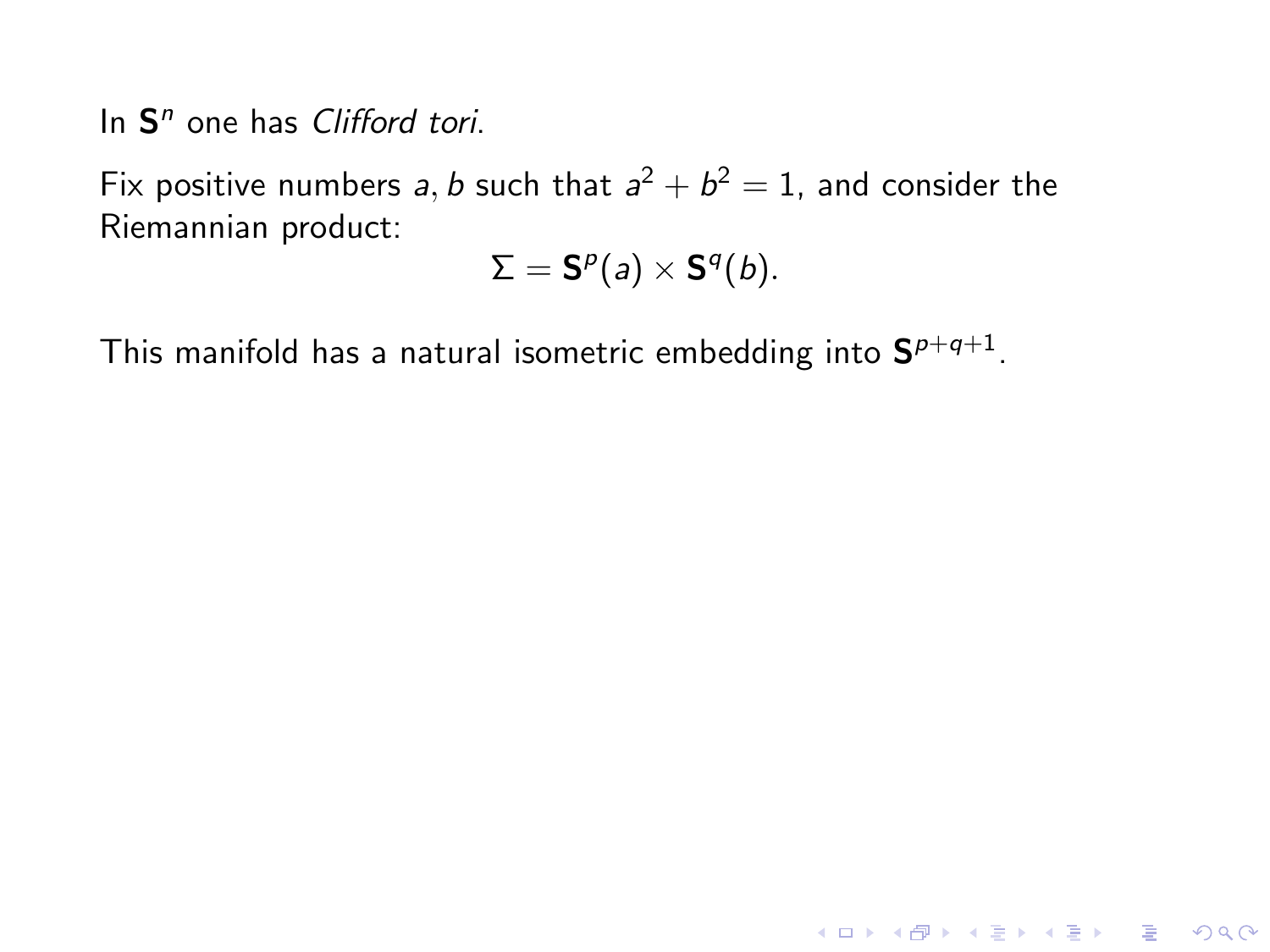Fix positive numbers a, b such that  $a^2 + b^2 = 1$ , and consider the Riemannian product:

$$
\Sigma = \mathbf{S}^p(a) \times \mathbf{S}^q(b).
$$

This manifold has a natural isometric embedding into  $\mathbf{S}^{p+q+1}.$ 

It is not difficult to see that  $\Sigma$  admits only two distinct principal curvatures, namely

$$
\begin{cases}\n\lambda = \frac{b}{a} & p \text{ times} \\
\mu = -\frac{a}{b} & q \text{ times}\n\end{cases}
$$

**KORK STRATER STRAKES**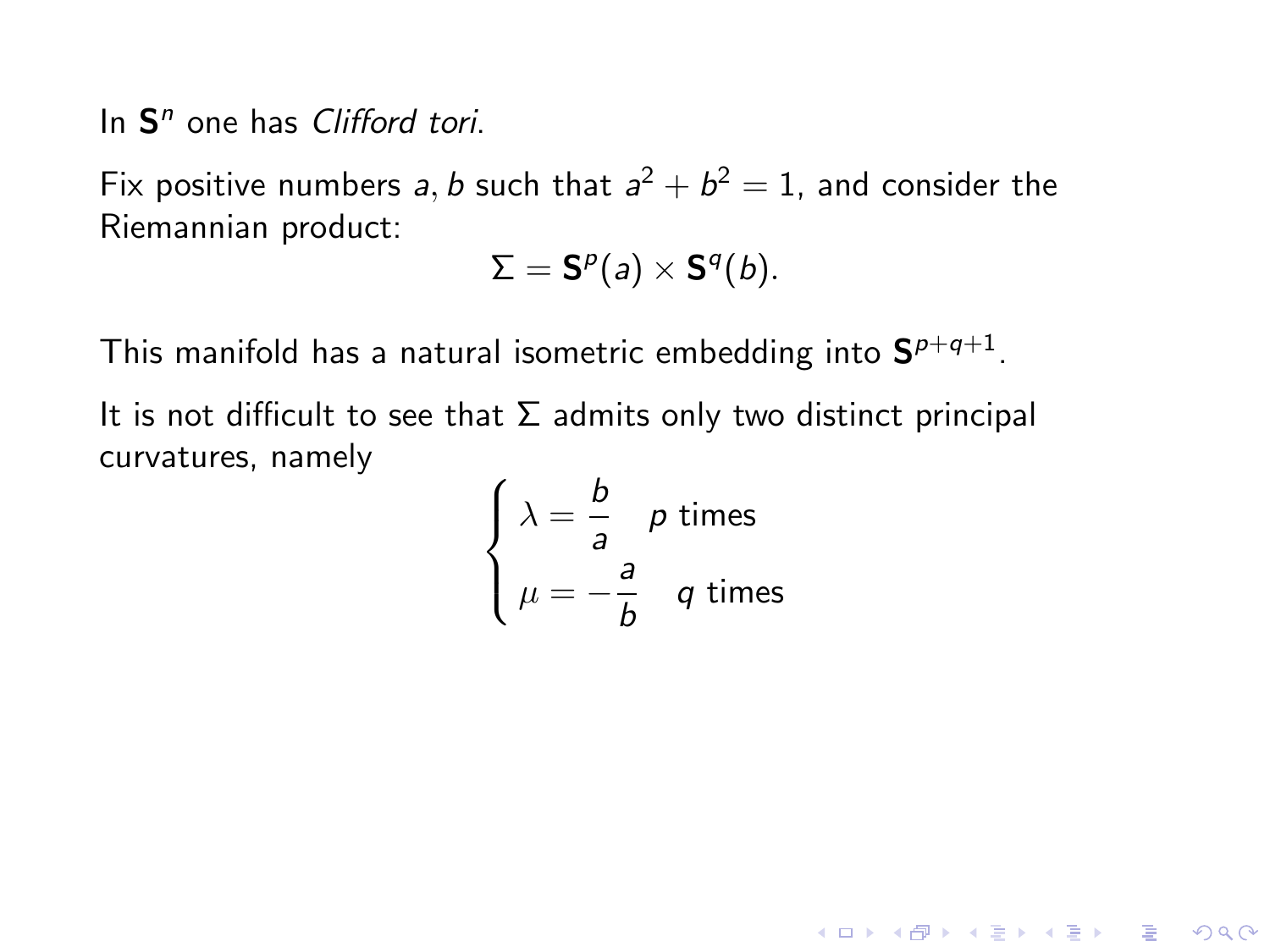Fix positive numbers a, b such that  $a^2 + b^2 = 1$ , and consider the Riemannian product:

$$
\Sigma = \mathbf{S}^p(a) \times \mathbf{S}^q(b).
$$

This manifold has a natural isometric embedding into  $\mathbf{S}^{p+q+1}.$ 

It is not difficult to see that  $\Sigma$  admits only two distinct principal curvatures, namely

$$
\begin{cases} \lambda = \frac{b}{a} & p \text{ times} \\ \mu = -\frac{a}{b} & q \text{ times} \end{cases}
$$

**KORK STRATER STRAKES** 

which are constant on  $\Sigma$ . Thus, Clifford tori are isoparametric.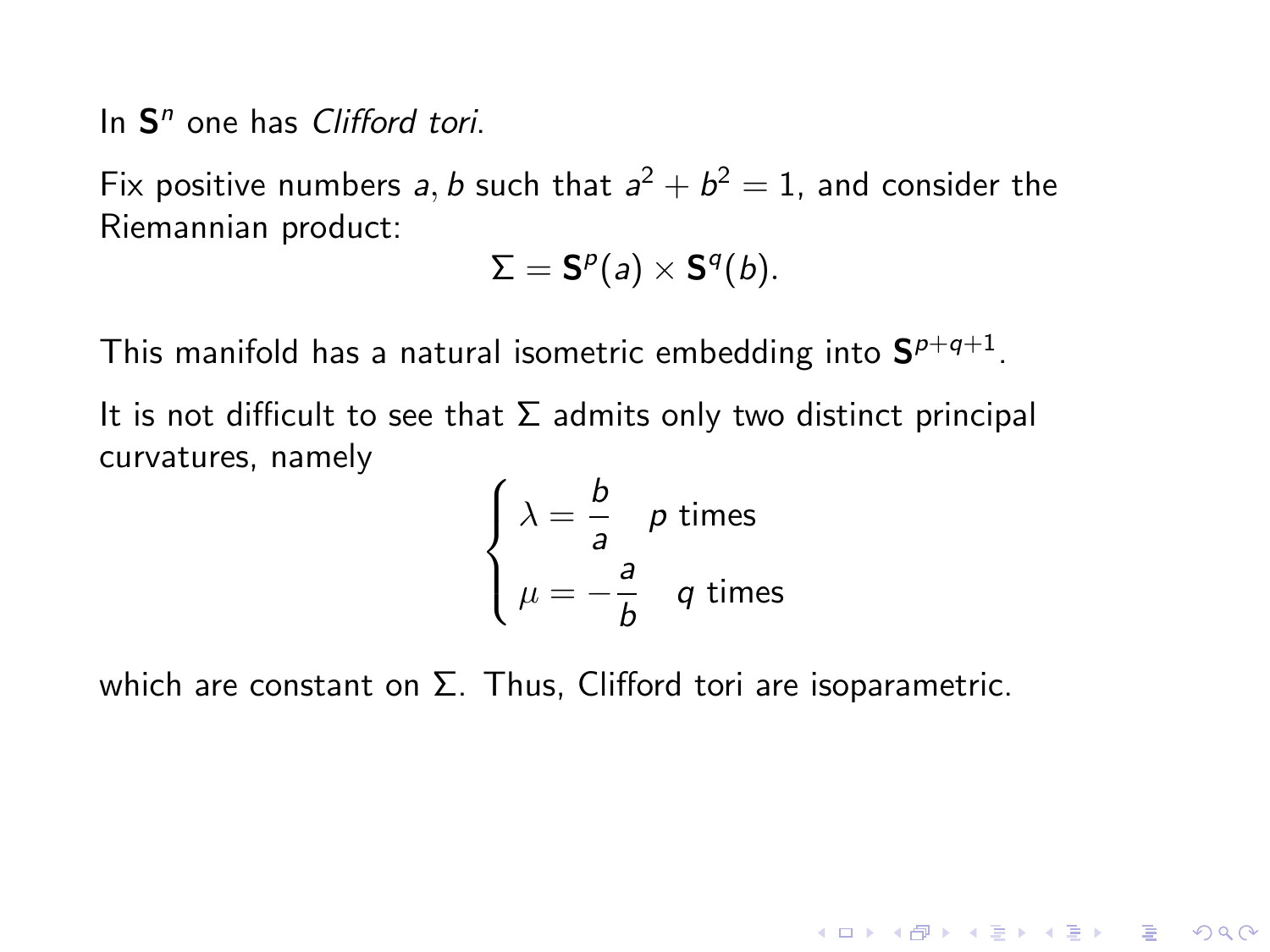Fix positive numbers a, b such that  $a^2 + b^2 = 1$ , and consider the Riemannian product:

$$
\Sigma = \mathbf{S}^p(a) \times \mathbf{S}^q(b).
$$

This manifold has a natural isometric embedding into  $\mathbf{S}^{p+q+1}.$ 

It is not difficult to see that  $\Sigma$  admits only two distinct principal curvatures, namely

$$
\begin{cases} \lambda = \frac{b}{a} & p \text{ times} \\ \mu = -\frac{a}{b} & q \text{ times} \end{cases}
$$

which are constant on  $\Sigma$ . Thus, Clifford tori are isoparametric.

In  $S<sup>3</sup>$  the only isoparametric surfaces are geodesic spheres and Clifford tori.

**KORK ERKER ADE YOUR**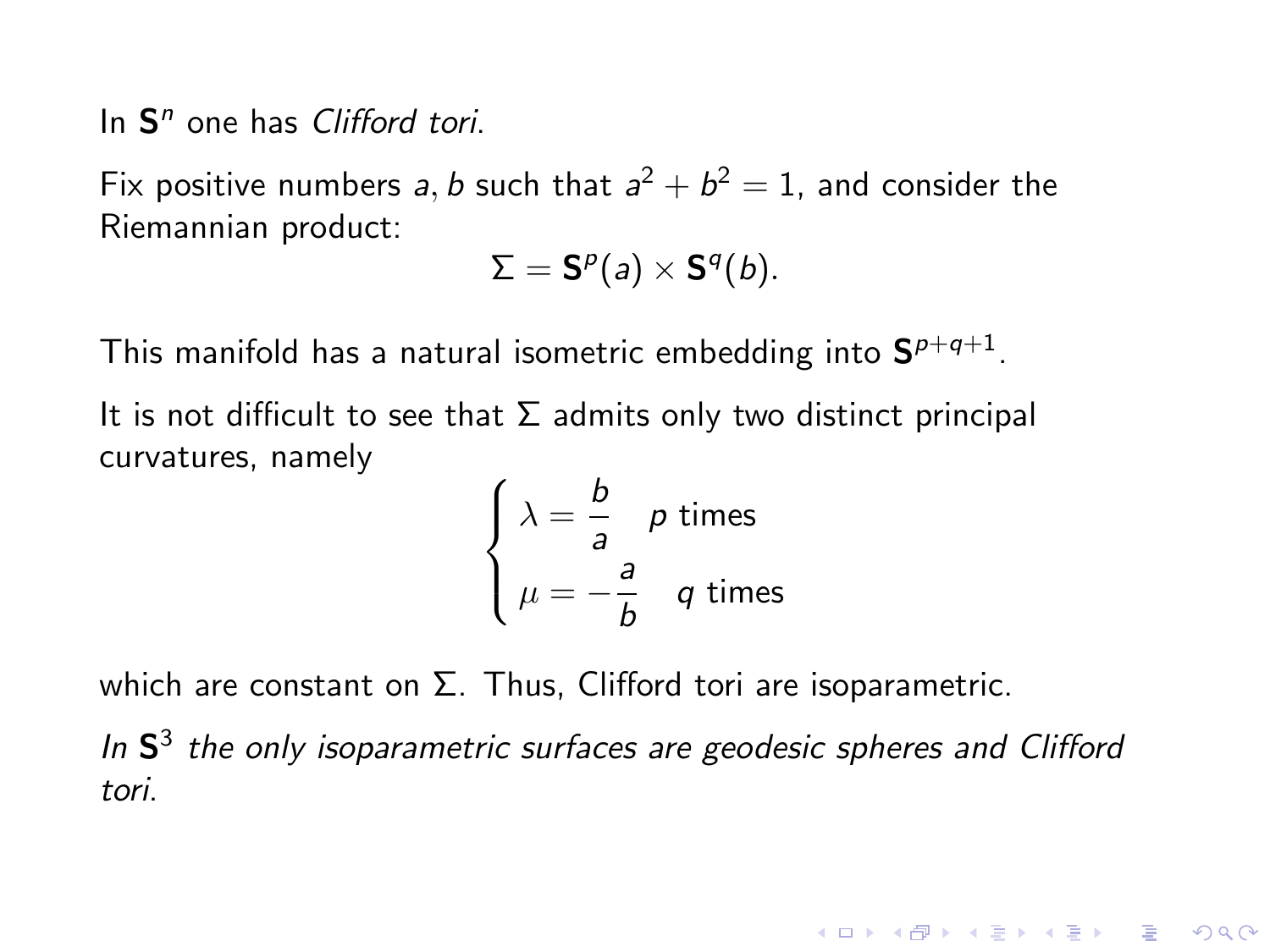K ロ X K 메 X K B X X B X X D X O Q Q O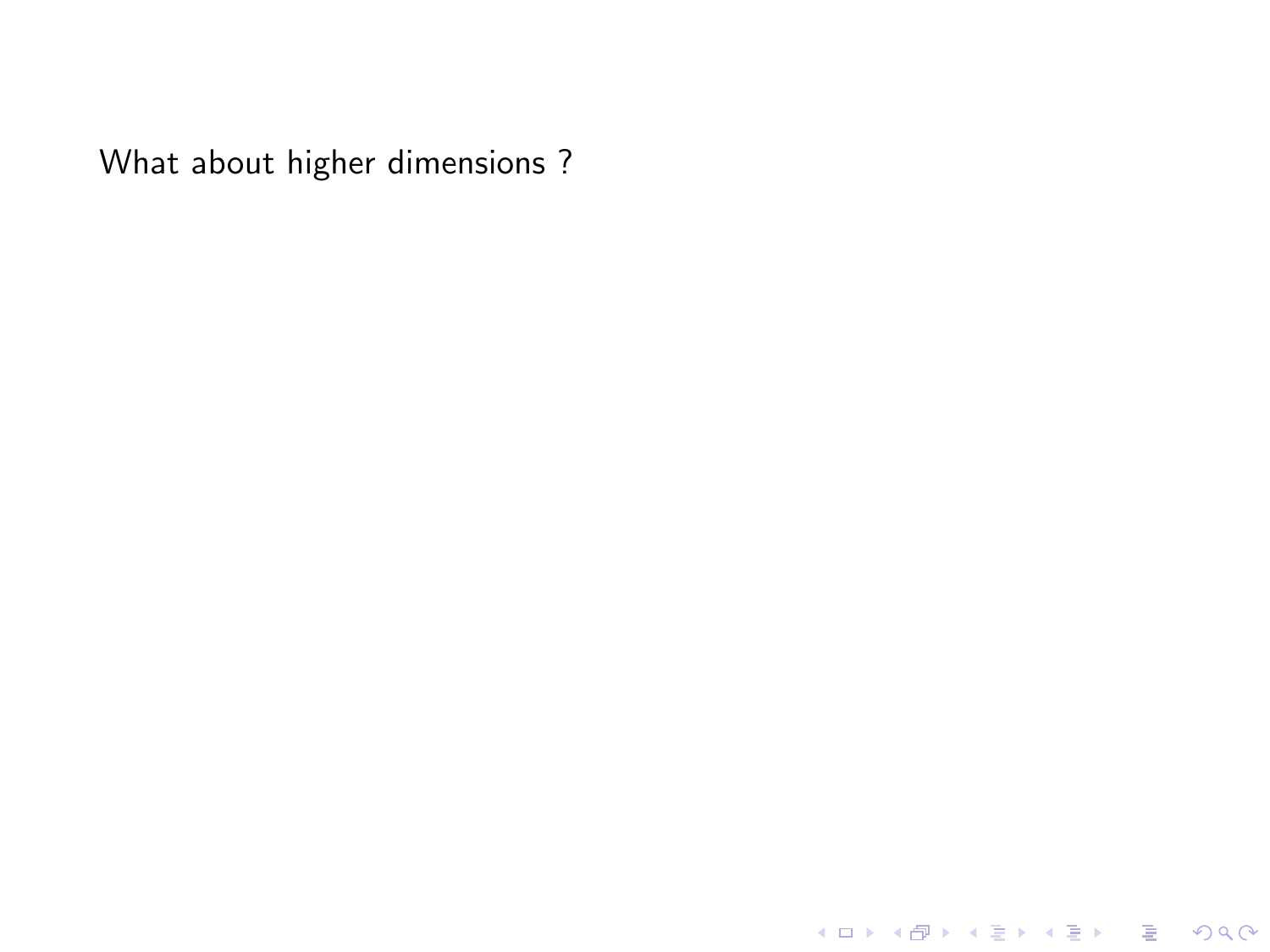Here is a fancier example.

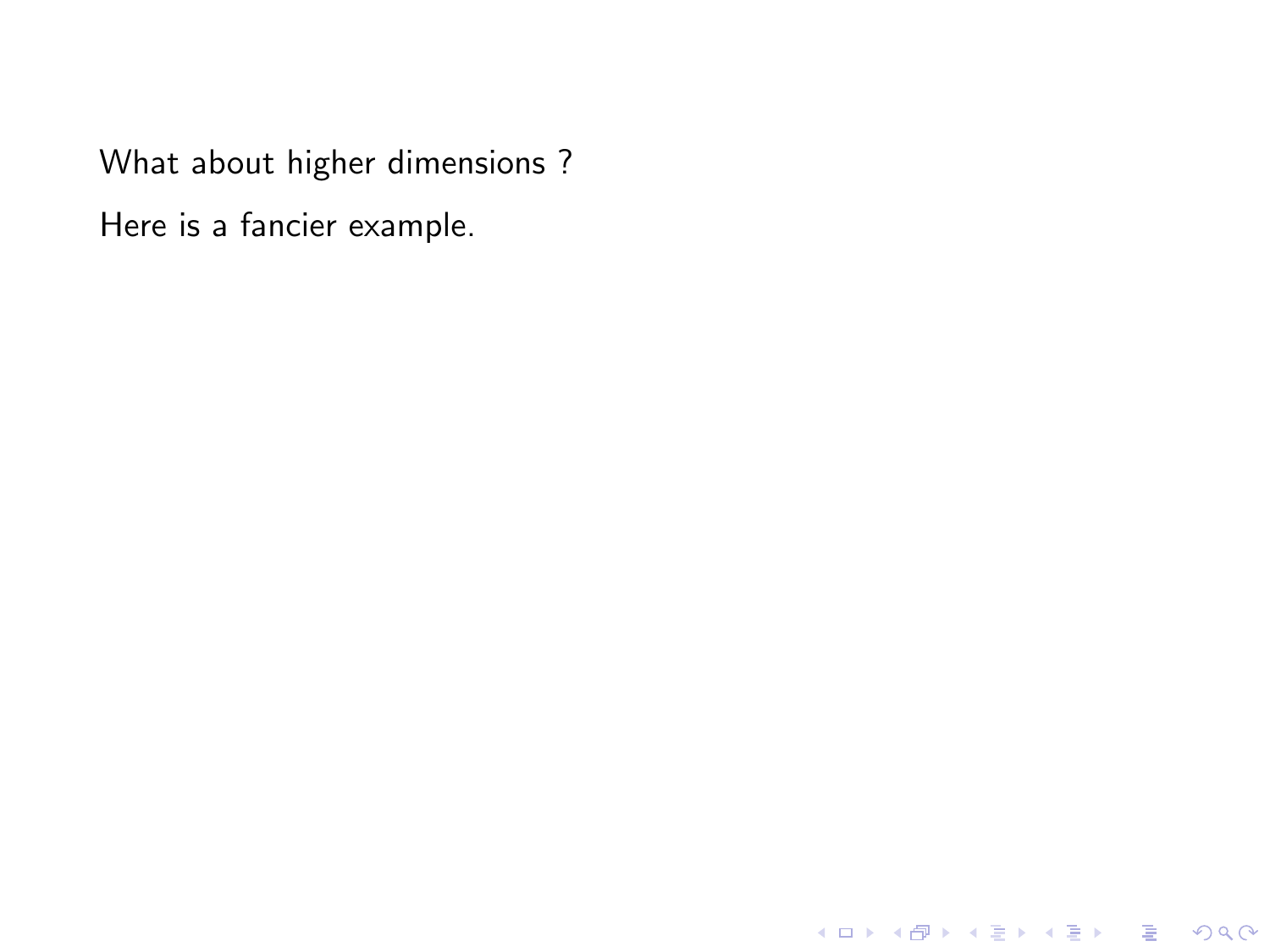Here is a fancier example.

Consider the function  $F : \mathbf{R}^5 \to \mathbf{R}$ .

$$
F(x_1, x_2, x_3, x_4, x_5) = x_5^3 + \frac{3}{2}x_5(x_1^2 - 2x_2^2 + x_3^2 - 2x_4^2) + \frac{3\sqrt{3}}{2}x_4(x_1^2 - x_3^2) - 3\sqrt{3}x_1x_2x_3.
$$

and restrict it to  $\mathsf{S}^4$  to get a function  $\tilde{\mathsf{F}}:\mathsf{S}^4\to\mathsf{R}.$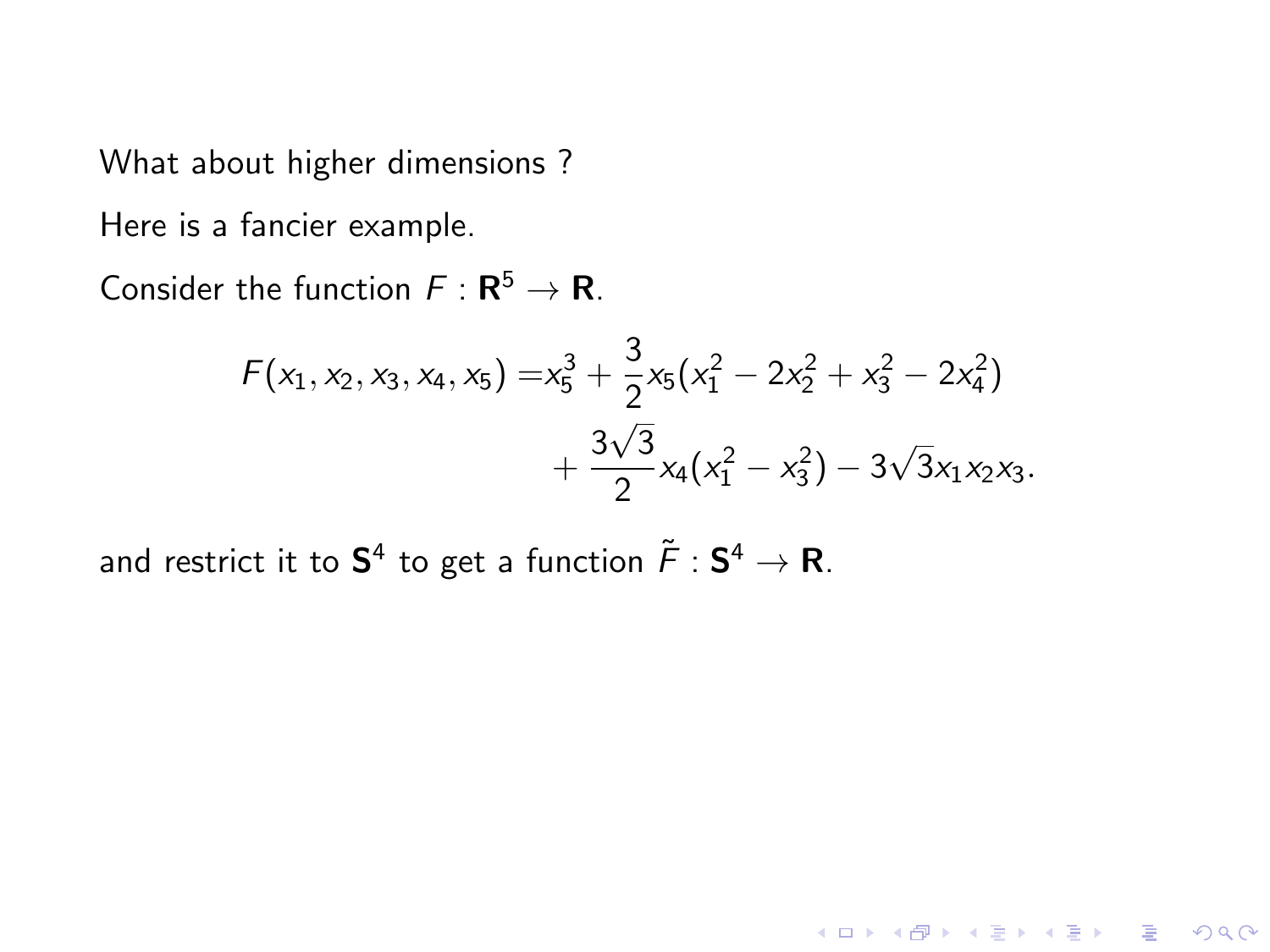Here is a fancier example.

Consider the function  $F : \mathbf{R}^5 \to \mathbf{R}$ .

$$
F(x_1, x_2, x_3, x_4, x_5) = x_5^3 + \frac{3}{2}x_5(x_1^2 - 2x_2^2 + x_3^2 - 2x_4^2) + \frac{3\sqrt{3}}{2}x_4(x_1^2 - x_3^2) - 3\sqrt{3}x_1x_2x_3.
$$

and restrict it to  $\mathsf{S}^4$  to get a function  $\tilde{\mathsf{F}}:\mathsf{S}^4\to\mathsf{R}.$ 

Fact: Any regular level set of  $\tilde{F}$  is an isoparametric hypersurface of  $\mathsf{S}^4$ .

**KORKA SERKER ORA**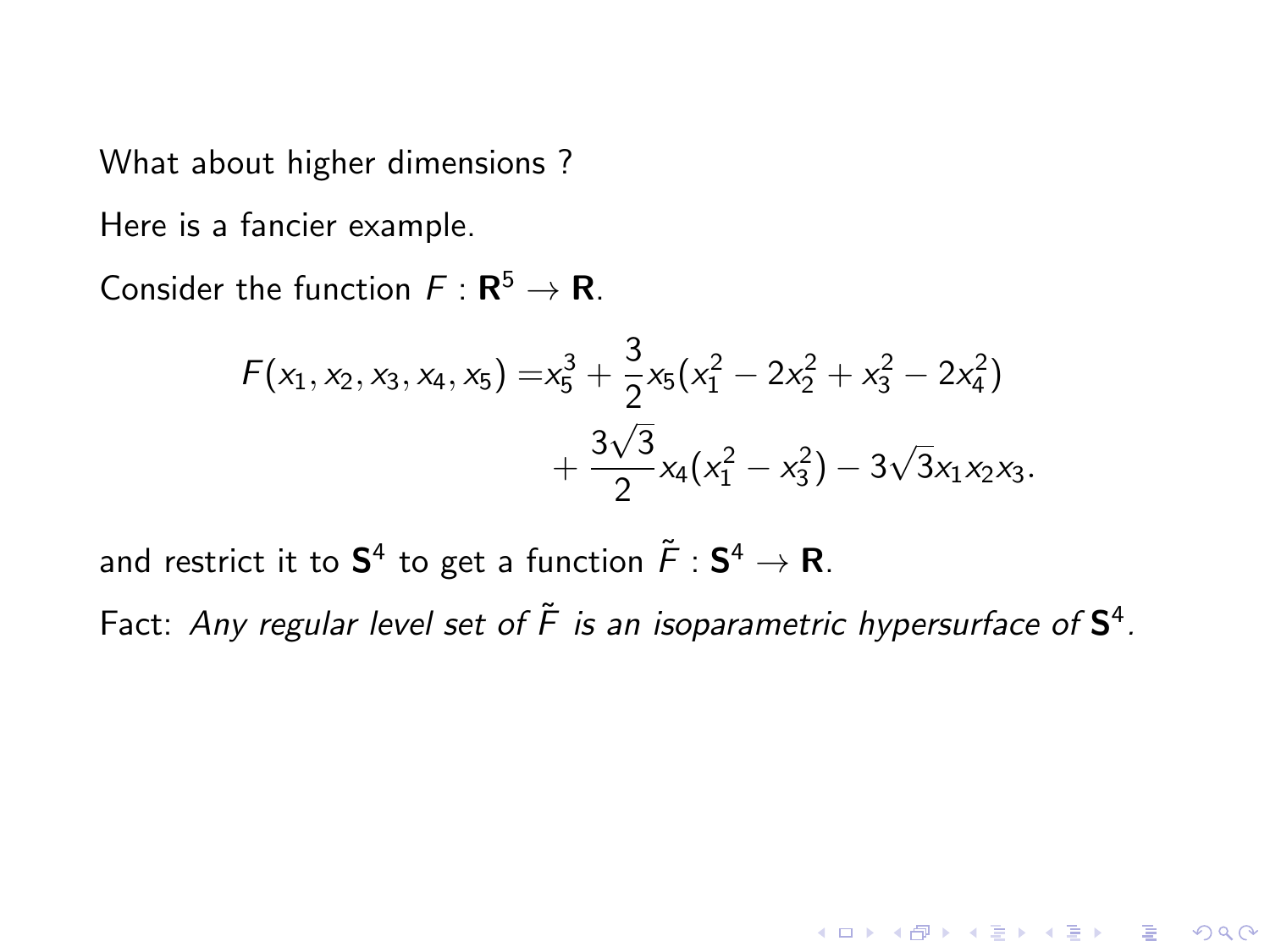What about higher dimensions ?

Here is a fancier example.

Consider the function  $F : \mathbf{R}^5 \to \mathbf{R}$ .

$$
F(x_1, x_2, x_3, x_4, x_5) = x_5^3 + \frac{3}{2}x_5(x_1^2 - 2x_2^2 + x_3^2 - 2x_4^2) + \frac{3\sqrt{3}}{2}x_4(x_1^2 - x_3^2) - 3\sqrt{3}x_1x_2x_3.
$$

and restrict it to  $\mathsf{S}^4$  to get a function  $\tilde{\mathsf{F}}:\mathsf{S}^4\to\mathsf{R}.$ 

Fact: Any regular level set of  $\tilde{F}$  is an isoparametric hypersurface of  $\mathsf{S}^4$ . We see that there are more isoparametric hypersurface besides spheres

and Clifford tori.

**KORK ERKER ADE YOUR**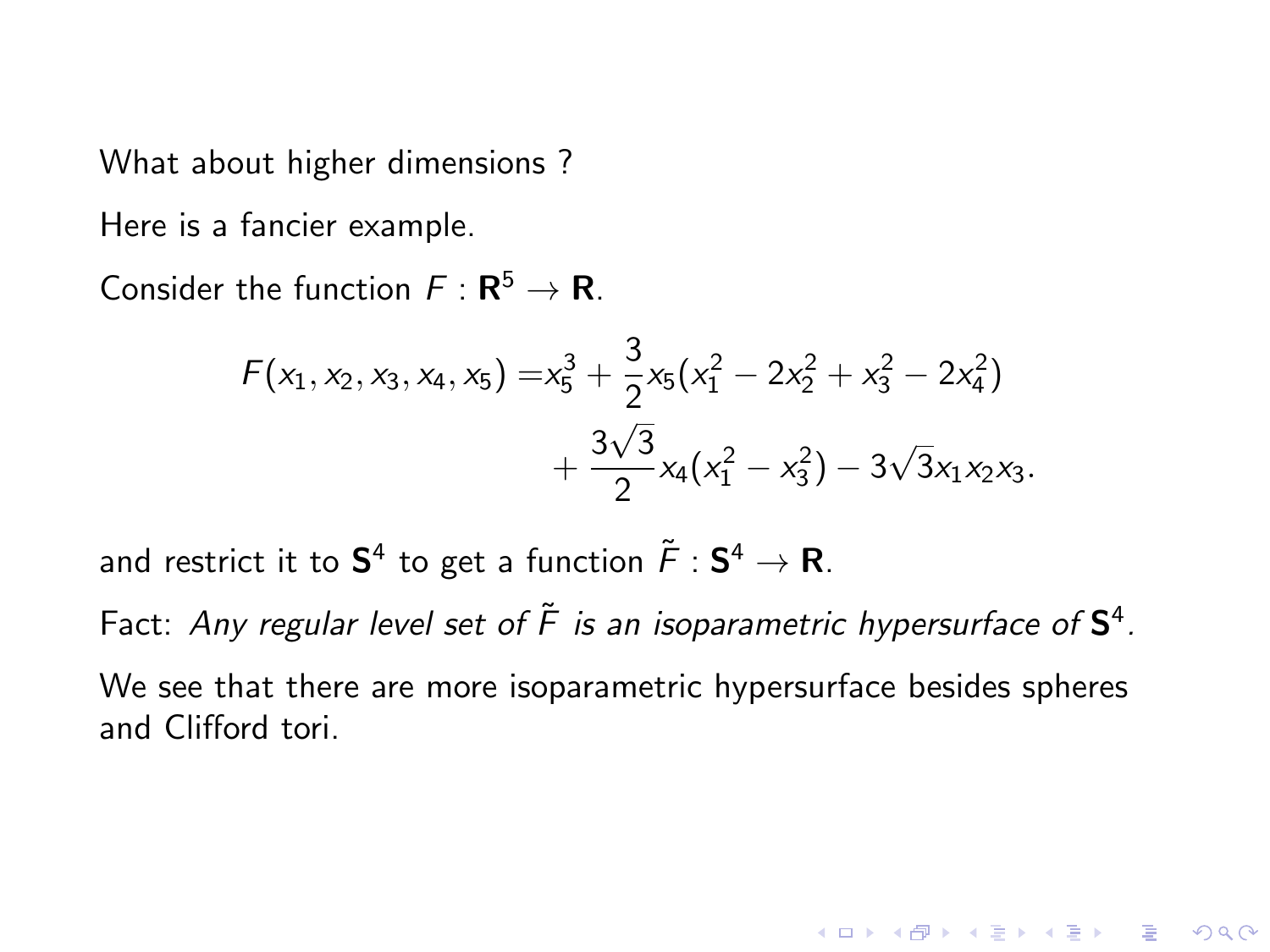We were looking at the so-called Serrin problem

$$
\begin{cases} \Delta v = 1 \quad \text{on} \quad \Omega \\ v = 0, \frac{\partial v}{\partial N} = c \quad \text{on} \quad \partial \Omega \end{cases}
$$

K ロ ▶ K @ ▶ K 할 ▶ K 할 ▶ | 할 | © 9 Q @

Any compact domain supporting a solution to this overdetermined problem is called a harmonic domain.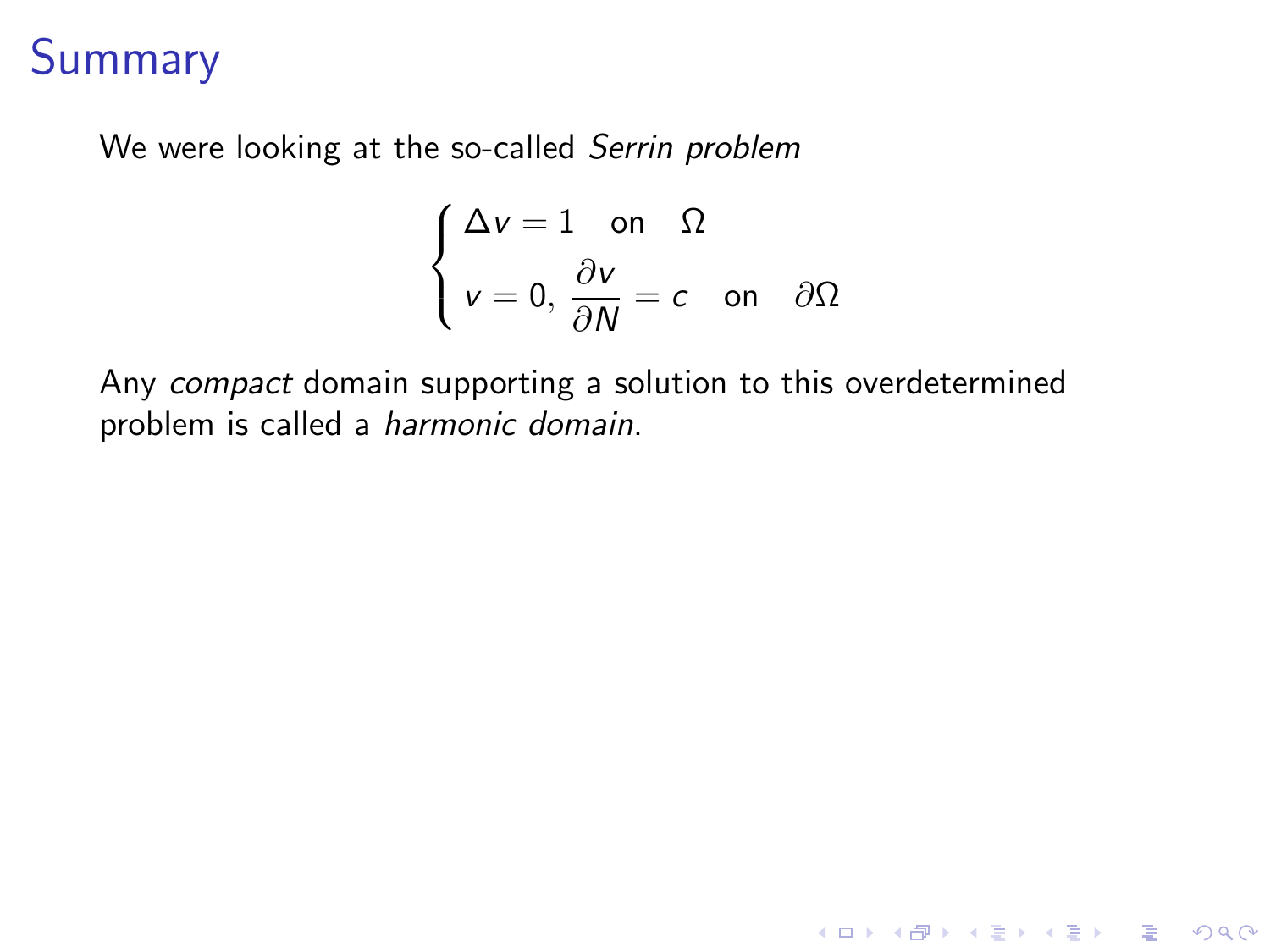We were looking at the so-called Serrin problem

$$
\begin{cases} \Delta v = 1 \quad \text{on} \quad \Omega \\ v = 0, \frac{\partial v}{\partial N} = c \quad \text{on} \quad \partial \Omega \end{cases}
$$

Any compact domain supporting a solution to this overdetermined problem is called a harmonic domain.

We saw that that family of harmonic domains in any of the following spaces  $: \, \mathbf{R}^n, \mathbf{H}^n, \mathbf{S}^n_+$  (the hemisphere) coincides with the family of geodesic balls.

**KORK ERKER ADE YOUR**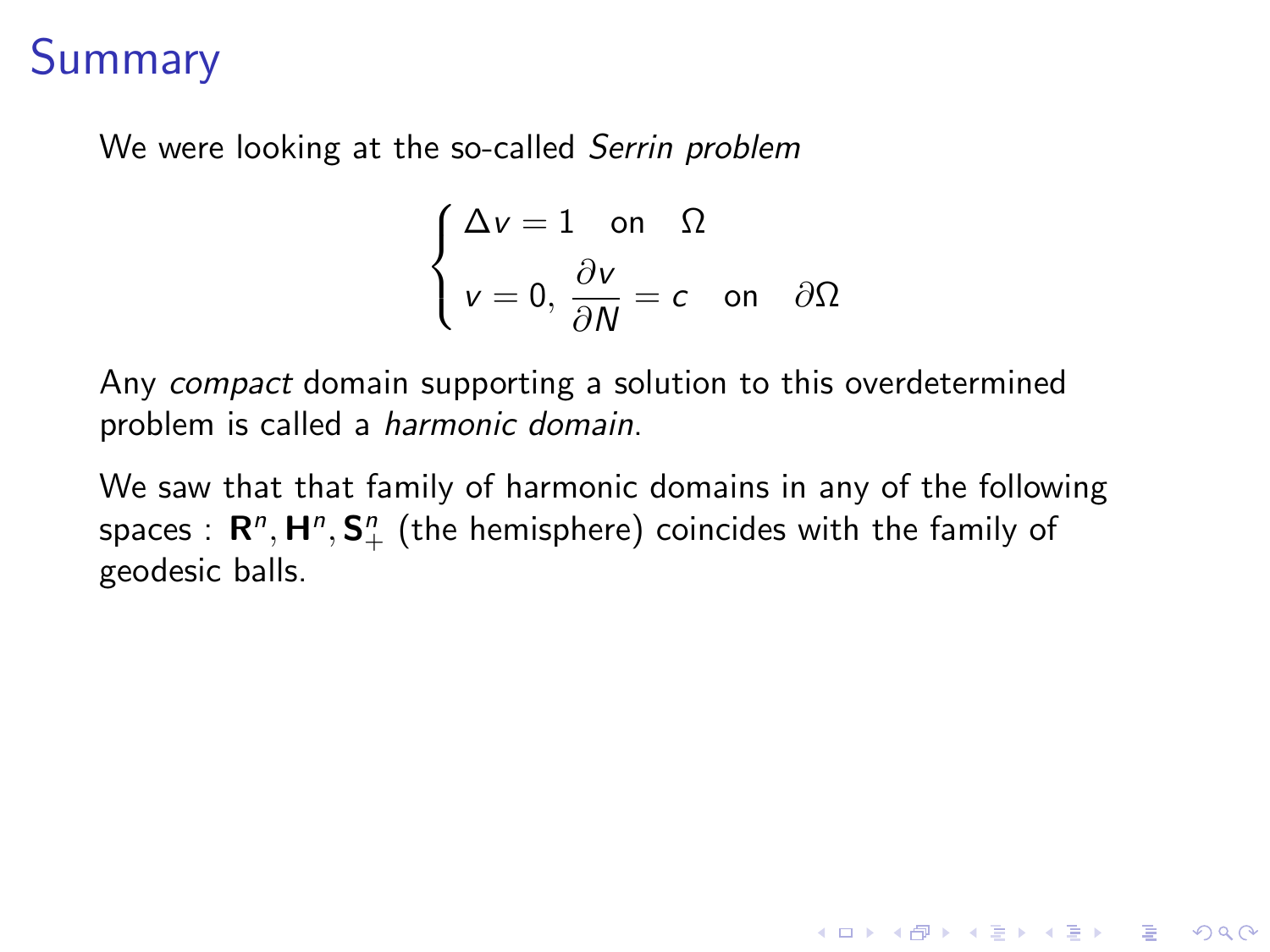We were looking at the so-called Serrin problem

$$
\begin{cases} \Delta v = 1 \quad \text{on} \quad \Omega \\ v = 0, \frac{\partial v}{\partial N} = c \quad \text{on} \quad \partial \Omega \end{cases}
$$

Any compact domain supporting a solution to this overdetermined problem is called a harmonic domain.

We saw that that family of harmonic domains in any of the following spaces  $: \, \mathbf{R}^n, \mathbf{H}^n, \mathbf{S}^n_+$  (the hemisphere) coincides with the family of geodesic balls.

Things get more interesting in  $S<sup>n</sup>$ : it turns out that any domain bounded by an isoparametric hypersurface is harmonic. (Shklover).

**KORK ERKER ADE YOUR**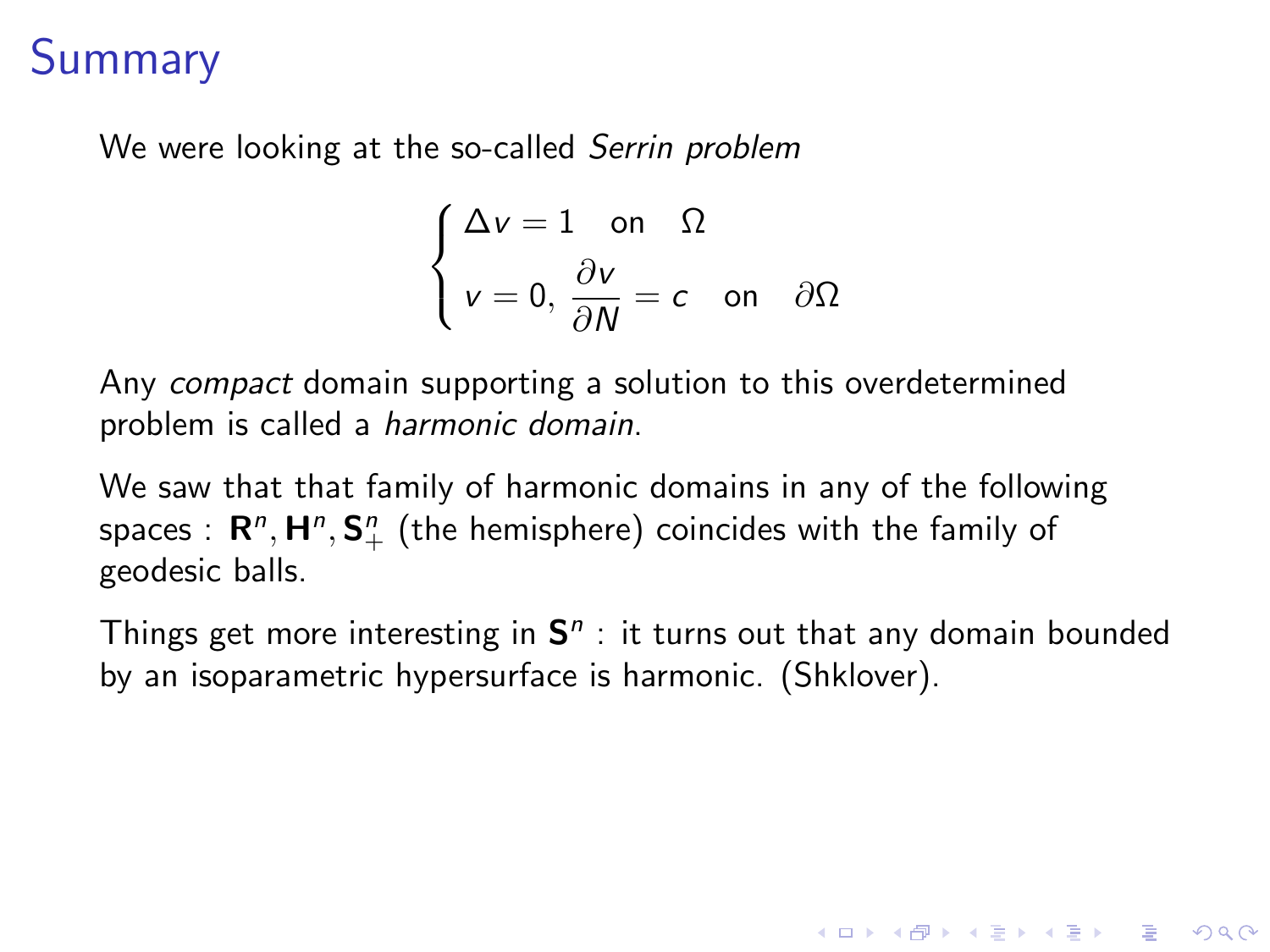We were looking at the so-called Serrin problem

$$
\begin{cases} \Delta v = 1 \quad \text{on} \quad \Omega \\ v = 0, \frac{\partial v}{\partial N} = c \quad \text{on} \quad \partial \Omega \end{cases}
$$

Any compact domain supporting a solution to this overdetermined problem is called a harmonic domain.

We saw that that family of harmonic domains in any of the following spaces  $: \, \mathbf{R}^n, \mathbf{H}^n, \mathbf{S}^n_+$  (the hemisphere) coincides with the family of geodesic balls.

Things get more interesting in  $S<sup>n</sup>$ : it turns out that any domain bounded by an isoparametric hypersurface is harmonic. (Shklover).

An isoparametric hypersurface of  $S<sup>n</sup>$  is a hypersurface  $\Sigma$  which has constant principal curvatures (that is, the characteristic polynomial of its shape operator is the same at all points). We will see another proof of this fact later, in a more general context.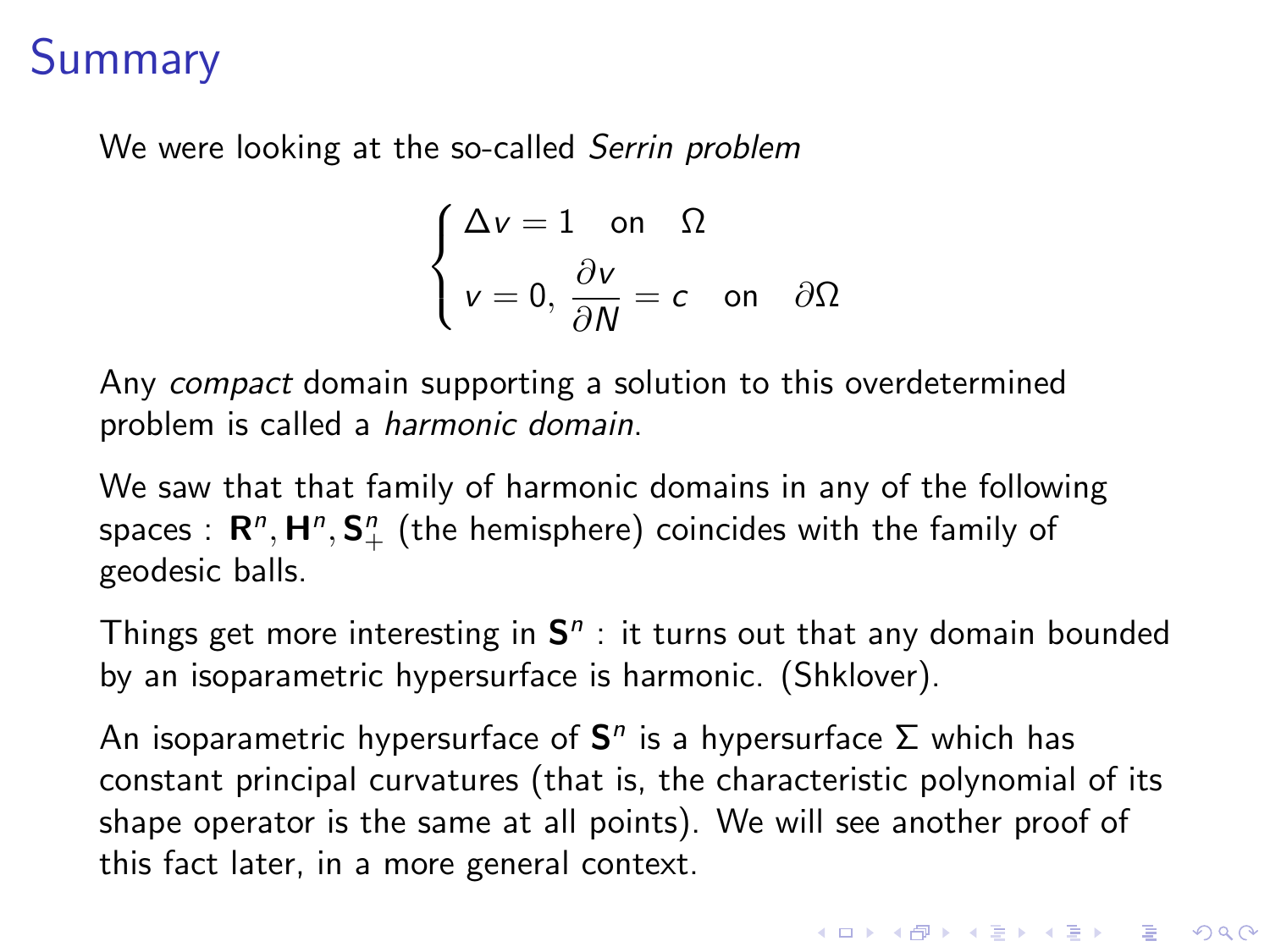It turns out that every isoparametric hypersurface is a regular level set of the restriction to  $\mathbf{S}^n$  of a polynomial in  $\mathsf{R}^{n+1}.$  Hence isoparametric hypersurfaces are smooth algebraic varieties.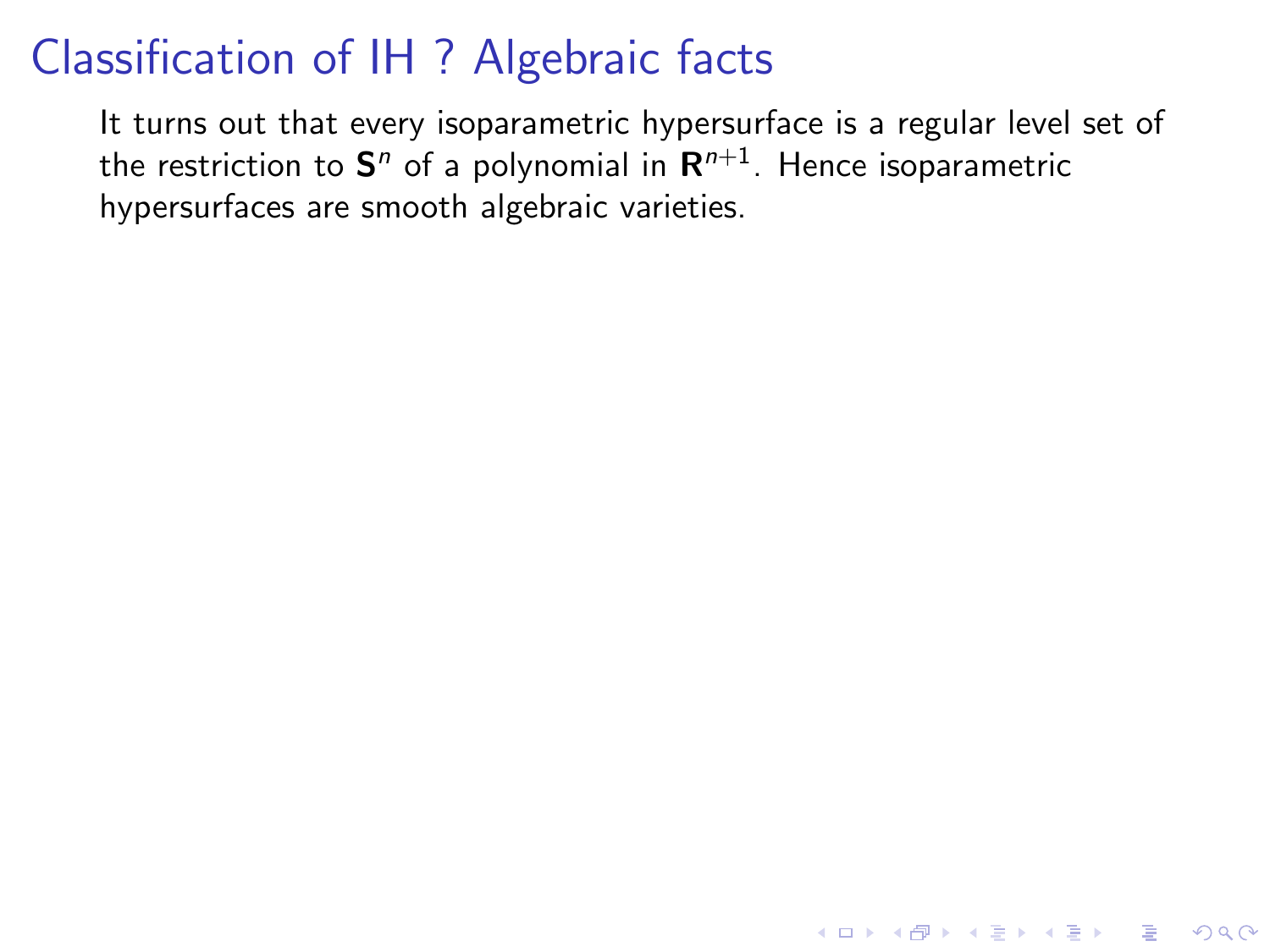It turns out that every isoparametric hypersurface is a regular level set of the restriction to  $\mathbf{S}^n$  of a polynomial in  $\mathsf{R}^{n+1}.$  Hence isoparametric hypersurfaces are smooth algebraic varieties.

A classification is done according to the number  $g$  of distinct principal curvatures, which, by a celebrated result of Münzner, proved by topological methods, can be only 1, 2, 3, 4, 6.

**KORKAR KERKER E VOOR**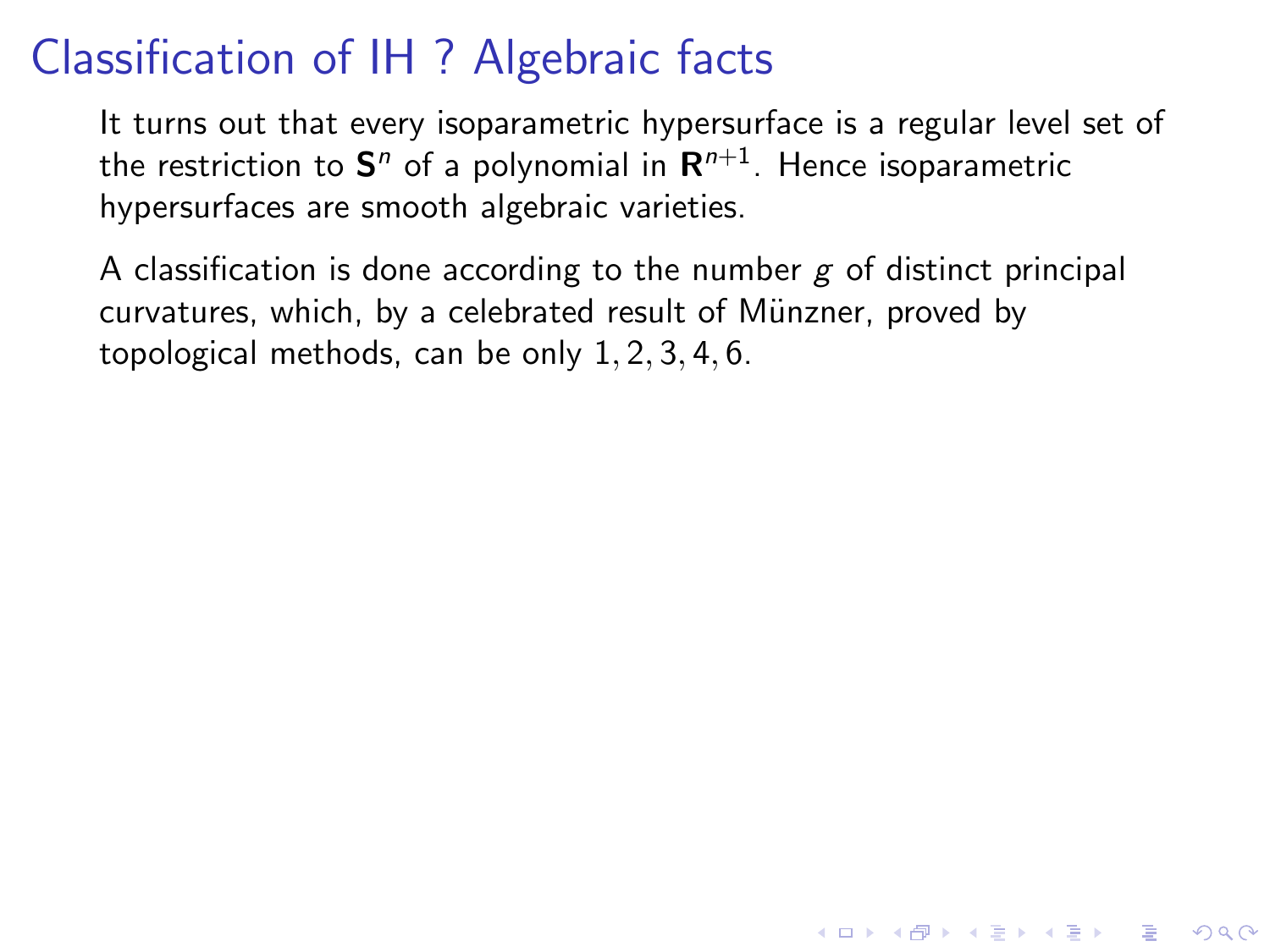It turns out that every isoparametric hypersurface is a regular level set of the restriction to  $\mathbf{S}^n$  of a polynomial in  $\mathsf{R}^{n+1}.$  Hence isoparametric hypersurfaces are smooth algebraic varieties.

A classification is done according to the number  $g$  of distinct principal curvatures, which, by a celebrated result of Münzner, proved by topological methods, can be only 1, 2, 3, 4, 6.

At this moment, the only multiplicity which needs to be classified is  $g = 4$ .

**KORKAR KERKER E VOOR**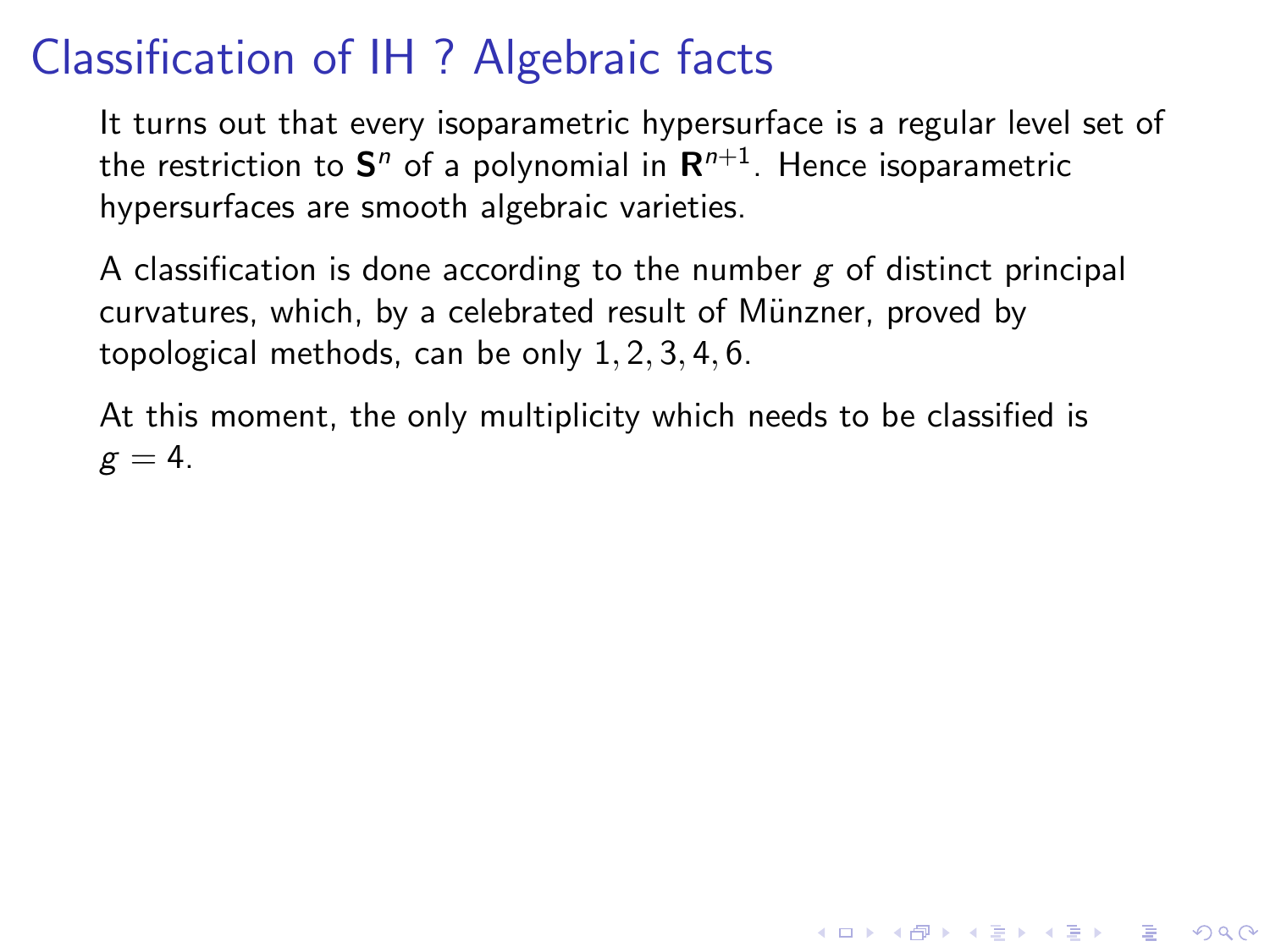It turns out that every isoparametric hypersurface is a regular level set of the restriction to  $\mathbf{S}^n$  of a polynomial in  $\mathsf{R}^{n+1}.$  Hence isoparametric hypersurfaces are smooth algebraic varieties.

A classification is done according to the number  $g$  of distinct principal curvatures, which, by a celebrated result of Münzner, proved by topological methods, can be only 1, 2, 3, 4, 6.

At this moment, the only multiplicity which needs to be classified is  $g = 4$ .

The following is mainly the work of Münzner. Let  $\Sigma$  be isoparametric in  ${\sf S}^n.$  Then  $\Sigma=f^{-1}(t)$  where  $f$  is the restriction to  ${\sf S}^n$  of a homogeneous polynomial  $F: \mathbf{R}^{n+1} \to \mathbf{R}$  of degree  $g$ , where  $g$  is the number of distinct principal curvatures of  $Σ.$  F satisfies:

$$
\begin{cases}\n|\nabla F|^2 = g^2 |x|^{2g-2} \\
\Delta F = c |x|^{g-2}\n\end{cases}
$$

for a suitable rational number c. The polynomial  $F$  is called the Cartan-Münzner polynomial. **KORKAR KERKER E VOOR**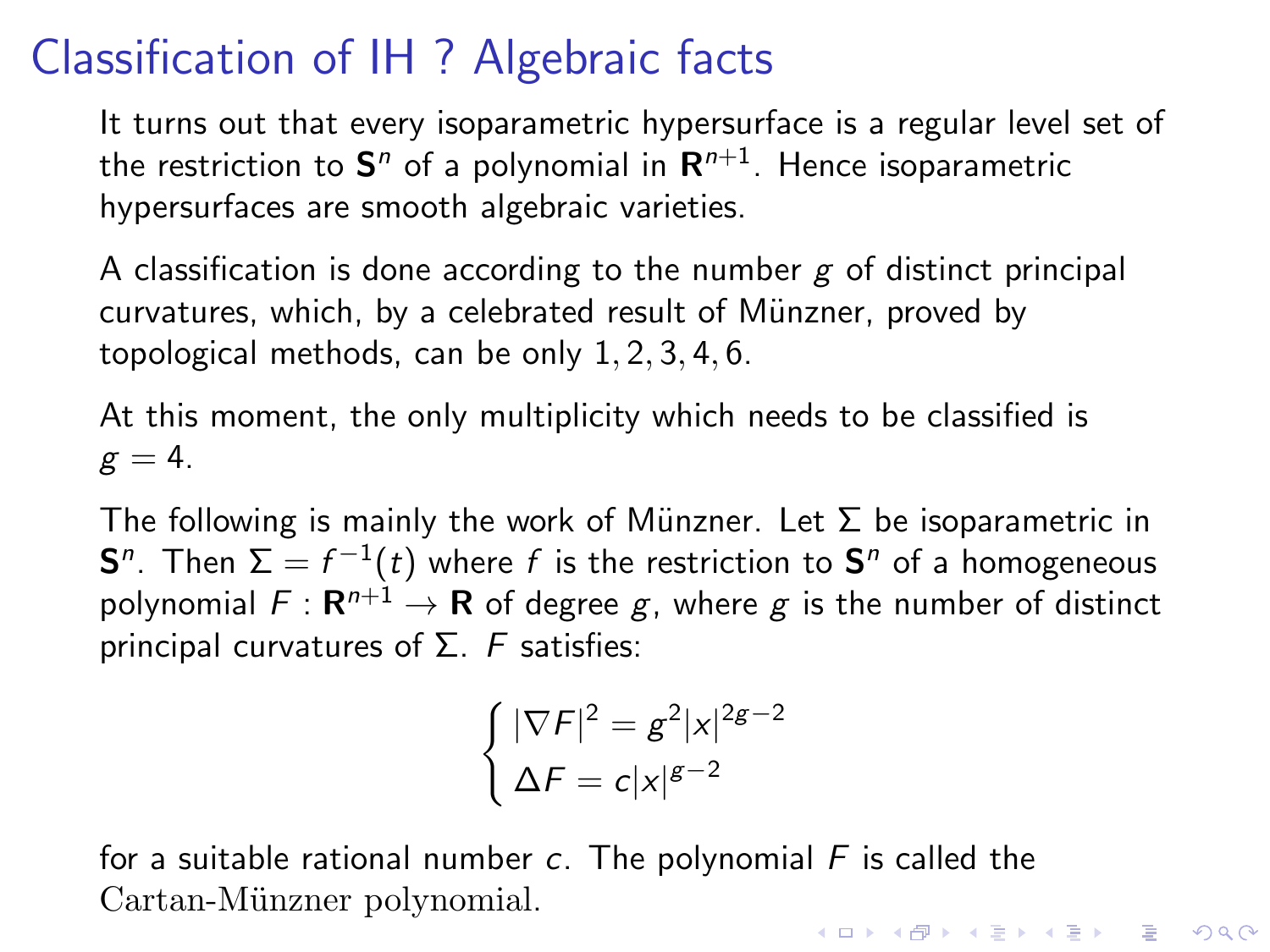For our purposes, we are interested in the geometric properties of domains bounded by isoparametric hypersurfaces.

K ロ ▶ K @ ▶ K 할 > K 할 > 1 할 > 1 이익어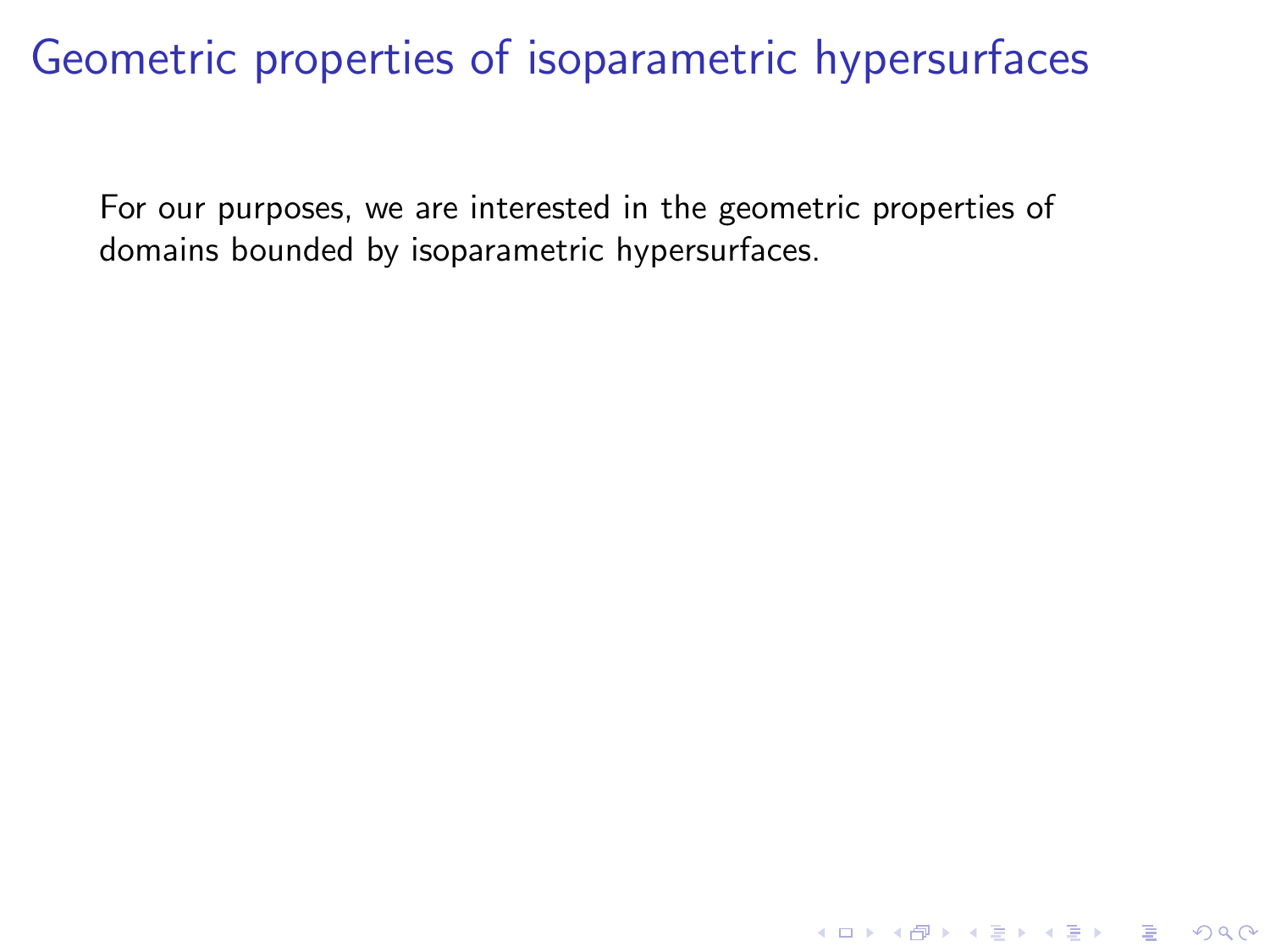For our purposes, we are interested in the geometric properties of domains bounded by isoparametric hypersurfaces.

These will be called *isoparametric tubes*, and we will prove that they support solutions to many overdetermined problems.

**KORK STRATER STRAKER**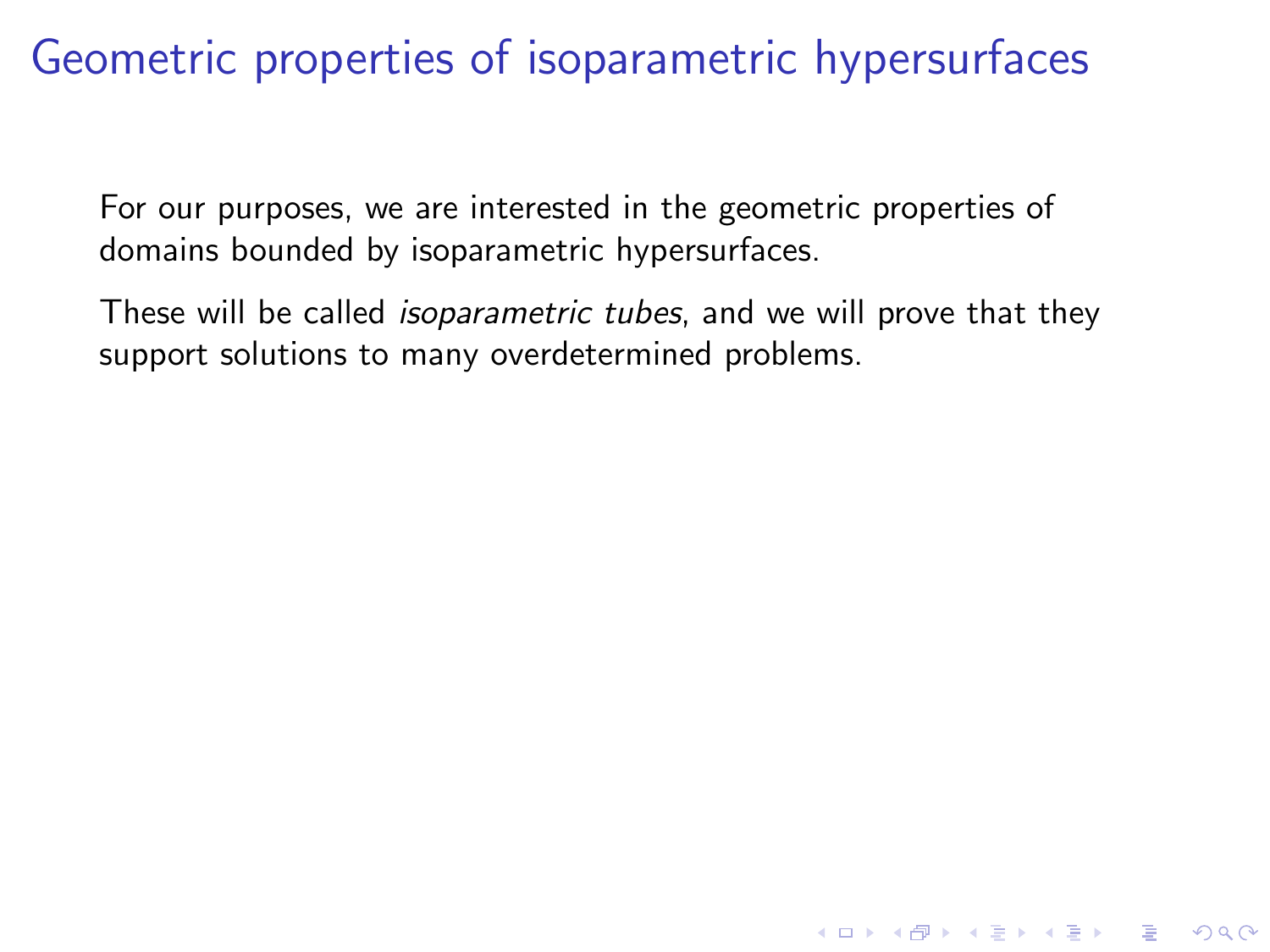For our purposes, we are interested in the geometric properties of domains bounded by isoparametric hypersurfaces.

These will be called *isoparametric tubes*, and we will prove that they support solutions to many overdetermined problems.

It is a classical fact that IH come in families. For  $t \in \mathbb{R}$  define the equidistant

$$
\Sigma_t = \{x \in \mathbf{S}^n : d(x, \Sigma) = t\}.
$$

**KORK STRATER STRAKER** 

For small  $t$ , it is a regular hypersurface. We have: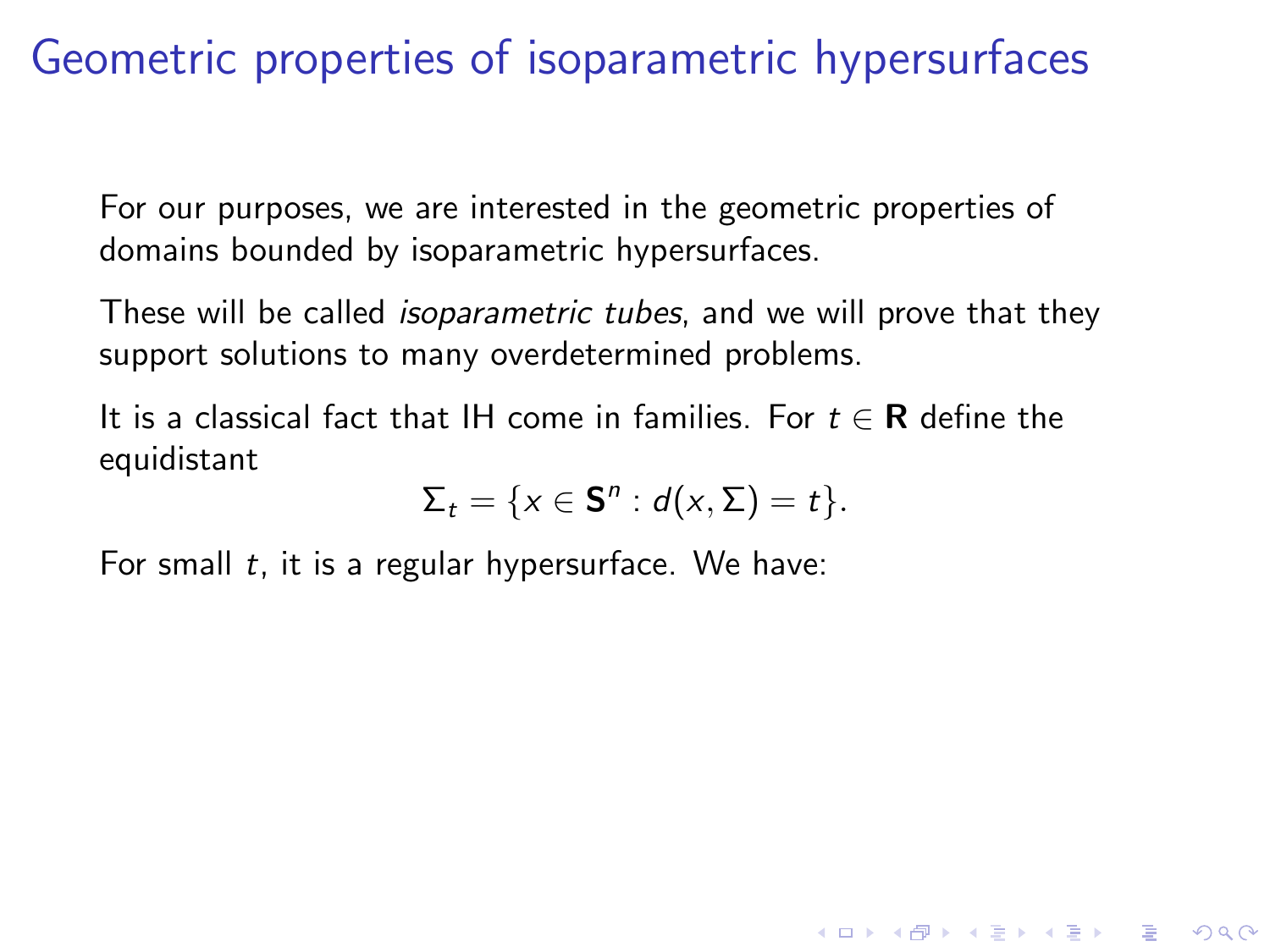For our purposes, we are interested in the geometric properties of domains bounded by isoparametric hypersurfaces.

These will be called *isoparametric tubes*, and we will prove that they support solutions to many overdetermined problems.

It is a classical fact that IH come in families. For  $t \in \mathbb{R}$  define the equidistant

$$
\Sigma_t = \{x \in \mathbf{S}^n : d(x, \Sigma) = t\}.
$$

For small  $t$ , it is a regular hypersurface. We have:

 $\Sigma$  is isoparametric if and only if the equidistant  $\Sigma_t$  has constant mean curvature for all sufficiently small t.

**KORK STRATER STRAKER**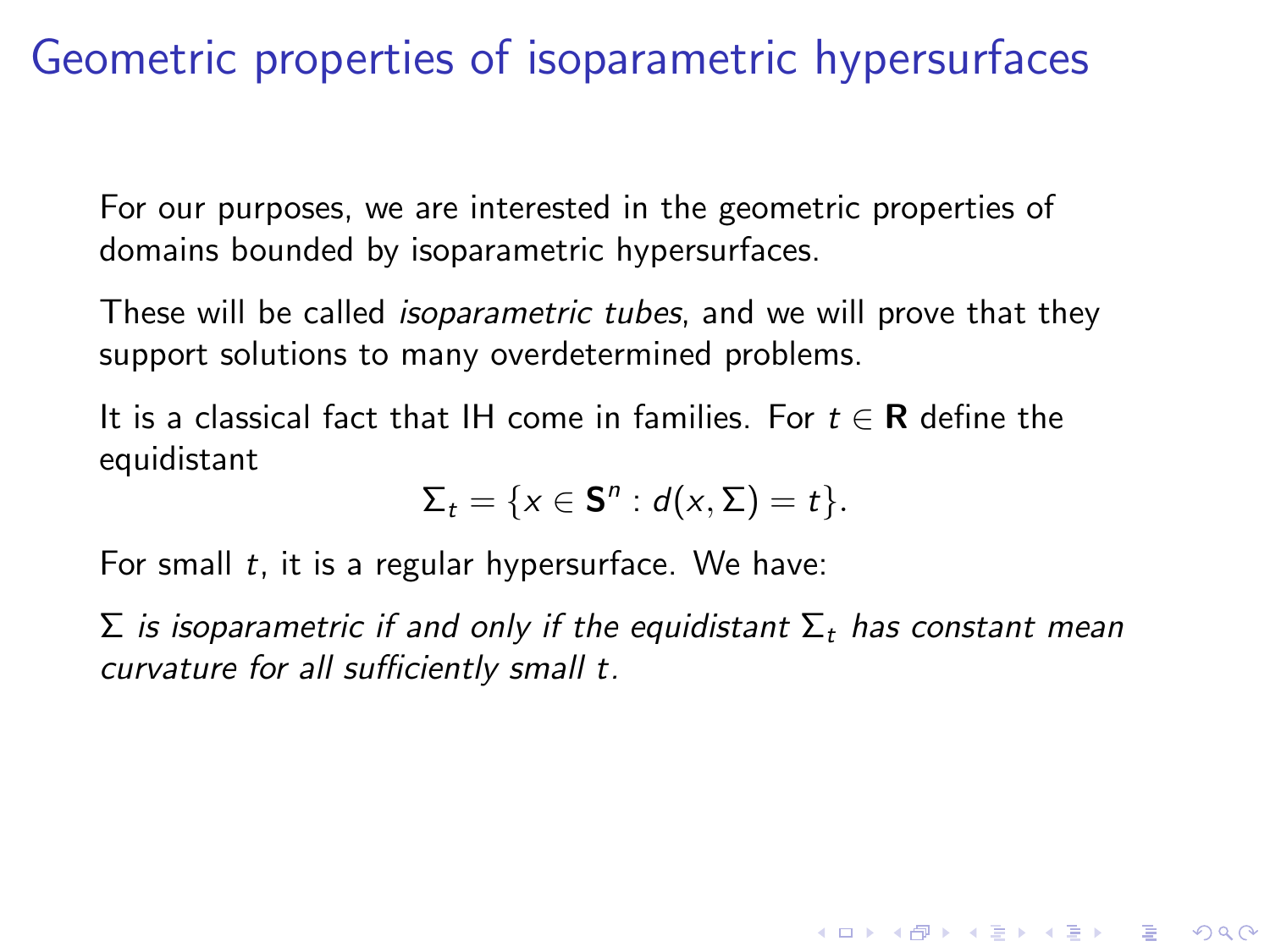For our purposes, we are interested in the geometric properties of domains bounded by isoparametric hypersurfaces.

These will be called *isoparametric tubes*, and we will prove that they support solutions to many overdetermined problems.

It is a classical fact that IH come in families. For  $t \in \mathbb{R}$  define the equidistant

$$
\Sigma_t = \{x \in \mathbf{S}^n : d(x, \Sigma) = t\}.
$$

For small  $t$ , it is a regular hypersurface. We have:

 $\Sigma$  is isoparametric if and only if the equidistant  $\Sigma_t$  has constant mean curvature for all sufficiently small t.

Therefore, all equidistants sufficiently close to a IH  $\Sigma$  are isoparametric as well, and we obtain a whole one-parameter family of such.

**KORKAR KERKER E VOOR**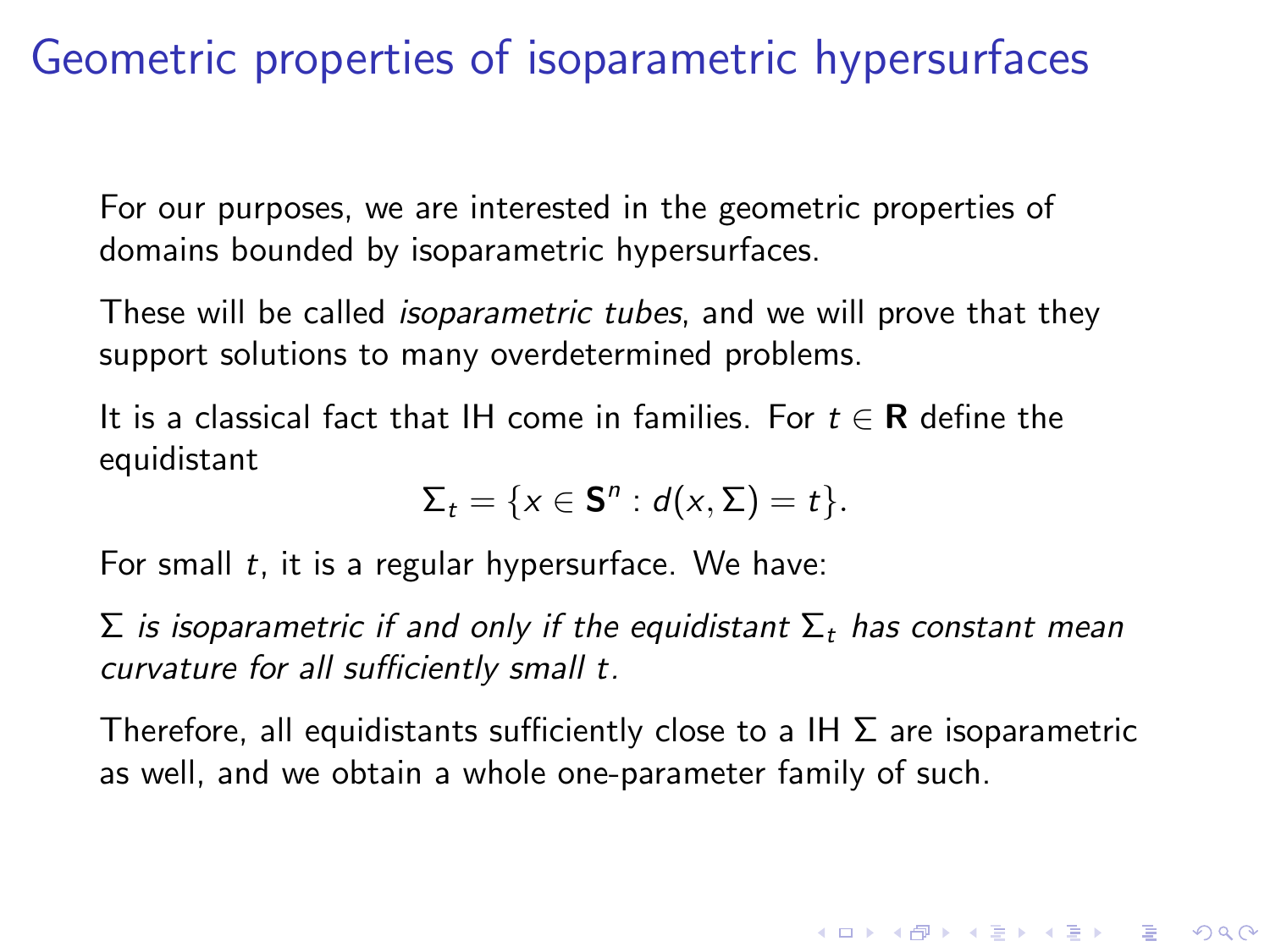$$
\mathbf{S}^p(t)\times\mathbf{S}^q(\sqrt{1-t^2})
$$

**K ロ ▶ K 레 ▶ K 로 ▶ K 로 ▶ - 로 - K 이 이 이 이** 

defines one such family (Clifford tori) in  $\mathbf{S}^{p+q+1}$ , when  $t\in(0,1).$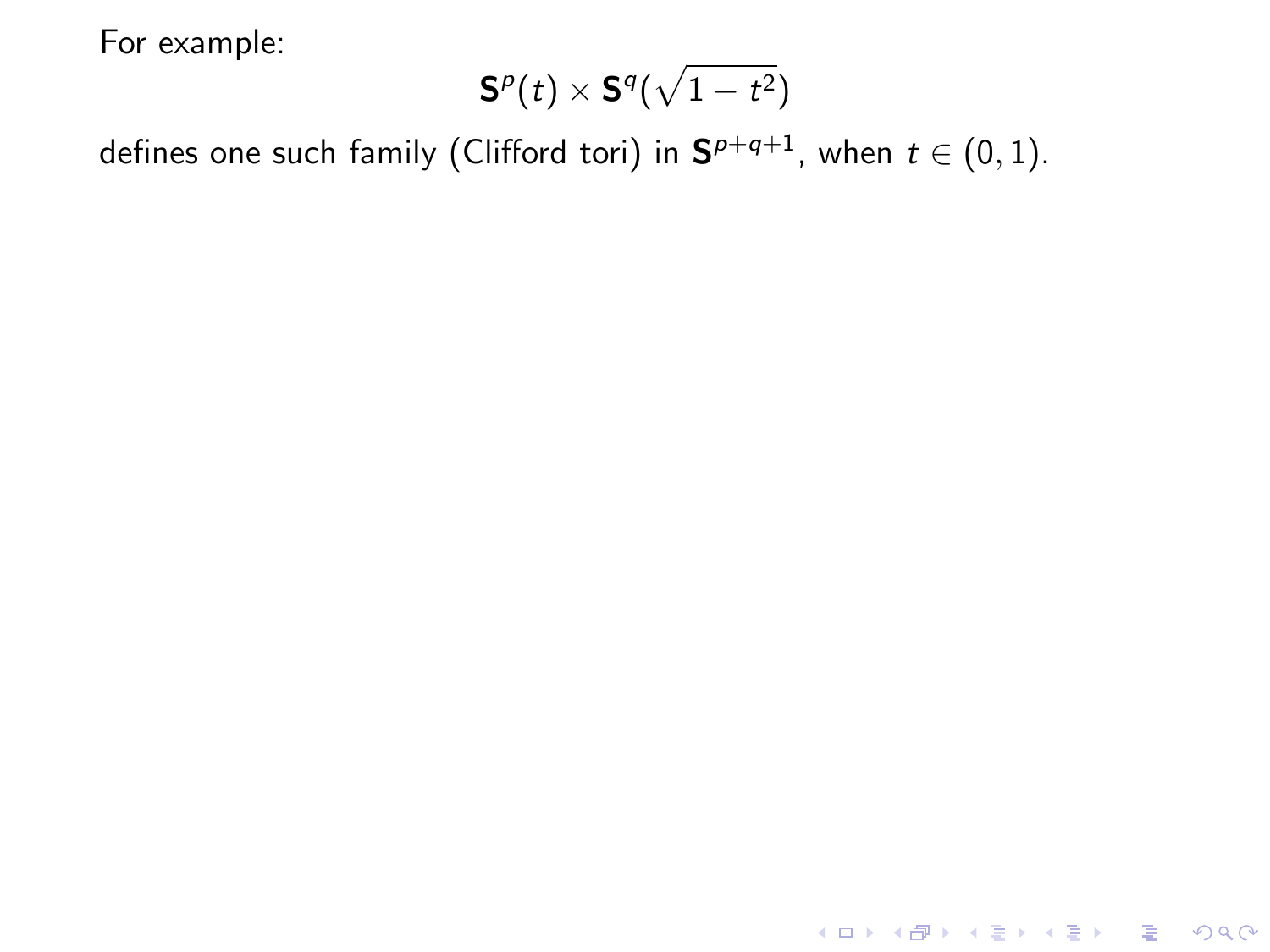$$
\mathbf{S}^p(t)\times\mathbf{S}^q(\sqrt{1-t^2})
$$

defines one such family (Clifford tori) in  $\mathbf{S}^{p+q+1}$ , when  $t\in(0,1).$ 

Note that when  $t \to 0$  this family collapses to the lower dimensional submanifold  $\Sigma_+ \doteq \mathbf{S}^q(1)$  and when  $t \to 1$  it collapses to  $\Sigma_- \doteq \mathbf{S}^p(1)$ , both being totally geodesic (in particular, minimal) submanifolds of  $\mathsf{S}^{p+q+1}.$ 

**KORK ERKER ADE YOUR**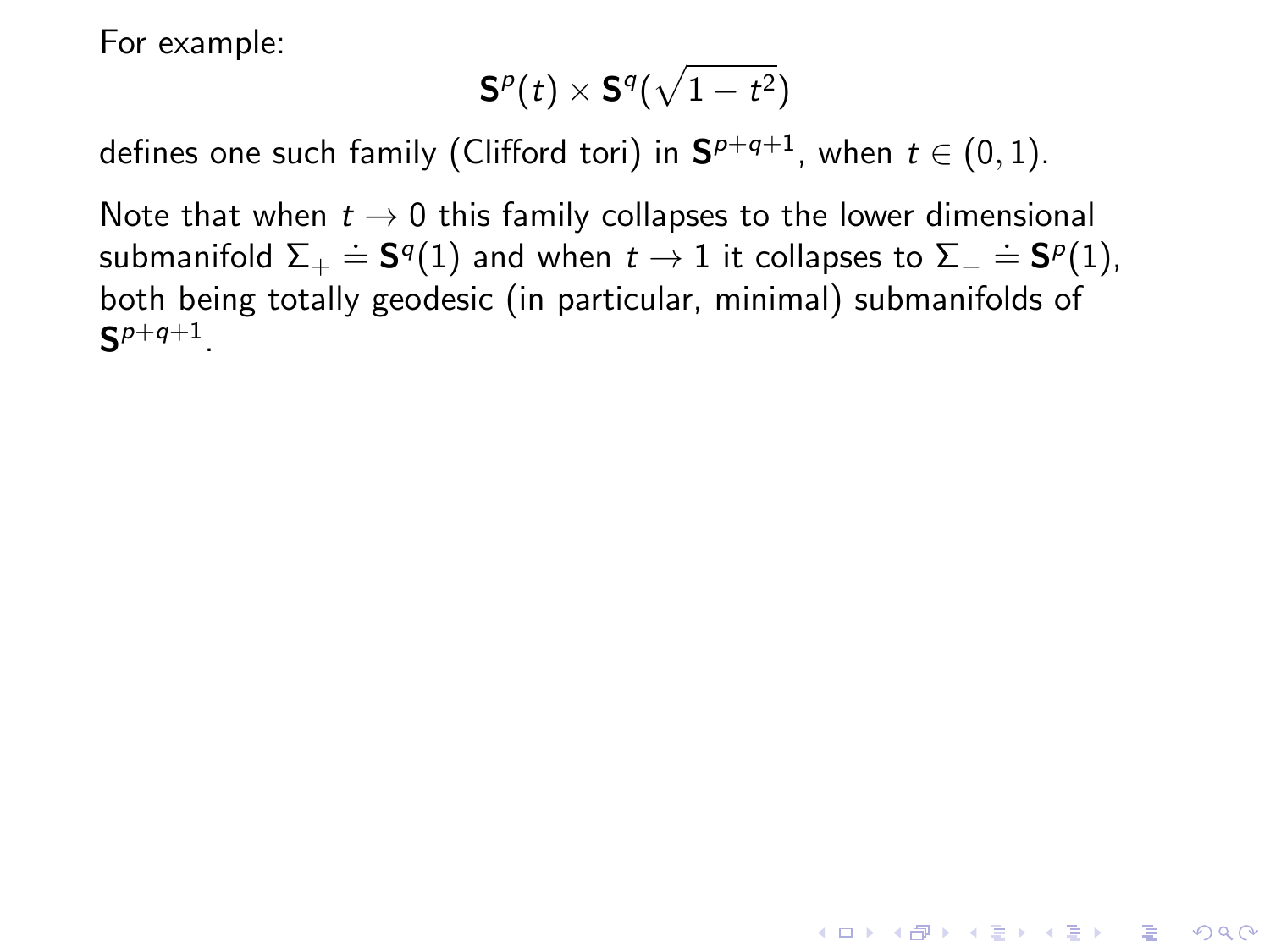$$
\mathbf{S}^p(t)\times\mathbf{S}^q(\sqrt{1-t^2})
$$

defines one such family (Clifford tori) in  $\mathbf{S}^{p+q+1}$ , when  $t\in(0,1).$ 

Note that when  $t \to 0$  this family collapses to the lower dimensional submanifold  $\Sigma_+ \doteq \mathbf{S}^q(1)$  and when  $t \to 1$  it collapses to  $\Sigma_- \doteq \mathbf{S}^p(1)$ , both being totally geodesic (in particular, minimal) submanifolds of  $\mathsf{S}^{p+q+1}.$ 

These submanifolds  $\Sigma_+$  and  $\Sigma_-$  are called *focal submanifolds* of any given member of the family.

**KORK ERKER ADE YOUR**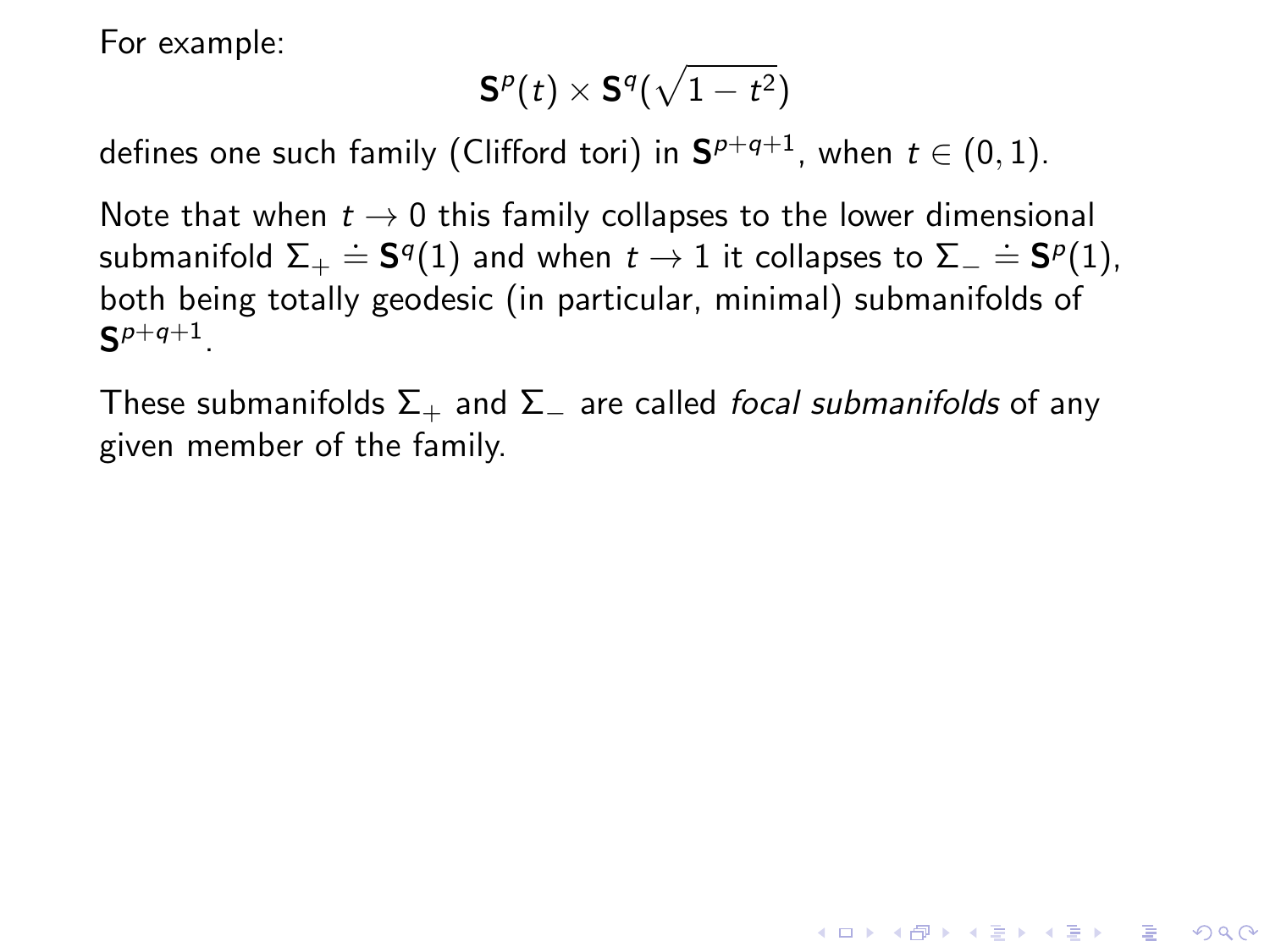$$
\mathbf{S}^p(t)\times\mathbf{S}^q(\sqrt{1-t^2})
$$

defines one such family (Clifford tori) in  $\mathbf{S}^{p+q+1}$ , when  $t\in(0,1).$ 

Note that when  $t \to 0$  this family collapses to the lower dimensional submanifold  $\Sigma_+ \doteq \mathbf{S}^q(1)$  and when  $t \to 1$  it collapses to  $\Sigma_- \doteq \mathbf{S}^p(1)$ , both being totally geodesic (in particular, minimal) submanifolds of  $\mathsf{S}^{p+q+1}.$ 

These submanifolds  $\Sigma_+$  and  $\Sigma_-$  are called *focal submanifolds* of any given member of the family.

This is a general fact.

### **Proposition**

Let  $\Sigma$  be a isoparametric hypersurface. Then there are two regular, connected submanifolds  $\Sigma_+,\Sigma_-$  of  $\mathsf{S}^n$  such that  $\Sigma$  is the tube of radius r<sub>+</sub> (resp. of radius r<sub>−</sub>) around  $\Sigma_+$  (resp. around  $\Sigma_-$ ). These submanifolds are called the focal submanifolds of  $\Sigma$ , and are minimal in  $\mathsf{S}^n$ .

**KORKAR KERKER E VOOR**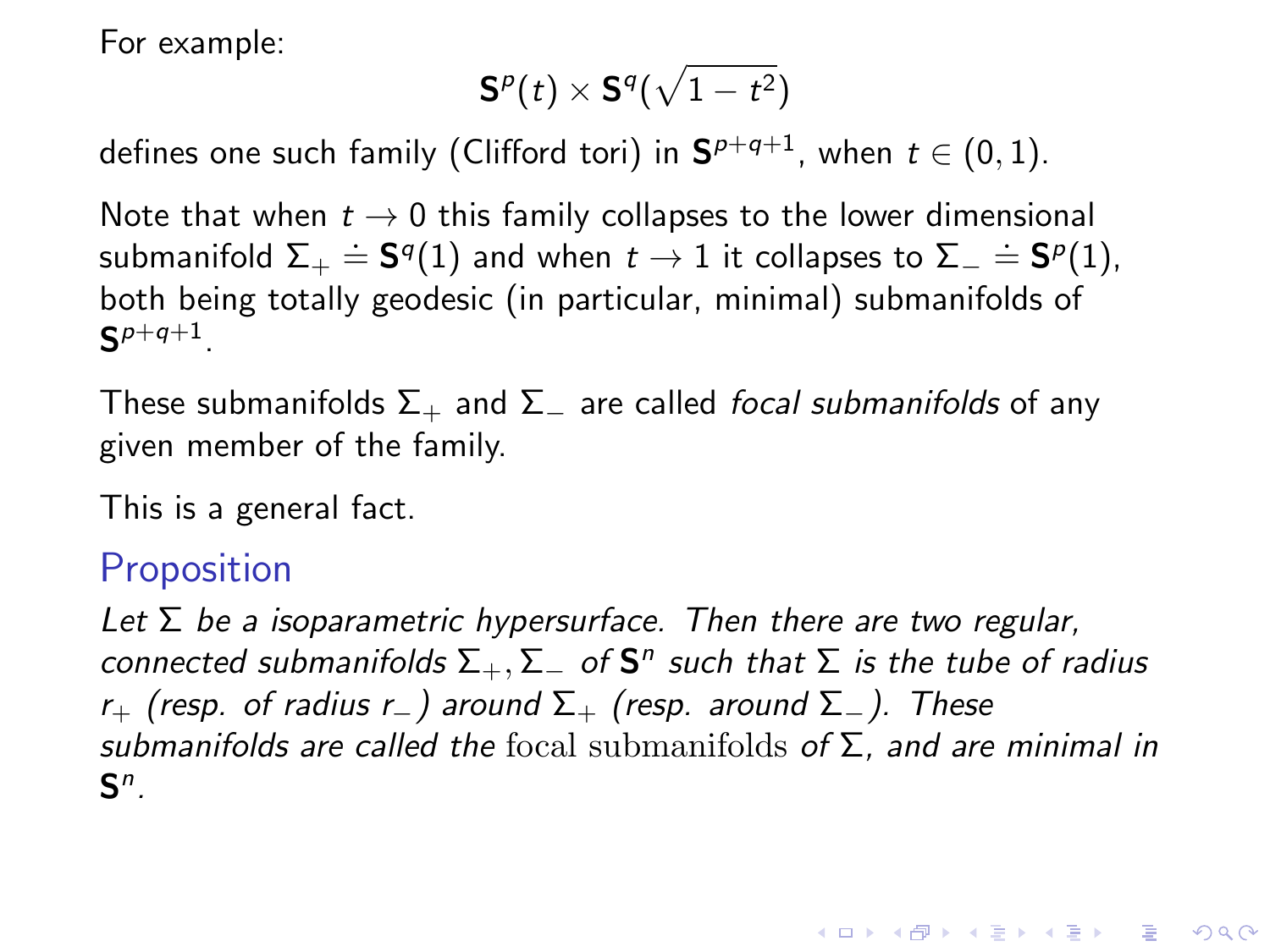$$
\mathbf{S}^p(t)\times\mathbf{S}^q(\sqrt{1-t^2})
$$

defines one such family (Clifford tori) in  $\mathbf{S}^{p+q+1}$ , when  $t\in(0,1).$ 

Note that when  $t \to 0$  this family collapses to the lower dimensional submanifold  $\Sigma_+ \doteq \mathbf{S}^q(1)$  and when  $t \to 1$  it collapses to  $\Sigma_- \doteq \mathbf{S}^p(1)$ , both being totally geodesic (in particular, minimal) submanifolds of  $\mathsf{S}^{p+q+1}.$ 

These submanifolds  $\Sigma_+$  and  $\Sigma_-$  are called *focal submanifolds* of any given member of the family.

This is a general fact.

#### **Proposition**

Let  $\Sigma$  be a isoparametric hypersurface. Then there are two regular, connected submanifolds  $\Sigma_+,\Sigma_-$  of  $\mathsf{S}^n$  such that  $\Sigma$  is the tube of radius r<sub>+</sub> (resp. of radius r<sub>-</sub>) around  $\Sigma_+$  (resp. around  $\Sigma_-$ ). These submanifolds are called the focal submanifolds of  $\Sigma$ , and are minimal in  $\mathsf{S}^n$ .

When  $\Sigma$  is a geodesic sphere, the focal submanifolds are just two opposite points.**KORKAR KERKER E VOOR**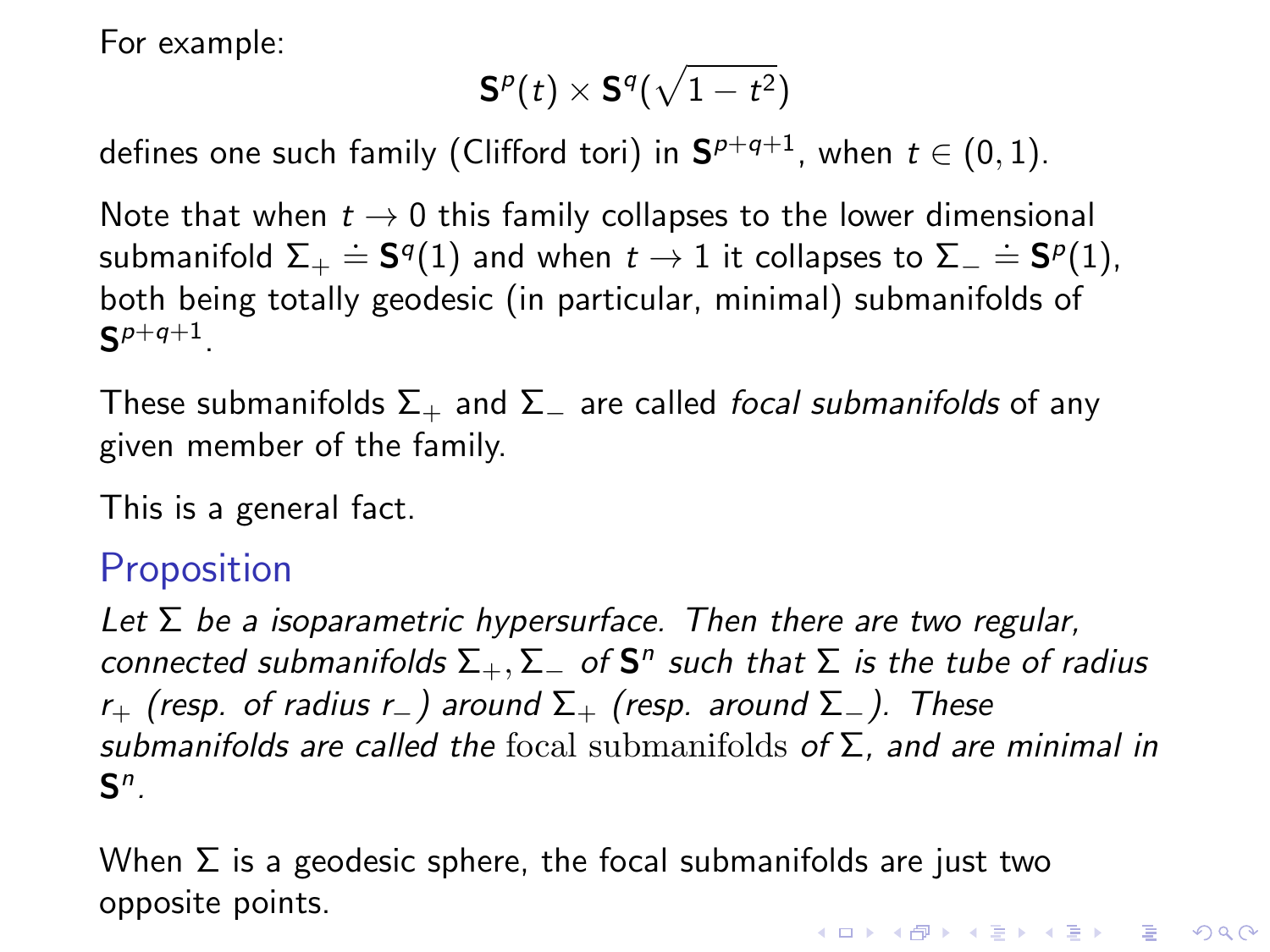Any connected (two-sided) hypersurface  $\Sigma$  of the sphere is the common boundary of two spherical domains  $\Omega^+, \Omega^-.$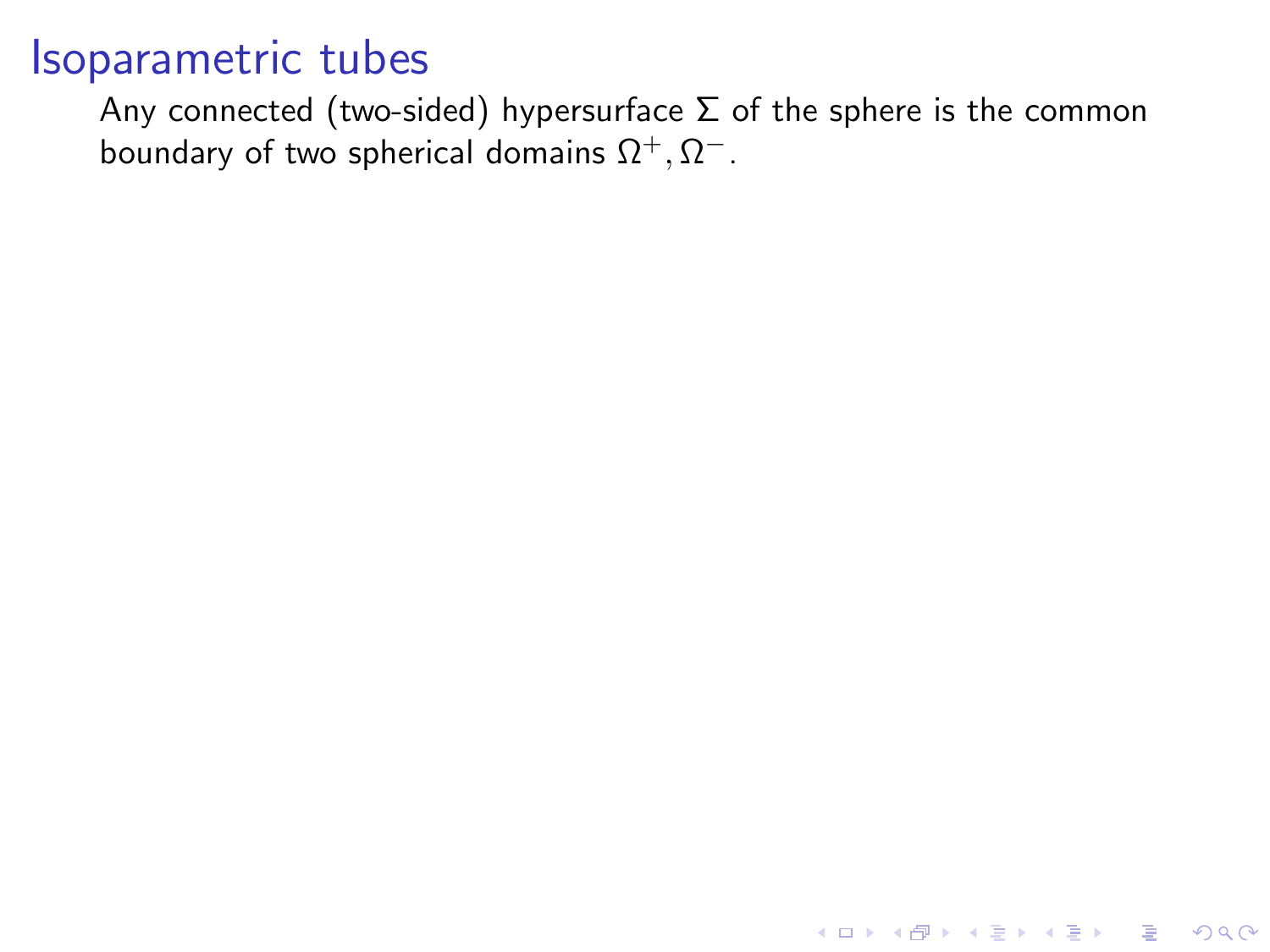Any connected (two-sided) hypersurface  $\Sigma$  of the sphere is the common boundary of two spherical domains  $\Omega^+, \Omega^-.$ 

**KORKAR KERKER E VOOR** 

If  $\Sigma$  is isoparametric, and if  $\Omega^+$  is the side containing the focal submanifold  $\Sigma_{+}$ , then  $\Omega^{+}$  has the following properties: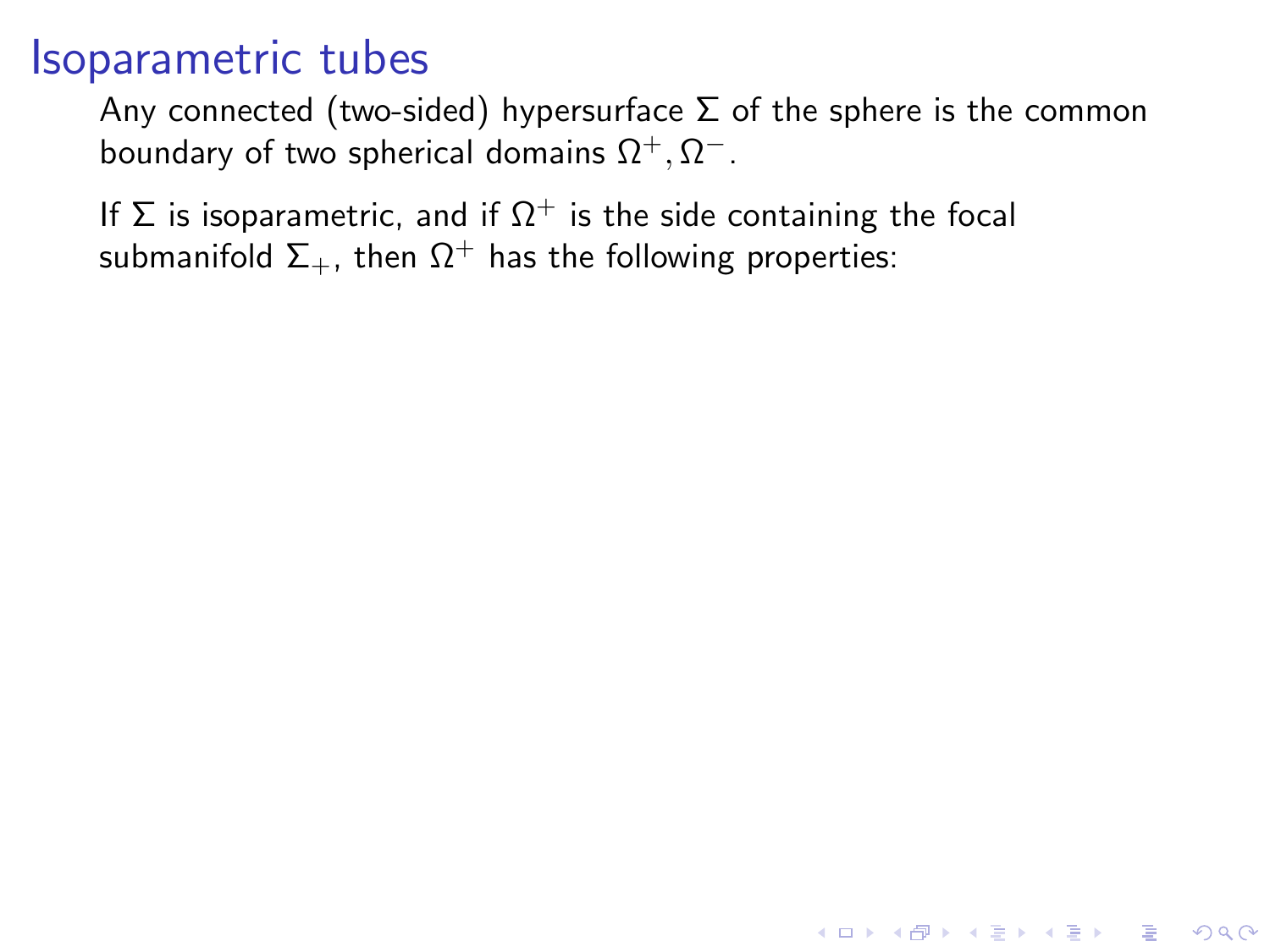Any connected (two-sided) hypersurface  $\Sigma$  of the sphere is the common boundary of two spherical domains  $\Omega^+, \Omega^-.$ 

If  $\Sigma$  is isoparametric, and if  $\Omega^+$  is the side containing the focal submanifold  $\Sigma_{+}$ , then  $\Omega^{+}$  has the following properties:

 $\mathrm{a)}$   $\ \Omega^{+}$  is the solid tube of fixed radius around  $\Sigma_{+}$ , that is,

$$
\Omega^+=\{x\in\mathbf{S}^n:d(x,\Sigma_+)\leq R\}
$$

**KORKAR KERKER E VOOR** 

for some  $R > 0$ .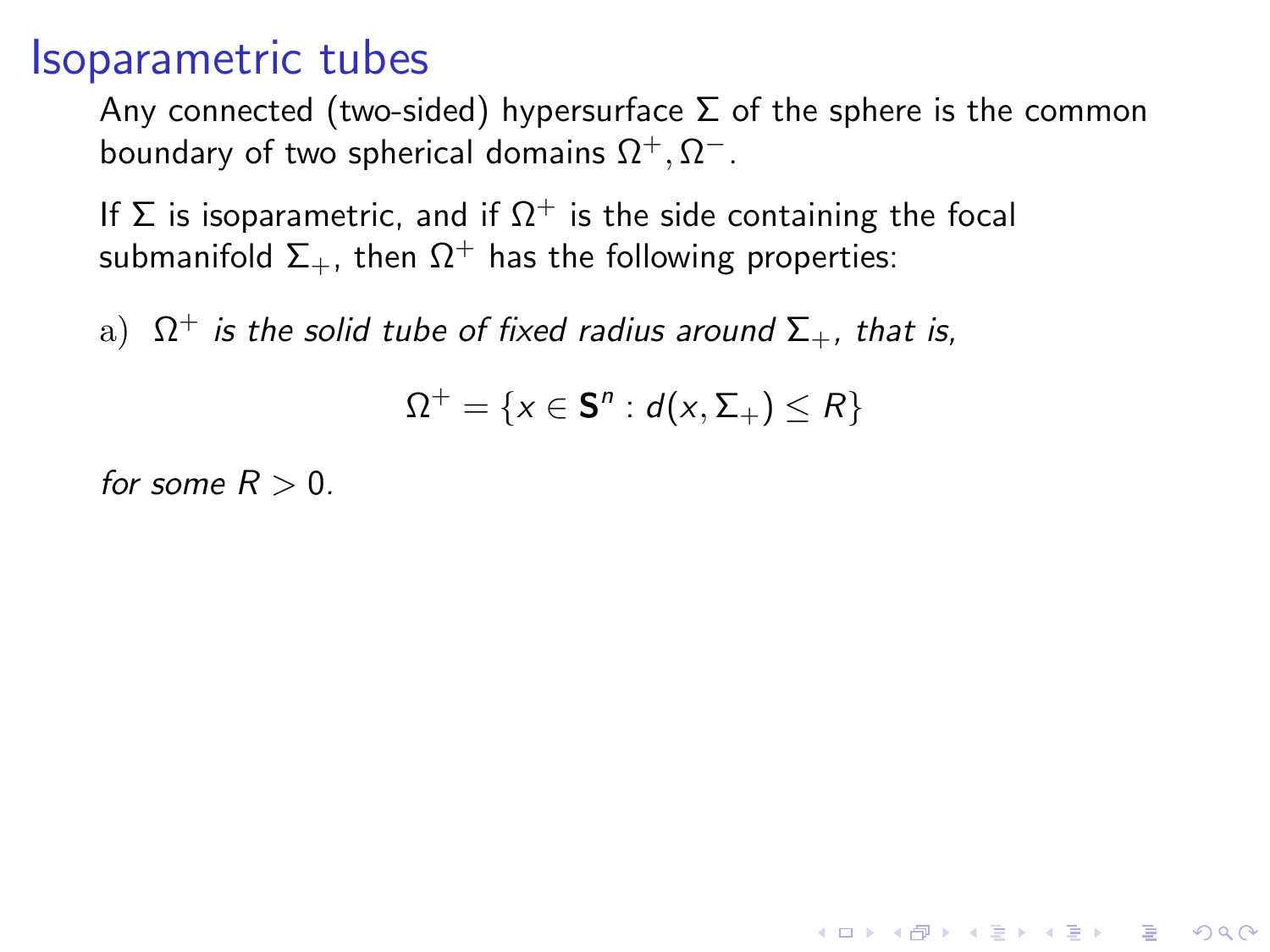Any connected (two-sided) hypersurface  $\Sigma$  of the sphere is the common boundary of two spherical domains  $\Omega^+, \Omega^-.$ 

If  $\Sigma$  is isoparametric, and if  $\Omega^+$  is the side containing the focal submanifold  $\Sigma_{+}$ , then  $\Omega^{+}$  has the following properties:

 $\mathrm{a)}$   $\ \Omega^{+}$  is the solid tube of fixed radius around  $\Sigma_{+}$ , that is,

$$
\Omega^+ = \{x \in \mathbf{S}^n : d(x, \Sigma_+) \le R\}
$$

for some  $R > 0$ .

b) Each equidistant from  $\Sigma_{+}$ , that is, each set

$$
\Sigma_t = \{x \in \Omega : d(x, \Sigma) = t\}
$$

is a regular hypersurface having constant mean curvature, for all  $t < R$ .

**KORKAR KERKER EL VOLO**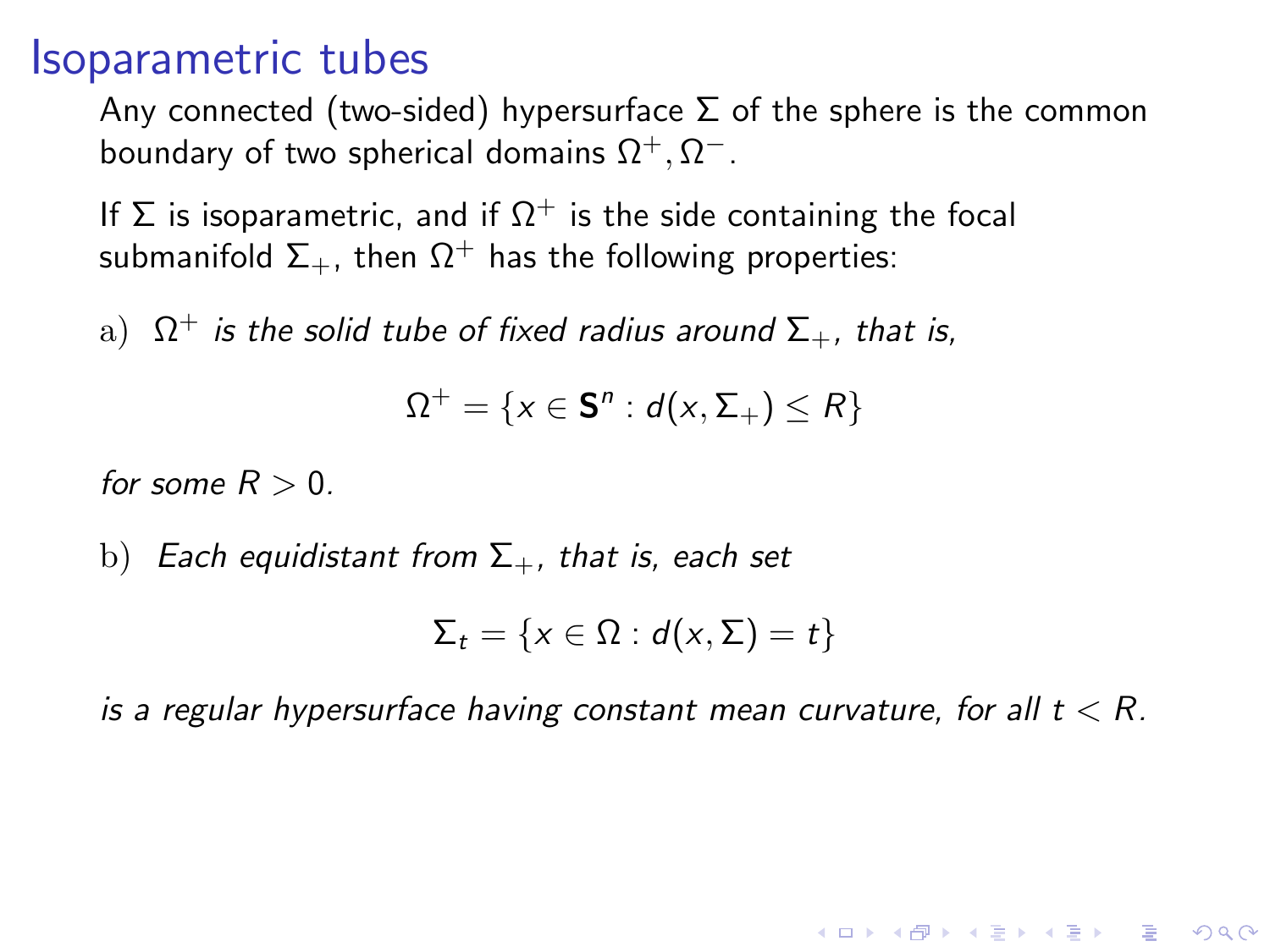Any connected (two-sided) hypersurface  $\Sigma$  of the sphere is the common boundary of two spherical domains  $\Omega^+, \Omega^-.$ 

If  $\Sigma$  is isoparametric, and if  $\Omega^+$  is the side containing the focal submanifold  $\Sigma_{+}$ , then  $\Omega^{+}$  has the following properties:

 $\mathrm{a)}$   $\ \Omega^{+}$  is the solid tube of fixed radius around  $\Sigma_{+}$ , that is,

$$
\Omega^+ = \{x \in \mathbf{S}^n : d(x, \Sigma_+) \le R\}
$$

for some  $R > 0$ .

b) Each equidistant from  $\Sigma_{+}$ , that is, each set

$$
\Sigma_t = \{x \in \Omega : d(x, \Sigma) = t\}
$$

is a regular hypersurface having constant mean curvature, for all  $t < R$ . Domains with the properties a) and b) stated above are called isoparametric tubes.

**K ロ ▶ K @ ▶ K 할 X X 할 X 및 할 X X Q Q O**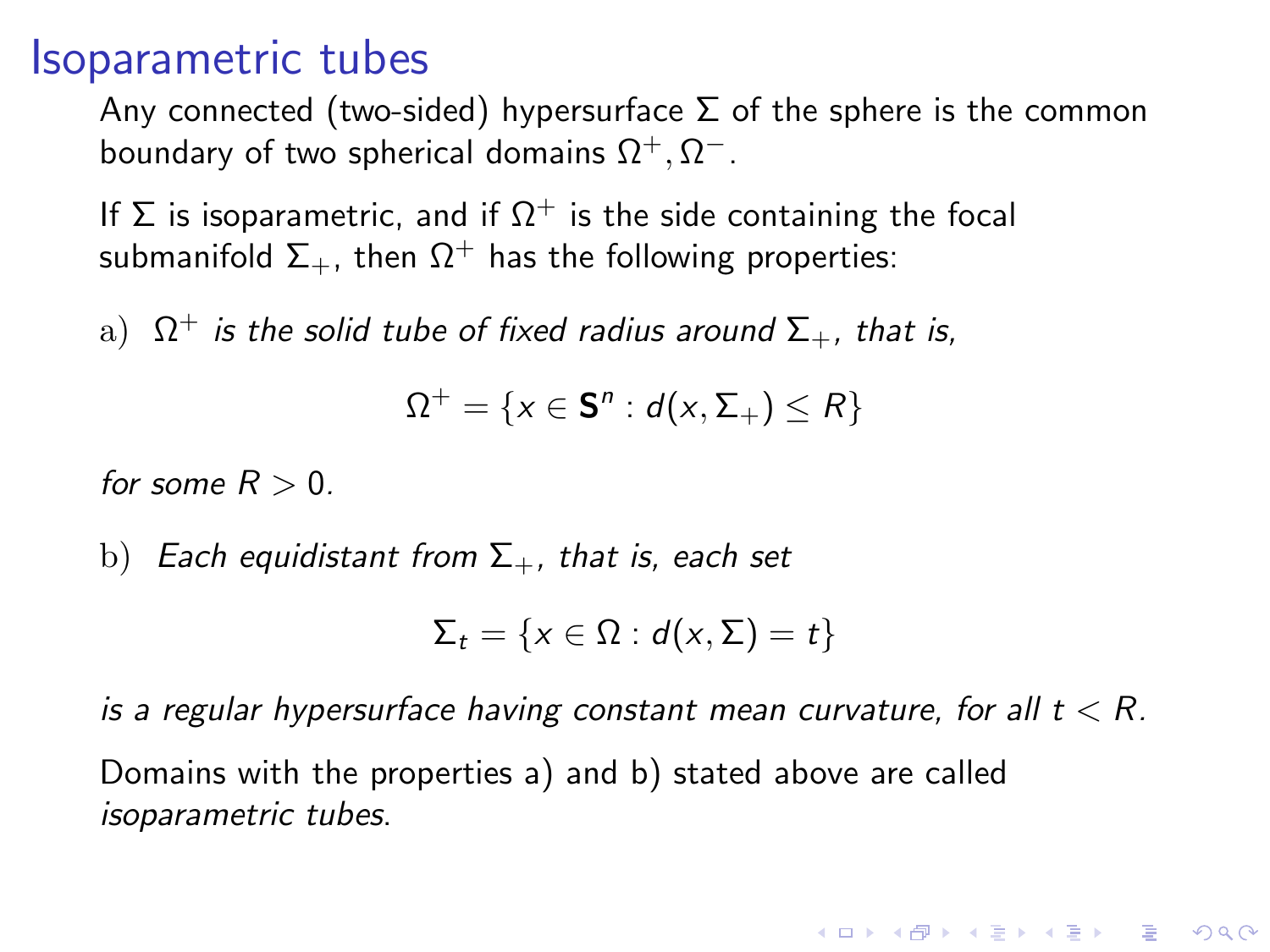Any connected (two-sided) hypersurface  $\Sigma$  of the sphere is the common boundary of two spherical domains  $\Omega^+, \Omega^-.$ 

If  $\Sigma$  is isoparametric, and if  $\Omega^+$  is the side containing the focal submanifold  $\Sigma_{+}$ , then  $\Omega^{+}$  has the following properties:

 $\mathrm{a)}$   $\ \Omega^{+}$  is the solid tube of fixed radius around  $\Sigma_{+}$ , that is,

$$
\Omega^+ = \{x \in \mathbf{S}^n : d(x, \Sigma_+) \le R\}
$$

for some  $R > 0$ .

b) Each equidistant from  $\Sigma_{+}$ , that is, each set

$$
\Sigma_t = \{x \in \Omega : d(x, \Sigma) = t\}
$$

is a regular hypersurface having constant mean curvature, for all  $t < R$ .

Domains with the properties a) and b) stated above are called isoparametric tubes.

Thus, isoparametric tubes are those domains bounded by a (connected) isoparametric hypersurface.**KORKAR KERKER E VOOR**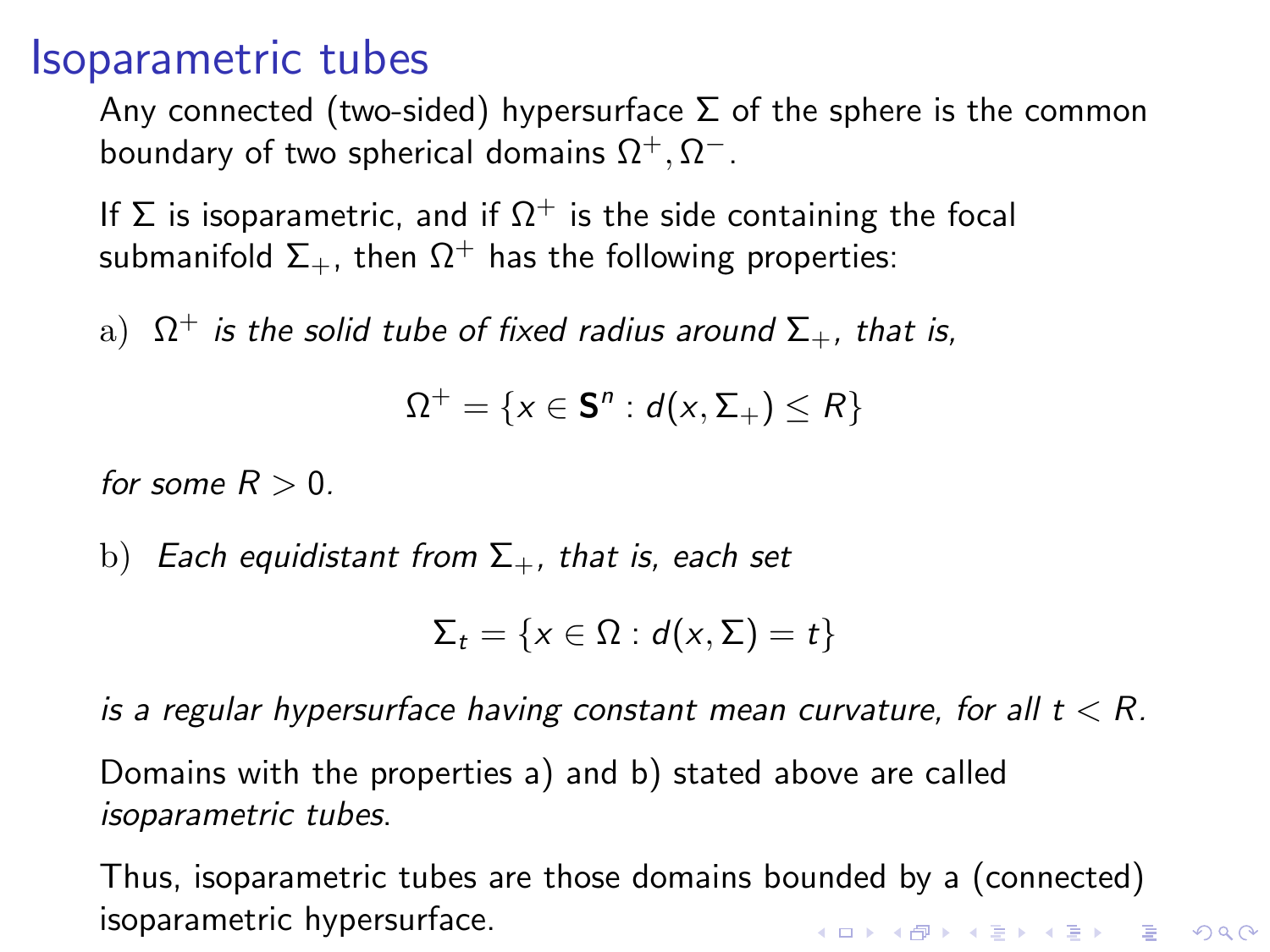### Isoparametric tubes are harmonic

We finally get to the largest class known so far of harmonic domains in  $\mathsf{S}^n$ .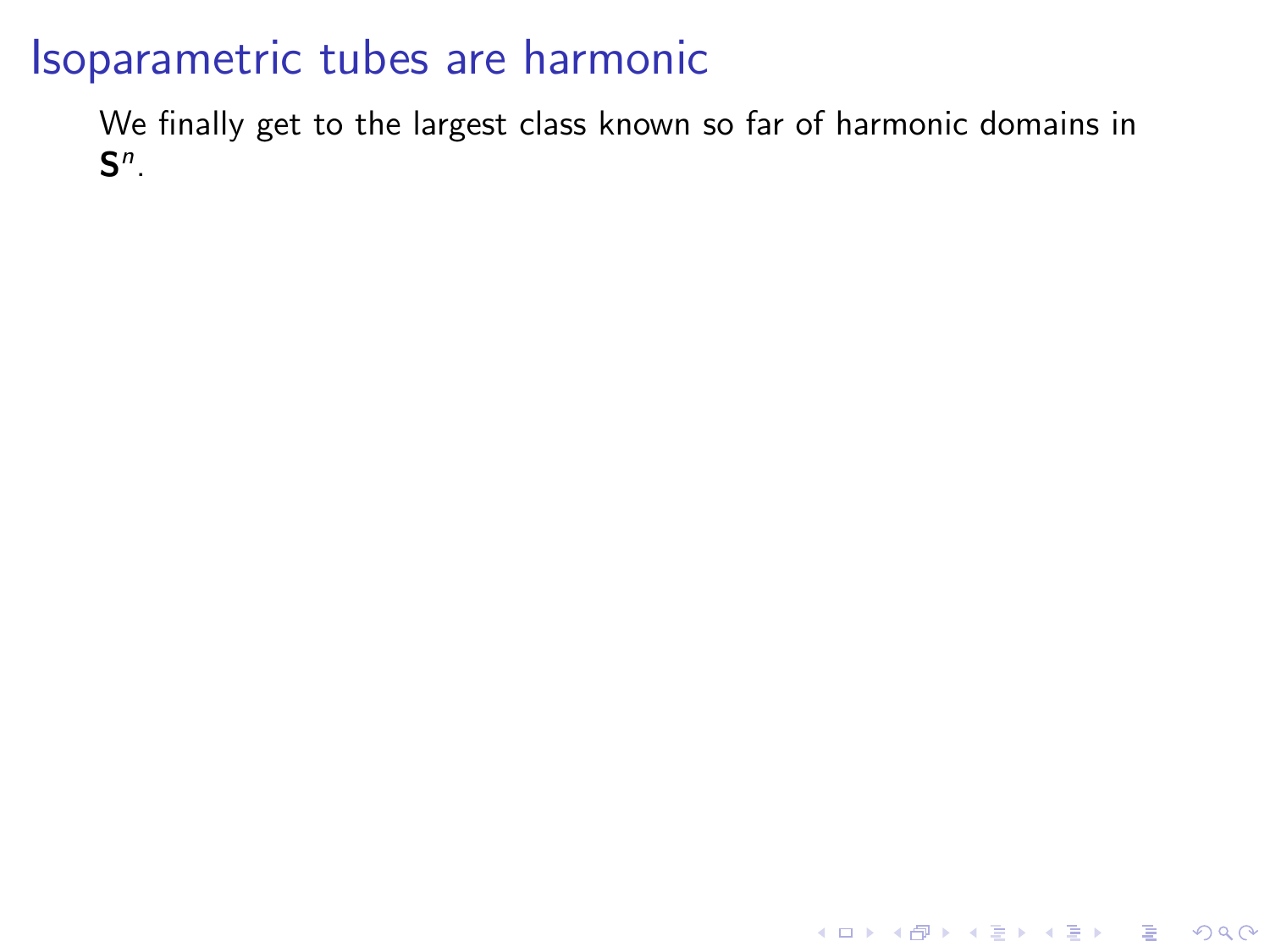### Isoparametric tubes are harmonic

We finally get to the largest class known so far of harmonic domains in  $\mathsf{S}^n$ .

#### Theorem

Any isoparametric tube is a harmonic domain, that is, it supports a solution to the Serrin problem

$$
\begin{cases} \Delta u = 1 & \text{on } \ \Omega \\ u = 0, \frac{\partial u}{\partial N} = c & \text{on } \ \partial \Omega \end{cases}
$$

**KORK ERKER ADE YOUR** 

The proof will be given later, for a more general situation.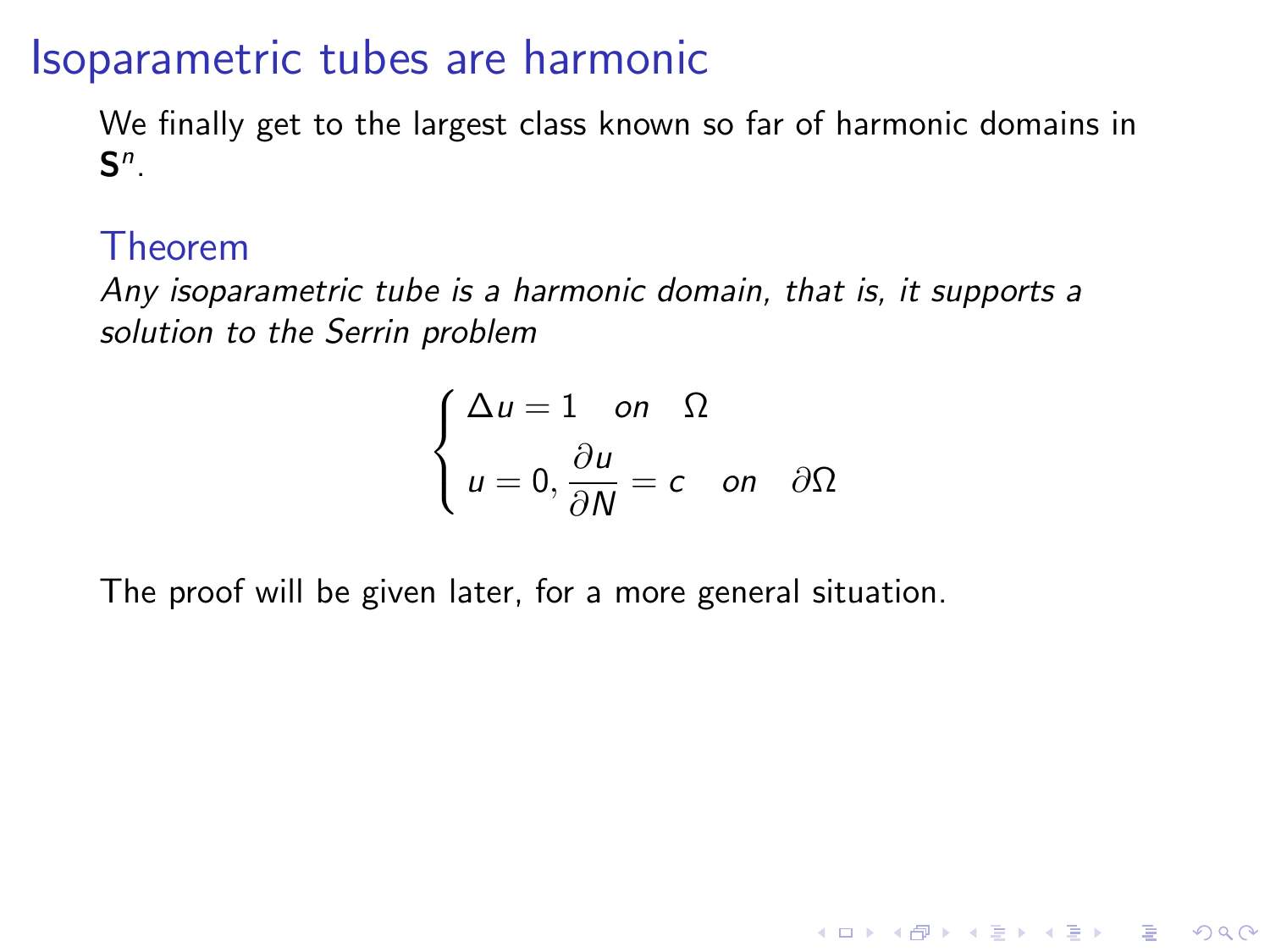### Isoparametric tubes are harmonic

We finally get to the largest class known so far of harmonic domains in  $\mathsf{S}^n$ .

#### Theorem

Any isoparametric tube is a harmonic domain, that is, it supports a solution to the Serrin problem

$$
\begin{cases} \Delta u = 1 & \text{on } \ \Omega \\ u = 0, \frac{\partial u}{\partial N} = c & \text{on } \ \partial \Omega \end{cases}
$$

The proof will be given later, for a more general situation.

It willl turn out that any isoparametric tube will support a solution to the Schiffer problem (D), for infinitely many eigenvalues  $\lambda$ :

$$
\begin{cases} \Delta u = \lambda u & \text{on } \Omega \\ u = 0, \frac{\partial u}{\partial N} = c & \text{on } \partial \Omega \end{cases}
$$

**KORK ERKER ADE YOUR**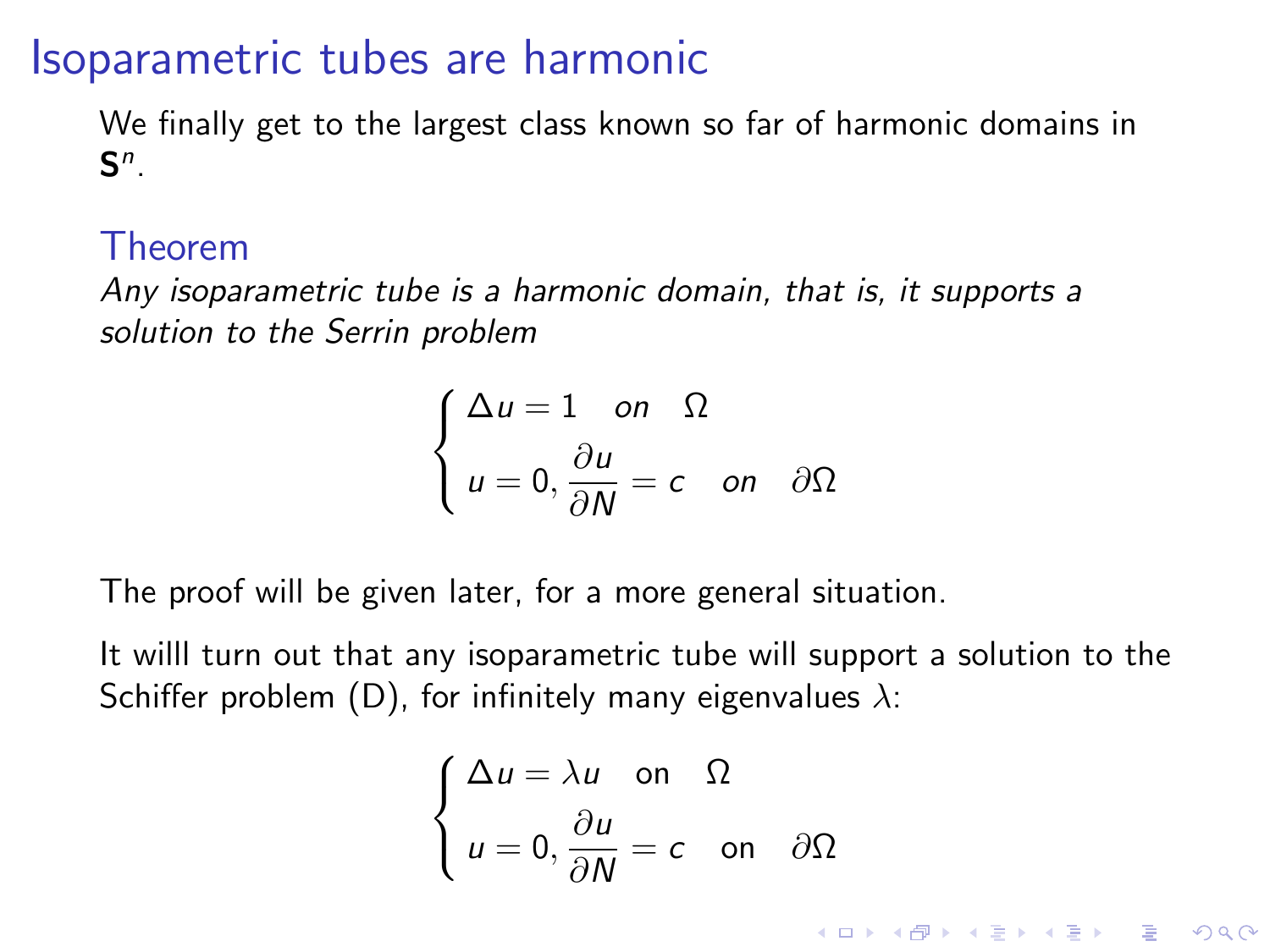We focused on the Serrin problem in the space forms  $\mathsf{R}^n, \mathsf{H}^n, \mathsf{S}^n$ :

$$
\begin{cases} \Delta u = 1 \quad \text{on} \quad \Omega \\ u = 0, \frac{\partial u}{\partial N} = c \quad \text{on} \quad \partial \Omega \end{cases}
$$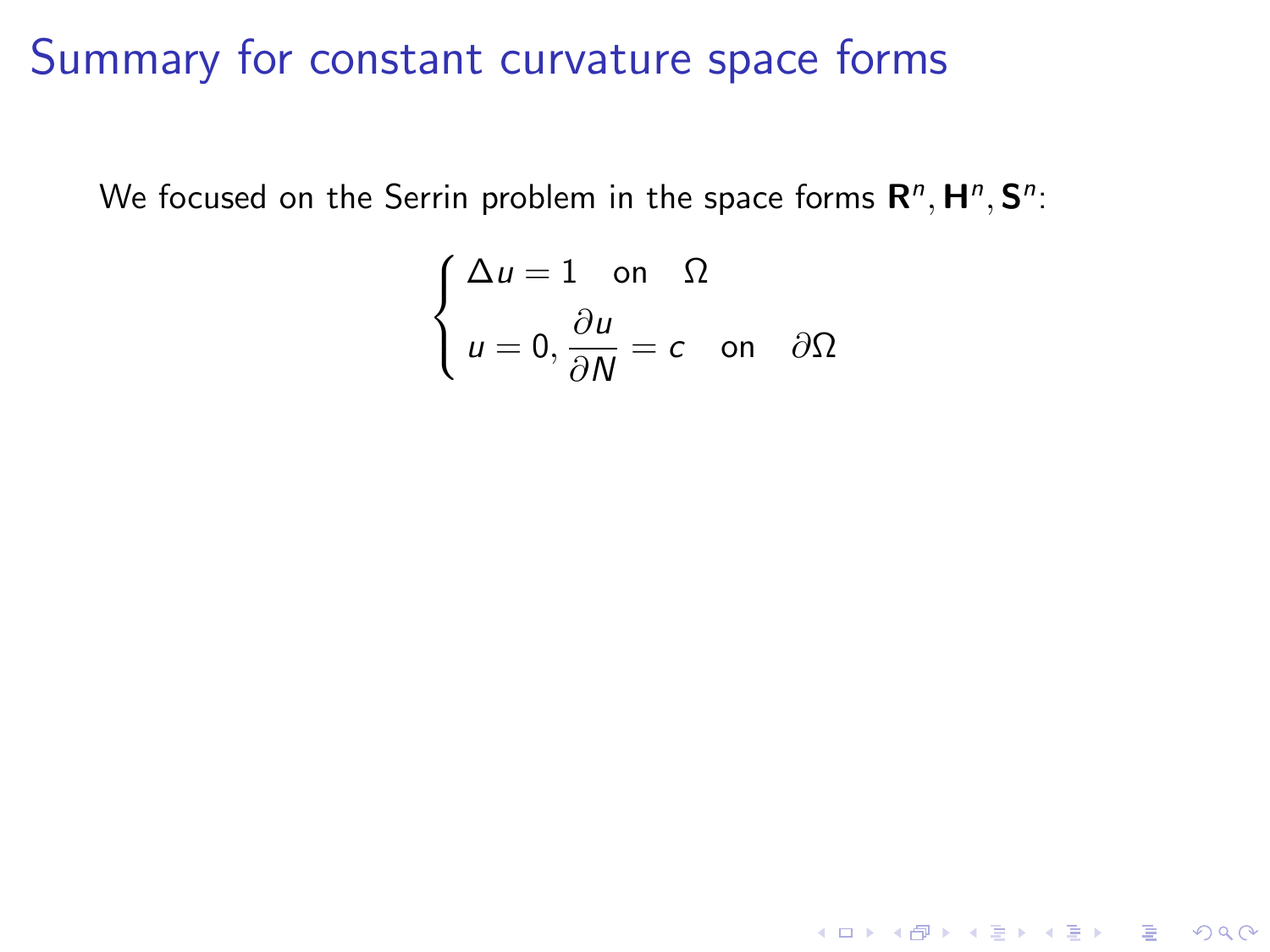We focused on the Serrin problem in the space forms  $\mathsf{R}^n, \mathsf{H}^n, \mathsf{S}^n$ :

$$
\begin{cases} \Delta u = 1 \quad \text{on} \quad \Omega \\ u = 0, \frac{\partial u}{\partial N} = c \quad \text{on} \quad \partial \Omega \end{cases}
$$

Domains which support a solution to this problem are called harmonic.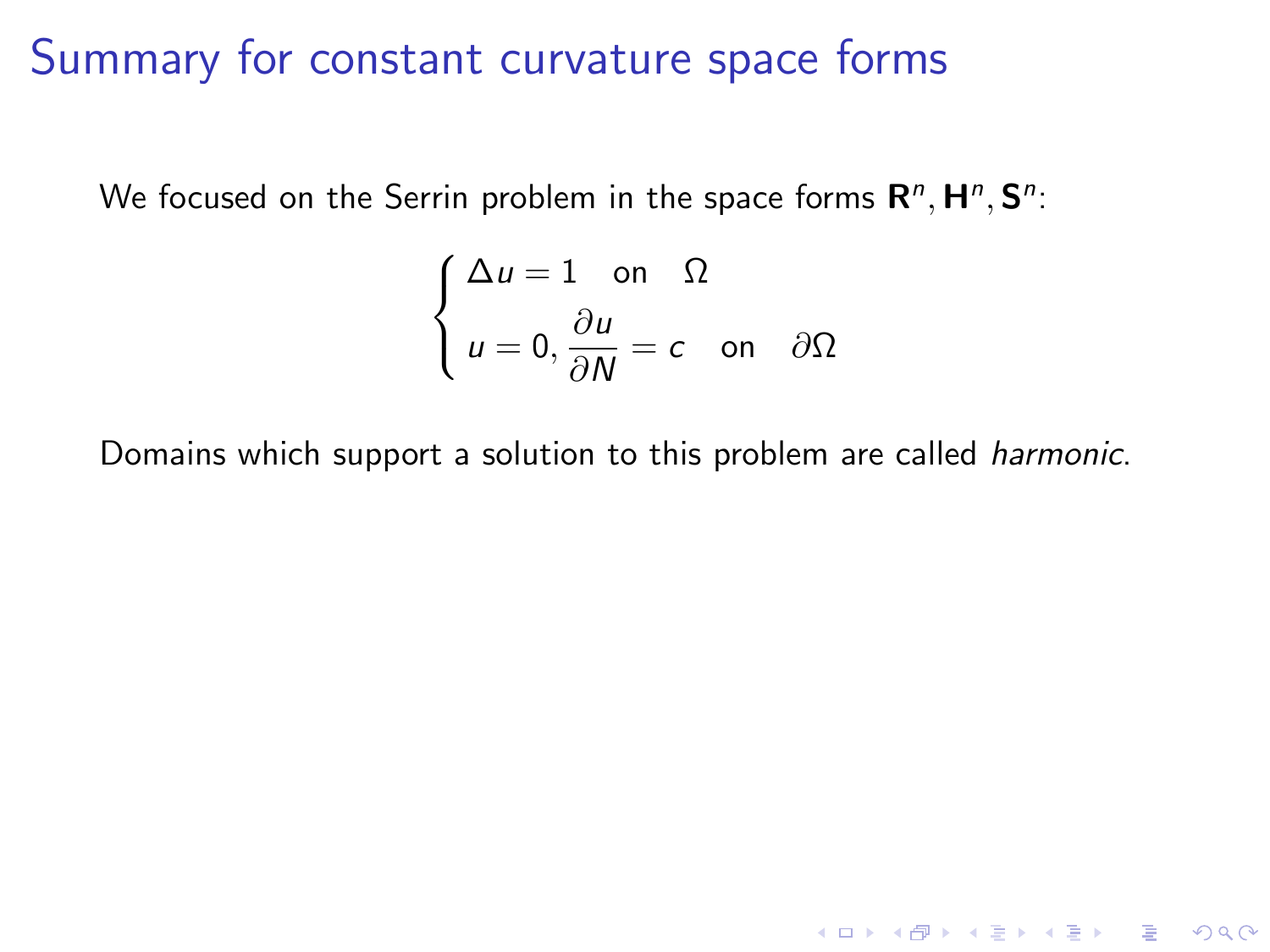We focused on the Serrin problem in the space forms  $\mathsf{R}^n, \mathsf{H}^n, \mathsf{S}^n$ :

$$
\begin{cases} \Delta u = 1 \quad \text{on} \quad \Omega \\ u = 0, \frac{\partial u}{\partial N} = c \quad \text{on} \quad \partial \Omega \end{cases}
$$

Domains which support a solution to this problem are called harmonic.

We have seen that in  ${\sf R}^n, {\sf H}^n, {\sf S}^n_+$  (the hemisphere) the only harmonic domains are geodesic balls.

K ロ ▶ K @ ▶ K 할 > K 할 > 1 할 > 1 이익어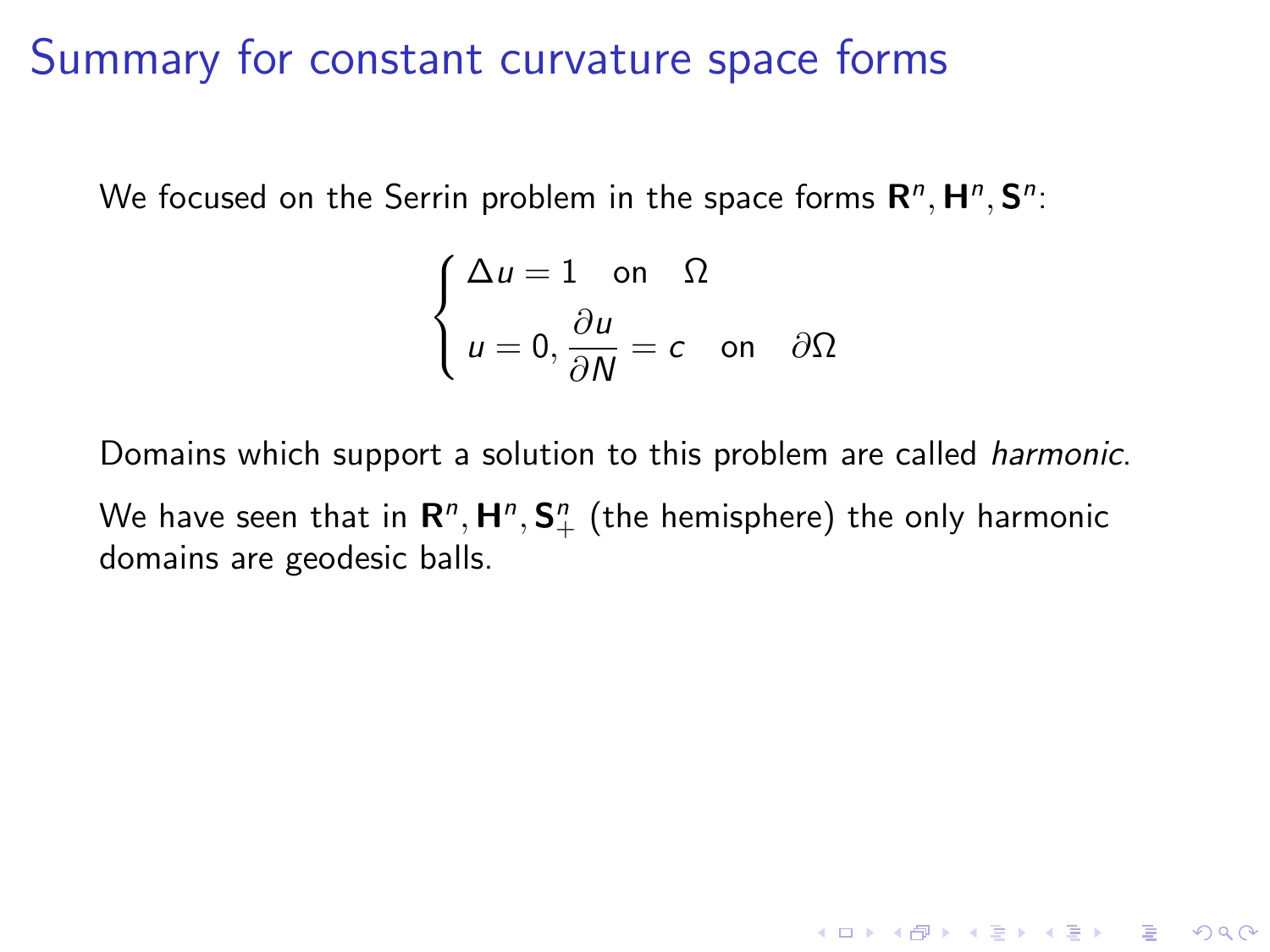We focused on the Serrin problem in the space forms  $\mathsf{R}^n, \mathsf{H}^n, \mathsf{S}^n$ :

$$
\begin{cases} \Delta u = 1 \quad \text{on} \quad \Omega \\ u = 0, \frac{\partial u}{\partial N} = c \quad \text{on} \quad \partial \Omega \end{cases}
$$

Domains which support a solution to this problem are called harmonic.

We have seen that in  ${\sf R}^n, {\sf H}^n, {\sf S}^n_+$  (the hemisphere) the only harmonic domains are geodesic balls.

In the whole sphere, we have many more harmonic domains, namely, isoparametric tubes (domains bounded by isoparametric hypersurfaces).

4 D > 4 P + 4 B + 4 B + B + 9 Q O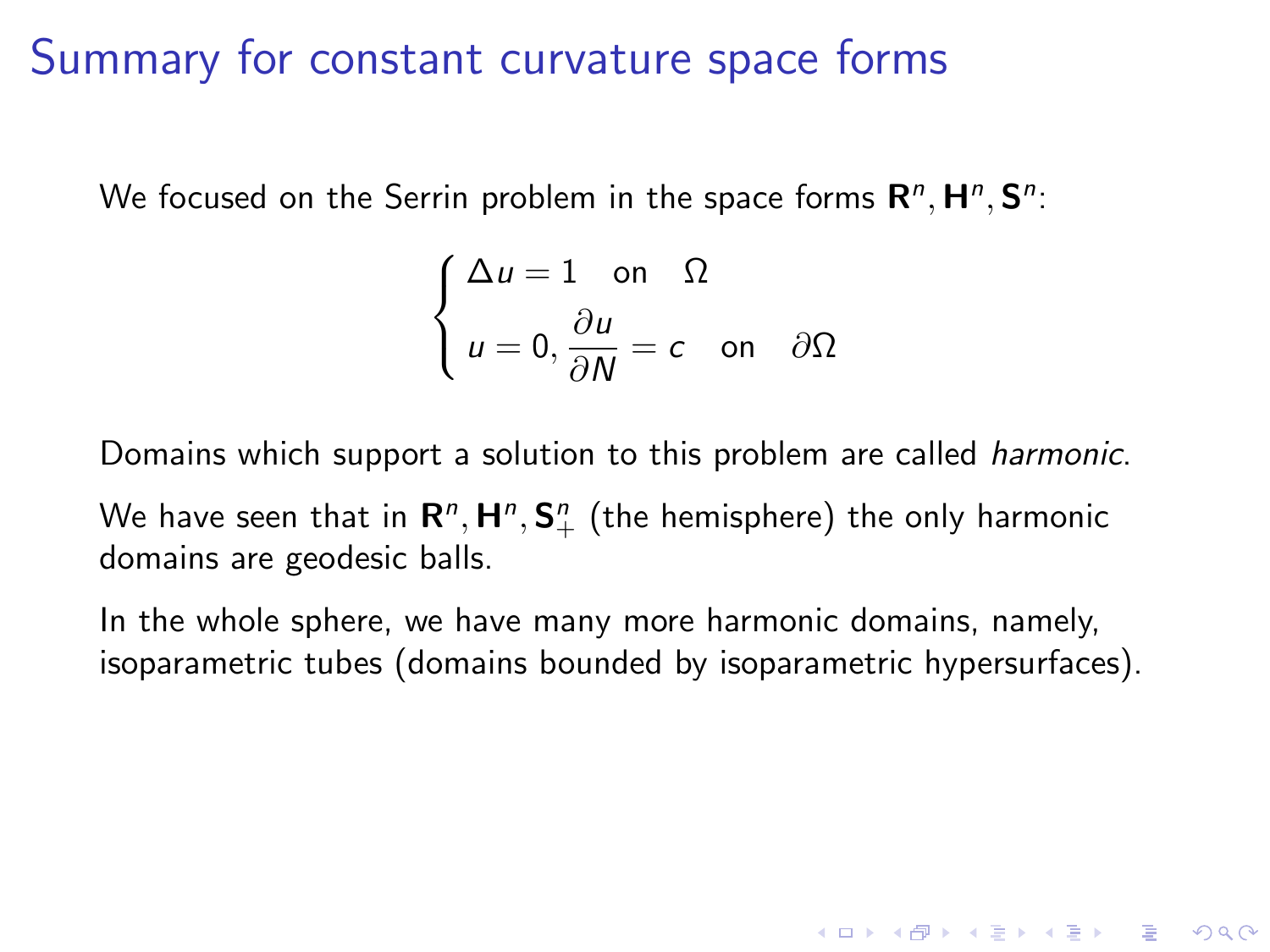We focused on the Serrin problem in the space forms  $\mathsf{R}^n, \mathsf{H}^n, \mathsf{S}^n$ :

$$
\begin{cases} \Delta u = 1 \quad \text{on} \quad \Omega \\ u = 0, \frac{\partial u}{\partial N} = c \quad \text{on} \quad \partial \Omega \end{cases}
$$

Domains which support a solution to this problem are called harmonic.

We have seen that in  ${\sf R}^n, {\sf H}^n, {\sf S}^n_+$  (the hemisphere) the only harmonic domains are geodesic balls.

In the whole sphere, we have many more harmonic domains, namely, isoparametric tubes (domains bounded by isoparametric hypersurfaces).

4 D > 4 P + 4 B + 4 B + B + 9 Q O

Question : are there others ? This seems to be an open question.